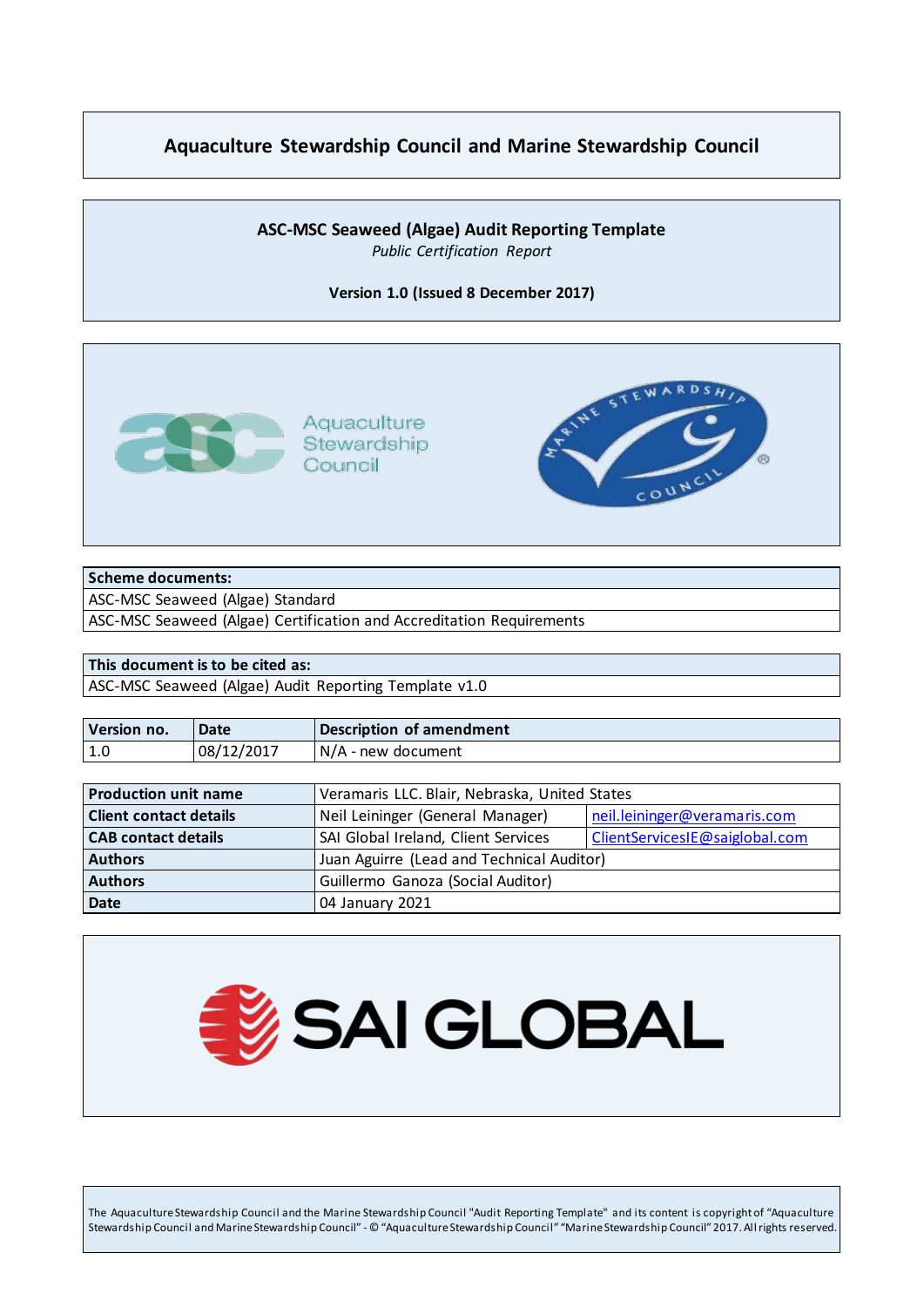

### <span id="page-1-0"></span>**1. Contact details**

| Conformity | Name of CAB:                     | <b>SAI Global</b>                                                 |  |
|------------|----------------------------------|-------------------------------------------------------------------|--|
| Assessment | Lead auditor:                    | Juan Aguirre                                                      |  |
| Body (CAB) | Point of contact for assessment: | SAI Global, Ireland                                               |  |
|            | Email address:                   | ClientServicesIE@saiglobal.com                                    |  |
|            | <b>Phone Number:</b>             | +353 42 932 0912                                                  |  |
|            | Mailing address:                 | Block 3 & 4, Quayside Business Park, Mill Street, Dundalk, County |  |
|            |                                  | Louth, Ireland.                                                   |  |
| Client     | Name of company:                 | Veramaris (USA) LLC                                               |  |
|            | Point of contact:                | Neil Leininger                                                    |  |
|            | Position:                        | General Manager                                                   |  |
|            | Email address:                   | neil.leininger@veramaris.com                                      |  |
|            | <b>Phone Number:</b>             | +1 402 237 3624                                                   |  |
|            | Mailing address:                 | P.O. Box 197, 650 Industrial Park Drive, Blair, NE 68008, USA.    |  |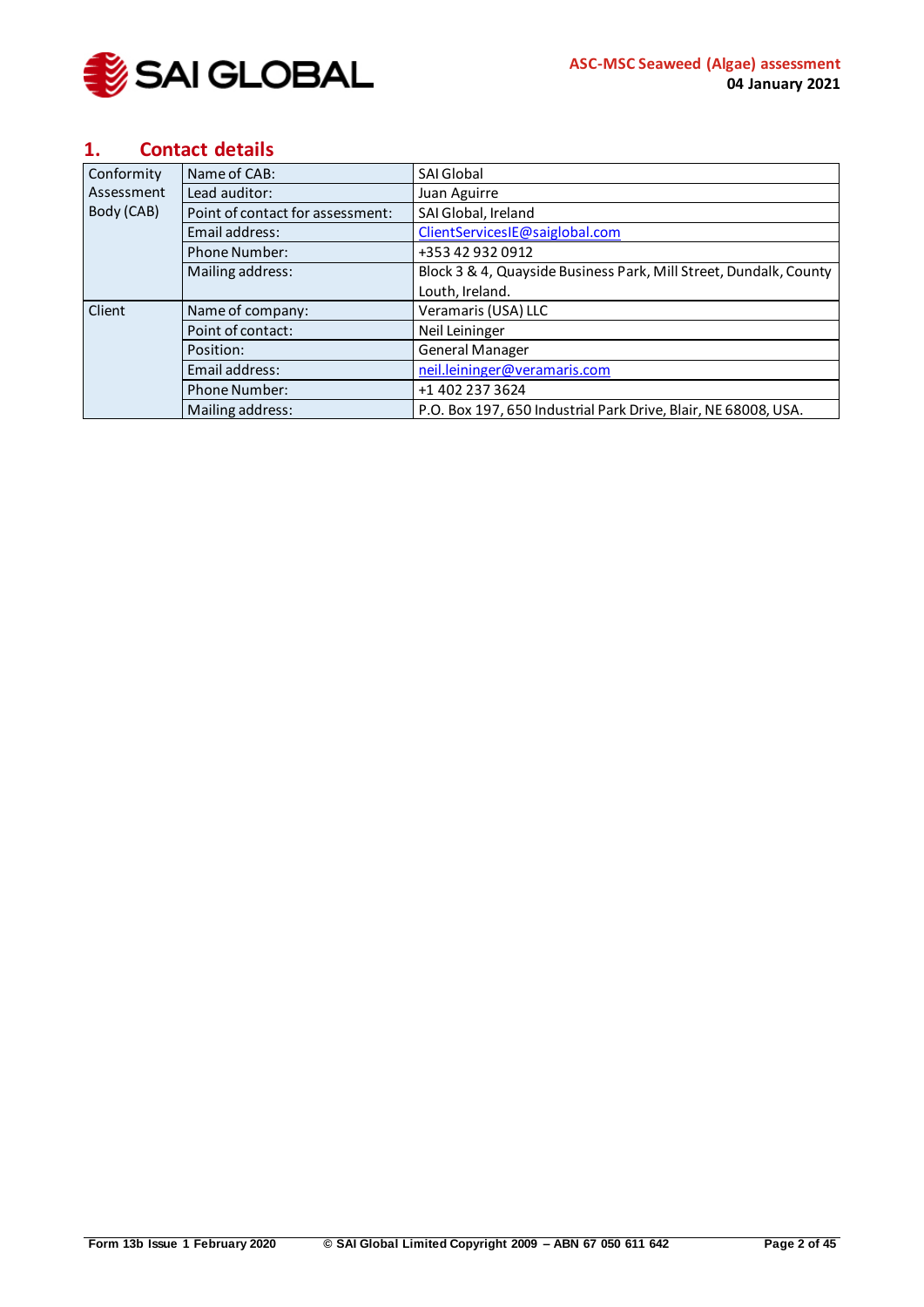

## <span id="page-2-0"></span>**2. Executive Summary**

|                     | A brief description of The scope of the audit was an entirely enclosed, land-based production facility located in Blair, |
|---------------------|--------------------------------------------------------------------------------------------------------------------------|
| the scope of the    | Nebraska USA.                                                                                                            |
| audit               |                                                                                                                          |
|                     | The production unit under assessment was determined to be category $C_{ii}$ , meaning 'Cultivation                       |
|                     | entirely in land-based systems without needing to be supplied with seeds from wild stocks'.                              |
| Main strengths and  | Strengths:                                                                                                               |
| weaknesses of the   | Given its entirely enclosed nature and category C <sub>ii</sub> status, the production unit under assessment             |
| unit of assessment  | has essentially no impact on wild stocks of the algae species being cultured or on the wider                             |
|                     | natural environment including Endangered Threatened and Protected (ETP) species and Other                                |
|                     | species.                                                                                                                 |
|                     |                                                                                                                          |
|                     | Again, given its enclosed nature, the production unit is tightly controlled with outputs managed                         |
|                     | and minimized where appropriate.                                                                                         |
|                     |                                                                                                                          |
|                     | The facility's initial production capacity of Omega-3 fatty acids rich in EPA (eicosapentaenoic acid)                    |
|                     | and DHA (docosahexaenoic acid) is equivalent to that derived from 1.2 million tons of wild-                              |
|                     | caught fish. Note. EPA and DHA are long-chain omega-3 polyunsaturated fatty acids (O-3s).                                |
|                     |                                                                                                                          |
|                     | <b>Weaknesses:</b>                                                                                                       |
|                     | Some of the consultation processes in place initially fell short of the very specific requirements                       |
|                     | of the ASC-MSC Standard.                                                                                                 |
| A summary of the    | The production unit is largely compliant with the ASC-MSC Standard.                                                      |
| major findings      |                                                                                                                          |
|                     | A number of critical conditions and "non-critical" conditions have been raised that required                             |
|                     | action as outlined in the "Summary of Critical Conditions" and "Summary of Conditions" sections                          |
|                     | of this report.                                                                                                          |
|                     |                                                                                                                          |
|                     | No objections to SAI Global's certification decision were lodged in conformity with the relevant                         |
|                     | Objections Procedure.                                                                                                    |
| Audit determination | The Unit of Assessment has been certified.                                                                               |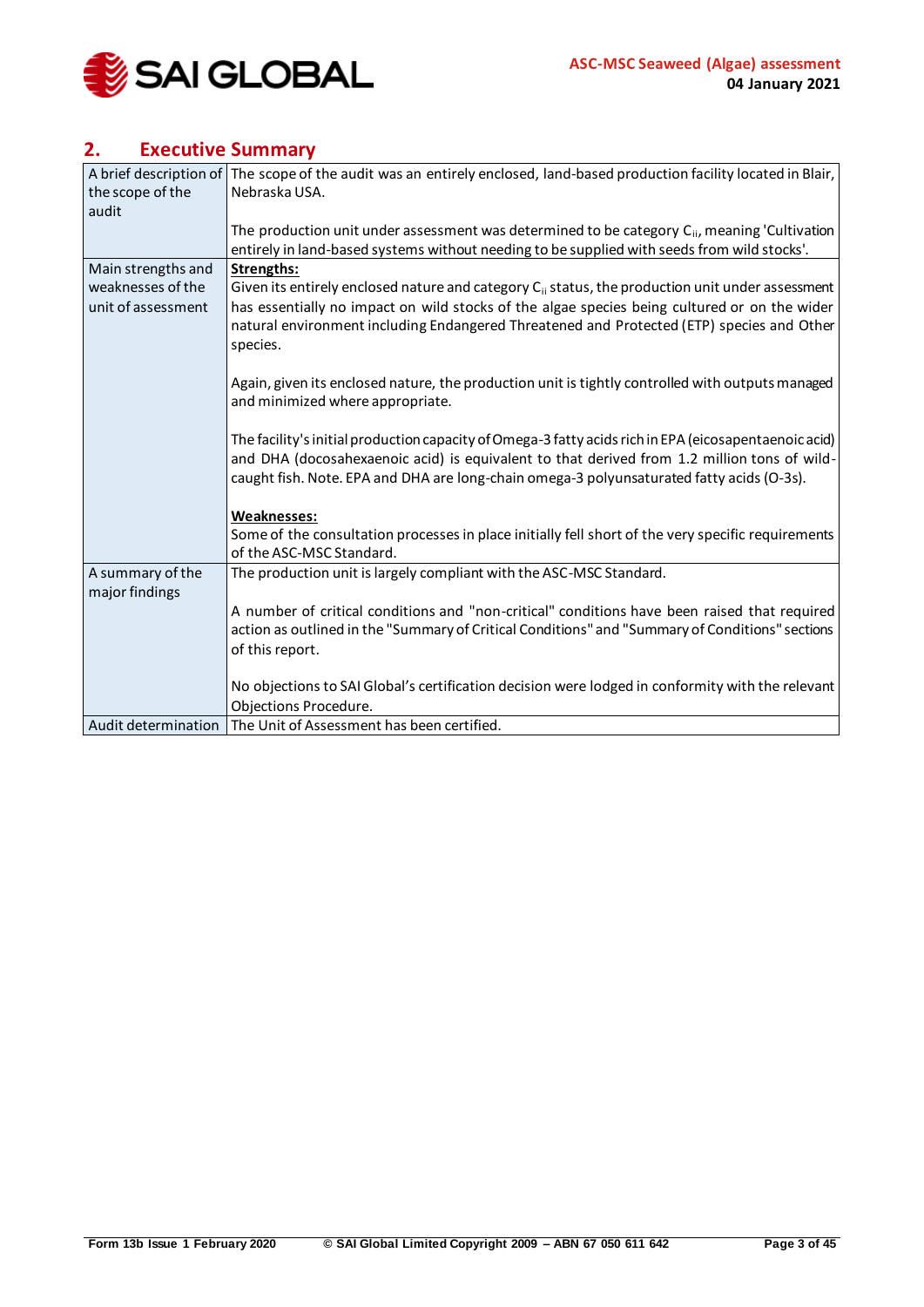

#### <span id="page-3-0"></span>**Table of contents**  $3.$

| 1.  |       |  |                                                                            |  |  |
|-----|-------|--|----------------------------------------------------------------------------|--|--|
| 2.  |       |  |                                                                            |  |  |
| 3.  |       |  |                                                                            |  |  |
| 4.  |       |  |                                                                            |  |  |
| 5.  |       |  |                                                                            |  |  |
| 6.  |       |  |                                                                            |  |  |
|     | 6.1.  |  |                                                                            |  |  |
|     | 6.2.  |  |                                                                            |  |  |
|     | 6.3.  |  |                                                                            |  |  |
|     | 6.4.  |  |                                                                            |  |  |
|     | 6.5.  |  |                                                                            |  |  |
|     | 6.6.  |  |                                                                            |  |  |
| 7.  |       |  |                                                                            |  |  |
|     | 7.1.  |  |                                                                            |  |  |
|     | 7.2.  |  |                                                                            |  |  |
|     | 7.3.  |  |                                                                            |  |  |
|     | 7.4.  |  |                                                                            |  |  |
|     | 7.5.  |  |                                                                            |  |  |
| 8.  |       |  |                                                                            |  |  |
| 9.  |       |  |                                                                            |  |  |
| 10. |       |  |                                                                            |  |  |
| 11. |       |  |                                                                            |  |  |
|     | 12.   |  |                                                                            |  |  |
| 13. |       |  |                                                                            |  |  |
|     |       |  |                                                                            |  |  |
|     | 13.2. |  |                                                                            |  |  |
|     | 13.3. |  | Annex 3. ASC-MSC Quality Assurance Report and Technical Oversight (TO)  37 |  |  |
|     |       |  |                                                                            |  |  |
|     |       |  |                                                                            |  |  |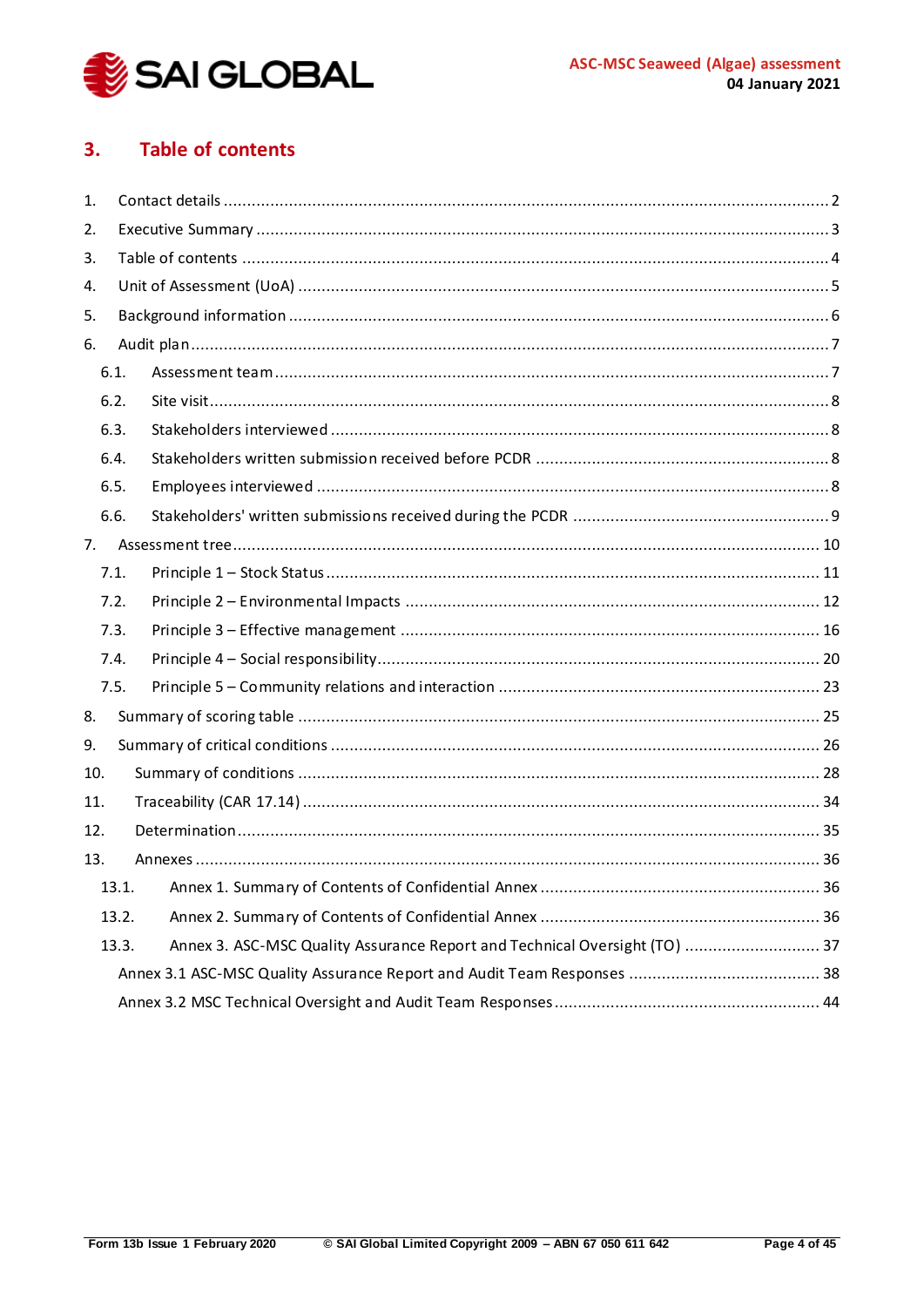

## <span id="page-4-0"></span>**4. Unit of Assessment (UoA)**

The Unit of Assessment (UoA) defines the extent of the specific production unit that is to be assessed for compliance with the ASC-MSC Seaweed (Algae) Standard.

| Name of the production unit          | Veramaris LLC. Blair, Nebraska, United States.                                      |
|--------------------------------------|-------------------------------------------------------------------------------------|
| Target species common name/s         | No common name.                                                                     |
| Species Latin name                   | Schizochytrium spp                                                                  |
| Production system                    | Production of omega-3 oils from marine microalgae via a fermentation process        |
| Location of the production unit      | Fermentation production facility in Blair, NE located within Evonik of Cargill's    |
|                                      | BioRefinery campus (Land Based). Blair is >1,000 km from both the Atlantic and      |
|                                      | Pacific Oceans.                                                                     |
| <b>Stock Region</b>                  | Not applicable. The production unit is not harvesting natural populations of        |
|                                      | seaweeds (categories A, Bi and Ci).                                                 |
| Receiving water body                 | Not applicable.                                                                     |
| Clients part of the production unit  | Clients part of the production unit Evonik of Cargill's BioRefinery campus cultures |
|                                      | the target species under contract from Veramaris LLC.                               |
| Facilities                           | Veramaris LLC. fermentation production facility in Blair, NE located within Evonik  |
|                                      | of Cargill's BioRefinery campus.                                                    |
| Unit of Certification (if different) | Not different.                                                                      |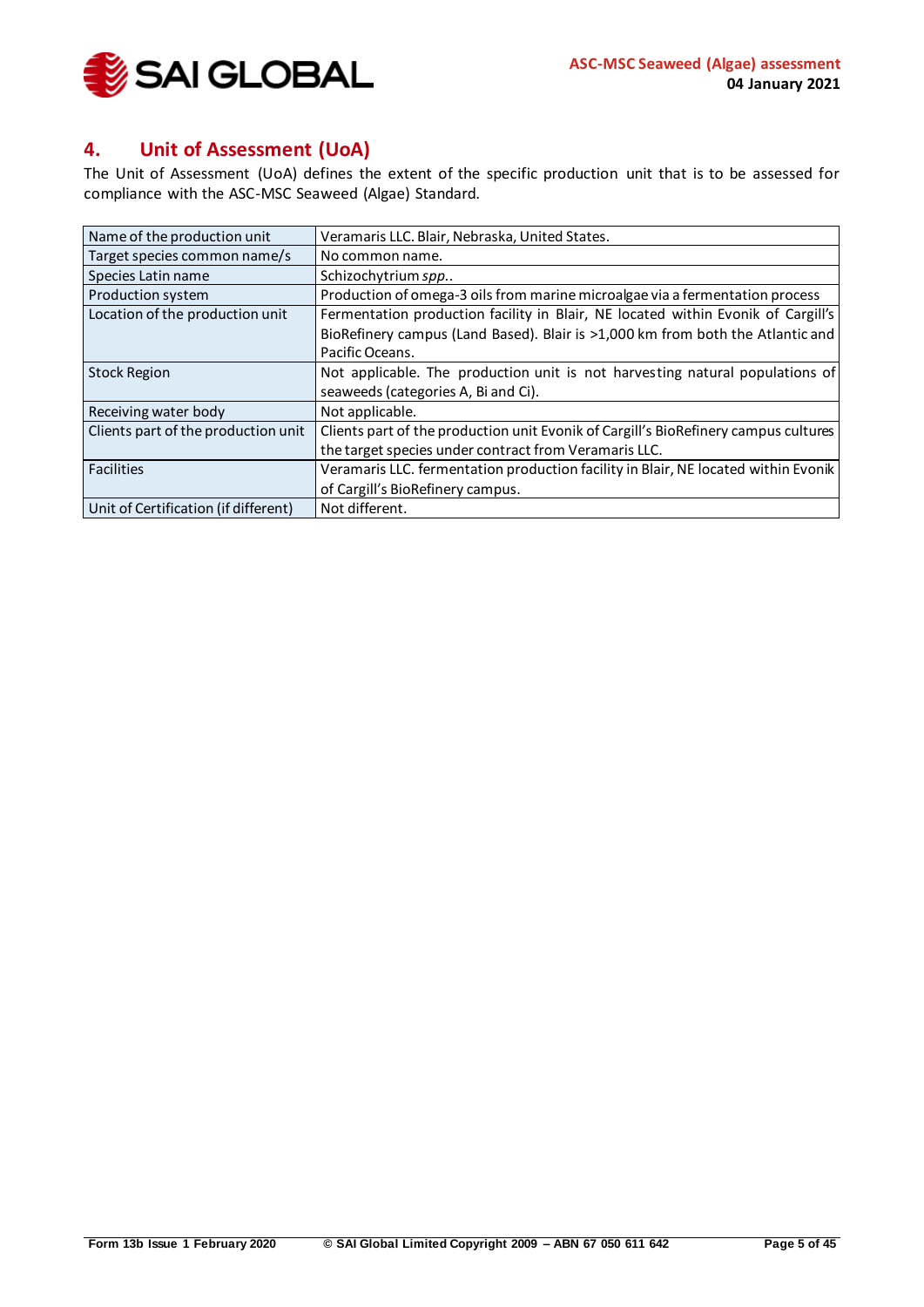

## <span id="page-5-0"></span>**5. Background information**

| Seaweed         | In Accordance with Table 2 of the ASC-MSC Seaweed Standard, the production unit under                                                   |  |  |
|-----------------|-----------------------------------------------------------------------------------------------------------------------------------------|--|--|
| category        | assessment has been determined to fit into the following category:                                                                      |  |  |
|                 | $C_{ii}$ Cultivation entirely in land-based systems: Supply of seed from wild stocks NOT required or                                    |  |  |
|                 | negligible.                                                                                                                             |  |  |
|                 |                                                                                                                                         |  |  |
|                 | With this being the category assigned, the PIs to be scored have been determined in accordance<br>with Table 3 of the ASC-MSC Standard. |  |  |
| History of the  | The production unit under assessment has been in operation for many years producing amino acids                                         |  |  |
| Production unit | for the agriculture sector. In recent years a portion of the facility has been given over to the                                        |  |  |
|                 | production of Omega 3 oils for use in aquaculture feed which is the production process being audited                                    |  |  |
|                 | here. Veramaris selected Evonik's existing site in Blair, Nebraska, USA to take advantage of the                                        |  |  |
|                 | existing fermentative production capacity at the site and the favorable site infrastructure.                                            |  |  |
|                 | Veramaris' production is zero-waste with by-products being used in sustainable applications, such                                       |  |  |
|                 | as biogas and cattle feed.                                                                                                              |  |  |
| Harvest season  | Operation of the production unit is year-round and not seasonal.                                                                        |  |  |
| Target species  | The production unit under assessment uses a marine microalga (Schizochytrium spp) to produce                                            |  |  |
| background      | omega-3 oils via a fermentation process.                                                                                                |  |  |
|                 | Given the entirely enclosed nature of the production unit, there is no stock status as indicated by                                     |  |  |
|                 | stock assessments such that a description of the assessment methods, standards, and stock                                               |  |  |
|                 | indicators, biological limits, etc. is not appropriate.                                                                                 |  |  |
| Harvest/        | The Veramaris facility's initial production capacity of Omega-3 fatty acids rich in EPA & DHA is                                        |  |  |
| production data | equivalent to that derived from 1.2 million tons of wild-caught fish and should meet approx. 15% of                                     |  |  |
|                 | the annual global demand for Omega-3 fatty acids from the salmon aquaculture sector.                                                    |  |  |
| Ecosystem       | Again, this is an entirely enclosed production unit such that it does no impact the aquatic ecosystem.                                  |  |  |
| Background      | No endangered, threatened or protected (ETP) species or other species were identified as being                                          |  |  |
|                 | impacted by the UoA.                                                                                                                    |  |  |
|                 | Given the entirely enclosed nature of the production unit under assessment, there are no specific                                       |  |  |
|                 | constraints such as unwanted catch of species and as such measures taken to reduce specific                                             |  |  |
|                 | constraints are not required.                                                                                                           |  |  |
|                 | Given the entirely enclosed nature of the production unit under assessment, there are no critical                                       |  |  |
|                 | environments or sources of concern and actions required to address impacts on them.                                                     |  |  |
|                 | Cumulative impacts do not need consideration within the PIs. The production unit is entirely self-                                      |  |  |
|                 | contained.                                                                                                                              |  |  |
| Management      | Production is undertaken, and management measures implemented, in accordance within a                                                   |  |  |
| system          | legislative framework defined by various international and U.S Federal and State Laws and                                               |  |  |
|                 | Regulations including the following (note this is not an exhaustive list).                                                              |  |  |
|                 | International Laws: International Charter of Human Rights, UN Global Compact, OECD                                                      |  |  |
|                 | Guidelines for Multinational Enterprises, International Labor Organization (ILO).                                                       |  |  |
|                 |                                                                                                                                         |  |  |
|                 | United States Laws: US Department of Labor Laws, Fair Labor Standards Act (FLSA),                                                       |  |  |
|                 | Occupational Safety and Health Administration (OSHA), Civil Rights Act, US Environmental                                                |  |  |
|                 | Protection Agency (EPA), Clean Air Act, Clean Water Act. State of Nebraska Labor Laws:                                                  |  |  |
|                 | Nebraska Wage and Hour Act.                                                                                                             |  |  |
|                 | City of Blair Laws: Local building permits & City of Blair ordinances (Noise ordinance).                                                |  |  |
|                 | Given the enclosed nature of the UoA, decision-making is geared towards internal processes and                                          |  |  |
|                 | respond to technical issues and relevant scientific information. The company does not have an                                           |  |  |
|                 | impact on natural seaweed populations nor direct impacts on aquatic ecosystems. Information about                                       |  |  |
|                 | the production unit is available through company websites and sustainability reports. Arrangements                                      |  |  |
|                 | for on-going consultations with interest groups include monthly meetings with relevant community                                        |  |  |
|                 | leaders of surrounding areas.                                                                                                           |  |  |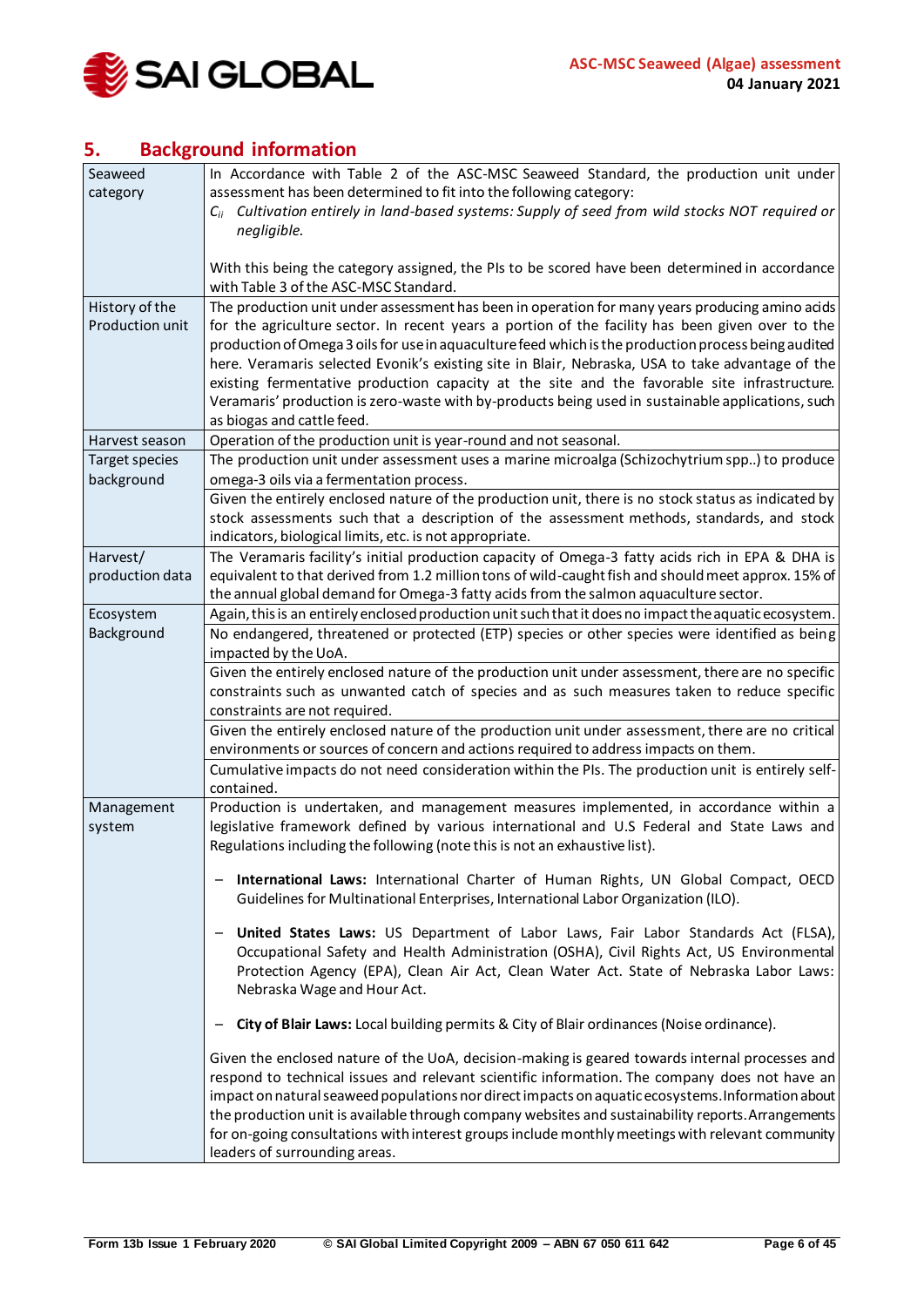

## <span id="page-6-0"></span>**6. Audit plan**

#### <span id="page-6-1"></span>**6.1. Assessment team**

| Assessment team   Name |                  | Summary of qualification                                                                                                                                                                                                                                                                                                                                                                                                                                                                                                                                                                                                                                                                                                                                                                                                                                                                                                                                                                                                                                                                                                                                                                                                                                                              |
|------------------------|------------------|---------------------------------------------------------------------------------------------------------------------------------------------------------------------------------------------------------------------------------------------------------------------------------------------------------------------------------------------------------------------------------------------------------------------------------------------------------------------------------------------------------------------------------------------------------------------------------------------------------------------------------------------------------------------------------------------------------------------------------------------------------------------------------------------------------------------------------------------------------------------------------------------------------------------------------------------------------------------------------------------------------------------------------------------------------------------------------------------------------------------------------------------------------------------------------------------------------------------------------------------------------------------------------------|
| Team leader            | Juan Aguirre     | As well as being the Lead Auditor, Juan was additionally responsible for<br>technical aspects (i.e. non-social components) of the audit.                                                                                                                                                                                                                                                                                                                                                                                                                                                                                                                                                                                                                                                                                                                                                                                                                                                                                                                                                                                                                                                                                                                                              |
|                        |                  | Juan meets the relevant competency criteria in Annex A of the ASC-MSC CAR<br>as follows; he has:<br>- At least a post-high school diploma or equivalent (minimum course<br>duration of two years) in a discipline related to the scope of certification,<br>Knowledge of the purpose and procedure of conducting audits through<br>-<br>extensive auditing experience in ASC and MSC COC.<br>Knowledge of the ASC-MSC Standard and the CAR through passing the<br>$\qquad \qquad -$<br>ASC-MSC lead auditor/team member training course within the last 3<br>years.<br>Been trained and is competent in accordance with SAI Global procedures<br>as needed for the role that he is undertake.<br>Completed well in excess of 25 days of site visit experience in conducting<br>audits.<br>Undertaken well in excess of 2 satisfactory audits as an acting audit team<br>leader, shadowed by and under the supervision of a competent team<br>leader.<br>Conducted well in excess of five ASC audits.<br>Successfully completed a Lead Assessor training course based on ISO 9001<br>principles with a minimum duration of 37 hours.<br>Had an audit peer witnessed by a qualified ASC lead auditor within the last<br>three years.<br>Led no less than 2 ASC audits in the last year. |
|                        |                  | Juan has no conflicts of interest in relation to the production unit under<br>assessment.                                                                                                                                                                                                                                                                                                                                                                                                                                                                                                                                                                                                                                                                                                                                                                                                                                                                                                                                                                                                                                                                                                                                                                                             |
| Social auditor         | Guillermo Ganoza | Guillermo was responsible for social components of the audit.                                                                                                                                                                                                                                                                                                                                                                                                                                                                                                                                                                                                                                                                                                                                                                                                                                                                                                                                                                                                                                                                                                                                                                                                                         |
|                        |                  | Guillermo meets the relevant competency criteria in Annex A of the ASC-MSC<br>CAR as follows; he has:<br>- At least a post-high school diploma or equivalent (minimum course<br>duration of two years) in a discipline related to the scope of certification,<br>Knowledge of the purpose and procedure of conducting audits through<br>$\qquad \qquad -$<br>extensive auditing experience including in ASC.<br>Knowledge of the Standard and CAR through passing the ASC-MSC training<br>course within the last three years.<br>Been trained and is competent in accordance with SAI Global procedures<br>as needed for the role that he is undertaking.<br>Completed a qualifying social audit qualification as specified in ASC CAR<br>§A.4.1.<br>Participated in at least two audits in agriculture or aquaculture including<br>at least two ASC social audits in the past year.<br>Knowledge of local labor and human rights legislation, familiarity with local<br>customs, good spoken and written English (i.e. the primary local language)<br>and is able (through his extensive experience) to manage relationships<br>with workers and managers.<br>Guillermo has no conflicts of interest in relation to the production unit under<br>assessment.                         |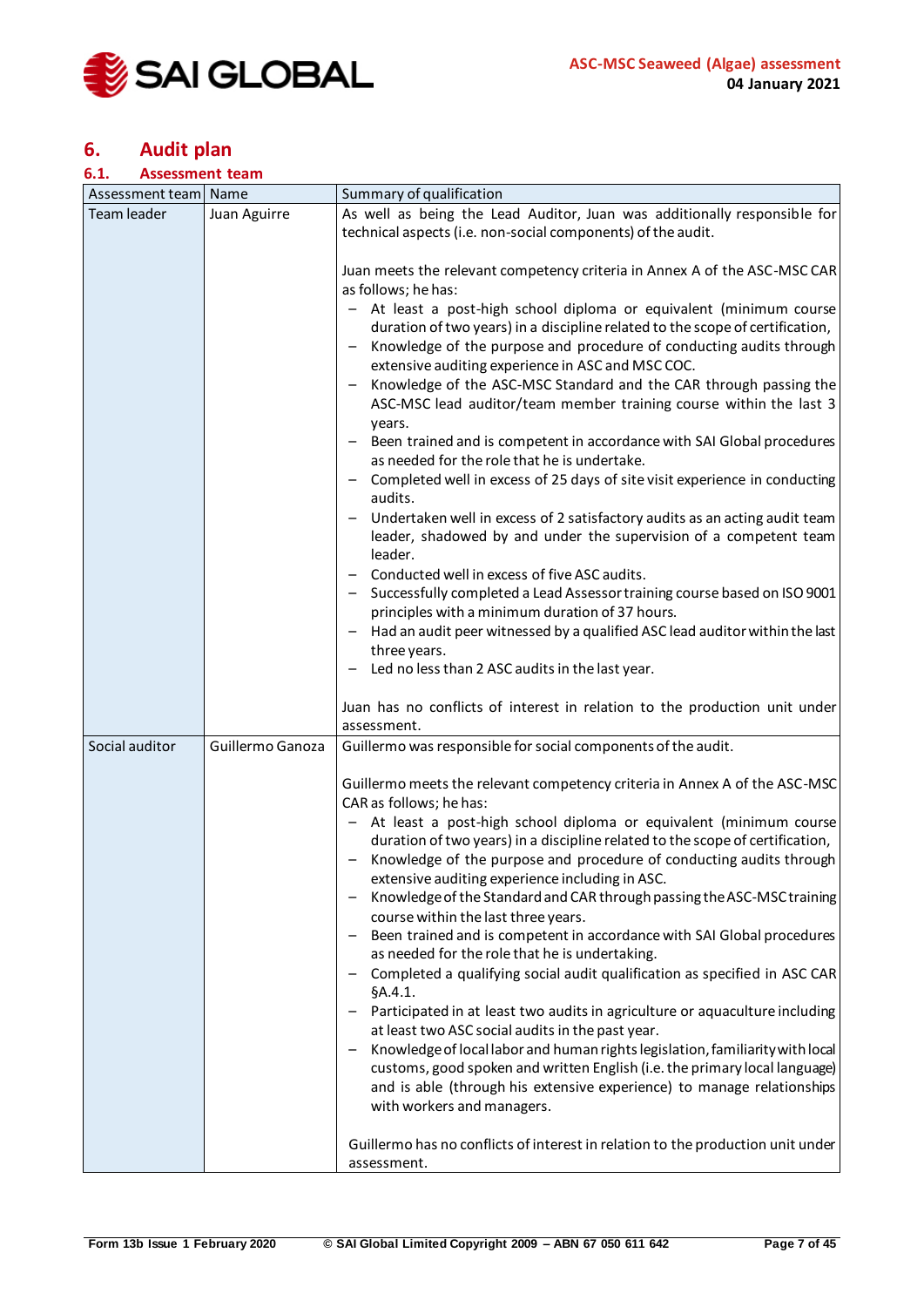

#### <span id="page-7-0"></span>**6.2. Site visit**

| Date of site visit | 22 and 23 June 2020                                                          |
|--------------------|------------------------------------------------------------------------------|
| Location           | Due to the ongoing COVID-19 outbreak the site visit took place remotely in   |
|                    | accordance with relevant ASC and MSC derogations allowing for site visits to |
|                    | be conducted remotely during the COV-19 pandemic.                            |

#### <span id="page-7-1"></span>**6.3. Stakeholders interviewed**

| Name        | Organisation        | Position                      | Summary feedback received                         |
|-------------|---------------------|-------------------------------|---------------------------------------------------|
| Cobus Block | Nebraska Department | <b>International Business</b> | They support the company with grants when         |
|             | of Economic         | Manager                       | they request help for a university thesis student |
|             | Development         |                               | who is researching relevant issues regarding      |
|             |                     |                               | processes or microbiology.                        |

#### <span id="page-7-2"></span>**6.4. Stakeholders written submission received before PCDR**

**Note:** While all written submissions from stakeholders received during the audit should be attached as a PDF Annex, there was no substance to the submissions beyond the contact details of the stakeholder. With this being the case these written 'submissions' have not been attached.

| Name             | Organisation                                      | Position                                 | Summary feedback received                                                                                                                                                                                                       |
|------------------|---------------------------------------------------|------------------------------------------|---------------------------------------------------------------------------------------------------------------------------------------------------------------------------------------------------------------------------------|
| Cobus Block      | Nebraska Department<br>of Economic<br>Development | <b>International Business</b><br>Manager | emailed<br>audit<br>Replied<br>email to<br>by<br>announcement stating that he was available for<br>interview regarding Veramaris.<br>Team subsequently met with stakeholder<br>during the site visit portion of the assessment. |
| Karim<br>Kurmaly | Veramaris VOF, Sales   CEO<br>and Marketing       |                                          | This stakeholder is responsible for the sales &<br>marketing of products originating from<br>Veramaris LLC. As such he is part of the client<br>group.                                                                          |

#### <span id="page-7-3"></span>**6.5. Employees interviewed**

Note, according to social auditing best practice, workers' names are kept confidential by inclusion in the confidential Annexes to this report.

| Name      | Organisation              | Position                            | Summary of feedback received                |
|-----------|---------------------------|-------------------------------------|---------------------------------------------|
| Worker 1  | <b>Evonik Corporation</b> | Downstream technician               | is<br>Staff<br>including<br>management      |
| Worker 2  | Evonik Corporation        | Downstream technician               | knowledgeable about their production        |
| Worker 3  | Evonik Corporation        | Downstream technician               | systems,<br>resource<br>usage,<br>waste     |
| Worker 4  | Evonik Corporation        | Downstream technician               | generation and disposal, safety. The        |
| Worker 5  | <b>Evonik Corporation</b> | Fermentation technician             | employees know the procedures if there      |
| Worker 6  | Evonik Corporation        | Fermentation technician             | are queries or complaints at work. They     |
| Worker 7  | Evonik Corporation        | Fermentation technician             | also know how to report an accident         |
| Worker 8  | Evonik Corporation        | Fermentation technician             | calling number 3000 to be quickly           |
| Worker 9  | Evonik Corporation        | Fermentation technician             | rescued. They know the correct use of       |
| Worker 10 | <b>Evonik Corporation</b> | Fermentation technician             | fire extinguishers according to the fire to |
| Worker 11 | Evonik Corporation        | Fermentation technician             | be put out. They feel comfortable with      |
| Worker 12 | <b>Evonik Corporation</b> | Project Manager                     | the work and the benefits that are given    |
| Worker 13 | Veramaris (USA) LLC.      | Production Assistant/Ops Controller | to them.                                    |
| Worker 14 | Veramaris (USA) LLC.      | Process development Engineer        |                                             |
|           |                           | Downstream Processing               |                                             |
| Worker 15 | Veramaris (USA) LLC.      | Process development Engineer        |                                             |
|           |                           | Fermentation                        |                                             |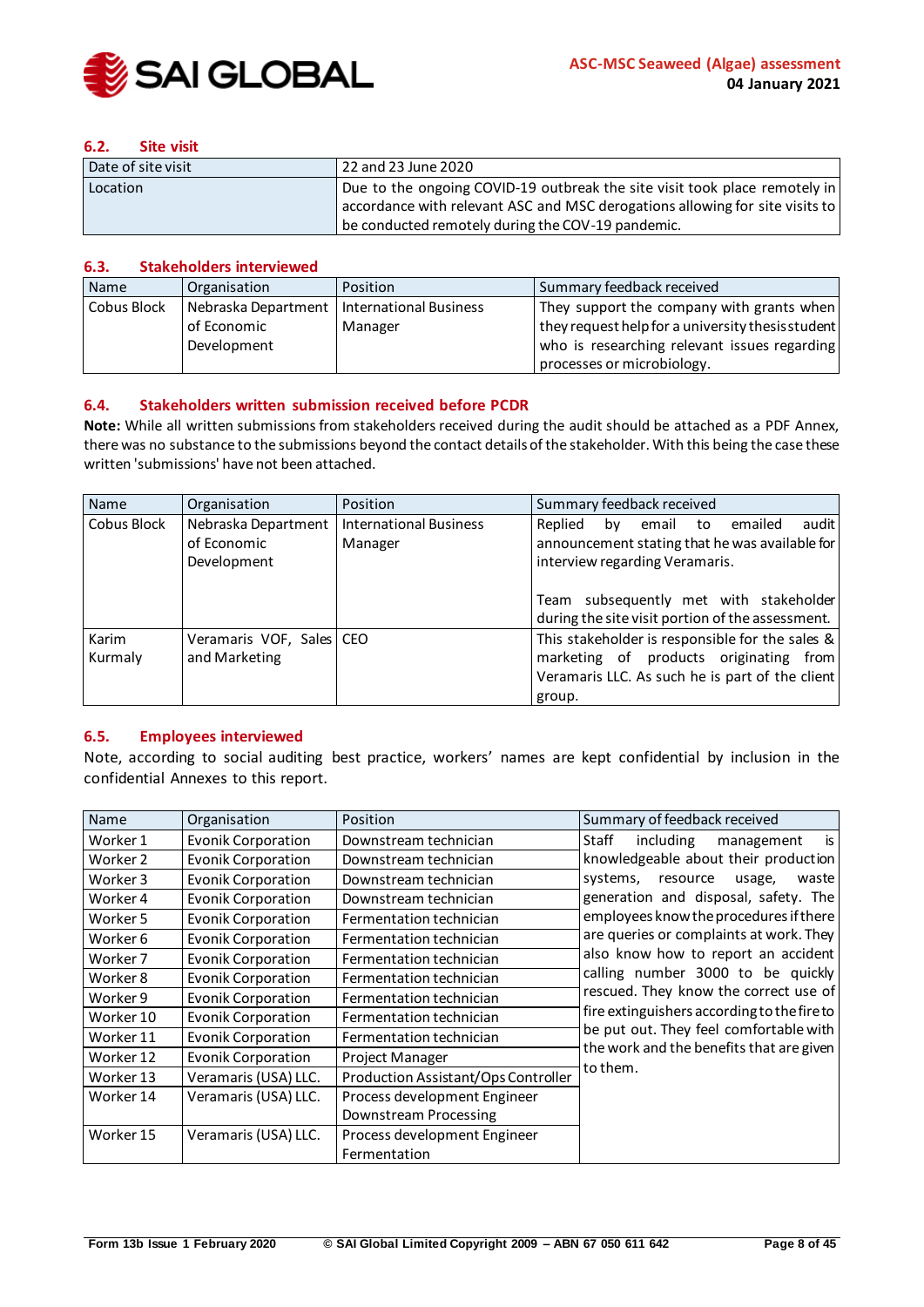

#### <span id="page-8-0"></span>**6.6. Stakeholders' written submissions received during the PCDR**

**Note:** While all written submissions from stakeholders received during the PCDR comment period audit should be annexed hereto, there was no substance to the sole submission received beyond the contact details of the stakeholder. With this being the sole written 'submissions' received at the PCDR stage has not been attached.

| Name | Organisation                       | Position | Summary feedback received                                                                                                                                                                                                 |
|------|------------------------------------|----------|---------------------------------------------------------------------------------------------------------------------------------------------------------------------------------------------------------------------------|
|      | Paul Caldwell   Evonik Corporation |          | Site Director, Cargill Campus   Confirmed that he wished to indicate that he is<br>a stakeholder in the production unit under<br>assessment and wished to be kept informed<br>about each stage of the assessment process. |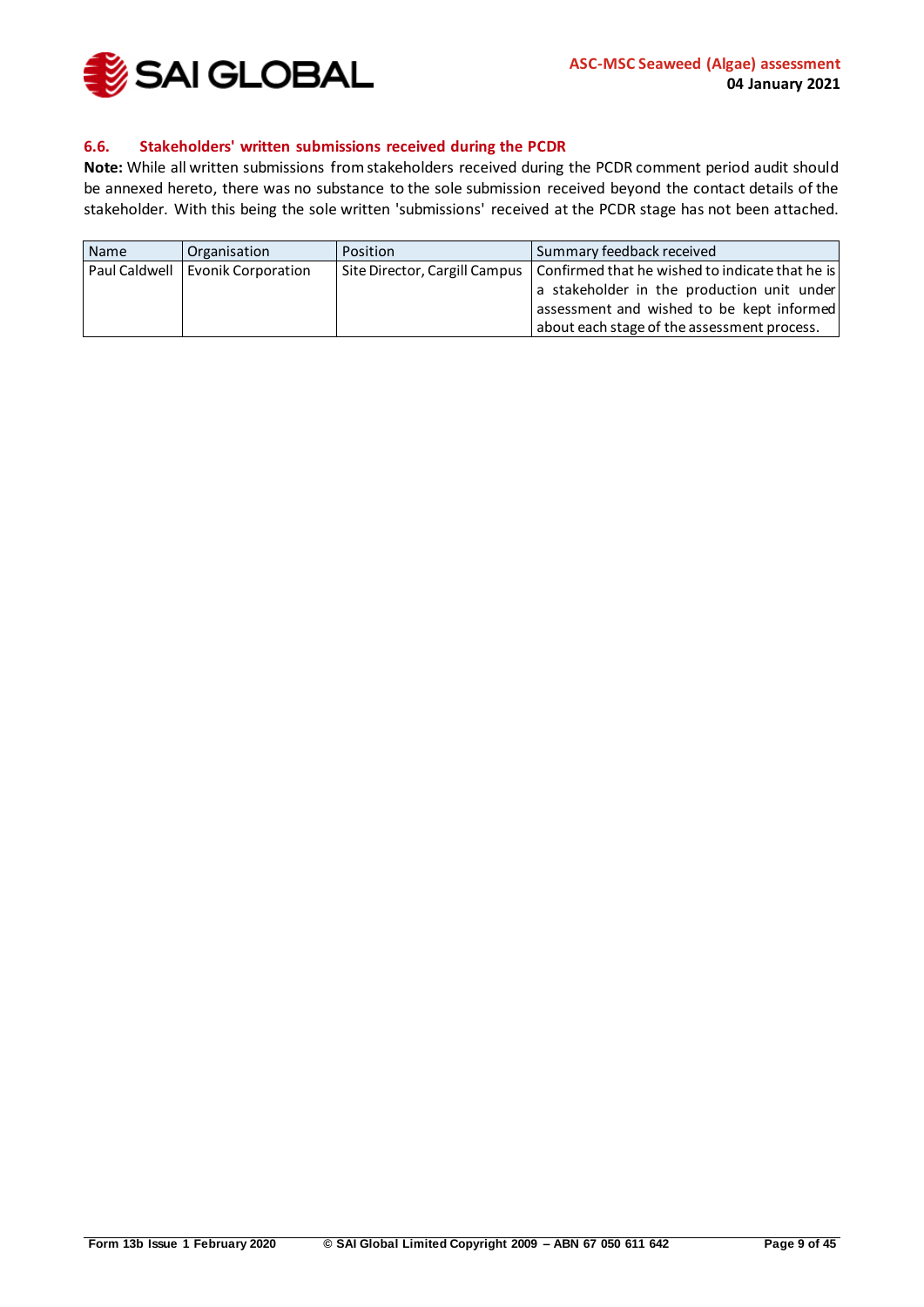

## <span id="page-9-0"></span>**7. Assessment tree**

According to ASC-MSC requirements, the final set of PIs to be included in the assessment tree shall be defined depending on the characteristics of the production unit in the UoA, as indicated in Table 3 of the ASC-MSC Standard and unless otherwise indicated, each PI shall be scored.

The applicability of each the Performance Indicator (PI) and scoring issue within the ASC-MSC Seaweed assessment tree has been assessed on the basis of the characteristics of the production unit under assessment. As Veramaris' operations fall into the Cii seaweed production category (cultivation entirely in land-based systems, supply of seed from wild stocks NOT required or negligible), the following PIs are not applicable to this assessment and as such have not been scored:

- PI 1.1 Stock status
- PI 1.2 Harvest strategy
- PI 1.3 Genetic impact on wild stock
- PI 2.1 Habitat
- PI 2.2 Ecosystem structure and function
- PI 2.8 Translocations
- PI 2.9 Introduction of alien species
- PI 5.4 Visibility, positioning and orientation of farms or water-based structures
- PI 5.5 Identification and recovery of substantial gear

**Note.** Only PIs where the ASC-MSC Standard makes specific allowances for non-applicability have been scored as such and all other PIs have been scored in full."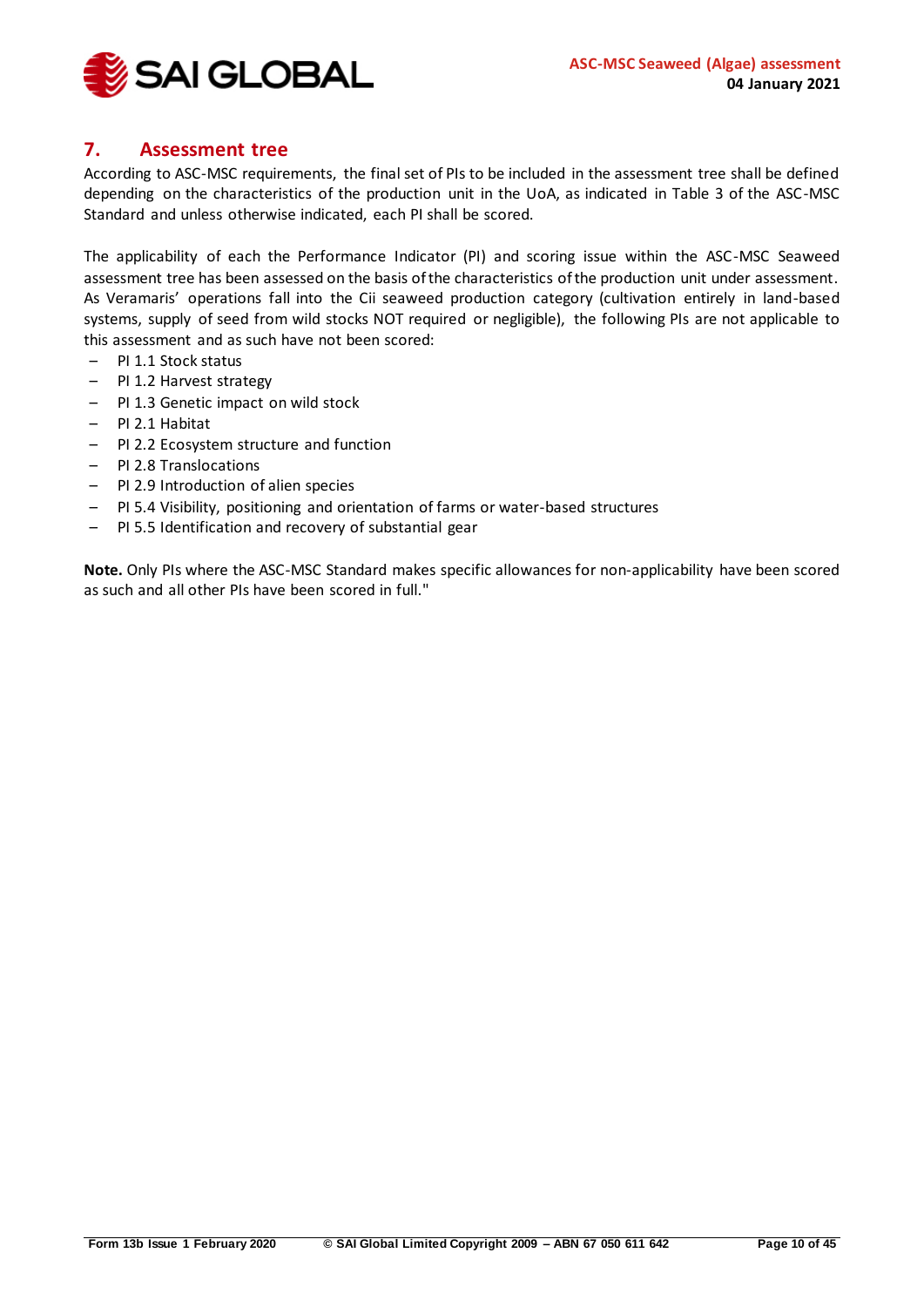

#### <span id="page-10-0"></span>**7.1. Principle 1 – Stock Status**

| Principle          |                                      | <b>Scoring Issue</b>                                    | <b>Minimum</b>                                                                                                                                                                                  |           | Met? Justification                                                                                                                                                                                                                                                                                                                                                                                                                                                                                                                                                                        | Target                                                                                                                                                                                                                                                                                                                                                                      | Met?      | Justification                                                                                                                                                                                                                                                                                                                                                                                                                                                                  | References | Level             | Condition<br>(if relevant) |
|--------------------|--------------------------------------|---------------------------------------------------------|-------------------------------------------------------------------------------------------------------------------------------------------------------------------------------------------------|-----------|-------------------------------------------------------------------------------------------------------------------------------------------------------------------------------------------------------------------------------------------------------------------------------------------------------------------------------------------------------------------------------------------------------------------------------------------------------------------------------------------------------------------------------------------------------------------------------------------|-----------------------------------------------------------------------------------------------------------------------------------------------------------------------------------------------------------------------------------------------------------------------------------------------------------------------------------------------------------------------------|-----------|--------------------------------------------------------------------------------------------------------------------------------------------------------------------------------------------------------------------------------------------------------------------------------------------------------------------------------------------------------------------------------------------------------------------------------------------------------------------------------|------------|-------------------|----------------------------|
| 1. Stock<br>Status | 1.1 Stock<br>Status                  | a. Stock status<br>relativeto<br>irreversible<br>impact | Available information indicates that the<br>wild stock is above the point where the<br>harvesting impact is irreversible or very<br>slowly reversible                                           | <b>NA</b> | Not applicable due to Veramaris' operations falling into the Ci<br>seaweed production category (cultivation entirely in land-based<br>systems, supply of seed from wild stocks NOT required or<br>negligible).<br>The activity does not depend on wild stocks of seaweed or on<br>seed supplied from them.                                                                                                                                                                                                                                                                                | The wild stock is at or fluctuating around a leve<br>consistent with MSY (or proxy)<br>OR<br>Available information indicates that harvesting<br>impact causes insignificant change to the wild<br>stock, which is unlikely to be detectable against<br>natural variability for this population, or if<br>detectable is minimal and has no impact on<br>population dynamics. | <b>NA</b> | Not applicable due to Veramaris' operations falling<br>into the Cii seaweed production category (cultivation<br>entirely in land-based systems, supply of seed from<br>wild stocks NOT required or negligible).<br>The activity does not depend on wild stocks of<br>seaweed or on seed supplied from them.                                                                                                                                                                    |            | Not<br>applicable |                            |
|                    | 1.2 Harvest<br>Strategy              | a. Harvest<br>strategy design                           | The harvest strategy is expected to<br>achieve stock management objectives<br>reflected in the stock status target (PI<br>1.1), based on plausible argument.                                    | <b>NA</b> | Not applicable due to Veramaris' operations falling into the Cil<br>seaweed production category (cultivation entirely in land-based<br>systems, supply of seed from wild stocks NOT required of<br>negligible).<br>The activity does not depend on wild stocks of seaweed or on<br>seed supplied from them.                                                                                                                                                                                                                                                                               | The harvest strategy is responsive to the state of<br>the stock and the elements of the harvest<br>strategy work together towards achieving stock<br>management objectives reflected in the stock<br>status target (PI 1.1).                                                                                                                                                | <b>NA</b> | Not applicable due to Veramaris' operations falling<br>into the Cii seaweed production category (cultivation<br>entirely in land-based systems, supply of seed from<br>wild stocks NOT required or negligible).<br>The activity does not depend on wild stocks of<br>seaweed or on seed supplied from them.                                                                                                                                                                    |            | Not<br>applicable |                            |
|                    |                                      | b. Harvest<br>strategy<br>evaluation                    | No minimum level. Go to target level.                                                                                                                                                           |           |                                                                                                                                                                                                                                                                                                                                                                                                                                                                                                                                                                                           | The harvest strategy may not have been fully<br>tested but evidence exists that it is achieving its<br>objectives.                                                                                                                                                                                                                                                          | <b>NA</b> | Not applicable due to Veramaris' operations falling<br>into the Cii seaweed production category (cultivation<br>entirely in land-based systems, supply of seed from<br>wild stocks NOT required or negligible).<br>The activity does not depend on wild stocks of<br>seaweed or on seed supplied from them.                                                                                                                                                                    |            | Not<br>applicable |                            |
|                    | 1.3 Genetic<br>mpacton<br>wild stock | a. Genetic                                              | The harvesting or farming activity is<br>unlikely to impact the genetic structure<br>of wild populations.                                                                                       | <b>NA</b> | Not applicable due to Veramaris' operations falling into the Cil The harvesting or farming activity is highly NA<br>seaweed production category (cultivation entirely in land-based unlikely to impact the genetic structure of wild<br>systems, supply of seed from wild stocks NOT required or populations.<br>negligible).<br>Translocation does not occur, the activity does not require<br>stages cultivated in hatcheries, the system is land-based and<br>there is no contact with, extraction from, or impact on the<br>marine environment which cannot be considered negligible. |                                                                                                                                                                                                                                                                                                                                                                             |           | Not applicable due to Veramaris' operations falling<br>into the Cii seaweed production category (cultivation<br>entirely in land-based systems, supply of seed from<br>wild stocks NOT required or negligible).<br>Translocation does not occur, the activity does not<br>require stages cultivated in hatcheries, the system is<br>land-based and there is no contact with, extraction<br>from, or impact on the marine environment which<br>cannot be considered negligible. |            | Not<br>applicable |                            |
|                    |                                      | b. Genetic<br>impact<br>management                      | There are measures in place, which are<br>expected to maintain the genetic<br>structure of the wild population at levels<br>compatible with the target Genetic<br>outcome level of performance. | <b>NA</b> | Not applicable due to Veramaris' operations falling into the Cil There is a partial strategy in place, which is<br>seaweed production category (cultivation entirely in land-based<br>systems, supply of seed from wild stocks NOT required or<br>negligible).<br>Translocation does not occur, the activity does not require<br>stages cultivated in hatcheries, the system is land-based and<br>there is no contact with, extraction from, or impact on the<br>marine environment which cannot be considered negligible.                                                                | expected to maintain the genetic structure of<br>the wild population at levels compatible with the<br>target Genetic outcome level of performance.                                                                                                                                                                                                                          | <b>NA</b> | Not applicable due to Veramaris' operations falling<br>into the Cii seaweed production category (cultivation<br>entirely in land-based systems, supply of seed from<br>wild stocks NOT required or negligible).<br>Translocation does not occur, the activity does not<br>require stages cultivated in hatcheries, the system is<br>land-based and there is no contact with, extraction<br>from, or impact on the marine environment which<br>cannot be considered negligible. |            | Not<br>applicable |                            |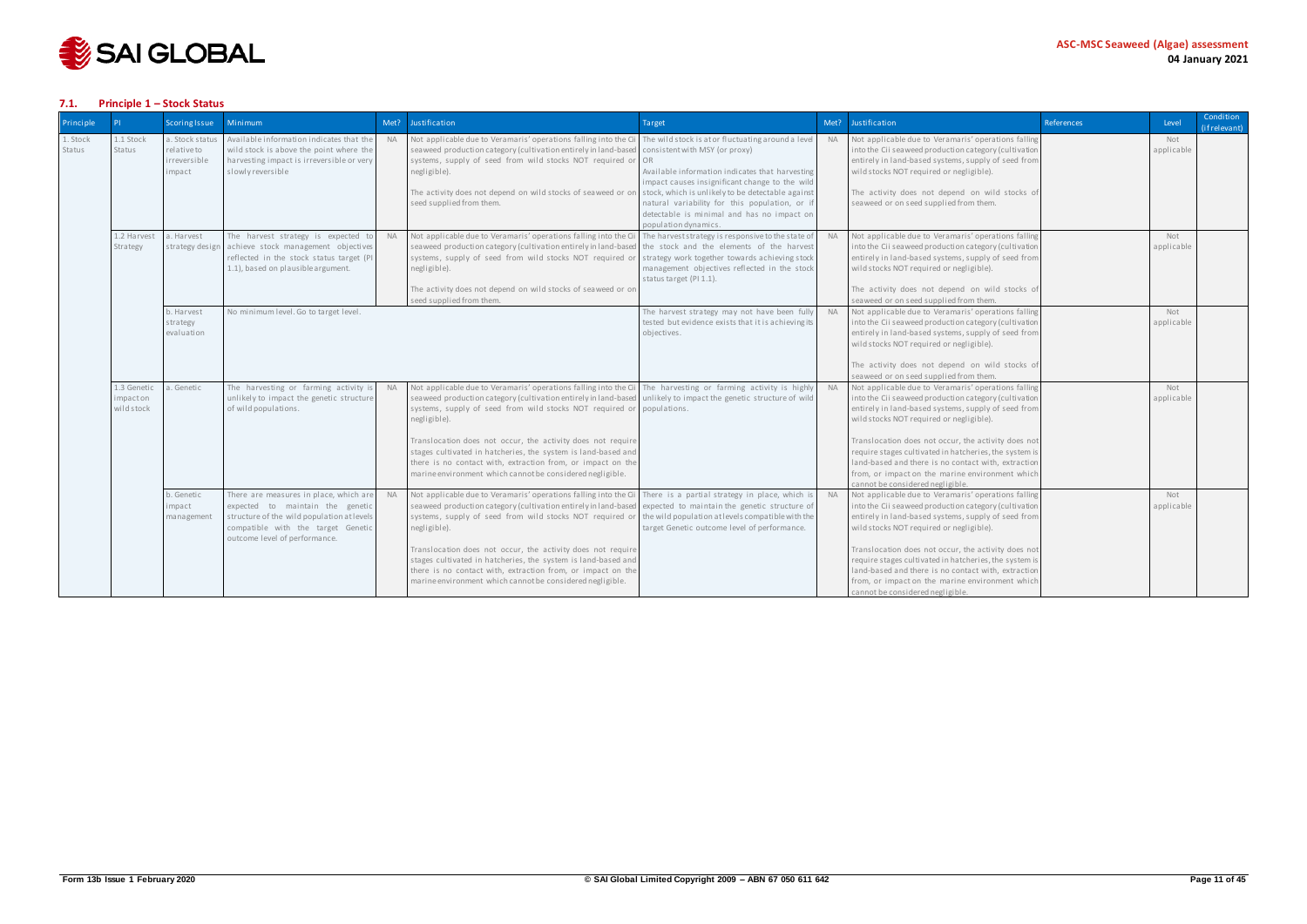

#### <span id="page-11-0"></span>**7.2. Principle 2 – Environmental Impacts**

| <b>Principle</b>          |                                               | <b>Scoring Issue</b>                                                                                                                    | <b>Minimum</b>                                                                                                                                                                                                                                      | Met?      | Justification                                                                                                                                                                                                                                                                                                                                                                                                                                                                                                                                                                                                                                                                                                                                                                                                                                                                                                                                                                                                                                                                                                                                                                                                                                                                                                                                                                                                                                                                                                                                                                                                                                                  | Target                                                                                                                                                                          | Met?       | Justification                                                                                                                                                                                                                                                                                                                                                                                                                                                                                                              | <b>References</b>                                                                                                                                                                                                                                          | Level                   | Condition<br>(if relevant) |
|---------------------------|-----------------------------------------------|-----------------------------------------------------------------------------------------------------------------------------------------|-----------------------------------------------------------------------------------------------------------------------------------------------------------------------------------------------------------------------------------------------------|-----------|----------------------------------------------------------------------------------------------------------------------------------------------------------------------------------------------------------------------------------------------------------------------------------------------------------------------------------------------------------------------------------------------------------------------------------------------------------------------------------------------------------------------------------------------------------------------------------------------------------------------------------------------------------------------------------------------------------------------------------------------------------------------------------------------------------------------------------------------------------------------------------------------------------------------------------------------------------------------------------------------------------------------------------------------------------------------------------------------------------------------------------------------------------------------------------------------------------------------------------------------------------------------------------------------------------------------------------------------------------------------------------------------------------------------------------------------------------------------------------------------------------------------------------------------------------------------------------------------------------------------------------------------------------------|---------------------------------------------------------------------------------------------------------------------------------------------------------------------------------|------------|----------------------------------------------------------------------------------------------------------------------------------------------------------------------------------------------------------------------------------------------------------------------------------------------------------------------------------------------------------------------------------------------------------------------------------------------------------------------------------------------------------------------------|------------------------------------------------------------------------------------------------------------------------------------------------------------------------------------------------------------------------------------------------------------|-------------------------|----------------------------|
| Environmen<br>tal Impacts | 2.1 Habitats                                  | a. Seaweed-<br>ha bi ta t s ta tus                                                                                                      | The UoA is unlikely to reduce structure<br>and function of the habitat created by<br>the target seaweed to a point where<br>there would be serious or irreversible<br>harm.                                                                         | <b>NA</b> | Not applicable due to Veramaris' operations falling into the Cil<br>seaweed production category (cultivation entirely in land-based<br>systems, supply of seed from wild stocks NOT required or<br>negligible).<br>It is a land-based system and there is no contact with, extraction                                                                                                                                                                                                                                                                                                                                                                                                                                                                                                                                                                                                                                                                                                                                                                                                                                                                                                                                                                                                                                                                                                                                                                                                                                                                                                                                                                          | The UoA is highly unlikely to reduce structure<br>and function of the habitat created by the target<br>seaweed to a point where there would be<br>serious or irreversible harm. | <b>NA</b>  | Not applicable due to Veramaris' operations falling<br>into the Cii seaweed production category (cultivation<br>entirely in land-based systems, supply of seed from<br>wild stocks NOT required or negligible).<br>It is a land-based system and there is no contact with,                                                                                                                                                                                                                                                 |                                                                                                                                                                                                                                                            | Not<br>applicable       |                            |
|                           |                                               |                                                                                                                                         |                                                                                                                                                                                                                                                     |           | from, or impact on the marine environment which cannot be<br>considered negligible.                                                                                                                                                                                                                                                                                                                                                                                                                                                                                                                                                                                                                                                                                                                                                                                                                                                                                                                                                                                                                                                                                                                                                                                                                                                                                                                                                                                                                                                                                                                                                                            |                                                                                                                                                                                 |            | extraction from, or impact on the marine<br>environment which cannot be considered negligible                                                                                                                                                                                                                                                                                                                                                                                                                              |                                                                                                                                                                                                                                                            |                         |                            |
|                           |                                               | b. Other<br>commonly<br>encountered<br>ha bi ta t s ta tus                                                                              | The UoA is unlikely to reduce structure<br>and function of other commonly<br>encountered habitats to a point where<br>there would be serious or irreversible<br>harm.                                                                               | <b>NA</b> | Not applicable due to Veramaris' operations falling into the Cii The UoA is highly unlikely to reduce structure<br>seaweed production category (cultivation entirely in land-based<br>systems, supply of seed from wild stocks NOT required or<br>negligible).                                                                                                                                                                                                                                                                                                                                                                                                                                                                                                                                                                                                                                                                                                                                                                                                                                                                                                                                                                                                                                                                                                                                                                                                                                                                                                                                                                                                 | and function of other commonly encountered<br>habitats to a point where there would be serious<br>or irreversible harm.                                                         | <b>NA</b>  | Not applicable due to Veramaris' operations falling<br>into the Cii seaweed production category (cultivation<br>entirely in land-based systems, supply of seed from<br>wild stocks NOT required or negligible).                                                                                                                                                                                                                                                                                                            |                                                                                                                                                                                                                                                            | Not<br>applicable       |                            |
|                           |                                               |                                                                                                                                         |                                                                                                                                                                                                                                                     |           | It is a land-based system and there is no contact with, extraction<br>from, or impact on the marine environment which cannot be<br>considered negligible.                                                                                                                                                                                                                                                                                                                                                                                                                                                                                                                                                                                                                                                                                                                                                                                                                                                                                                                                                                                                                                                                                                                                                                                                                                                                                                                                                                                                                                                                                                      |                                                                                                                                                                                 |            | It is a land-based system and there is no contact with,<br>extraction from, or impact on the marine<br>environment which cannot be considered negligible                                                                                                                                                                                                                                                                                                                                                                   |                                                                                                                                                                                                                                                            |                         |                            |
|                           |                                               | .Wulnerable<br>marine<br>Ecosystem<br>(VME) status                                                                                      | The UoA is unlikely to reduce structure<br>and function of the VME habitats to a<br>point where there would be serious or<br>irreversible harm                                                                                                      | <b>NA</b> | Not applicable due to Veramaris' operations falling into the Cii<br>seaweed production category (cultivation entirely in land-based<br>systems, supply of seed from wild stocks NOT required or<br>negligible).                                                                                                                                                                                                                                                                                                                                                                                                                                                                                                                                                                                                                                                                                                                                                                                                                                                                                                                                                                                                                                                                                                                                                                                                                                                                                                                                                                                                                                                | The UoA is highly unlikely to reduce structure<br>and function of the VME habitats to a point<br>where there would be serious or irreversible<br>harm.                          | <b>NA</b>  | Not applicable due to Veramaris' operations falling<br>into the Cii seaweed production category (cultivation<br>entirely in land-based systems, supply of seed from<br>wild stocks NOT required or negligible).                                                                                                                                                                                                                                                                                                            |                                                                                                                                                                                                                                                            | Not<br>applicable       |                            |
|                           |                                               |                                                                                                                                         |                                                                                                                                                                                                                                                     |           | It is a land-based system and there is no contact with, extraction<br>from, or impact on the marine environment which cannot be<br>considered negligible.                                                                                                                                                                                                                                                                                                                                                                                                                                                                                                                                                                                                                                                                                                                                                                                                                                                                                                                                                                                                                                                                                                                                                                                                                                                                                                                                                                                                                                                                                                      |                                                                                                                                                                                 |            | It is a land-based system and there is no contact with,<br>extraction from, or impact on the marine<br>environment which cannot be considered negligible                                                                                                                                                                                                                                                                                                                                                                   |                                                                                                                                                                                                                                                            |                         |                            |
|                           | 2.2<br>Ecosystem<br>structure<br>and functior | a. Ecosystem<br>status                                                                                                                  | The UoA is unlikely to disrupt the key<br>elements underlying ecosystem<br>structure and function to the point where<br>there would be serious or irreversible<br>harm.                                                                             | <b>NA</b> | Not applicable due to Veramaris' operations falling into the Cil The UoA is highly unlikely to disrupt the key<br>seaweed production category (cultivation entirely in land-based elements underlying ecosystem structure and<br>systems, supply of seed from wild stocks NOT required or<br>negligible).                                                                                                                                                                                                                                                                                                                                                                                                                                                                                                                                                                                                                                                                                                                                                                                                                                                                                                                                                                                                                                                                                                                                                                                                                                                                                                                                                      | function to the point where there would be<br>serious or irreversible harm.                                                                                                     | <b>NA</b>  | Not applicable due to Veramaris' operations falling<br>into the Cii seaweed production category (cultivation<br>entirely in land-based systems, supply of seed from<br>wild stocks NOT required or negligible).                                                                                                                                                                                                                                                                                                            |                                                                                                                                                                                                                                                            | Not<br>applicable       |                            |
|                           |                                               |                                                                                                                                         |                                                                                                                                                                                                                                                     |           | It is a land-based system and there is no contact with, extraction<br>from, or impact on the marine environment which cannot be<br>considered negligible.                                                                                                                                                                                                                                                                                                                                                                                                                                                                                                                                                                                                                                                                                                                                                                                                                                                                                                                                                                                                                                                                                                                                                                                                                                                                                                                                                                                                                                                                                                      |                                                                                                                                                                                 |            | It is a land-based system and there is no contact with,<br>extraction from, or impact on the marine<br>environment which cannot be considered negligible                                                                                                                                                                                                                                                                                                                                                                   |                                                                                                                                                                                                                                                            |                         |                            |
|                           | 2.3 ETP<br>s peci es                          | a. Effects of<br>the UoA on<br>population/sto<br>cks within<br>national or<br>international<br>limits, where<br>applicable<br>b. Direct | Where national and/or international<br>requirements set limits for impact on ETP<br>species, the effects of the UoA on the<br>population/stock are known and likely to<br>be within these limits.<br>Known direct effects of the UoA are likely Yes | Yes       | In ASC-MSC assessments, ETP species are recognized by Where national and/or<br>national legislation and/or a specific list of binding international requirements set limits for impacts on ETP<br>agreements and/or listed under Appendix I of CITES and/or species, the combined effects of the UoAs and<br>amphibians, reptiles, birds or mammals listed in the IUCN Red any other certified seaweed UoA on the<br>list as vulnerable (VU), endangered (EN) or critically endangered   population/stock are known and highly likely to<br>$(CE)$ . The primary ETP species legislation of relevance to the be within these limits.<br>production unit under assessment is the U.S. Endangered<br>Species Act (ESA) which provides for the conservation of<br>threatened and endangered species of fish, wildlife, plants, and<br>the habitats for which they depend.A list of Threatened and<br>Endangered Species in Nebraska is available on the U.S. Fish and<br>Wildlife Service website:<br>https://www.fws.gov/nebraskaes/Library/NebraskaT&ESpecie<br>s.pdf.<br>Veramaris has an environmental site assessment (ESA) in<br>accordance with EPA and ASTM Standard Practice Assessment<br>conducted on February 2017, prior to construction of Evonik's<br>plant. Since the process is land based and entirely enclosed,<br>operations are not expected to impact ETP species. According to<br>the ASC-MSC Seaweed (Algae) Standard v1.01 §8.5, if a UoA has<br>no impact on ETP species PI 2.3 shall be considered to have met<br>the target level; therefore, the minimum level is met.<br>As outlined above, the production unit under assessment is | international<br>Direct effects of the UoA are highly likely to not                                                                                                             | Yes<br>Yes | The production unit under assessment is expected to $\vert$ ESA U.S. Fish and Wildlife<br>have no impact on ETP species. With this being the Service website, Threatened<br>case, and in accordance with ASC-MSC Seaweed and Endangered Species in<br>(Algae) Standard v1.01 §8.5, the production unit Nebraska:<br>under assessment is considered to meet the target   https://www.fws.gov/nebra<br>level for PI 2.3. The target level is met.<br>As outlined above, the production unit under ESA U.S. Fish and Wildlife | skaes/Library/NebraskaT&E<br>Species.pdf<br>Endangered, Threatened,<br>Proposed, and Candidate<br>Species in Nebraska by<br>county (the production unit<br>is in Washington County:<br>https://www.fws.gov/nebra<br>skaes/Library/NECountyMA<br>Y2015.pdf. | <b>Target</b><br>Target |                            |
|                           |                                               | effects                                                                                                                                 | to not hinder recovery of ETP species.                                                                                                                                                                                                              |           | expected to have no impact on ETP species.<br>With this being the case, and in accordance with ASC-MSC<br>Seaweed (Algae) Standard v1.01 §8.5, the production unit under<br>assessment is considered to meet the target level for PI 2.3.                                                                                                                                                                                                                                                                                                                                                                                                                                                                                                                                                                                                                                                                                                                                                                                                                                                                                                                                                                                                                                                                                                                                                                                                                                                                                                                                                                                                                      | hinder recovery of ETP species.                                                                                                                                                 |            | assessment is expected to have no impact on ETP   Service website, Threatened<br>species.<br>With this being the case, and in accordance with ASC-   https://www.fws.gov/nebra<br>MSC Seaweed (Algae) Standard v1.01 §8.5, the skaes/Library/NebraskaT&E<br>production unit under assessment is considered to Species.pdf                                                                                                                                                                                                  | and Endangered Species in<br>Nebraska:                                                                                                                                                                                                                     |                         |                            |
|                           |                                               |                                                                                                                                         |                                                                                                                                                                                                                                                     |           | The minimum level is met.                                                                                                                                                                                                                                                                                                                                                                                                                                                                                                                                                                                                                                                                                                                                                                                                                                                                                                                                                                                                                                                                                                                                                                                                                                                                                                                                                                                                                                                                                                                                                                                                                                      |                                                                                                                                                                                 |            | meet the target level for PI 2.3.<br>The target level is met.                                                                                                                                                                                                                                                                                                                                                                                                                                                              | ASC-MSC Seaweed (Algae)<br>Standard v1.01 §8.5                                                                                                                                                                                                             |                         |                            |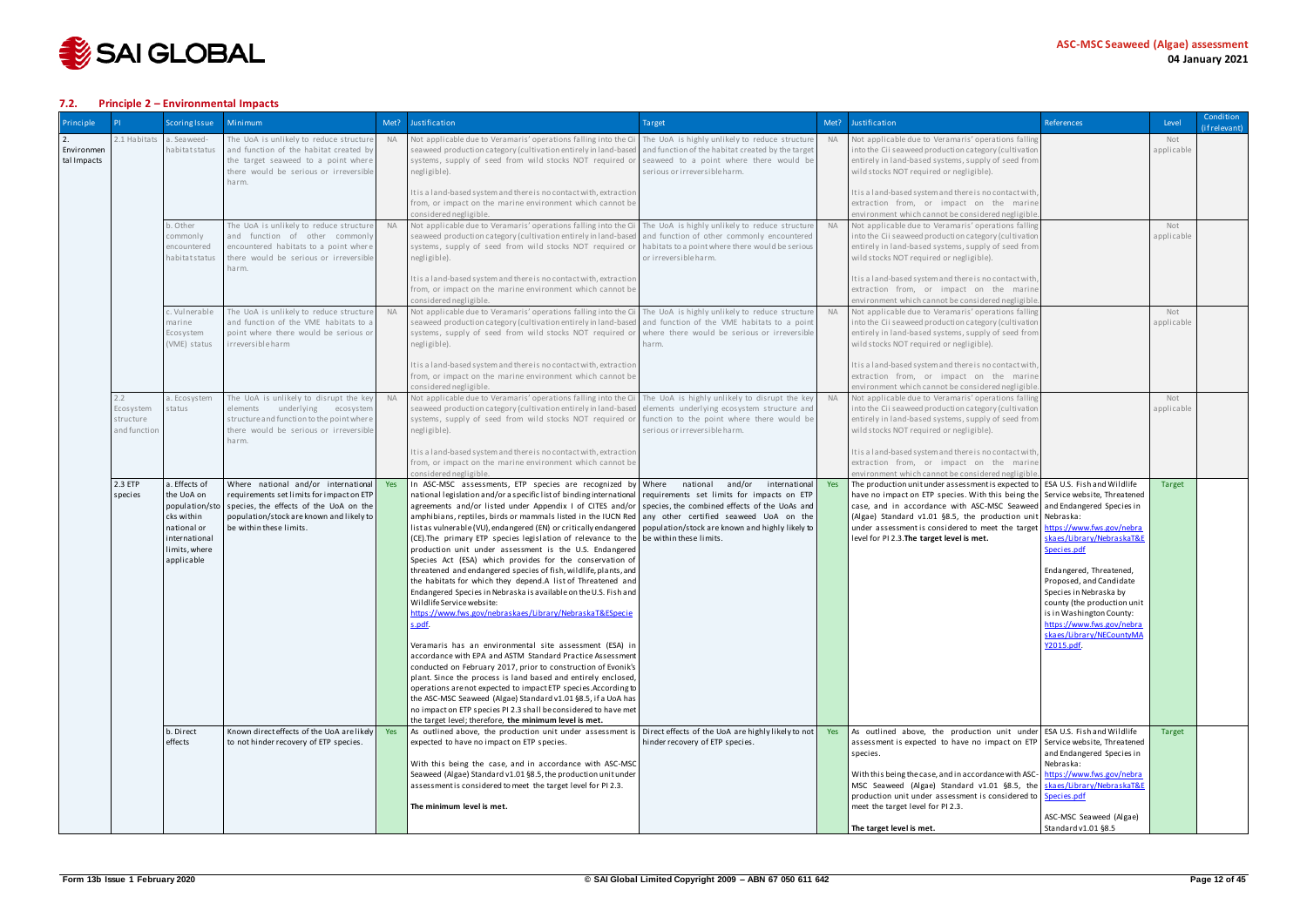

| Principle |                      | <b>Scoring Issue</b>        | Minimum                                                                                 | Met? | Justification                                                                                                                                                                                                          | Target                                                                                                                          | Met? | Justification                                                                                                                                                                                   | <b>References</b>     | Level         | Condition<br>(if relevant) |
|-----------|----------------------|-----------------------------|-----------------------------------------------------------------------------------------|------|------------------------------------------------------------------------------------------------------------------------------------------------------------------------------------------------------------------------|---------------------------------------------------------------------------------------------------------------------------------|------|-------------------------------------------------------------------------------------------------------------------------------------------------------------------------------------------------|-----------------------|---------------|----------------------------|
|           |                      | c. Indirect<br>effects      | No minimum level. Go to target level.                                                   |      |                                                                                                                                                                                                                        | Indirect effects have been considered for the<br>UoA and are thought to be highly likely to not<br>create unacceptable impacts. | Yes  | As outlined above, the production unit under ASC-MSC Seaweed (Algae)<br>assessment is expected to have no impact on ETP Standard v1.01 $\S$ 8.5.<br>species.                                    |                       | <b>Target</b> |                            |
|           |                      |                             |                                                                                         |      |                                                                                                                                                                                                                        |                                                                                                                                 |      | With this being the case, and in accordance with ASC-<br>MSC Seaweed (Algae) Standard v1.01 §8.5, the<br>production unit under assessment is considered to<br>meet the target level for PI 2.3. |                       |               |                            |
|           |                      |                             |                                                                                         |      |                                                                                                                                                                                                                        |                                                                                                                                 |      | The target level is met.                                                                                                                                                                        |                       |               |                            |
|           |                      |                             | There are measures in place that Yes                                                    |      | There are measures in place that minimize the UoA-related There is a strategy in place for managing the                                                                                                                |                                                                                                                                 | Yes  | As the production unit under assessment is expected                                                                                                                                             |                       | <b>Target</b> |                            |
|           |                      | Management<br>strategy in   | minimize the UoA-related impact on ETP<br>species, and it is expected to be highly      |      | impact on ETP species, such as effluent and waste management,<br>enclosed operations. Veramaris has -through Evonik, the measures to minimize mortality, which is                                                      | UoA's impact on ETP species, including                                                                                          |      | to have no impact on ETP species, and in accordance<br>with ASC-MSC Seaweed (Algae) Standard v1.01 §8.5,                                                                                        |                       |               |                            |
|           |                      | place                       | likely to achieve national and<br>international requirements for the                    |      | necessary permits to comply with environmental regulations.As designed to be highly likely to achieve national<br>such the production unit under assessment is expected to have and international requirements for the |                                                                                                                                 |      | the production unit under assessment is considered<br>to meet the target level for PI 2.3. The target level is                                                                                  |                       |               |                            |
|           |                      |                             | protection of ETP species.                                                              |      | no impact on ETP species. With this being the case, and in protection of ETP species.                                                                                                                                  |                                                                                                                                 |      | met.                                                                                                                                                                                            |                       |               |                            |
|           |                      |                             | <b>OR</b><br>Where there are no requirements for                                        |      | accordance with ASC-MSC Seaweed (Algae) Standard v1.01 OR<br>§8.5, the production unit under assessment is considered to                                                                                               | Where there are no requirements for protection                                                                                  |      |                                                                                                                                                                                                 |                       |               |                            |
|           |                      |                             | protection and rebuilding provided                                                      |      | meet the target level for PI 2.3. The minimum level is met.                                                                                                                                                            | and rebuilding provided through national ETP                                                                                    |      |                                                                                                                                                                                                 |                       |               |                            |
|           |                      |                             | through national ETP legislation or<br>international agreements, there are              |      |                                                                                                                                                                                                                        | legislation or international agreements, there is<br>a strategy in place that is expected to ensure the                         |      |                                                                                                                                                                                                 |                       |               |                            |
|           |                      |                             | measures in place that are expected to<br>ensure the UoA does not hinder the            |      |                                                                                                                                                                                                                        | UoA does not hinder the recovery of ETP species.                                                                                |      |                                                                                                                                                                                                 |                       |               |                            |
|           |                      |                             | recovery of ETP species.<br>The measures are considered likely to                       | Yes  |                                                                                                                                                                                                                        |                                                                                                                                 |      |                                                                                                                                                                                                 |                       |               |                            |
|           |                      | Management                  | work, based on plausible argument                                                       |      | As the production unit under assessment is expected to have no<br>impact on ETP species, and in accordance with ASC-MSC                                                                                                | There is an objective basis for confidence that<br>the measures/strategy will work, based on                                    | Yes  | As the production unit under assessment is expected<br>to have no impact on ETP species, and in accordance                                                                                      |                       | Target        |                            |
|           |                      | strategy<br>evaluation      |                                                                                         |      | Seaweed (Algae) Standard v1.01 §8.5, the production unit under<br>assessment is considered to meet the target level for PI 2.3.                                                                                        | information directly about the UoA and/or the<br>species involved.                                                              |      | with ASC-MSC Seaweed (Algae) Standard v1.01 §8.5,<br>the production unit under assessment is considered                                                                                         |                       |               |                            |
|           |                      |                             |                                                                                         |      | The minimum level is met.                                                                                                                                                                                              |                                                                                                                                 |      | to meet the target level for PI 2.3.                                                                                                                                                            |                       |               |                            |
|           |                      |                             |                                                                                         |      |                                                                                                                                                                                                                        |                                                                                                                                 |      | The target level is met.                                                                                                                                                                        |                       |               |                            |
|           |                      | Management                  | No minimum level. Go to target level.                                                   |      |                                                                                                                                                                                                                        | is some<br>evidence<br>that<br>the<br>There<br>measures/strategy is being implemented                                           | Yes  | As the production unit under assessment is expected<br>to have no impact on ETP species, and in accordance                                                                                      |                       | <b>Target</b> |                            |
|           |                      | strategy<br>implementatio   |                                                                                         |      |                                                                                                                                                                                                                        | successfully.                                                                                                                   |      | with ASC-MSC Seaweed (Algae) Standard v1.01 §8.5,<br>the production unit under assessment is considered<br>to meet the target level for PI 2.3.                                                 |                       |               |                            |
|           |                      |                             |                                                                                         |      |                                                                                                                                                                                                                        |                                                                                                                                 |      | The target level is met.                                                                                                                                                                        |                       |               |                            |
|           |                      | g. Review of<br>alternative | There is a review of the potential Yes<br>effectiveness and practicality of             |      | As the production unit under assessment is expected to have no There is a regular review of the potential<br>impact on ETP species, and in accordance with ASC-MSC                                                     | effectiveness and practicality of alternative                                                                                   | Yes  | As the production unit under assessment is expected<br>to have no impact on ETP species, and in accordance                                                                                      |                       | <b>Target</b> |                            |
|           |                      | measures to                 | alternative measures to minimize UoA-                                                   |      | Seaweed (Algae) Standard v1.01 §8.5, the production unit under                                                                                                                                                         | measures to minimize UoA-related mortality of                                                                                   |      | with ASC-MSC Seaweed (Algae) Standard v1.01 §8.5,                                                                                                                                               |                       |               |                            |
|           |                      | minimize<br>mortality of    | related mortality of ETP species.                                                       |      | assessment is considered to meet the target level for PI 2.3.                                                                                                                                                          | ETP species and they are implemented as<br>appropriate.                                                                         |      | the production unit under assessment is considered<br>to meet the target level for PI 2.3.                                                                                                      |                       |               |                            |
|           |                      | ETP species                 |                                                                                         |      | The minimum level is met.                                                                                                                                                                                              |                                                                                                                                 |      | The target level is met.                                                                                                                                                                        |                       |               |                            |
|           | 2.4 Other<br>species | a. Main<br>species stock    | Main species are likely to be above Yes<br>biologically based limits                    |      | In ASC-MSC assessments, "main" species are those comprising Main species are highly likely to be above<br>$\geq$ 5% or more by weight of the total catch of all species by the biologically based limits               |                                                                                                                                 | Yes  | As the production unit under assessment is expected Veramaris presentation.<br>to have no impact on Other species, and in                                                                       |                       | Target        |                            |
|           |                      | status                      | OR                                                                                      |      | UoA, or $\geq$ 2% in the case of species classified as "less resilient" OR                                                                                                                                             |                                                                                                                                 |      | accordance with ASC-MSC Seaweed (Algae) Standard ASC-MSC Standard §8.23.                                                                                                                        |                       |               |                            |
|           |                      |                             | If the main species are below biologically<br>based limits, there are measures in place |      | according to ASC-MSC requirements (ASC-MSC Standard §8.23).   If the main species are below biologically based                                                                                                         | limits there is either evidence of recovery or a                                                                                |      | v1.01 §8.5, the production unit under assessment is<br>considered to meet the target level.                                                                                                     | ASC-MSC Seaweed §8.5. |               |                            |
|           |                      |                             | expected to ensure that the UoA does<br>not hinder recovery and rebuilding.             |      | Since the production unit under assessment is land based and demonstrably effective strategy in place<br>entirely enclosed, operations are not expected to impact any                                                  | between the UoA and any other certified                                                                                         |      | The target level is met.                                                                                                                                                                        |                       |               |                            |
|           |                      |                             |                                                                                         |      | species other than that being cultured.                                                                                                                                                                                | seaweed UoAs which categorize these species as<br>main, to ensure that they collectively do not                                 |      |                                                                                                                                                                                                 |                       |               |                            |
|           |                      |                             |                                                                                         |      | According to the ASC-MSC Seaweed (Algae) Standard v1.01<br>§8.5, if a UoA has no impact on Other species, PI 2.4 shall be<br>considered to have met the target level.                                                  | hinder recovery and rebuilding.                                                                                                 |      |                                                                                                                                                                                                 |                       |               |                            |
|           |                      |                             |                                                                                         |      | The minimum level is met.                                                                                                                                                                                              |                                                                                                                                 |      |                                                                                                                                                                                                 |                       |               |                            |
|           |                      | Management                  | There are measures in place, if necessary, Yes<br>which are expected to maintain or not |      | As the production unit under assessment is expected to have no There is a partial strategy in place for the UoA, if<br>impact on Other species, and in accordance with ASC-MSC                                         | necessary, that is expected to maintain or to not                                                                               | Yes  | As the production unit under assessment is expected<br>to have no impact on Other species, and in                                                                                               |                       | Target        |                            |
|           |                      | strategy in<br>place        | hinder rebuilding of main species at/to<br>levels which are highly likely to be above   |      | Seaweed (Algae) Standard v1.01 §8.5, the production unit under<br>assessment is considered to meet the target level.                                                                                                   | hinder rebuilding of the main species at/to levels<br>which are highly likely to be above the                                   |      | accordance with ASC-MSC Seaweed (Algae) Standard<br>v1.01 §8.5, the production unit under assessment is                                                                                         |                       |               |                            |
|           |                      |                             | biologically based limits or to ensure that<br>the UoA does not hinder their recovery.  |      |                                                                                                                                                                                                                        | biologically based limits or to ensure that the<br>UoA does not hinder their recovery.                                          |      | considered to meet the target level.                                                                                                                                                            |                       |               |                            |
|           |                      |                             |                                                                                         |      | The minimum level is met.                                                                                                                                                                                              |                                                                                                                                 |      | The target level is met.                                                                                                                                                                        |                       |               |                            |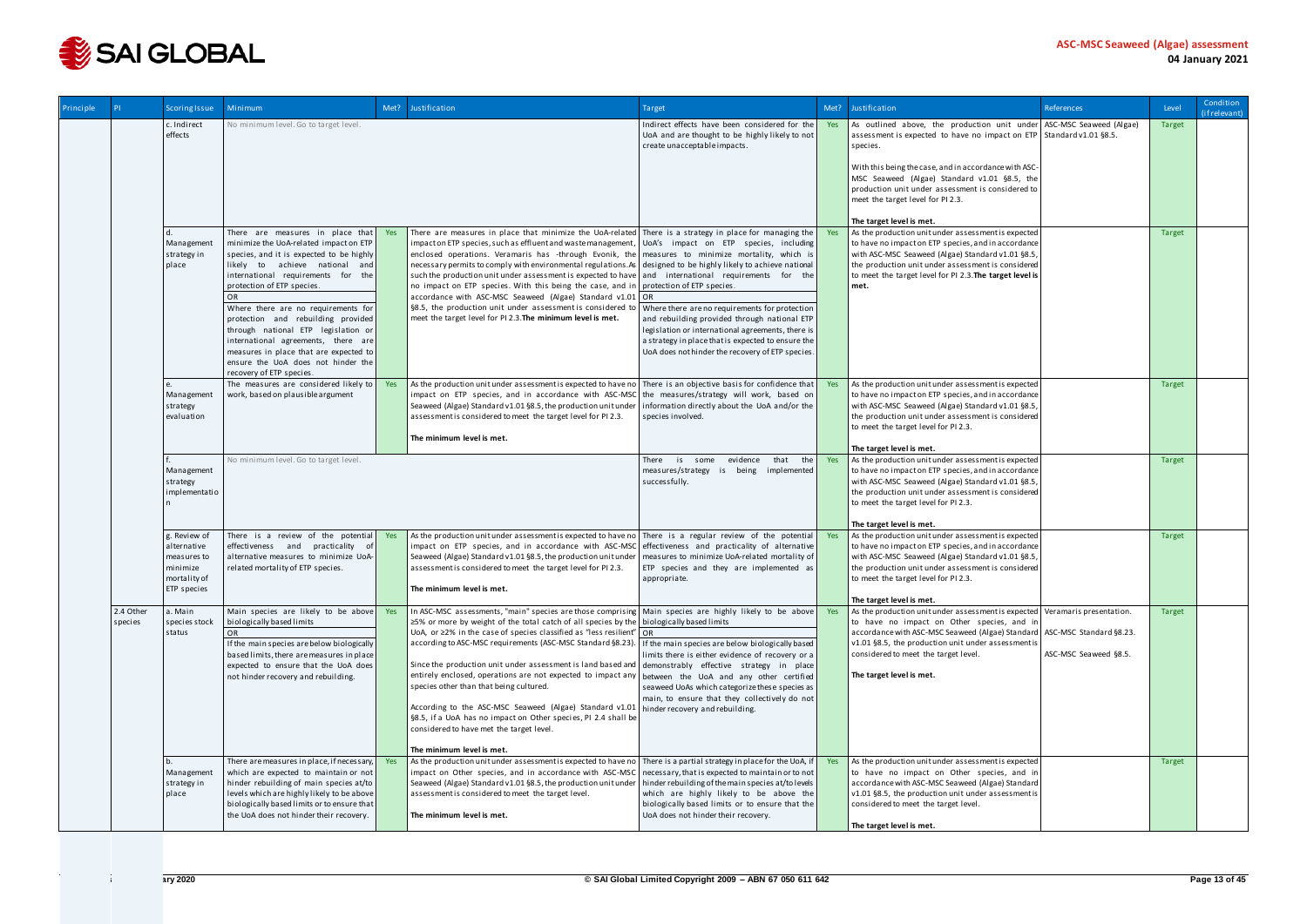

| Principle |                                                        | Scoring Issue                                | <b>Minimum</b>                                                                                                                                                              | Met? | Justification                                                                                                                                                                                                                                                                                                                                                                                                                                                                        | Target                                                                                                                                                                        | Met? | Justification                                                                                                                                                                                                                                                                                                                                                                                              | References                                                                                                                                                                                  | Level         | Condition<br>(if relevant) |
|-----------|--------------------------------------------------------|----------------------------------------------|-----------------------------------------------------------------------------------------------------------------------------------------------------------------------------|------|--------------------------------------------------------------------------------------------------------------------------------------------------------------------------------------------------------------------------------------------------------------------------------------------------------------------------------------------------------------------------------------------------------------------------------------------------------------------------------------|-------------------------------------------------------------------------------------------------------------------------------------------------------------------------------|------|------------------------------------------------------------------------------------------------------------------------------------------------------------------------------------------------------------------------------------------------------------------------------------------------------------------------------------------------------------------------------------------------------------|---------------------------------------------------------------------------------------------------------------------------------------------------------------------------------------------|---------------|----------------------------|
|           |                                                        | Management<br>strategy<br>evaluation         | The measures are considered likely to<br>work, based on plausible argument (e.g.<br>experience, theory<br>general<br>or<br>comparison with similar UoAs/species).           | Yes  | As the production unit under assessment is expected to have no<br>impact on Other species, and in accordance with ASC-MSC<br>Seaweed (Algae) Standard v1.01 §8.5, the production unit under<br>assessment is considered to meet the target level.<br>The minimum level is met.                                                                                                                                                                                                       | There is some objective basis for confidence that<br>the measures/partial strategy will work, based<br>on some information directly about the UoA<br>and/or species involved. | Yes  | As the production unit under assessment is expected<br>to have no impact on Other species, and in<br>accordance with ASC-MSC Seaweed (Algae) Standard<br>v1.01 §8.5, the production unit under assessment is<br>considered to meet the target level.<br>The target level is met.                                                                                                                           |                                                                                                                                                                                             | <b>Target</b> |                            |
|           |                                                        | Management<br>strategy<br>implementatio      | No minimum level. Go to target level.                                                                                                                                       |      |                                                                                                                                                                                                                                                                                                                                                                                                                                                                                      | evidence<br>that the<br>There<br>is some<br>measures/partial strategy is being implemented<br>successfully.                                                                   | Yes  | As the production unit under assessment is expected<br>to have no impact on Other species, and in<br>accordance with ASC-MSC Seaweed (Algae) Standard<br>v1.01 §8.5, the production unit under assessment is<br>considered to meet the target level.                                                                                                                                                       |                                                                                                                                                                                             | <b>Target</b> |                            |
|           |                                                        | e. Review of<br>alternative<br>measures      | There is a review of the potential<br>effectiveness and practicality of<br>alternative measures to minimize UoA-<br>related mortality of unwanted catch of<br>main species. | Yes  | As the production unit under assessment is expected to have no There is a regular review of the potential<br>impact on Other species, and in accordance with ASC-MSC<br>Seaweed (Algae) Standard v1.01 §8.5, the production unit under<br>assessment is considered to meet the target level.<br>The minimum level is met.                                                                                                                                                            | effectiveness and practicality of alternative<br>measures to minimize UoA-related mortality of<br>unwanted catch of main species and they are<br>implemented as appropriate.  | Yes  | The target level is met.<br>As the production unit under assessment is expected<br>to have no impact on Other species, and in<br>accordance with ASC-MSC Seaweed (Algae) Standard<br>v1.01 §8.5, the production unit under assessment is<br>considered to meet the target level.<br>The target level is met.                                                                                               |                                                                                                                                                                                             | <b>Target</b> |                            |
|           | 2.5 Waste<br>managemen<br>tand<br>pollution<br>control | a. Waste<br>reduction                        | There are some measures in place that<br>can help to reduce waste produced by<br>the UoA.                                                                                   | Yes  | The facility has a waste management plan, waste water is<br>treated at Cargill's wastewater treatment plant, by products are<br>utilized as animal feed ingredient and for soil remediation.<br>Residual water is removed from the oil by centrifugation and<br>the end result is a highly concentrated algal oil and a liquid co-<br>product. The minimum level is met.                                                                                                             | There is a strategy in place, which is expected to<br>reduce waste produced by the UoA.                                                                                       | Yes  | There is a company strategy to reduce waste<br>evidenced through waste management procedures<br>waste control, by-product utilization.<br>The target level is met.                                                                                                                                                                                                                                         | https://corporate.evonik.co<br>m/Downloads/Corporate/B<br>PK/Evonik Sustainability Re<br>port 2019.pdf<br>https://www.veramaris.com<br>/what-we-do-<br>detail.html#fermentative             | <b>Target</b> |                            |
|           |                                                        | b. Chemicals<br>and<br>hydrocarbon<br>wastes | There are some measures in place that<br>can help to reduce chemical and<br>hydrocarbon wastes produced by the<br>UoA.                                                      | Yes  | There are some measures in place that can help to reduce<br>chemical and hydrocarbon wastes produced by the UoA. Plant reduce chemical and hydrocarbon waste<br>provided evidence of used oil disposal, air permit regarding produced by the UoA.<br>modification of existing Evonik plant to produce EHA and DPA,<br>invoices for used oil disposal e.g. Green for Life Environmental<br>waybill for removal of 1000 gallons of used oil, on 10/15/19.<br>The minimum level is met. | There is a strategy in place, which is expected to                                                                                                                            | Yes  | Veramaris has a strategy to produce algal oil through<br>an environmentally sound process. There<br>description of their process in their website. PK/Evonik Sustainability Re<br>Https://www.veramaris.com/what-we-do-<br>detail.html#fermentative and in Evonik's 2019<br>sustainability report, with a goal to reduce Scope<br>and 2 emissions by 50% in 2025, and Scope 3.<br>The target level is met. | https://corporate.evonik.co<br>m/Downloads/Corporate/B<br>port 2019.pdf<br>nttps://www.veramaris.com<br>/what-we-do-<br>detail.html#fermentative<br>Green for Life<br>Environmental waybill | <b>Target</b> |                            |
|           |                                                        | c. Chemicals<br>and<br>hydrocarbon<br>spills | There are some measures in place that<br>can help to prevent spills of chemicals<br>and hydrocarbons originating from the<br>UoA.                                           | Yes  | There are procedures in place to prevent spills of chemicals and There is a spill prevention and response plan in<br>hydrocarbons. Personnel has been trained in spill prevention, place for chemicals and hydrocarbons<br>there is spill recovery equipment.<br>The minimum level is met.                                                                                                                                                                                           | originating from the UoA.                                                                                                                                                     | Yes  | During the remote video tour of the facility and Remote video tour.<br>through staff interviews it was evident that there is a<br>spill prevention and response plan in place for Training calendar for 2020.<br>chemicals and hydrocarbons at Evonik/Veramaris<br>operation.<br>The target level is met.                                                                                                  | Staff interviews.                                                                                                                                                                           | Target        |                            |
|           | $2.6$ Pest(s)<br>and<br>disease(s)<br>managemen        | a. Spread of<br>pest(s) and<br>disease(s)    | There is a partial strategy that is expected<br>to prevent the spread of pest(s) and<br>$disease(s)$ .                                                                      | Yes  | Veramaris starts its process with pure cultures. Staff insures   There is a strategy that is expected to prevent<br>that cultures are clean and free of pathogens in order to obtain<br>successful batches of the final product. There is no discharge of<br>live organisms to the outside environment.<br>The minimum level is met.                                                                                                                                                 | the spread of pest(s) and disease(s).                                                                                                                                         | Yes  | A strategy to prevent diseases is essential to the Remote video tour.<br>operation. There is no contact between live cultured<br>species and the environment, algae cells are Training calendar for 2020.<br>destroyed in order to obtain the end product,<br>effluent water is heat treated and goes to a Staffinterviews.<br>treatment plant.<br>The target level is met.                                |                                                                                                                                                                                             | Target        |                            |
|           | 2.7 Energy<br>efficiency                               | a. Energy use<br>monitoring                  | There is some information about energy<br>use of the production unit.                                                                                                       | Yes  | There is information about energy use of the facility. Equipment<br>is monitored and controlled permanently.<br>The minimum level is met.                                                                                                                                                                                                                                                                                                                                            | There is evidence of energy use monitoring<br>relative to production and ongoing effort to<br>improve efficiency.                                                             |      | There is evidence of energy use monitoring relative   SuRe2, ESHQ Reporting<br>to production, Through Evonik, Veramaris has set   Manual 4.0<br>targets for energy use reduction.<br>The target level is met.                                                                                                                                                                                              |                                                                                                                                                                                             | Target        |                            |
|           |                                                        | Maintenance<br>records of<br>equipment       | There are maintenance records for<br>equipment.                                                                                                                             | Yes  | There are complete maintenance records of equipment.<br>The minimum level is met.                                                                                                                                                                                                                                                                                                                                                                                                    | Maintenance records for equipment are up to<br>date and available.                                                                                                            | Yes  | Maintenance records for equipment are up to date   Remote video tour.<br>and available. Maintenance is managed through a<br>software which has information about repairs, Staff interviews.<br>scheduled repairs. Maintenance manager explained<br>maintenance program.<br>The target level is met.                                                                                                        |                                                                                                                                                                                             | Target        |                            |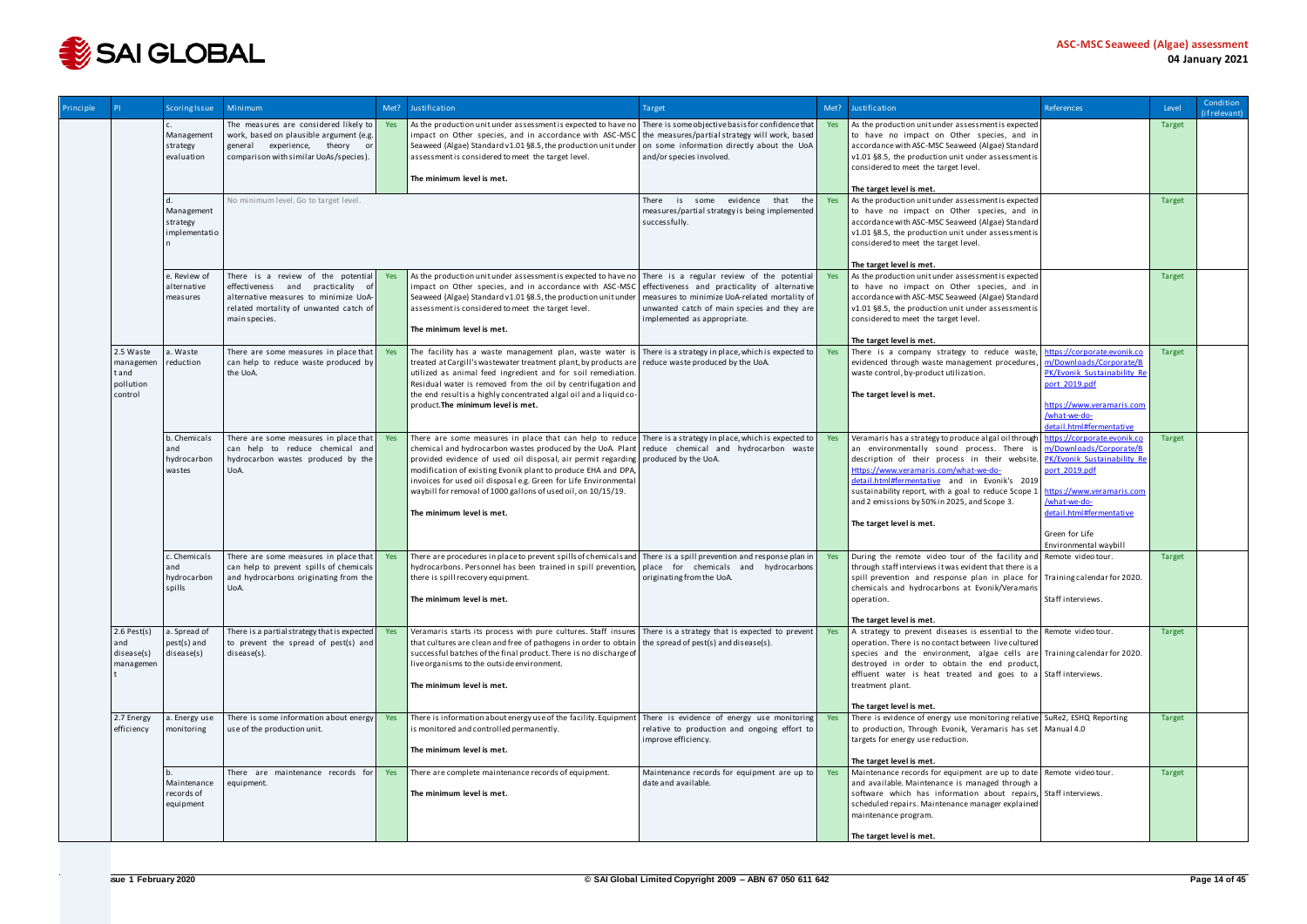

| Principle |                     | Scoring Issue                                          | Minimum                                                                                                                                                                                                                                                  | Met?      | Justification                                                                                                                                                                                                                                                                                                                                                                                                                                                                                                                                           | Target                                                                                  | Met? | Justification                                                                                                                                                                                                                                                                                                                                                                                                 | References | Level             | Condition<br>(if relevant) |
|-----------|---------------------|--------------------------------------------------------|----------------------------------------------------------------------------------------------------------------------------------------------------------------------------------------------------------------------------------------------------------|-----------|---------------------------------------------------------------------------------------------------------------------------------------------------------------------------------------------------------------------------------------------------------------------------------------------------------------------------------------------------------------------------------------------------------------------------------------------------------------------------------------------------------------------------------------------------------|-----------------------------------------------------------------------------------------|------|---------------------------------------------------------------------------------------------------------------------------------------------------------------------------------------------------------------------------------------------------------------------------------------------------------------------------------------------------------------------------------------------------------------|------------|-------------------|----------------------------|
|           |                     | a. Impact of<br>Translocatio translocation<br>activity | The translocation activity is unlikely to<br>introduce diseases, pests, pathogens, or<br>non-native species into the surrounding<br>ecosystem.                                                                                                           | <b>NA</b> | Not applicable due to Veramaris' operations falling into the Cii The translocation activity is highly unlikely to<br>seaweed production category (cultivation entirely in land-based introduce diseases, pests, pathogens, or non-<br>systems, supply of seed from wild stocks NOT required or native species into the surrounding ecosystem.<br>negligible).<br>Translocation does not occur, the system is land-based and<br>there is no contact with, extraction from, or impact on the<br>marine environment which cannot be considered negligible. |                                                                                         |      | Not applicable due to Veramaris' operations falling<br>into the Cii seaweed production category (cultivation<br>entirely in land-based systems, supply of seed from<br>wild stocks NOT required or negligible).<br>Translocation does not occur, the system is land-<br>based and there is no contact with, extraction from,<br>or impact on the marine environment which cannot<br>be considered negligible. |            | Not<br>applicable |                            |
|           |                     | Translocation<br>management<br>strategy<br>evaluation  | There is a partial strategy in place that is<br>expected to protect the surrounding<br>ecosystem from the translocation activity<br>at levels compatible with the<br>translocation outcome target level of<br>performance defined in SIa (target level). | <b>NA</b> | Not applicable due to Veramaris' operations falling into the Cil There is a strategy in place that is expected to<br>seaweed production category (cultivation entirely in land-based protect the surrounding ecosystem from the<br>systems, supply of seed from wild stocks NOT required or translocation activity at levels compatible with<br>negligible).<br>Translocation does not occur, the system is land-based and<br>there is no contact with, extraction from, or impact on the<br>marine environment which cannot be considered negligible.  | the translocation outcome target level of<br>performance defined in SIa (target level). |      | Not applicable due to Veramaris' operations falling<br>into the Cii seaweed production category (cultivation<br>entirely in land-based systems, supply of seed from<br>wild stocks NOT required or negligible).<br>Translocation does not occur, the system is land-<br>based and there is no contact with, extraction from,<br>or impact on the marine environment which cannot<br>be considered negligible. |            | Not<br>applicable |                            |
|           | of alien<br>species | Introduction Management                                | There is a partial strategy in place to<br>prevent progression of ecosystem<br>of alien species impacts from occurring due to the<br>presence of the alien species.                                                                                      |           | Not applicable due to Veramaris' operations falling into the Cil There is a strategy in place to prevent<br>seaweed production category (cultivation entirely in land-based progression of ecosystem impacts from<br>systems, supply of seed from wild stocks NOT required or occurring due to the presence of the alien<br>negligible).<br>The UoA does not target an alien species.                                                                                                                                                                   | species.                                                                                |      | Not applicable due to Veramaris' operations falling<br>into the Cii seaweed production category (cultivation<br>entirely in land-based systems, supply of seed from<br>wild stocks NOT required or negligible).<br>The UoA does not target an alien species.                                                                                                                                                  |            | Not<br>applicable |                            |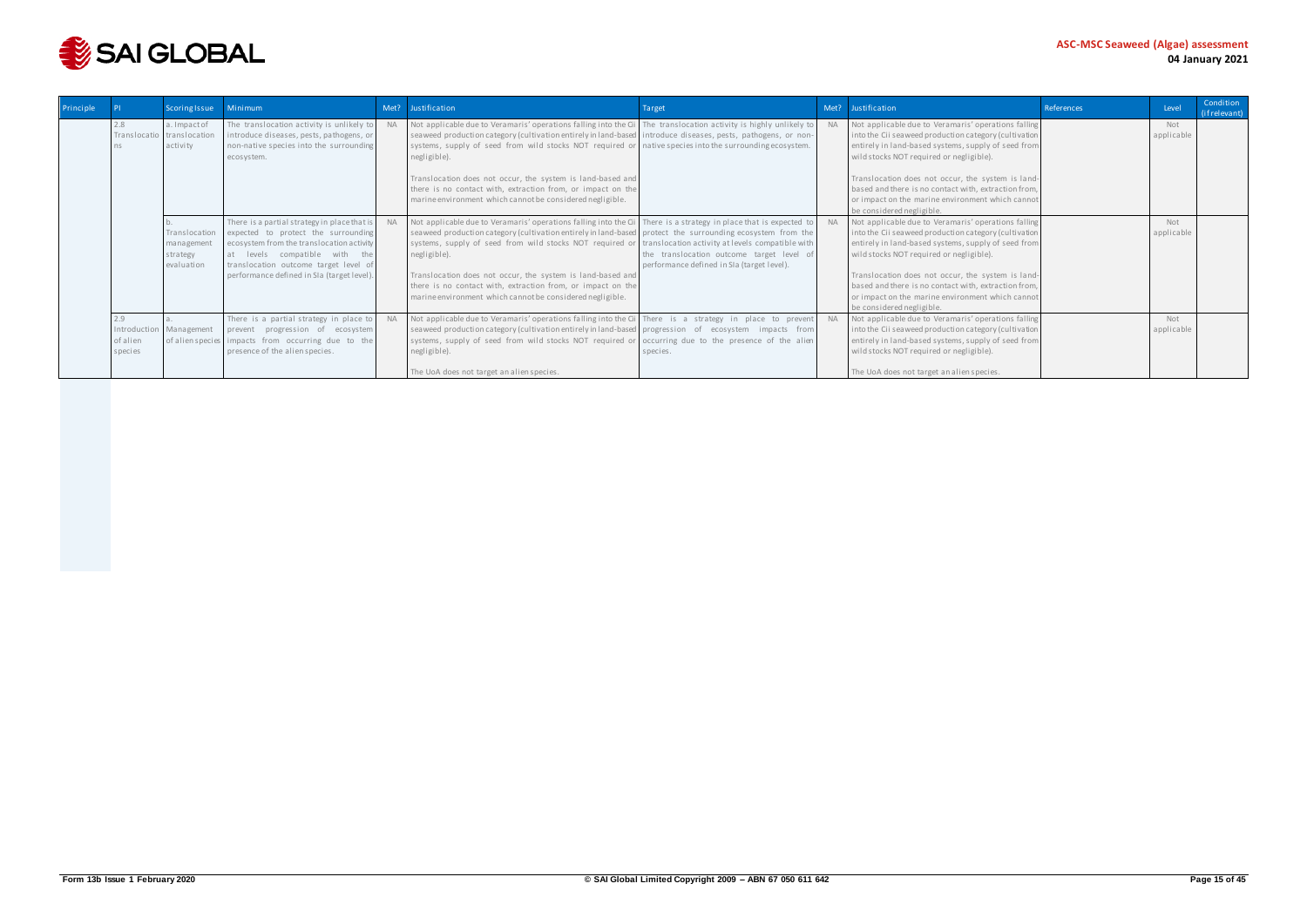

### <span id="page-15-0"></span>**7.3. Principle 3 – Effective management**

| 3. Effective<br>There is an effective national legal<br>Scoring here is focused on whether or not there is an There is an effective national legal system and Yes<br>The UoA operates under various State and Federal 1. USA, Nebraska and Blair<br>3.1 Legal<br>Target<br>Yes<br>Compatibility<br>organized and effective cooperation with other<br>and/or<br>system and a framework for cooperation<br>appropriate and effective legal and/or customary framework<br>Laws of the USA, the State of Nebraska and Blair<br>county Laws and<br>managemen<br>of laws or<br>with other parties, where necessary, to<br>capable of delivering sustainability in accordance with P1 and<br>parties, where necessary, to deliver<br>County and must abide by conditions in regulations<br>Regulations.<br>customary<br>standards with<br>management outcomes consistent with the<br>deliver<br>management outcomes<br>P2, and responsible operations in accordance with P4 and P5.<br>and permits.<br>framework<br>effective<br>consistent with the Principles of this<br>EPA and Nebraska<br>Principles of this standard.<br>management<br>standard.<br>The production unit under assessment is not subject to<br>State and Federal structures provide for organized<br>Department of<br>international cooperation.<br>cooperation between entities where necessary and<br>Environmental Quality<br>Veramaris/Evonik cooperate with agencies as<br>(NDEQ) websites.<br>The UoA operates under the law of the USA, Nebraska and Blair<br>appropriate.<br>county and must abide by conditions in regulations and permits.<br>Clean Air Act section<br>From an environmental perspective, the facility is governed<br>In addition to justification for the minimum level<br>112(r) and Emergency<br>both from a state level and a federal level.<br>there is evidence of cooperation with other parties<br><b>Planning Community</b><br>to deliver outcomes consistent with this standard,<br>Right-to-Know Act.<br>EPA and the Nebraska Department of Environmental Quality<br>there are communication and interactions between<br>(NDEQ) share regulatory oversight of the facility. For example,<br>community and Evonik/Veramaris:<br>Review of permits for<br>NDEQ is generally the lead agency on air and water permitting,<br>the Veramaris project.<br>whereas EPA is responsible for chemical accident provisions of<br>Evonik and Veramaris are active within the<br>the Clean Air Act section 112(r) and the Emergency Planning<br>community. There are multiple ways in which the 5.<br>NDEQ Permit File Memo,<br>Community Right-to-Know Act.<br>community can communicate with Evonik and<br>02/22/2017).<br>Veramaris. One way is directly through a face to face<br>Example evidence of compliance with regulations:<br>visit, phone call, or email. Another way is via 6. Veramarisbuilding<br>A review of the existing permits for the Green Ocean/Veramaris<br>community wide meetings. P.C., Evonik Site<br>occupancy permit.<br>Manager, is a member of the Washington County<br>project concluded that based on the details, the project did not<br>require a construction permit modification, and the project did<br>Gateway Development Board (supporting local 7<br>Nebraska Air Quality<br>not require a construction permit prior to<br>business development) and attends meetings<br>Reg.s (Title 129) and the<br>installation/implementation.<br>regularly (bimonthly meetings). Recently, Veramaris<br>1970 Clean Air Act.<br>A meeting between Evonik, NDEQ, and HDR took place February<br>spoke at the Washington County Chamber Ag<br>Evidence of community<br>22, 2017 regarding the Green Ocean project and the findings of<br>Related Business Day and interacted with business<br>wide interactions<br>the January 2017 permit applicability memo. At the time, NDEQ<br>leaders within the community. The Evonik site<br>including visits to facility.<br>agreed that the Green Ocean project would likely not require<br>contributes monetarily to the community.<br>(Monetary amount kept confidential by auditor).<br>any changes to Evonik's air permits and that submitting a<br>voluntary minor permit revision would be helpful but not<br>required due to the information provided (NDEQ Permit File<br>Further evidence of cooperation is that the plant was<br>visited by the governor of Nebraska to thank the<br>Memo, 02/22/2017).<br>company for its contribution to the economy of the<br>No change to the prior assessment by the NDEQ is anticipated<br>state through the investments made and creation of<br>due to a similar decrease in emissions resulting from the newest<br>job opportunities.<br>pilot testing data.<br>The target level is met.<br>As mentioned above, a new permit was not required, but<br>submitting a voluntary minor permit revision was completed<br>This permit was reviewed by auditor.<br>Also, a building occupancy permit was issued showing that the<br>guidelines were followed for the construction of the Veramaris<br>(Green Ocean) plant. This occupancy permit is not given until all<br>open permits are completed along with necessary inspections.<br>This is essentially an end of project confirmation that the city is<br>approves the finished project.<br>Veramaris/Evonik is regulated by the Nebraska Air Quality | Principle | <b>PI</b> | Scoring Issue | Minimum | Met? | Justification                                                  | <b>Target</b> | Met? | Justification | References | Level | Condition<br>(if relevant) |
|-----------------------------------------------------------------------------------------------------------------------------------------------------------------------------------------------------------------------------------------------------------------------------------------------------------------------------------------------------------------------------------------------------------------------------------------------------------------------------------------------------------------------------------------------------------------------------------------------------------------------------------------------------------------------------------------------------------------------------------------------------------------------------------------------------------------------------------------------------------------------------------------------------------------------------------------------------------------------------------------------------------------------------------------------------------------------------------------------------------------------------------------------------------------------------------------------------------------------------------------------------------------------------------------------------------------------------------------------------------------------------------------------------------------------------------------------------------------------------------------------------------------------------------------------------------------------------------------------------------------------------------------------------------------------------------------------------------------------------------------------------------------------------------------------------------------------------------------------------------------------------------------------------------------------------------------------------------------------------------------------------------------------------------------------------------------------------------------------------------------------------------------------------------------------------------------------------------------------------------------------------------------------------------------------------------------------------------------------------------------------------------------------------------------------------------------------------------------------------------------------------------------------------------------------------------------------------------------------------------------------------------------------------------------------------------------------------------------------------------------------------------------------------------------------------------------------------------------------------------------------------------------------------------------------------------------------------------------------------------------------------------------------------------------------------------------------------------------------------------------------------------------------------------------------------------------------------------------------------------------------------------------------------------------------------------------------------------------------------------------------------------------------------------------------------------------------------------------------------------------------------------------------------------------------------------------------------------------------------------------------------------------------------------------------------------------------------------------------------------------------------------------------------------------------------------------------------------------------------------------------------------------------------------------------------------------------------------------------------------------------------------------------------------------------------------------------------------------------------------------------------------------------------------------------------------------------------------------------------------------------------------------------------------------------------------------------------------------------------------------------------------------------------------------------------------------------------------------------------------------------------------------------------------------------------------------------------------------------------------------------------------------------------------------------------------------------------------------------------------------------------------------------------------------------------------------------------------------------------------------------------------------------------------------------------------------------------------------------------------------------------------------------------------------------------------------------------------------------------------------------------------------------------------------------------------------------------------------------------------------------------------------------------------------------------------------------------------------------------------------------------------------------------------------------|-----------|-----------|---------------|---------|------|----------------------------------------------------------------|---------------|------|---------------|------------|-------|----------------------------|
|                                                                                                                                                                                                                                                                                                                                                                                                                                                                                                                                                                                                                                                                                                                                                                                                                                                                                                                                                                                                                                                                                                                                                                                                                                                                                                                                                                                                                                                                                                                                                                                                                                                                                                                                                                                                                                                                                                                                                                                                                                                                                                                                                                                                                                                                                                                                                                                                                                                                                                                                                                                                                                                                                                                                                                                                                                                                                                                                                                                                                                                                                                                                                                                                                                                                                                                                                                                                                                                                                                                                                                                                                                                                                                                                                                                                                                                                                                                                                                                                                                                                                                                                                                                                                                                                                                                                                                                                                                                                                                                                                                                                                                                                                                                                                                                                                                                                                                                                                                                                                                                                                                                                                                                                                                                                                                                                                                                                                       |           |           |               |         |      |                                                                |               |      |               |            |       |                            |
|                                                                                                                                                                                                                                                                                                                                                                                                                                                                                                                                                                                                                                                                                                                                                                                                                                                                                                                                                                                                                                                                                                                                                                                                                                                                                                                                                                                                                                                                                                                                                                                                                                                                                                                                                                                                                                                                                                                                                                                                                                                                                                                                                                                                                                                                                                                                                                                                                                                                                                                                                                                                                                                                                                                                                                                                                                                                                                                                                                                                                                                                                                                                                                                                                                                                                                                                                                                                                                                                                                                                                                                                                                                                                                                                                                                                                                                                                                                                                                                                                                                                                                                                                                                                                                                                                                                                                                                                                                                                                                                                                                                                                                                                                                                                                                                                                                                                                                                                                                                                                                                                                                                                                                                                                                                                                                                                                                                                                       |           |           |               |         |      |                                                                |               |      |               |            |       |                            |
|                                                                                                                                                                                                                                                                                                                                                                                                                                                                                                                                                                                                                                                                                                                                                                                                                                                                                                                                                                                                                                                                                                                                                                                                                                                                                                                                                                                                                                                                                                                                                                                                                                                                                                                                                                                                                                                                                                                                                                                                                                                                                                                                                                                                                                                                                                                                                                                                                                                                                                                                                                                                                                                                                                                                                                                                                                                                                                                                                                                                                                                                                                                                                                                                                                                                                                                                                                                                                                                                                                                                                                                                                                                                                                                                                                                                                                                                                                                                                                                                                                                                                                                                                                                                                                                                                                                                                                                                                                                                                                                                                                                                                                                                                                                                                                                                                                                                                                                                                                                                                                                                                                                                                                                                                                                                                                                                                                                                                       |           |           |               |         |      |                                                                |               |      |               |            |       |                            |
|                                                                                                                                                                                                                                                                                                                                                                                                                                                                                                                                                                                                                                                                                                                                                                                                                                                                                                                                                                                                                                                                                                                                                                                                                                                                                                                                                                                                                                                                                                                                                                                                                                                                                                                                                                                                                                                                                                                                                                                                                                                                                                                                                                                                                                                                                                                                                                                                                                                                                                                                                                                                                                                                                                                                                                                                                                                                                                                                                                                                                                                                                                                                                                                                                                                                                                                                                                                                                                                                                                                                                                                                                                                                                                                                                                                                                                                                                                                                                                                                                                                                                                                                                                                                                                                                                                                                                                                                                                                                                                                                                                                                                                                                                                                                                                                                                                                                                                                                                                                                                                                                                                                                                                                                                                                                                                                                                                                                                       |           |           |               |         |      |                                                                |               |      |               |            |       |                            |
|                                                                                                                                                                                                                                                                                                                                                                                                                                                                                                                                                                                                                                                                                                                                                                                                                                                                                                                                                                                                                                                                                                                                                                                                                                                                                                                                                                                                                                                                                                                                                                                                                                                                                                                                                                                                                                                                                                                                                                                                                                                                                                                                                                                                                                                                                                                                                                                                                                                                                                                                                                                                                                                                                                                                                                                                                                                                                                                                                                                                                                                                                                                                                                                                                                                                                                                                                                                                                                                                                                                                                                                                                                                                                                                                                                                                                                                                                                                                                                                                                                                                                                                                                                                                                                                                                                                                                                                                                                                                                                                                                                                                                                                                                                                                                                                                                                                                                                                                                                                                                                                                                                                                                                                                                                                                                                                                                                                                                       |           |           |               |         |      |                                                                |               |      |               |            |       |                            |
|                                                                                                                                                                                                                                                                                                                                                                                                                                                                                                                                                                                                                                                                                                                                                                                                                                                                                                                                                                                                                                                                                                                                                                                                                                                                                                                                                                                                                                                                                                                                                                                                                                                                                                                                                                                                                                                                                                                                                                                                                                                                                                                                                                                                                                                                                                                                                                                                                                                                                                                                                                                                                                                                                                                                                                                                                                                                                                                                                                                                                                                                                                                                                                                                                                                                                                                                                                                                                                                                                                                                                                                                                                                                                                                                                                                                                                                                                                                                                                                                                                                                                                                                                                                                                                                                                                                                                                                                                                                                                                                                                                                                                                                                                                                                                                                                                                                                                                                                                                                                                                                                                                                                                                                                                                                                                                                                                                                                                       |           |           |               |         |      |                                                                |               |      |               |            |       |                            |
|                                                                                                                                                                                                                                                                                                                                                                                                                                                                                                                                                                                                                                                                                                                                                                                                                                                                                                                                                                                                                                                                                                                                                                                                                                                                                                                                                                                                                                                                                                                                                                                                                                                                                                                                                                                                                                                                                                                                                                                                                                                                                                                                                                                                                                                                                                                                                                                                                                                                                                                                                                                                                                                                                                                                                                                                                                                                                                                                                                                                                                                                                                                                                                                                                                                                                                                                                                                                                                                                                                                                                                                                                                                                                                                                                                                                                                                                                                                                                                                                                                                                                                                                                                                                                                                                                                                                                                                                                                                                                                                                                                                                                                                                                                                                                                                                                                                                                                                                                                                                                                                                                                                                                                                                                                                                                                                                                                                                                       |           |           |               |         |      |                                                                |               |      |               |            |       |                            |
|                                                                                                                                                                                                                                                                                                                                                                                                                                                                                                                                                                                                                                                                                                                                                                                                                                                                                                                                                                                                                                                                                                                                                                                                                                                                                                                                                                                                                                                                                                                                                                                                                                                                                                                                                                                                                                                                                                                                                                                                                                                                                                                                                                                                                                                                                                                                                                                                                                                                                                                                                                                                                                                                                                                                                                                                                                                                                                                                                                                                                                                                                                                                                                                                                                                                                                                                                                                                                                                                                                                                                                                                                                                                                                                                                                                                                                                                                                                                                                                                                                                                                                                                                                                                                                                                                                                                                                                                                                                                                                                                                                                                                                                                                                                                                                                                                                                                                                                                                                                                                                                                                                                                                                                                                                                                                                                                                                                                                       |           |           |               |         |      |                                                                |               |      |               |            |       |                            |
|                                                                                                                                                                                                                                                                                                                                                                                                                                                                                                                                                                                                                                                                                                                                                                                                                                                                                                                                                                                                                                                                                                                                                                                                                                                                                                                                                                                                                                                                                                                                                                                                                                                                                                                                                                                                                                                                                                                                                                                                                                                                                                                                                                                                                                                                                                                                                                                                                                                                                                                                                                                                                                                                                                                                                                                                                                                                                                                                                                                                                                                                                                                                                                                                                                                                                                                                                                                                                                                                                                                                                                                                                                                                                                                                                                                                                                                                                                                                                                                                                                                                                                                                                                                                                                                                                                                                                                                                                                                                                                                                                                                                                                                                                                                                                                                                                                                                                                                                                                                                                                                                                                                                                                                                                                                                                                                                                                                                                       |           |           |               |         |      |                                                                |               |      |               |            |       |                            |
|                                                                                                                                                                                                                                                                                                                                                                                                                                                                                                                                                                                                                                                                                                                                                                                                                                                                                                                                                                                                                                                                                                                                                                                                                                                                                                                                                                                                                                                                                                                                                                                                                                                                                                                                                                                                                                                                                                                                                                                                                                                                                                                                                                                                                                                                                                                                                                                                                                                                                                                                                                                                                                                                                                                                                                                                                                                                                                                                                                                                                                                                                                                                                                                                                                                                                                                                                                                                                                                                                                                                                                                                                                                                                                                                                                                                                                                                                                                                                                                                                                                                                                                                                                                                                                                                                                                                                                                                                                                                                                                                                                                                                                                                                                                                                                                                                                                                                                                                                                                                                                                                                                                                                                                                                                                                                                                                                                                                                       |           |           |               |         |      |                                                                |               |      |               |            |       |                            |
|                                                                                                                                                                                                                                                                                                                                                                                                                                                                                                                                                                                                                                                                                                                                                                                                                                                                                                                                                                                                                                                                                                                                                                                                                                                                                                                                                                                                                                                                                                                                                                                                                                                                                                                                                                                                                                                                                                                                                                                                                                                                                                                                                                                                                                                                                                                                                                                                                                                                                                                                                                                                                                                                                                                                                                                                                                                                                                                                                                                                                                                                                                                                                                                                                                                                                                                                                                                                                                                                                                                                                                                                                                                                                                                                                                                                                                                                                                                                                                                                                                                                                                                                                                                                                                                                                                                                                                                                                                                                                                                                                                                                                                                                                                                                                                                                                                                                                                                                                                                                                                                                                                                                                                                                                                                                                                                                                                                                                       |           |           |               |         |      |                                                                |               |      |               |            |       |                            |
|                                                                                                                                                                                                                                                                                                                                                                                                                                                                                                                                                                                                                                                                                                                                                                                                                                                                                                                                                                                                                                                                                                                                                                                                                                                                                                                                                                                                                                                                                                                                                                                                                                                                                                                                                                                                                                                                                                                                                                                                                                                                                                                                                                                                                                                                                                                                                                                                                                                                                                                                                                                                                                                                                                                                                                                                                                                                                                                                                                                                                                                                                                                                                                                                                                                                                                                                                                                                                                                                                                                                                                                                                                                                                                                                                                                                                                                                                                                                                                                                                                                                                                                                                                                                                                                                                                                                                                                                                                                                                                                                                                                                                                                                                                                                                                                                                                                                                                                                                                                                                                                                                                                                                                                                                                                                                                                                                                                                                       |           |           |               |         |      |                                                                |               |      |               |            |       |                            |
|                                                                                                                                                                                                                                                                                                                                                                                                                                                                                                                                                                                                                                                                                                                                                                                                                                                                                                                                                                                                                                                                                                                                                                                                                                                                                                                                                                                                                                                                                                                                                                                                                                                                                                                                                                                                                                                                                                                                                                                                                                                                                                                                                                                                                                                                                                                                                                                                                                                                                                                                                                                                                                                                                                                                                                                                                                                                                                                                                                                                                                                                                                                                                                                                                                                                                                                                                                                                                                                                                                                                                                                                                                                                                                                                                                                                                                                                                                                                                                                                                                                                                                                                                                                                                                                                                                                                                                                                                                                                                                                                                                                                                                                                                                                                                                                                                                                                                                                                                                                                                                                                                                                                                                                                                                                                                                                                                                                                                       |           |           |               |         |      |                                                                |               |      |               |            |       |                            |
|                                                                                                                                                                                                                                                                                                                                                                                                                                                                                                                                                                                                                                                                                                                                                                                                                                                                                                                                                                                                                                                                                                                                                                                                                                                                                                                                                                                                                                                                                                                                                                                                                                                                                                                                                                                                                                                                                                                                                                                                                                                                                                                                                                                                                                                                                                                                                                                                                                                                                                                                                                                                                                                                                                                                                                                                                                                                                                                                                                                                                                                                                                                                                                                                                                                                                                                                                                                                                                                                                                                                                                                                                                                                                                                                                                                                                                                                                                                                                                                                                                                                                                                                                                                                                                                                                                                                                                                                                                                                                                                                                                                                                                                                                                                                                                                                                                                                                                                                                                                                                                                                                                                                                                                                                                                                                                                                                                                                                       |           |           |               |         |      |                                                                |               |      |               |            |       |                            |
|                                                                                                                                                                                                                                                                                                                                                                                                                                                                                                                                                                                                                                                                                                                                                                                                                                                                                                                                                                                                                                                                                                                                                                                                                                                                                                                                                                                                                                                                                                                                                                                                                                                                                                                                                                                                                                                                                                                                                                                                                                                                                                                                                                                                                                                                                                                                                                                                                                                                                                                                                                                                                                                                                                                                                                                                                                                                                                                                                                                                                                                                                                                                                                                                                                                                                                                                                                                                                                                                                                                                                                                                                                                                                                                                                                                                                                                                                                                                                                                                                                                                                                                                                                                                                                                                                                                                                                                                                                                                                                                                                                                                                                                                                                                                                                                                                                                                                                                                                                                                                                                                                                                                                                                                                                                                                                                                                                                                                       |           |           |               |         |      |                                                                |               |      |               |            |       |                            |
|                                                                                                                                                                                                                                                                                                                                                                                                                                                                                                                                                                                                                                                                                                                                                                                                                                                                                                                                                                                                                                                                                                                                                                                                                                                                                                                                                                                                                                                                                                                                                                                                                                                                                                                                                                                                                                                                                                                                                                                                                                                                                                                                                                                                                                                                                                                                                                                                                                                                                                                                                                                                                                                                                                                                                                                                                                                                                                                                                                                                                                                                                                                                                                                                                                                                                                                                                                                                                                                                                                                                                                                                                                                                                                                                                                                                                                                                                                                                                                                                                                                                                                                                                                                                                                                                                                                                                                                                                                                                                                                                                                                                                                                                                                                                                                                                                                                                                                                                                                                                                                                                                                                                                                                                                                                                                                                                                                                                                       |           |           |               |         |      |                                                                |               |      |               |            |       |                            |
|                                                                                                                                                                                                                                                                                                                                                                                                                                                                                                                                                                                                                                                                                                                                                                                                                                                                                                                                                                                                                                                                                                                                                                                                                                                                                                                                                                                                                                                                                                                                                                                                                                                                                                                                                                                                                                                                                                                                                                                                                                                                                                                                                                                                                                                                                                                                                                                                                                                                                                                                                                                                                                                                                                                                                                                                                                                                                                                                                                                                                                                                                                                                                                                                                                                                                                                                                                                                                                                                                                                                                                                                                                                                                                                                                                                                                                                                                                                                                                                                                                                                                                                                                                                                                                                                                                                                                                                                                                                                                                                                                                                                                                                                                                                                                                                                                                                                                                                                                                                                                                                                                                                                                                                                                                                                                                                                                                                                                       |           |           |               |         |      |                                                                |               |      |               |            |       |                            |
|                                                                                                                                                                                                                                                                                                                                                                                                                                                                                                                                                                                                                                                                                                                                                                                                                                                                                                                                                                                                                                                                                                                                                                                                                                                                                                                                                                                                                                                                                                                                                                                                                                                                                                                                                                                                                                                                                                                                                                                                                                                                                                                                                                                                                                                                                                                                                                                                                                                                                                                                                                                                                                                                                                                                                                                                                                                                                                                                                                                                                                                                                                                                                                                                                                                                                                                                                                                                                                                                                                                                                                                                                                                                                                                                                                                                                                                                                                                                                                                                                                                                                                                                                                                                                                                                                                                                                                                                                                                                                                                                                                                                                                                                                                                                                                                                                                                                                                                                                                                                                                                                                                                                                                                                                                                                                                                                                                                                                       |           |           |               |         |      |                                                                |               |      |               |            |       |                            |
|                                                                                                                                                                                                                                                                                                                                                                                                                                                                                                                                                                                                                                                                                                                                                                                                                                                                                                                                                                                                                                                                                                                                                                                                                                                                                                                                                                                                                                                                                                                                                                                                                                                                                                                                                                                                                                                                                                                                                                                                                                                                                                                                                                                                                                                                                                                                                                                                                                                                                                                                                                                                                                                                                                                                                                                                                                                                                                                                                                                                                                                                                                                                                                                                                                                                                                                                                                                                                                                                                                                                                                                                                                                                                                                                                                                                                                                                                                                                                                                                                                                                                                                                                                                                                                                                                                                                                                                                                                                                                                                                                                                                                                                                                                                                                                                                                                                                                                                                                                                                                                                                                                                                                                                                                                                                                                                                                                                                                       |           |           |               |         |      |                                                                |               |      |               |            |       |                            |
|                                                                                                                                                                                                                                                                                                                                                                                                                                                                                                                                                                                                                                                                                                                                                                                                                                                                                                                                                                                                                                                                                                                                                                                                                                                                                                                                                                                                                                                                                                                                                                                                                                                                                                                                                                                                                                                                                                                                                                                                                                                                                                                                                                                                                                                                                                                                                                                                                                                                                                                                                                                                                                                                                                                                                                                                                                                                                                                                                                                                                                                                                                                                                                                                                                                                                                                                                                                                                                                                                                                                                                                                                                                                                                                                                                                                                                                                                                                                                                                                                                                                                                                                                                                                                                                                                                                                                                                                                                                                                                                                                                                                                                                                                                                                                                                                                                                                                                                                                                                                                                                                                                                                                                                                                                                                                                                                                                                                                       |           |           |               |         |      |                                                                |               |      |               |            |       |                            |
|                                                                                                                                                                                                                                                                                                                                                                                                                                                                                                                                                                                                                                                                                                                                                                                                                                                                                                                                                                                                                                                                                                                                                                                                                                                                                                                                                                                                                                                                                                                                                                                                                                                                                                                                                                                                                                                                                                                                                                                                                                                                                                                                                                                                                                                                                                                                                                                                                                                                                                                                                                                                                                                                                                                                                                                                                                                                                                                                                                                                                                                                                                                                                                                                                                                                                                                                                                                                                                                                                                                                                                                                                                                                                                                                                                                                                                                                                                                                                                                                                                                                                                                                                                                                                                                                                                                                                                                                                                                                                                                                                                                                                                                                                                                                                                                                                                                                                                                                                                                                                                                                                                                                                                                                                                                                                                                                                                                                                       |           |           |               |         |      |                                                                |               |      |               |            |       |                            |
|                                                                                                                                                                                                                                                                                                                                                                                                                                                                                                                                                                                                                                                                                                                                                                                                                                                                                                                                                                                                                                                                                                                                                                                                                                                                                                                                                                                                                                                                                                                                                                                                                                                                                                                                                                                                                                                                                                                                                                                                                                                                                                                                                                                                                                                                                                                                                                                                                                                                                                                                                                                                                                                                                                                                                                                                                                                                                                                                                                                                                                                                                                                                                                                                                                                                                                                                                                                                                                                                                                                                                                                                                                                                                                                                                                                                                                                                                                                                                                                                                                                                                                                                                                                                                                                                                                                                                                                                                                                                                                                                                                                                                                                                                                                                                                                                                                                                                                                                                                                                                                                                                                                                                                                                                                                                                                                                                                                                                       |           |           |               |         |      |                                                                |               |      |               |            |       |                            |
|                                                                                                                                                                                                                                                                                                                                                                                                                                                                                                                                                                                                                                                                                                                                                                                                                                                                                                                                                                                                                                                                                                                                                                                                                                                                                                                                                                                                                                                                                                                                                                                                                                                                                                                                                                                                                                                                                                                                                                                                                                                                                                                                                                                                                                                                                                                                                                                                                                                                                                                                                                                                                                                                                                                                                                                                                                                                                                                                                                                                                                                                                                                                                                                                                                                                                                                                                                                                                                                                                                                                                                                                                                                                                                                                                                                                                                                                                                                                                                                                                                                                                                                                                                                                                                                                                                                                                                                                                                                                                                                                                                                                                                                                                                                                                                                                                                                                                                                                                                                                                                                                                                                                                                                                                                                                                                                                                                                                                       |           |           |               |         |      |                                                                |               |      |               |            |       |                            |
|                                                                                                                                                                                                                                                                                                                                                                                                                                                                                                                                                                                                                                                                                                                                                                                                                                                                                                                                                                                                                                                                                                                                                                                                                                                                                                                                                                                                                                                                                                                                                                                                                                                                                                                                                                                                                                                                                                                                                                                                                                                                                                                                                                                                                                                                                                                                                                                                                                                                                                                                                                                                                                                                                                                                                                                                                                                                                                                                                                                                                                                                                                                                                                                                                                                                                                                                                                                                                                                                                                                                                                                                                                                                                                                                                                                                                                                                                                                                                                                                                                                                                                                                                                                                                                                                                                                                                                                                                                                                                                                                                                                                                                                                                                                                                                                                                                                                                                                                                                                                                                                                                                                                                                                                                                                                                                                                                                                                                       |           |           |               |         |      |                                                                |               |      |               |            |       |                            |
|                                                                                                                                                                                                                                                                                                                                                                                                                                                                                                                                                                                                                                                                                                                                                                                                                                                                                                                                                                                                                                                                                                                                                                                                                                                                                                                                                                                                                                                                                                                                                                                                                                                                                                                                                                                                                                                                                                                                                                                                                                                                                                                                                                                                                                                                                                                                                                                                                                                                                                                                                                                                                                                                                                                                                                                                                                                                                                                                                                                                                                                                                                                                                                                                                                                                                                                                                                                                                                                                                                                                                                                                                                                                                                                                                                                                                                                                                                                                                                                                                                                                                                                                                                                                                                                                                                                                                                                                                                                                                                                                                                                                                                                                                                                                                                                                                                                                                                                                                                                                                                                                                                                                                                                                                                                                                                                                                                                                                       |           |           |               |         |      |                                                                |               |      |               |            |       |                            |
|                                                                                                                                                                                                                                                                                                                                                                                                                                                                                                                                                                                                                                                                                                                                                                                                                                                                                                                                                                                                                                                                                                                                                                                                                                                                                                                                                                                                                                                                                                                                                                                                                                                                                                                                                                                                                                                                                                                                                                                                                                                                                                                                                                                                                                                                                                                                                                                                                                                                                                                                                                                                                                                                                                                                                                                                                                                                                                                                                                                                                                                                                                                                                                                                                                                                                                                                                                                                                                                                                                                                                                                                                                                                                                                                                                                                                                                                                                                                                                                                                                                                                                                                                                                                                                                                                                                                                                                                                                                                                                                                                                                                                                                                                                                                                                                                                                                                                                                                                                                                                                                                                                                                                                                                                                                                                                                                                                                                                       |           |           |               |         |      |                                                                |               |      |               |            |       |                            |
|                                                                                                                                                                                                                                                                                                                                                                                                                                                                                                                                                                                                                                                                                                                                                                                                                                                                                                                                                                                                                                                                                                                                                                                                                                                                                                                                                                                                                                                                                                                                                                                                                                                                                                                                                                                                                                                                                                                                                                                                                                                                                                                                                                                                                                                                                                                                                                                                                                                                                                                                                                                                                                                                                                                                                                                                                                                                                                                                                                                                                                                                                                                                                                                                                                                                                                                                                                                                                                                                                                                                                                                                                                                                                                                                                                                                                                                                                                                                                                                                                                                                                                                                                                                                                                                                                                                                                                                                                                                                                                                                                                                                                                                                                                                                                                                                                                                                                                                                                                                                                                                                                                                                                                                                                                                                                                                                                                                                                       |           |           |               |         |      |                                                                |               |      |               |            |       |                            |
|                                                                                                                                                                                                                                                                                                                                                                                                                                                                                                                                                                                                                                                                                                                                                                                                                                                                                                                                                                                                                                                                                                                                                                                                                                                                                                                                                                                                                                                                                                                                                                                                                                                                                                                                                                                                                                                                                                                                                                                                                                                                                                                                                                                                                                                                                                                                                                                                                                                                                                                                                                                                                                                                                                                                                                                                                                                                                                                                                                                                                                                                                                                                                                                                                                                                                                                                                                                                                                                                                                                                                                                                                                                                                                                                                                                                                                                                                                                                                                                                                                                                                                                                                                                                                                                                                                                                                                                                                                                                                                                                                                                                                                                                                                                                                                                                                                                                                                                                                                                                                                                                                                                                                                                                                                                                                                                                                                                                                       |           |           |               |         |      |                                                                |               |      |               |            |       |                            |
|                                                                                                                                                                                                                                                                                                                                                                                                                                                                                                                                                                                                                                                                                                                                                                                                                                                                                                                                                                                                                                                                                                                                                                                                                                                                                                                                                                                                                                                                                                                                                                                                                                                                                                                                                                                                                                                                                                                                                                                                                                                                                                                                                                                                                                                                                                                                                                                                                                                                                                                                                                                                                                                                                                                                                                                                                                                                                                                                                                                                                                                                                                                                                                                                                                                                                                                                                                                                                                                                                                                                                                                                                                                                                                                                                                                                                                                                                                                                                                                                                                                                                                                                                                                                                                                                                                                                                                                                                                                                                                                                                                                                                                                                                                                                                                                                                                                                                                                                                                                                                                                                                                                                                                                                                                                                                                                                                                                                                       |           |           |               |         |      |                                                                |               |      |               |            |       |                            |
|                                                                                                                                                                                                                                                                                                                                                                                                                                                                                                                                                                                                                                                                                                                                                                                                                                                                                                                                                                                                                                                                                                                                                                                                                                                                                                                                                                                                                                                                                                                                                                                                                                                                                                                                                                                                                                                                                                                                                                                                                                                                                                                                                                                                                                                                                                                                                                                                                                                                                                                                                                                                                                                                                                                                                                                                                                                                                                                                                                                                                                                                                                                                                                                                                                                                                                                                                                                                                                                                                                                                                                                                                                                                                                                                                                                                                                                                                                                                                                                                                                                                                                                                                                                                                                                                                                                                                                                                                                                                                                                                                                                                                                                                                                                                                                                                                                                                                                                                                                                                                                                                                                                                                                                                                                                                                                                                                                                                                       |           |           |               |         |      |                                                                |               |      |               |            |       |                            |
|                                                                                                                                                                                                                                                                                                                                                                                                                                                                                                                                                                                                                                                                                                                                                                                                                                                                                                                                                                                                                                                                                                                                                                                                                                                                                                                                                                                                                                                                                                                                                                                                                                                                                                                                                                                                                                                                                                                                                                                                                                                                                                                                                                                                                                                                                                                                                                                                                                                                                                                                                                                                                                                                                                                                                                                                                                                                                                                                                                                                                                                                                                                                                                                                                                                                                                                                                                                                                                                                                                                                                                                                                                                                                                                                                                                                                                                                                                                                                                                                                                                                                                                                                                                                                                                                                                                                                                                                                                                                                                                                                                                                                                                                                                                                                                                                                                                                                                                                                                                                                                                                                                                                                                                                                                                                                                                                                                                                                       |           |           |               |         |      |                                                                |               |      |               |            |       |                            |
|                                                                                                                                                                                                                                                                                                                                                                                                                                                                                                                                                                                                                                                                                                                                                                                                                                                                                                                                                                                                                                                                                                                                                                                                                                                                                                                                                                                                                                                                                                                                                                                                                                                                                                                                                                                                                                                                                                                                                                                                                                                                                                                                                                                                                                                                                                                                                                                                                                                                                                                                                                                                                                                                                                                                                                                                                                                                                                                                                                                                                                                                                                                                                                                                                                                                                                                                                                                                                                                                                                                                                                                                                                                                                                                                                                                                                                                                                                                                                                                                                                                                                                                                                                                                                                                                                                                                                                                                                                                                                                                                                                                                                                                                                                                                                                                                                                                                                                                                                                                                                                                                                                                                                                                                                                                                                                                                                                                                                       |           |           |               |         |      |                                                                |               |      |               |            |       |                            |
|                                                                                                                                                                                                                                                                                                                                                                                                                                                                                                                                                                                                                                                                                                                                                                                                                                                                                                                                                                                                                                                                                                                                                                                                                                                                                                                                                                                                                                                                                                                                                                                                                                                                                                                                                                                                                                                                                                                                                                                                                                                                                                                                                                                                                                                                                                                                                                                                                                                                                                                                                                                                                                                                                                                                                                                                                                                                                                                                                                                                                                                                                                                                                                                                                                                                                                                                                                                                                                                                                                                                                                                                                                                                                                                                                                                                                                                                                                                                                                                                                                                                                                                                                                                                                                                                                                                                                                                                                                                                                                                                                                                                                                                                                                                                                                                                                                                                                                                                                                                                                                                                                                                                                                                                                                                                                                                                                                                                                       |           |           |               |         |      |                                                                |               |      |               |            |       |                            |
|                                                                                                                                                                                                                                                                                                                                                                                                                                                                                                                                                                                                                                                                                                                                                                                                                                                                                                                                                                                                                                                                                                                                                                                                                                                                                                                                                                                                                                                                                                                                                                                                                                                                                                                                                                                                                                                                                                                                                                                                                                                                                                                                                                                                                                                                                                                                                                                                                                                                                                                                                                                                                                                                                                                                                                                                                                                                                                                                                                                                                                                                                                                                                                                                                                                                                                                                                                                                                                                                                                                                                                                                                                                                                                                                                                                                                                                                                                                                                                                                                                                                                                                                                                                                                                                                                                                                                                                                                                                                                                                                                                                                                                                                                                                                                                                                                                                                                                                                                                                                                                                                                                                                                                                                                                                                                                                                                                                                                       |           |           |               |         |      |                                                                |               |      |               |            |       |                            |
|                                                                                                                                                                                                                                                                                                                                                                                                                                                                                                                                                                                                                                                                                                                                                                                                                                                                                                                                                                                                                                                                                                                                                                                                                                                                                                                                                                                                                                                                                                                                                                                                                                                                                                                                                                                                                                                                                                                                                                                                                                                                                                                                                                                                                                                                                                                                                                                                                                                                                                                                                                                                                                                                                                                                                                                                                                                                                                                                                                                                                                                                                                                                                                                                                                                                                                                                                                                                                                                                                                                                                                                                                                                                                                                                                                                                                                                                                                                                                                                                                                                                                                                                                                                                                                                                                                                                                                                                                                                                                                                                                                                                                                                                                                                                                                                                                                                                                                                                                                                                                                                                                                                                                                                                                                                                                                                                                                                                                       |           |           |               |         |      |                                                                |               |      |               |            |       |                            |
|                                                                                                                                                                                                                                                                                                                                                                                                                                                                                                                                                                                                                                                                                                                                                                                                                                                                                                                                                                                                                                                                                                                                                                                                                                                                                                                                                                                                                                                                                                                                                                                                                                                                                                                                                                                                                                                                                                                                                                                                                                                                                                                                                                                                                                                                                                                                                                                                                                                                                                                                                                                                                                                                                                                                                                                                                                                                                                                                                                                                                                                                                                                                                                                                                                                                                                                                                                                                                                                                                                                                                                                                                                                                                                                                                                                                                                                                                                                                                                                                                                                                                                                                                                                                                                                                                                                                                                                                                                                                                                                                                                                                                                                                                                                                                                                                                                                                                                                                                                                                                                                                                                                                                                                                                                                                                                                                                                                                                       |           |           |               |         |      |                                                                |               |      |               |            |       |                            |
|                                                                                                                                                                                                                                                                                                                                                                                                                                                                                                                                                                                                                                                                                                                                                                                                                                                                                                                                                                                                                                                                                                                                                                                                                                                                                                                                                                                                                                                                                                                                                                                                                                                                                                                                                                                                                                                                                                                                                                                                                                                                                                                                                                                                                                                                                                                                                                                                                                                                                                                                                                                                                                                                                                                                                                                                                                                                                                                                                                                                                                                                                                                                                                                                                                                                                                                                                                                                                                                                                                                                                                                                                                                                                                                                                                                                                                                                                                                                                                                                                                                                                                                                                                                                                                                                                                                                                                                                                                                                                                                                                                                                                                                                                                                                                                                                                                                                                                                                                                                                                                                                                                                                                                                                                                                                                                                                                                                                                       |           |           |               |         |      |                                                                |               |      |               |            |       |                            |
|                                                                                                                                                                                                                                                                                                                                                                                                                                                                                                                                                                                                                                                                                                                                                                                                                                                                                                                                                                                                                                                                                                                                                                                                                                                                                                                                                                                                                                                                                                                                                                                                                                                                                                                                                                                                                                                                                                                                                                                                                                                                                                                                                                                                                                                                                                                                                                                                                                                                                                                                                                                                                                                                                                                                                                                                                                                                                                                                                                                                                                                                                                                                                                                                                                                                                                                                                                                                                                                                                                                                                                                                                                                                                                                                                                                                                                                                                                                                                                                                                                                                                                                                                                                                                                                                                                                                                                                                                                                                                                                                                                                                                                                                                                                                                                                                                                                                                                                                                                                                                                                                                                                                                                                                                                                                                                                                                                                                                       |           |           |               |         |      |                                                                |               |      |               |            |       |                            |
|                                                                                                                                                                                                                                                                                                                                                                                                                                                                                                                                                                                                                                                                                                                                                                                                                                                                                                                                                                                                                                                                                                                                                                                                                                                                                                                                                                                                                                                                                                                                                                                                                                                                                                                                                                                                                                                                                                                                                                                                                                                                                                                                                                                                                                                                                                                                                                                                                                                                                                                                                                                                                                                                                                                                                                                                                                                                                                                                                                                                                                                                                                                                                                                                                                                                                                                                                                                                                                                                                                                                                                                                                                                                                                                                                                                                                                                                                                                                                                                                                                                                                                                                                                                                                                                                                                                                                                                                                                                                                                                                                                                                                                                                                                                                                                                                                                                                                                                                                                                                                                                                                                                                                                                                                                                                                                                                                                                                                       |           |           |               |         |      |                                                                |               |      |               |            |       |                            |
|                                                                                                                                                                                                                                                                                                                                                                                                                                                                                                                                                                                                                                                                                                                                                                                                                                                                                                                                                                                                                                                                                                                                                                                                                                                                                                                                                                                                                                                                                                                                                                                                                                                                                                                                                                                                                                                                                                                                                                                                                                                                                                                                                                                                                                                                                                                                                                                                                                                                                                                                                                                                                                                                                                                                                                                                                                                                                                                                                                                                                                                                                                                                                                                                                                                                                                                                                                                                                                                                                                                                                                                                                                                                                                                                                                                                                                                                                                                                                                                                                                                                                                                                                                                                                                                                                                                                                                                                                                                                                                                                                                                                                                                                                                                                                                                                                                                                                                                                                                                                                                                                                                                                                                                                                                                                                                                                                                                                                       |           |           |               |         |      |                                                                |               |      |               |            |       |                            |
|                                                                                                                                                                                                                                                                                                                                                                                                                                                                                                                                                                                                                                                                                                                                                                                                                                                                                                                                                                                                                                                                                                                                                                                                                                                                                                                                                                                                                                                                                                                                                                                                                                                                                                                                                                                                                                                                                                                                                                                                                                                                                                                                                                                                                                                                                                                                                                                                                                                                                                                                                                                                                                                                                                                                                                                                                                                                                                                                                                                                                                                                                                                                                                                                                                                                                                                                                                                                                                                                                                                                                                                                                                                                                                                                                                                                                                                                                                                                                                                                                                                                                                                                                                                                                                                                                                                                                                                                                                                                                                                                                                                                                                                                                                                                                                                                                                                                                                                                                                                                                                                                                                                                                                                                                                                                                                                                                                                                                       |           |           |               |         |      |                                                                |               |      |               |            |       |                            |
|                                                                                                                                                                                                                                                                                                                                                                                                                                                                                                                                                                                                                                                                                                                                                                                                                                                                                                                                                                                                                                                                                                                                                                                                                                                                                                                                                                                                                                                                                                                                                                                                                                                                                                                                                                                                                                                                                                                                                                                                                                                                                                                                                                                                                                                                                                                                                                                                                                                                                                                                                                                                                                                                                                                                                                                                                                                                                                                                                                                                                                                                                                                                                                                                                                                                                                                                                                                                                                                                                                                                                                                                                                                                                                                                                                                                                                                                                                                                                                                                                                                                                                                                                                                                                                                                                                                                                                                                                                                                                                                                                                                                                                                                                                                                                                                                                                                                                                                                                                                                                                                                                                                                                                                                                                                                                                                                                                                                                       |           |           |               |         |      |                                                                |               |      |               |            |       |                            |
|                                                                                                                                                                                                                                                                                                                                                                                                                                                                                                                                                                                                                                                                                                                                                                                                                                                                                                                                                                                                                                                                                                                                                                                                                                                                                                                                                                                                                                                                                                                                                                                                                                                                                                                                                                                                                                                                                                                                                                                                                                                                                                                                                                                                                                                                                                                                                                                                                                                                                                                                                                                                                                                                                                                                                                                                                                                                                                                                                                                                                                                                                                                                                                                                                                                                                                                                                                                                                                                                                                                                                                                                                                                                                                                                                                                                                                                                                                                                                                                                                                                                                                                                                                                                                                                                                                                                                                                                                                                                                                                                                                                                                                                                                                                                                                                                                                                                                                                                                                                                                                                                                                                                                                                                                                                                                                                                                                                                                       |           |           |               |         |      |                                                                |               |      |               |            |       |                            |
|                                                                                                                                                                                                                                                                                                                                                                                                                                                                                                                                                                                                                                                                                                                                                                                                                                                                                                                                                                                                                                                                                                                                                                                                                                                                                                                                                                                                                                                                                                                                                                                                                                                                                                                                                                                                                                                                                                                                                                                                                                                                                                                                                                                                                                                                                                                                                                                                                                                                                                                                                                                                                                                                                                                                                                                                                                                                                                                                                                                                                                                                                                                                                                                                                                                                                                                                                                                                                                                                                                                                                                                                                                                                                                                                                                                                                                                                                                                                                                                                                                                                                                                                                                                                                                                                                                                                                                                                                                                                                                                                                                                                                                                                                                                                                                                                                                                                                                                                                                                                                                                                                                                                                                                                                                                                                                                                                                                                                       |           |           |               |         |      |                                                                |               |      |               |            |       |                            |
|                                                                                                                                                                                                                                                                                                                                                                                                                                                                                                                                                                                                                                                                                                                                                                                                                                                                                                                                                                                                                                                                                                                                                                                                                                                                                                                                                                                                                                                                                                                                                                                                                                                                                                                                                                                                                                                                                                                                                                                                                                                                                                                                                                                                                                                                                                                                                                                                                                                                                                                                                                                                                                                                                                                                                                                                                                                                                                                                                                                                                                                                                                                                                                                                                                                                                                                                                                                                                                                                                                                                                                                                                                                                                                                                                                                                                                                                                                                                                                                                                                                                                                                                                                                                                                                                                                                                                                                                                                                                                                                                                                                                                                                                                                                                                                                                                                                                                                                                                                                                                                                                                                                                                                                                                                                                                                                                                                                                                       |           |           |               |         |      | Regulations (Title 129) and the Clean Air Act of 1970. Because |               |      |               |            |       |                            |
| of the new Veramaris plant, Evonik applied to the State of                                                                                                                                                                                                                                                                                                                                                                                                                                                                                                                                                                                                                                                                                                                                                                                                                                                                                                                                                                                                                                                                                                                                                                                                                                                                                                                                                                                                                                                                                                                                                                                                                                                                                                                                                                                                                                                                                                                                                                                                                                                                                                                                                                                                                                                                                                                                                                                                                                                                                                                                                                                                                                                                                                                                                                                                                                                                                                                                                                                                                                                                                                                                                                                                                                                                                                                                                                                                                                                                                                                                                                                                                                                                                                                                                                                                                                                                                                                                                                                                                                                                                                                                                                                                                                                                                                                                                                                                                                                                                                                                                                                                                                                                                                                                                                                                                                                                                                                                                                                                                                                                                                                                                                                                                                                                                                                                                            |           |           |               |         |      |                                                                |               |      |               |            |       |                            |
| Nebraska for a voluntary minor permit revision which was                                                                                                                                                                                                                                                                                                                                                                                                                                                                                                                                                                                                                                                                                                                                                                                                                                                                                                                                                                                                                                                                                                                                                                                                                                                                                                                                                                                                                                                                                                                                                                                                                                                                                                                                                                                                                                                                                                                                                                                                                                                                                                                                                                                                                                                                                                                                                                                                                                                                                                                                                                                                                                                                                                                                                                                                                                                                                                                                                                                                                                                                                                                                                                                                                                                                                                                                                                                                                                                                                                                                                                                                                                                                                                                                                                                                                                                                                                                                                                                                                                                                                                                                                                                                                                                                                                                                                                                                                                                                                                                                                                                                                                                                                                                                                                                                                                                                                                                                                                                                                                                                                                                                                                                                                                                                                                                                                              |           |           |               |         |      |                                                                |               |      |               |            |       |                            |
| granted in 2019. Prior to start-up of the plant the air emissions<br>were estimated using small scale runs (evidence provided).                                                                                                                                                                                                                                                                                                                                                                                                                                                                                                                                                                                                                                                                                                                                                                                                                                                                                                                                                                                                                                                                                                                                                                                                                                                                                                                                                                                                                                                                                                                                                                                                                                                                                                                                                                                                                                                                                                                                                                                                                                                                                                                                                                                                                                                                                                                                                                                                                                                                                                                                                                                                                                                                                                                                                                                                                                                                                                                                                                                                                                                                                                                                                                                                                                                                                                                                                                                                                                                                                                                                                                                                                                                                                                                                                                                                                                                                                                                                                                                                                                                                                                                                                                                                                                                                                                                                                                                                                                                                                                                                                                                                                                                                                                                                                                                                                                                                                                                                                                                                                                                                                                                                                                                                                                                                                       |           |           |               |         |      |                                                                |               |      |               |            |       |                            |
| Stack testing was recently completed, and results showed                                                                                                                                                                                                                                                                                                                                                                                                                                                                                                                                                                                                                                                                                                                                                                                                                                                                                                                                                                                                                                                                                                                                                                                                                                                                                                                                                                                                                                                                                                                                                                                                                                                                                                                                                                                                                                                                                                                                                                                                                                                                                                                                                                                                                                                                                                                                                                                                                                                                                                                                                                                                                                                                                                                                                                                                                                                                                                                                                                                                                                                                                                                                                                                                                                                                                                                                                                                                                                                                                                                                                                                                                                                                                                                                                                                                                                                                                                                                                                                                                                                                                                                                                                                                                                                                                                                                                                                                                                                                                                                                                                                                                                                                                                                                                                                                                                                                                                                                                                                                                                                                                                                                                                                                                                                                                                                                                              |           |           |               |         |      |                                                                |               |      |               |            |       |                            |
| (official report pending) that emissions were lower than what is                                                                                                                                                                                                                                                                                                                                                                                                                                                                                                                                                                                                                                                                                                                                                                                                                                                                                                                                                                                                                                                                                                                                                                                                                                                                                                                                                                                                                                                                                                                                                                                                                                                                                                                                                                                                                                                                                                                                                                                                                                                                                                                                                                                                                                                                                                                                                                                                                                                                                                                                                                                                                                                                                                                                                                                                                                                                                                                                                                                                                                                                                                                                                                                                                                                                                                                                                                                                                                                                                                                                                                                                                                                                                                                                                                                                                                                                                                                                                                                                                                                                                                                                                                                                                                                                                                                                                                                                                                                                                                                                                                                                                                                                                                                                                                                                                                                                                                                                                                                                                                                                                                                                                                                                                                                                                                                                                      |           |           |               |         |      |                                                                |               |      |               |            |       |                            |
| allowed in the current air permit.                                                                                                                                                                                                                                                                                                                                                                                                                                                                                                                                                                                                                                                                                                                                                                                                                                                                                                                                                                                                                                                                                                                                                                                                                                                                                                                                                                                                                                                                                                                                                                                                                                                                                                                                                                                                                                                                                                                                                                                                                                                                                                                                                                                                                                                                                                                                                                                                                                                                                                                                                                                                                                                                                                                                                                                                                                                                                                                                                                                                                                                                                                                                                                                                                                                                                                                                                                                                                                                                                                                                                                                                                                                                                                                                                                                                                                                                                                                                                                                                                                                                                                                                                                                                                                                                                                                                                                                                                                                                                                                                                                                                                                                                                                                                                                                                                                                                                                                                                                                                                                                                                                                                                                                                                                                                                                                                                                                    |           |           |               |         |      |                                                                |               |      |               |            |       |                            |
|                                                                                                                                                                                                                                                                                                                                                                                                                                                                                                                                                                                                                                                                                                                                                                                                                                                                                                                                                                                                                                                                                                                                                                                                                                                                                                                                                                                                                                                                                                                                                                                                                                                                                                                                                                                                                                                                                                                                                                                                                                                                                                                                                                                                                                                                                                                                                                                                                                                                                                                                                                                                                                                                                                                                                                                                                                                                                                                                                                                                                                                                                                                                                                                                                                                                                                                                                                                                                                                                                                                                                                                                                                                                                                                                                                                                                                                                                                                                                                                                                                                                                                                                                                                                                                                                                                                                                                                                                                                                                                                                                                                                                                                                                                                                                                                                                                                                                                                                                                                                                                                                                                                                                                                                                                                                                                                                                                                                                       |           |           |               |         |      |                                                                |               |      |               |            |       |                            |
| Management is consistent with that of a private industrial                                                                                                                                                                                                                                                                                                                                                                                                                                                                                                                                                                                                                                                                                                                                                                                                                                                                                                                                                                                                                                                                                                                                                                                                                                                                                                                                                                                                                                                                                                                                                                                                                                                                                                                                                                                                                                                                                                                                                                                                                                                                                                                                                                                                                                                                                                                                                                                                                                                                                                                                                                                                                                                                                                                                                                                                                                                                                                                                                                                                                                                                                                                                                                                                                                                                                                                                                                                                                                                                                                                                                                                                                                                                                                                                                                                                                                                                                                                                                                                                                                                                                                                                                                                                                                                                                                                                                                                                                                                                                                                                                                                                                                                                                                                                                                                                                                                                                                                                                                                                                                                                                                                                                                                                                                                                                                                                                            |           |           |               |         |      |                                                                |               |      |               |            |       |                            |
| operation and is appropriate to the context, size, scale and                                                                                                                                                                                                                                                                                                                                                                                                                                                                                                                                                                                                                                                                                                                                                                                                                                                                                                                                                                                                                                                                                                                                                                                                                                                                                                                                                                                                                                                                                                                                                                                                                                                                                                                                                                                                                                                                                                                                                                                                                                                                                                                                                                                                                                                                                                                                                                                                                                                                                                                                                                                                                                                                                                                                                                                                                                                                                                                                                                                                                                                                                                                                                                                                                                                                                                                                                                                                                                                                                                                                                                                                                                                                                                                                                                                                                                                                                                                                                                                                                                                                                                                                                                                                                                                                                                                                                                                                                                                                                                                                                                                                                                                                                                                                                                                                                                                                                                                                                                                                                                                                                                                                                                                                                                                                                                                                                          |           |           |               |         |      |                                                                |               |      |               |            |       |                            |
| intensity of the UoA.                                                                                                                                                                                                                                                                                                                                                                                                                                                                                                                                                                                                                                                                                                                                                                                                                                                                                                                                                                                                                                                                                                                                                                                                                                                                                                                                                                                                                                                                                                                                                                                                                                                                                                                                                                                                                                                                                                                                                                                                                                                                                                                                                                                                                                                                                                                                                                                                                                                                                                                                                                                                                                                                                                                                                                                                                                                                                                                                                                                                                                                                                                                                                                                                                                                                                                                                                                                                                                                                                                                                                                                                                                                                                                                                                                                                                                                                                                                                                                                                                                                                                                                                                                                                                                                                                                                                                                                                                                                                                                                                                                                                                                                                                                                                                                                                                                                                                                                                                                                                                                                                                                                                                                                                                                                                                                                                                                                                 |           |           |               |         |      |                                                                |               |      |               |            |       |                            |
| The minimum level is met.                                                                                                                                                                                                                                                                                                                                                                                                                                                                                                                                                                                                                                                                                                                                                                                                                                                                                                                                                                                                                                                                                                                                                                                                                                                                                                                                                                                                                                                                                                                                                                                                                                                                                                                                                                                                                                                                                                                                                                                                                                                                                                                                                                                                                                                                                                                                                                                                                                                                                                                                                                                                                                                                                                                                                                                                                                                                                                                                                                                                                                                                                                                                                                                                                                                                                                                                                                                                                                                                                                                                                                                                                                                                                                                                                                                                                                                                                                                                                                                                                                                                                                                                                                                                                                                                                                                                                                                                                                                                                                                                                                                                                                                                                                                                                                                                                                                                                                                                                                                                                                                                                                                                                                                                                                                                                                                                                                                             |           |           |               |         |      |                                                                |               |      |               |            |       |                            |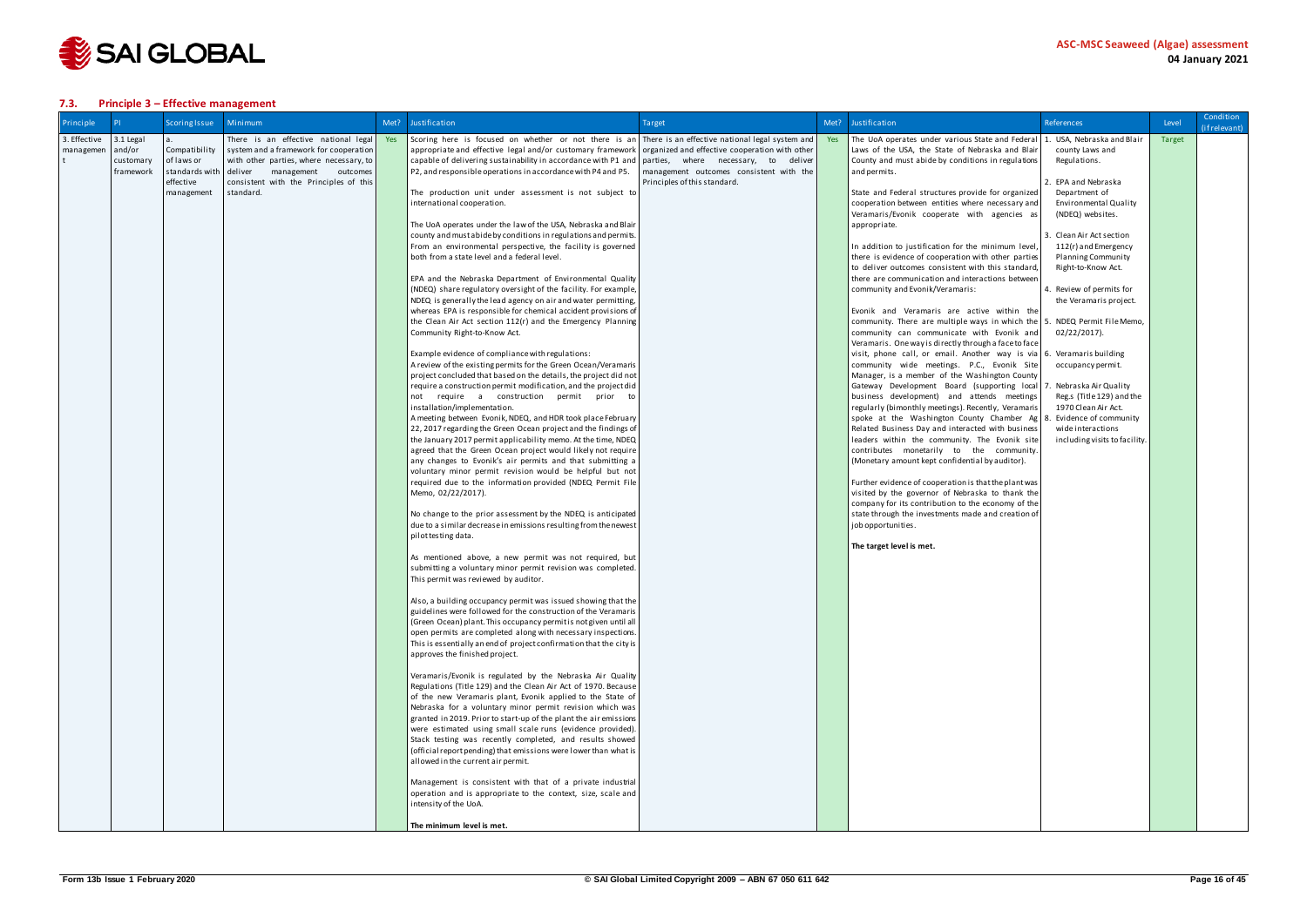

| Principle |                                         | <b>Scoring Issue</b>                                                                                | <b>Minimum</b>                                                                                                                                                                                                                                                                            | Met?       | Justification                                                                                                                                                                                                                                                                                                                                                                                                                                                                                                                                                                                                                                                                                                                                                                         | Target                                                                                                                                                                                                                                            |            | Met? Justification                                                                                                                                                                                                                                                                                                                                                                                                                                                                                                                                                                                                                                                                                                                                                        | <b>References</b>                                                                                                                  | Level         | Condition<br>(if relevant) |
|-----------|-----------------------------------------|-----------------------------------------------------------------------------------------------------|-------------------------------------------------------------------------------------------------------------------------------------------------------------------------------------------------------------------------------------------------------------------------------------------|------------|---------------------------------------------------------------------------------------------------------------------------------------------------------------------------------------------------------------------------------------------------------------------------------------------------------------------------------------------------------------------------------------------------------------------------------------------------------------------------------------------------------------------------------------------------------------------------------------------------------------------------------------------------------------------------------------------------------------------------------------------------------------------------------------|---------------------------------------------------------------------------------------------------------------------------------------------------------------------------------------------------------------------------------------------------|------------|---------------------------------------------------------------------------------------------------------------------------------------------------------------------------------------------------------------------------------------------------------------------------------------------------------------------------------------------------------------------------------------------------------------------------------------------------------------------------------------------------------------------------------------------------------------------------------------------------------------------------------------------------------------------------------------------------------------------------------------------------------------------------|------------------------------------------------------------------------------------------------------------------------------------|---------------|----------------------------|
|           |                                         | b. Respect for<br>rights                                                                            | The management system has<br>mechanism to generally respect the legal<br>rights created explicitly or established by<br>custom of people dependent on<br>harvesting or farming for food or<br>livelihood in a manner consistent with<br>the objectives of Principles of this<br>standard. | Yes        | State and Federal structures include mechanism to respect the   The management system has a mechanism to  <br>rights of people dependent on harvesting or farming for food or<br>livelihood.<br>With this being said, the UoA is located in a site that has been<br>used for industry for decades. There is no harvesting for food or<br>farming in the site and the operation does not impact farming.<br>The minimum level is met.                                                                                                                                                                                                                                                                                                                                                  | observe the legal rights created explicitly or<br>established by custom of people dependent on<br>harvesting or farming for food or livelihood in a<br>manner consistent with the objectives of<br>Principles of this standard.                   | Yes        | Management structures include mechanisms to 1. U.S. State and Federal<br>observe the rights of people dependent on<br>harvesting or farming for food or livelihood.<br>The facility is located in a site that has been used for<br>industry for decades. There is no harvesting for food<br>or farming in the site. Operation does not impact<br>farming. Company abides by applicable laws and<br>retains legal counsel.<br>The target level is met.                                                                                                                                                                                                                                                                                                                     | structures.<br>2. Evonik ESA Report                                                                                                | Target        |                            |
|           | 3.2<br>Decision-<br>making<br>processes | a. Objectives                                                                                       | Objectives to guide decision-making<br>which are consistent with achieving the<br>outcomes expressed in the Principles of<br>this standard, are implicit within the<br>production unit specific management<br>system.                                                                     | Yes        | Given the enclosed nature of the production unit, numerous Short and long-term objectives, which are<br>outcomes expressed in the various Principles of the Standard consistent with achieving the outcomes<br>are not particularly relevant. Objectives of relevance are<br>therefore focused primarily in the area of the social Principles.<br>Company objectives are efficient and profitable production of<br>algal oil from microalgal cultures. This objective guides<br>management decision and operations consistent with achieving<br>the outcomes expressed in relevant principles of the ASC-MSC<br>standard.<br>The minimum level is met.                                                                                                                                | expressed in the Principles of this standard, are<br>explicit within the production unit specific<br>management system                                                                                                                            | Yes        | Short- and long-term objectives, such as increasing https://corporate.evonik.co<br>efficiency of oil production, with less energy usage   m/Downloads/Corporate/B<br>and less waste and emissions are explicitly stated in <b>PK/Evonik Sustainability Re</b><br>company website, presentation and evidenced by port 2019.pdf<br>interviews with managers.<br>The target level is met.                                                                                                                                                                                                                                                                                                                                                                                    | nttps://www.veramaris.com<br>/what-we-do-<br>detail.html#fermentative<br>Green for Life<br>Environmental waybill                   | Target        |                            |
|           |                                         | b. Decision-<br>making<br>process                                                                   | There are some decision-making<br>processes in place that result in measures<br>and strategies to achieve the production<br>unit specific objectives.                                                                                                                                     | Yes        | As expected for a private enterprise, there is an organizational There are established<br>structure and decision-making processes in place that result in<br>measures and strategies to achieve the production unit specific<br>objectives. Interviews with employees (including managers) objectives.<br>demonstrated that these processes are duly followed.<br>Therefore, the audit team is satisfied that some decision-<br>making processes are in place that result in measures and<br>strategies to achieve the production unit specific objectives.<br>The minimum level is met.                                                                                                                                                                                              | decision-making<br>processes that result in measures and strategies<br>to achieve the production unit specific                                                                                                                                    | Yes        | Company structure is geared to optimal production<br>of oil while minimizing waste, thus decisions are<br>based on technical and financial issues.<br>It was confirmed during interviews with employees<br>(including managers) that there are established https://www.veramaris.com<br>decision-making processes that result in measures   /what-we-do-<br>and strategies to achieve the production unit specific<br>objectives (i.e. optimal production of algal oil while<br>minimizing waste).                                                                                                                                                                                                                                                                        | https://corporate.evonik.co<br>m/Downloads/Corporate/B<br>PK/Evonik Sustainability Re<br>port 2019.pdf<br>detail.html#fermentative | <b>Target</b> |                            |
|           |                                         | Responsivenes<br>s of decision-<br>making<br>processes                                              | Decision-making processes respond to<br>serious issues identified in relevant<br>research, monitoring, evaluation and<br>consultation, in a transparent, timely and<br>adaptive manner and take some account<br>of the wider implications.                                                | Yes        | Decision making is geared towards internal processes and<br>respond to technical issues and relevant scientific information.<br>The company does not have an impact on natural seaweed<br>populations nor direct impacts on aquatic ecosystems. There is<br>evidence of agendas and minutes of meetings held with the<br>local community. There is no evidence of serious issues being<br>identified in relevant research, monitoring, evaluation and<br>consultation requiring responses in a transparent, timely and<br>adaptive manner while taking account of the wider implications.<br>It was however confirmed during interviews with employees<br>(including managers) that decision-making processes generally<br>respond to identified issues.<br>The minimum level is met. | Decision-making processes respond to all issues   Yes<br>identified in relevant research, monitoring,<br>evaluation and consultation, in a transparent,<br>timely and adaptive manner and take account of<br>the wider implications of decisions. |            | The target level is met.<br>Decision making is geared towards internal https://corporate.evonik.co<br>processes and respond to technical issues and m/Downloads/Corporate/B<br>relevant scientific information. The company does   PK/Evonik Sustainability Re<br>not have an impact on natural seaweed populations port 2019.pdf<br>nor direct impacts on aquatic ecosystems. It was<br>however confirmed during employee interviews that   https://www.veramaris.com<br>decision-making processes are generally responsive /what-we-do-<br>to identified issues.<br>The target level is met.                                                                                                                                                                            | detail.html#fermentative                                                                                                           | <b>Target</b> |                            |
|           |                                         | d. Use of<br>precautionary<br>approach                                                              |                                                                                                                                                                                                                                                                                           | <b>Yes</b> | No minimum level is specified for this PI.                                                                                                                                                                                                                                                                                                                                                                                                                                                                                                                                                                                                                                                                                                                                            | Decision-making processes<br>use<br>the<br>precautionary approach and are based on best<br>available information.                                                                                                                                 | <b>Yes</b> | Decision-making in terms of the production process https://corporate.evonik.co<br>is based on best available information. A $m/Downloads/Corporate/B$<br>precautionary approach in the intent of conservation PK/Evonik Sustainability Re<br>and management objectives is not required for this port 2019.pdf<br>land based, enclosed facility with no direct contact<br>with aquatic ecosystems.<br>The target level is met.                                                                                                                                                                                                                                                                                                                                             | nttps://www.veramaris.com<br>/what-we-do-<br>detail.html#fermentative                                                              | Target        |                            |
|           |                                         | Accountability<br>and<br>transparency<br>management<br>system and<br>decision-<br>making<br>process | Some information on the production<br>unit's performance and management<br>action is generally available on request to<br>stakeholders.                                                                                                                                                   | Yes        | Information about the production unit is available through Information on the production unit's Yes<br>company website and sustainability reports. According to performance and management action is<br>Evonik Code of Conduct, it is committed to open, timely, available on request, and explanations are<br>uniformand reliable communication with all stakeholders. Since provided for any actions or lack of action<br>this is a private enterprise operating in a land-based facility,<br>with proprietary information, information available to<br>stakeholders is deemed sufficient. The minimum level is met.                                                                                                                                                                | associated with findings and relevant<br>recommendations emerging from research,<br>monitoring evaluation and review activity.                                                                                                                    |            | Information about the production unit is available https://corporate.evonik.co<br>through company website and sustainability m/Downloads/Corporate/B<br>reports. Veramaris - through Evonik stated that PK/Evonik Sustainability Re<br>providing transparent information and engaging in port 2019.pdf<br>dialog is part of its environmental responsibility and<br>considers this as essential elements of corporate https://www.veramaris.com<br>conductEvonik informs its customers of the correct /what-we-do-<br>use and possible impact of its products on peopleand detail.html#fermentative<br>the environment in compliance with legal<br>requirements. The company also cooperates as Evonik Code of Conduct<br>appropriate with state agencies and educational |                                                                                                                                    | Target        |                            |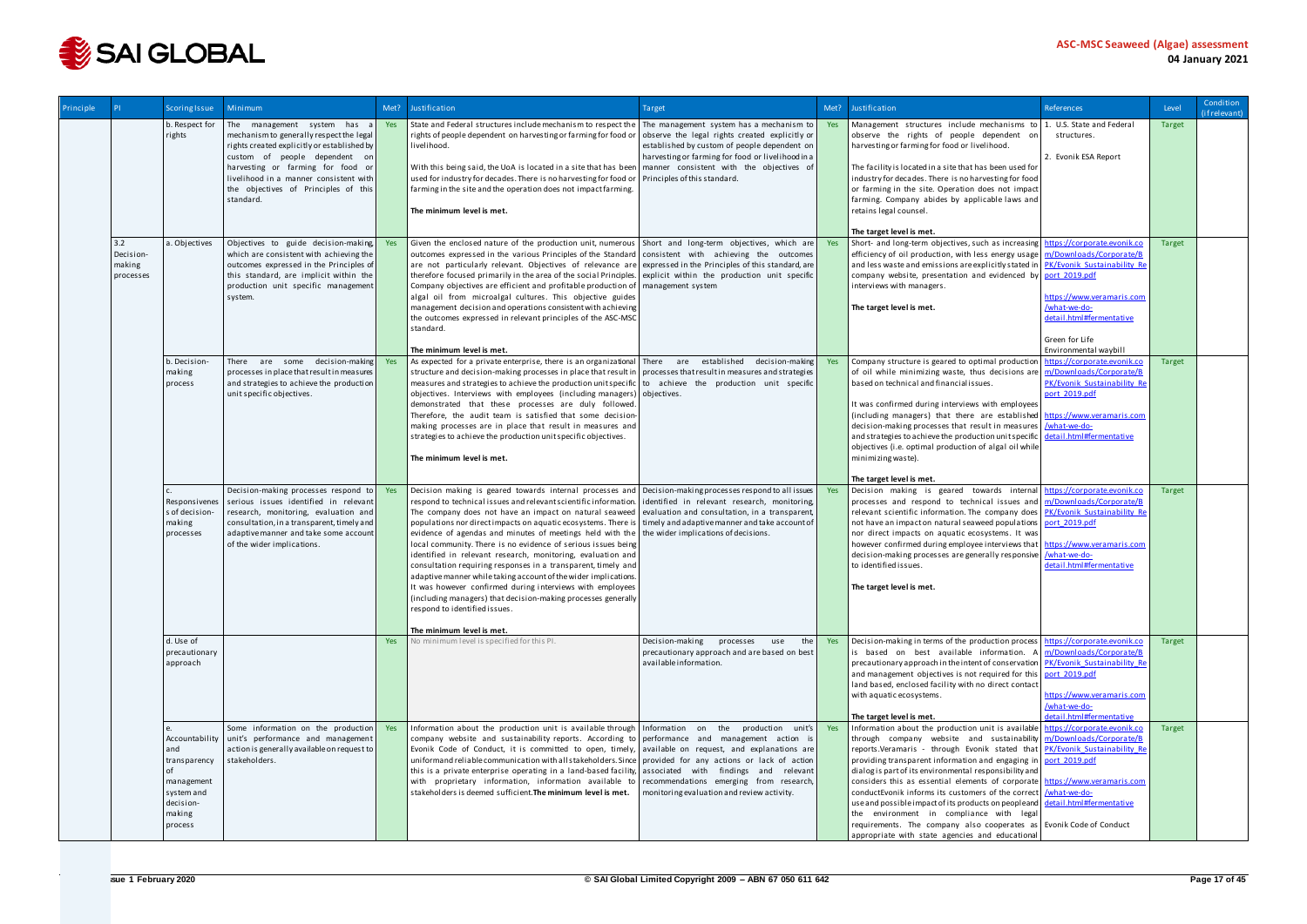

| Principle |                                        | <b>Scoring Issue</b>       | Minimum                                                                                                                                                                                                                                                                                        | Met? | Justification                                                                                                                                                                                                                                                                                                                                                                                                                                                                                                                                                                                                                                                                                                                                                                                                                                                                                                                                                                                                                                                                                                                                                                                                                                                                                                                                                                                                                                                                                                                                                                                                                                                                                                                                                                                                                                                                                                                                                                                                                                                                                                                                                                                                                                                                                                 | Target                                                                                                                                                                                   |     | Met? Justification<br>References                                                                                                                                                                                                                                                                                                                                                                                                                                                                                                                                                                                                                                                                                                                                                                                                                                                                                                                                                                                                                                                                                                                                                                                                                                                                                                                                                                                                                                                                                                                                          | Level         | Condition<br>(if relevant) |
|-----------|----------------------------------------|----------------------------|------------------------------------------------------------------------------------------------------------------------------------------------------------------------------------------------------------------------------------------------------------------------------------------------|------|---------------------------------------------------------------------------------------------------------------------------------------------------------------------------------------------------------------------------------------------------------------------------------------------------------------------------------------------------------------------------------------------------------------------------------------------------------------------------------------------------------------------------------------------------------------------------------------------------------------------------------------------------------------------------------------------------------------------------------------------------------------------------------------------------------------------------------------------------------------------------------------------------------------------------------------------------------------------------------------------------------------------------------------------------------------------------------------------------------------------------------------------------------------------------------------------------------------------------------------------------------------------------------------------------------------------------------------------------------------------------------------------------------------------------------------------------------------------------------------------------------------------------------------------------------------------------------------------------------------------------------------------------------------------------------------------------------------------------------------------------------------------------------------------------------------------------------------------------------------------------------------------------------------------------------------------------------------------------------------------------------------------------------------------------------------------------------------------------------------------------------------------------------------------------------------------------------------------------------------------------------------------------------------------------------------|------------------------------------------------------------------------------------------------------------------------------------------------------------------------------------------|-----|---------------------------------------------------------------------------------------------------------------------------------------------------------------------------------------------------------------------------------------------------------------------------------------------------------------------------------------------------------------------------------------------------------------------------------------------------------------------------------------------------------------------------------------------------------------------------------------------------------------------------------------------------------------------------------------------------------------------------------------------------------------------------------------------------------------------------------------------------------------------------------------------------------------------------------------------------------------------------------------------------------------------------------------------------------------------------------------------------------------------------------------------------------------------------------------------------------------------------------------------------------------------------------------------------------------------------------------------------------------------------------------------------------------------------------------------------------------------------------------------------------------------------------------------------------------------------|---------------|----------------------------|
|           |                                        |                            |                                                                                                                                                                                                                                                                                                |      |                                                                                                                                                                                                                                                                                                                                                                                                                                                                                                                                                                                                                                                                                                                                                                                                                                                                                                                                                                                                                                                                                                                                                                                                                                                                                                                                                                                                                                                                                                                                                                                                                                                                                                                                                                                                                                                                                                                                                                                                                                                                                                                                                                                                                                                                                                               |                                                                                                                                                                                          |     | institutions. Since this is a private enterprise, it is<br>appropriate that certain proprietary information is<br>not shared, but the information that is shared is<br>deemed sufficient.<br>The target level is met.                                                                                                                                                                                                                                                                                                                                                                                                                                                                                                                                                                                                                                                                                                                                                                                                                                                                                                                                                                                                                                                                                                                                                                                                                                                                                                                                                     |               |                            |
|           |                                        | f. Approach to<br>disputes | Although the management authority or Yes<br>production unit may be subject to<br>continuing court challenges, it is not<br>indicating a disrespect or defiance of the<br>law by repeatedly violating the same law<br>or regulation necessary for the<br>sustainability of the production unit. |      | Company has had no disputes since it began operations<br>according to interviews and records.<br>The minimum level is met.                                                                                                                                                                                                                                                                                                                                                                                                                                                                                                                                                                                                                                                                                                                                                                                                                                                                                                                                                                                                                                                                                                                                                                                                                                                                                                                                                                                                                                                                                                                                                                                                                                                                                                                                                                                                                                                                                                                                                                                                                                                                                                                                                                                    | The management system or production unit is $\ $<br>attempting to comply in a timely fashion with<br>judicial or administrative tribunal decisions<br>arising from any legal challenges. | Yes | Company retains legal counsel. There are no current<br>nor have there been any legal challenges. Company<br>has had no disputes since it began operations<br>according to interviews and records.<br>The target level is met.                                                                                                                                                                                                                                                                                                                                                                                                                                                                                                                                                                                                                                                                                                                                                                                                                                                                                                                                                                                                                                                                                                                                                                                                                                                                                                                                             | <b>Target</b> |                            |
|           | 3.3<br>Compliance<br>and<br>enforcemen | a. MCS<br>implementatio    | Monitoring, control and surveillance Yes<br>(MCS) mechanisms exist, and are<br>implemented in the production unit and<br>there is a reasonable expectation that<br>they are effective.                                                                                                         |      | Veramaris as part of Evonik abides by the corporate compliance $\vert$ A monitoring, control and surveillance system<br>management system. There is permanent 24hr, 7 days a week $\vert$ (MCS) has been implemented in the production<br>monitoring and control. Company has internal regulations and unit and has demonstrated an ability to enforce<br>codes of conduct, as well as production targets, and KPI.<br>Compliance is implemented through corporate structure and and/or rules.<br>chain of command. The minimum level is met.                                                                                                                                                                                                                                                                                                                                                                                                                                                                                                                                                                                                                                                                                                                                                                                                                                                                                                                                                                                                                                                                                                                                                                                                                                                                                                                                                                                                                                                                                                                                                                                                                                                                                                                                                                 | relevant management measures, strategies                                                                                                                                                 |     | There are corporate measures and strategies which   Veramaris Code of<br>include Code of conduct for employees, suppliers, a Conduct. Evonik<br>whistle-blower policy There is evidence, after Sustainability report.<br>reviewing records and interviews with staff, that<br>there is permanent 24hr, 7 days a week monitoring<br>and control. Company has internal regulations and<br>codes of conduct, as well as production targets, and<br>KPI. Compliance is implemented through corporate<br>structure and chain of command. Evonik site Blair<br>has certifications that apply to and cover the algal oil<br>that is produced for Veramaris. The certifications<br>that Evonik site Blair has that applies to Veramaris<br>are: FAMI-QS, ISO 9001, ISO 14001, and RC 14001.<br>The target level is met.                                                                                                                                                                                                                                                                                                                                                                                                                                                                                                                                                                                                                                                                                                                                                           | <b>Target</b> |                            |
|           |                                        | b. Sanctions               | Sanctions to deal with non-compliance Yes<br>exist and there is some evidence that<br>they are applied.                                                                                                                                                                                        |      | Since the Veramaris plant started construction in the summer Sanctions to deal with non-compliance exist, are<br>of 2017 and started production in May 2019 and up to the time<br>of the audit, there have not been any disciplinary actions given<br>to any of the Veramaris/Evonik employees, and site rules or the<br>Code of Conduct have not been violated.<br>Veramaris/Evonik does have a disciplinary protocol but it hasn't<br>ever been needed in the Blair, Nebraska plant. In addition, if the<br>Code of Conduct is violated, consequences are as follows:<br>Veramaris has a Code of Conduct which is an integral part of the<br>employment relationship with every employee. Violating this<br>Code of Conduct can have serious consequences for employees,<br>for example, disciplinary action under employment law,<br>including termination of employment, or claims for<br>compensation by Veramaris or third parties. If violating this<br>Code of Conduct also constitutes a criminal offense, such<br>violation may also result in criminal proceedings, which could<br>lead to the employee being fined or imprisoned. Since Evonik<br>site Blair produces for Veramaris, Evonik site Blairis responsible<br>to make sure that they comply with the relevant regulations for<br>effluent and emissions. For example, if Evonik doesn't comply<br>with conditions in the air permits issued by the Nebraska<br>Department of Environmental Quality (NDEQ) or if water<br>effluent exceeds the Cargill limits, then any fines or sanctions<br>issued to Evonik site Blair because of Veramaris would then get<br>passed along to Veramaris.<br>Veramaris provided evidence that laws are enforced and that<br>there are effective mechanisms for enforcement by citing two<br>cases where actions have been taken by regulators against<br>other companies in the state of Nebraska for non-compliance:<br>an energy company received several notices and orders to come<br>into compliance for infractions under the purview of the<br>Nebraska Department of Environmental Quality and EPA;<br>another company, a food processor, was heavily fined for U.S.<br>Department of Labor's Occupational Safety and Health<br>Administration (OSHA) violations.<br>The minimum level is met. | consistently applied and thought to provide<br>effective deterrence.                                                                                                                     | Yes | Veramaris' parent company Evonik has a House of 1<br>Veramaris Code of<br>Compliance structure which has been established to<br>Conduct.<br>define minimum Group-wide standards for the<br>relevant compliance management systems to ensure   2. Veramaris/Evonik<br>that these standards are implemented. Decision-<br>disciplinary protocol.<br>making, exchange of experience, and coordination of<br>the joint activities all take place in the Compliance<br>Evidence of Nebraska<br>Committee, which is comprised of the heads of the<br>Department of<br>individual departments, who are independently<br><b>Environmental Quality</b><br>and EPA enforcement<br>responsible for their subject area, and the head of<br>Corporate Audit. The Chief Compliance Officer is the<br>proceedings.<br>chair of the Compliance Committee and coordinates<br>its activities.<br>Evidence of U.S.<br>Department of Labor's<br>Occupational Safety and<br>The topics of environment, safety, and health are<br>Health Administration<br>combined in a separate corporate division. The Code<br>of Conduct is an integral part of the employment<br>(OSHA) violations.<br>relationship with every employee. (See 3.3b<br>minimum level evidence).<br>Veramaris investigates all alleged violations and<br>treats all information with the greatest possible<br>confidentiality. Veramaris does not tolerate any<br>disadvantage to employees who report possible or<br>actual violations or cooperate in the investigation of<br>such violations.<br>The target level is met. | <b>Target</b> |                            |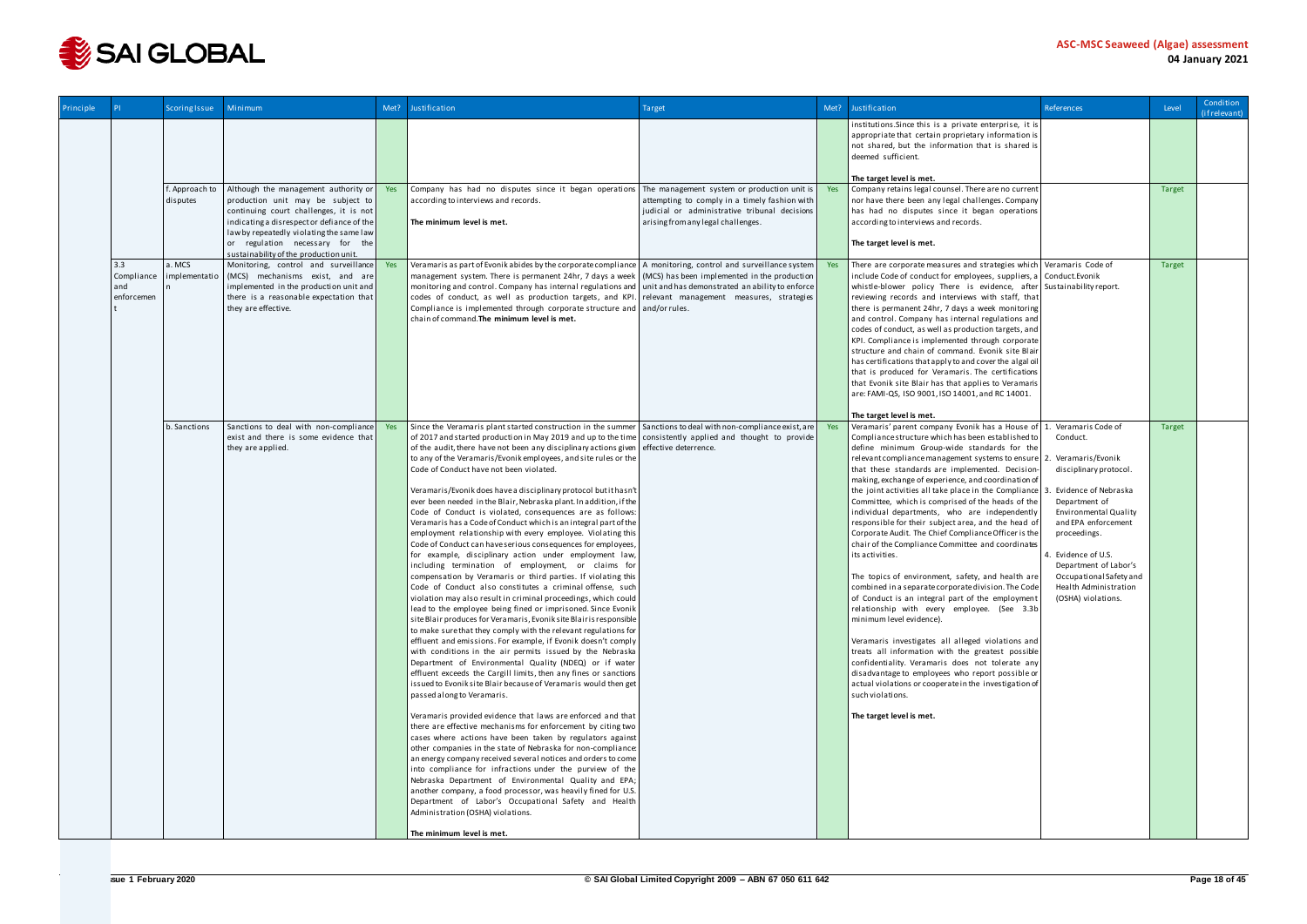

| Principle | Scoring Issue         | Minimum                                                                                                                                                              | Met? | Justification                                                                                                                                                                                                                                                                                                                                                                                                                                                                             | Target                                                                                                                                     | Met? | Justification<br>References                                                                                                                                                                                                                                                                                                                                                                                                                                                                                                            | Level         | Condition<br>(if relevant) |
|-----------|-----------------------|----------------------------------------------------------------------------------------------------------------------------------------------------------------------|------|-------------------------------------------------------------------------------------------------------------------------------------------------------------------------------------------------------------------------------------------------------------------------------------------------------------------------------------------------------------------------------------------------------------------------------------------------------------------------------------------|--------------------------------------------------------------------------------------------------------------------------------------------|------|----------------------------------------------------------------------------------------------------------------------------------------------------------------------------------------------------------------------------------------------------------------------------------------------------------------------------------------------------------------------------------------------------------------------------------------------------------------------------------------------------------------------------------------|---------------|----------------------------|
|           |                       |                                                                                                                                                                      |      |                                                                                                                                                                                                                                                                                                                                                                                                                                                                                           |                                                                                                                                            |      |                                                                                                                                                                                                                                                                                                                                                                                                                                                                                                                                        |               |                            |
|           | c. Compliance         | Production units comply with the<br>management system under assessment,<br>including, when required, providing<br>information necessary for effective<br>management. | Yes  | Production unit is part of a corporate structure and Some evidence exists to demonstrate<br>management system are involved directly in day to day 24-hour production units comply with the management<br>operations. See also 3.3b.<br>l The minimum level is met.                                                                                                                                                                                                                        | system under assessment, including, when<br>required, providing information of importance<br>to the effective management of the production |      | Production unit is part of a corporate structure and<br>management systems are involved directly in day to<br>day 24-hour operations. Important information is<br>monitored and provided permanently by staff. See<br>3.3 b also.                                                                                                                                                                                                                                                                                                      | <b>Target</b> |                            |
|           |                       |                                                                                                                                                                      |      |                                                                                                                                                                                                                                                                                                                                                                                                                                                                                           | unit.                                                                                                                                      |      | The target level is met.                                                                                                                                                                                                                                                                                                                                                                                                                                                                                                               |               |                            |
|           | d. Systematic<br>non- |                                                                                                                                                                      | Yes  | There is no evidence of systematic non-compliance.                                                                                                                                                                                                                                                                                                                                                                                                                                        | There is no evidence of systematic non- $\ $<br>compliance.                                                                                | Yes  | There is no evidence of systematic non-compliance.<br>2019 Evonik Corporate<br>Governance report.                                                                                                                                                                                                                                                                                                                                                                                                                                      | Target        |                            |
|           | compliance            |                                                                                                                                                                      |      | Veramaris/Evonik hasn't received any fines, sanctions, or<br>regulatory offenses to date. Since the Veramaris plant started<br>construction in the summer of 2017 and started production in<br>May 2019 all rules and regulations have been followed and<br>there is no record of any offenses. An internet search conducted<br>by the auditor for possible lawsuits or reports of infractions<br>committed by Veramaris did not reveal any such findings.<br>l The minimum level is met. |                                                                                                                                            |      | Auditor also reviewed the 2019 Corporate<br>Governance report of Veramaris' parent company 6. Internet search for<br>Evonik (headquartered in Germany), which includes<br>evidence of non-<br>a declaration of compliance with the German<br>compliance.<br>Corporate Governance Code pursuant to section 161<br>of the German Stock Corporation Act. This report   7.<br>Information provided by<br>also includes descriptions of internal compliance<br>client.<br>mechanisms and goals, code of conduct,<br>whistleblower policies. |               |                            |
|           |                       |                                                                                                                                                                      |      |                                                                                                                                                                                                                                                                                                                                                                                                                                                                                           |                                                                                                                                            |      | The target level is met.                                                                                                                                                                                                                                                                                                                                                                                                                                                                                                               |               |                            |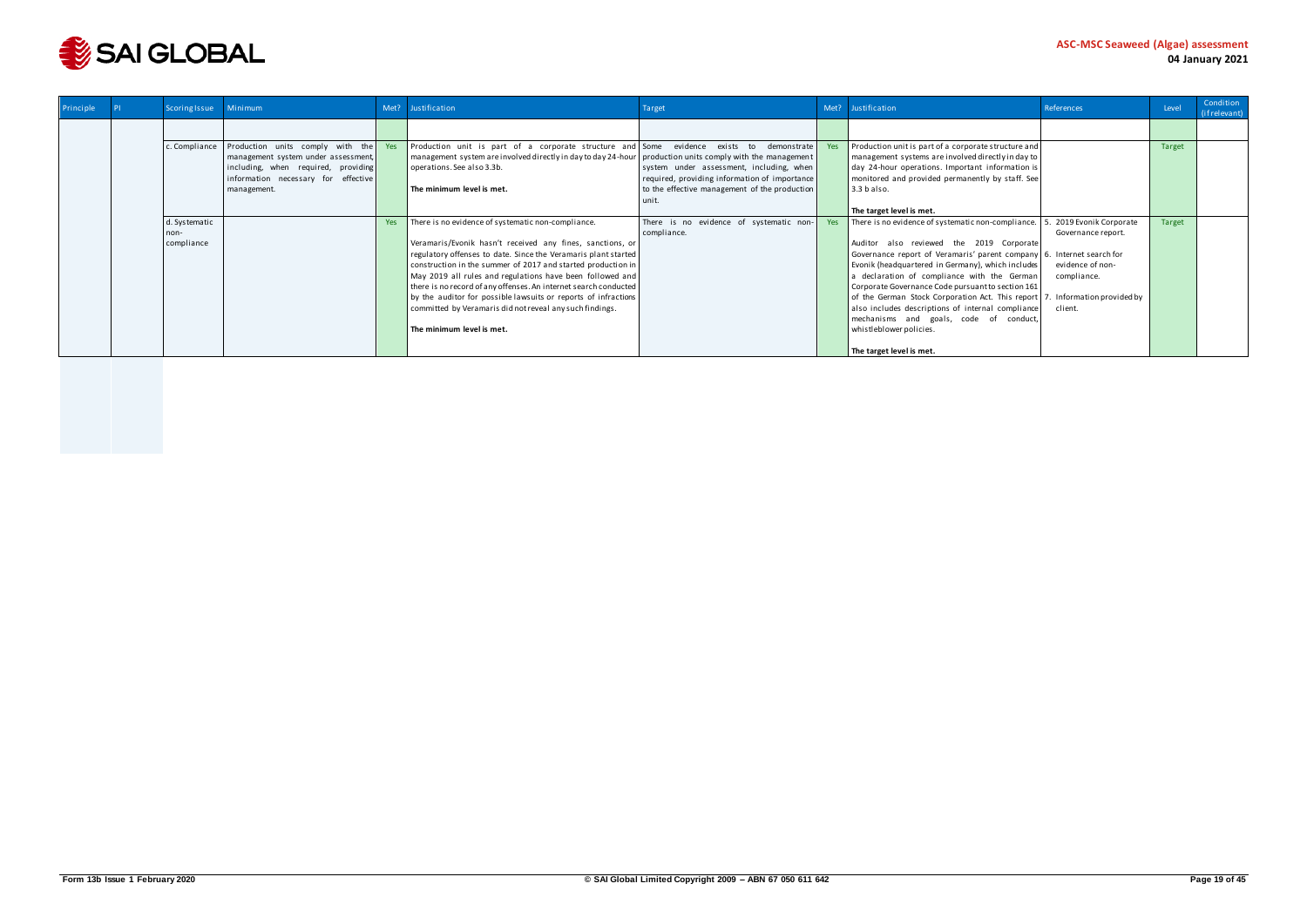

#### <span id="page-19-0"></span>**7.4. Principle 4 – Social responsibility**

| Principle                        |                                                 | Scoring Issue                                                                   | <b>Minimum</b>                                                                                                                                                                                                                       | Met?       | Justification                                                                                                                                                                                                                                                                                                                                                                                                                                                                                                                                                                                                                                                                                                                                                                                                 | Target                                                                                                                                                                                                                                                                                     | Met?           | Justification<br>References                                                                                                                                                                                                                                                                                                                                                                                                                                                                                                                                                                                                                                                                                                                                                                                                                                                                                                                                                                                                                                                          | Level         | Condition<br>(if relevant) |
|----------------------------------|-------------------------------------------------|---------------------------------------------------------------------------------|--------------------------------------------------------------------------------------------------------------------------------------------------------------------------------------------------------------------------------------|------------|---------------------------------------------------------------------------------------------------------------------------------------------------------------------------------------------------------------------------------------------------------------------------------------------------------------------------------------------------------------------------------------------------------------------------------------------------------------------------------------------------------------------------------------------------------------------------------------------------------------------------------------------------------------------------------------------------------------------------------------------------------------------------------------------------------------|--------------------------------------------------------------------------------------------------------------------------------------------------------------------------------------------------------------------------------------------------------------------------------------------|----------------|--------------------------------------------------------------------------------------------------------------------------------------------------------------------------------------------------------------------------------------------------------------------------------------------------------------------------------------------------------------------------------------------------------------------------------------------------------------------------------------------------------------------------------------------------------------------------------------------------------------------------------------------------------------------------------------------------------------------------------------------------------------------------------------------------------------------------------------------------------------------------------------------------------------------------------------------------------------------------------------------------------------------------------------------------------------------------------------|---------------|----------------------------|
| 4. Social<br>responsibilit labor | 4.1 Child                                       | a. Child labor                                                                  | No incidences of child labor or young<br>worker abuse are found to have<br>occurred.                                                                                                                                                 | Yes        | In accordance with Evonik Corporation policies and fear of not There is evidence that the risk of child labor and<br>complying with US federal or state laws, the company hidden<br>the full name of 15 workers in the operator's licenses, drive<br>licenses, and passport IDs submitted copies. The auditor cross-<br>information with an Excel table provided by the company to<br>check the dates of birth. No evidence of younger worker than<br>15 years old were observed.<br>The minimum level is met.                                                                                                                                                                                                                                                                                                | young worker abuse has been minimized.                                                                                                                                                                                                                                                     | <b>No</b>      | No Policy was presented, stating that the $\vert$ 1. US federal or state laws.<br>organization is against child labor and will not hire<br>any child under 15 years of age. The company 2. Records of dates of birth<br>attached the Evonik Code of Conduct document, of employees.<br>where it is mentioned that the company follows the<br>principles of the ILO against all forms of child labor<br>and forced labor. However, the information is<br>insufficient to meet the target level.<br>The target level is not met.                                                                                                                                                                                                                                                                                                                                                                                                                                                                                                                                                       | Minimum       |                            |
|                                  | 4.2 Forced,<br>bonded or<br>compulsory<br>labor | a. Incidences<br>and risk of<br>forced,<br>bonded or<br>compulsory<br>labor     | No incidences of forced, bonded or<br>compulsory labor are found to have<br>occurred.                                                                                                                                                | <b>Yes</b> | The Contract Agreement presented by the company as evidence There is evidence that the risk of forced, bonded<br>was an Offer letter duly signed by 15 workers before going or compulsory labor has been minimized.<br>through the control exams to be hired. The document shows<br>two items that mention a Pay Time Off-PTO policy and a Global<br>Compensation Plan to meet the requirements detailed in the<br>minimum level on not withhold any part of the salary, freedom<br>to leave the workplace when not working and manage their own<br>non-working time.                                                                                                                                                                                                                                         |                                                                                                                                                                                                                                                                                            | N <sub>o</sub> | There was no evidence of a Policy against forced,   1. Contract agreements<br>bonded and compulsory labor in place. The Evonik signed by workers.<br>Global Social Policy briefly mentions the word<br>Freedom of engagement and that the company<br>opposes any use of forced or compulsory labor.<br>However, the target level requests a Policy that<br>details the subject to be shared with the workers<br>through training that was not evidenced.                                                                                                                                                                                                                                                                                                                                                                                                                                                                                                                                                                                                                             | Minimum       |                            |
|                                  | 4.3<br>Discriminati                             | a. Incidences<br>andriskof<br>discrimination                                    | No incidences of discrimination are<br>found to have occurred.                                                                                                                                                                       | Yes        | The minimum level is met.<br>There were no cases of job promotion. People are hired in a There is evidence that the risk of discrimination<br>position already established by the company as mentioned in covering all aspects of potential discrimination<br>the Offer letter. No records of discrimination complaints were   has been minimized.<br>found.<br>The minimum level is met.                                                                                                                                                                                                                                                                                                                                                                                                                     |                                                                                                                                                                                                                                                                                            | Yes            | The target level is not met.<br>Offer letters.<br>Policy entitled: Anti-Harassment, Anti-<br>Discrimination, Anti-Retaliation and Anti-Bulling 2. Anti-Harassment, Anti-<br>Policy, version N #4, June 2020 was evidenced. The<br>Discrimination. Anti-<br>document presents the mechanism of Incident<br>Retaliation and Anti-<br>reporting and Investigation process on page 4 of the<br>Bulling Policy, version N<br>policy. An induction with topics of interest is given to<br>#4, June 2020<br>new workers by human resources.<br>. Induction processes,<br>"New Hire Orientation<br>15 records of the "New Hire Orientation Checklist &<br>Checklist &<br>Acknowledgment" were attached, detailing that a<br>Acknowledgment".<br>training was carried out on all company policies   4<br>Equal employment<br>(Evonik Anti-Harassment/Anti-Bullying, Equal<br>opportunity policy.<br>Employment Opportunity, Paid Time Off, Substance<br>Abuse, Smoking & Tobacco). In addition, there is also<br>a policy entitled: Equal employment opportunity.<br>The target level is met. | <b>Target</b> |                            |
|                                  | 4.4 Health,<br>safety and<br>insurance          | a. Safe and<br>healthy<br>working and<br>iving<br>environment<br>for workers    | The employer provides a safe and healthy<br>working and living environment (where<br>accommodation is provided) for workers.                                                                                                         | Yes        | In the virtual tour of the facilities, it was possible to observe the No target specified for this PI. If minimum in met<br>emergency exits duly marked, the fire extinguishers hanging at the target should be considered met.<br>a regulatory height with signage, the evacuation assembly point<br>near the parking area, emergency lights, first aid kit, safe<br>drinking water, correct use of protective equipment - PPEs in<br>downstream and fermentation areas.<br>Accommodation is not provided for workers.<br>The minimum level is met.                                                                                                                                                                                                                                                          |                                                                                                                                                                                                                                                                                            | Yes            | No target is specified for this PI. As the minimum is 1. Virtual tour of facility.<br>met, the target is considered met.<br>The target level is met.                                                                                                                                                                                                                                                                                                                                                                                                                                                                                                                                                                                                                                                                                                                                                                                                                                                                                                                                 | <b>Target</b> |                            |
|                                  |                                                 | b. Health and<br>safety records<br>and corrective<br>action                     | There is evidence that health and safety<br>related accidents and violations are<br>recorded and corrective action is taken<br>when necessary. No immediate and<br>serious dangers to personnel health or<br>safety were identified. | Yes        | The head of the Environment, Safety, Health (ESH) area showed   Hazards to personnel health and safety are<br>evidence of 03 incidents or accidents that occurred in the known. Accidents are analyzed for root causes.<br>company's facilities (downstream and fermentation plant) so The root causes are addressed and remediated<br>far this year 2020. The root cause, the preventive and corrective to prevent future accidents of a similar nature.<br>actions were evidenced e.g. First Aid for employee who cuts on   All incidences including minor accidents are<br>the top of right knuckle while cutting graphite gasket, included. Records are complete and accurate.<br>prevention talks and the purchase of a new scissor for handling<br>with the use of gloves.<br>The minimum level is met. |                                                                                                                                                                                                                                                                                            | Yes            | Records of incidents or<br>The root cause, the preventive and corrective 1.<br>actions were evidenced e.g. First Aid for employee<br>accidents that occurred<br>who cuts on the top of right knuckle while cutting<br>in company's facilities.<br>graphite gasket, prevention talks and the purchase of 2<br>Root cause, preventive<br>a new scissor for handling with the use of gloves.<br>and corrective actions<br>related to<br>The target level is met.<br>incidents/accidents.                                                                                                                                                                                                                                                                                                                                                                                                                                                                                                                                                                                                | Target        |                            |
|                                  |                                                 | Occupational<br>health and<br>safety<br>assessment<br>and personnel<br>training | There is evidence that personnel are<br>trained effectively on health and safety<br>topics related to their role,<br>responsibilities and activities.                                                                                |            | OHS trains two different topics every month for Fermentation Formal and regular training courses are<br>and Downstream operations e.g. Troubleshooting dust<br>collectors, chillers, hybrid system operation.<br>The minimum level is met.                                                                                                                                                                                                                                                                                                                                                                                                                                                                                                                                                                    | undertaken. Risk assessments are documented<br>and/or certified. Personnel are appointed to<br>apply health and safety risk assessment, which<br>may include an overseeing management<br>committee, first aiders and/or fire marshals.<br>Special risks associated with changing workplace |                | The internal risk assessment is basically carried out 1. Records of training.<br>for the correct use of the machinery and equipment<br>used in the two audited areas. It was checked that<br>damages can occur to the workers who operate the<br>machines. The document was not attached in the<br>shared folder files, the auditor had to review it<br>through the screen shared by the client. OSHA                                                                                                                                                                                                                                                                                                                                                                                                                                                                                                                                                                                                                                                                                | Target        |                            |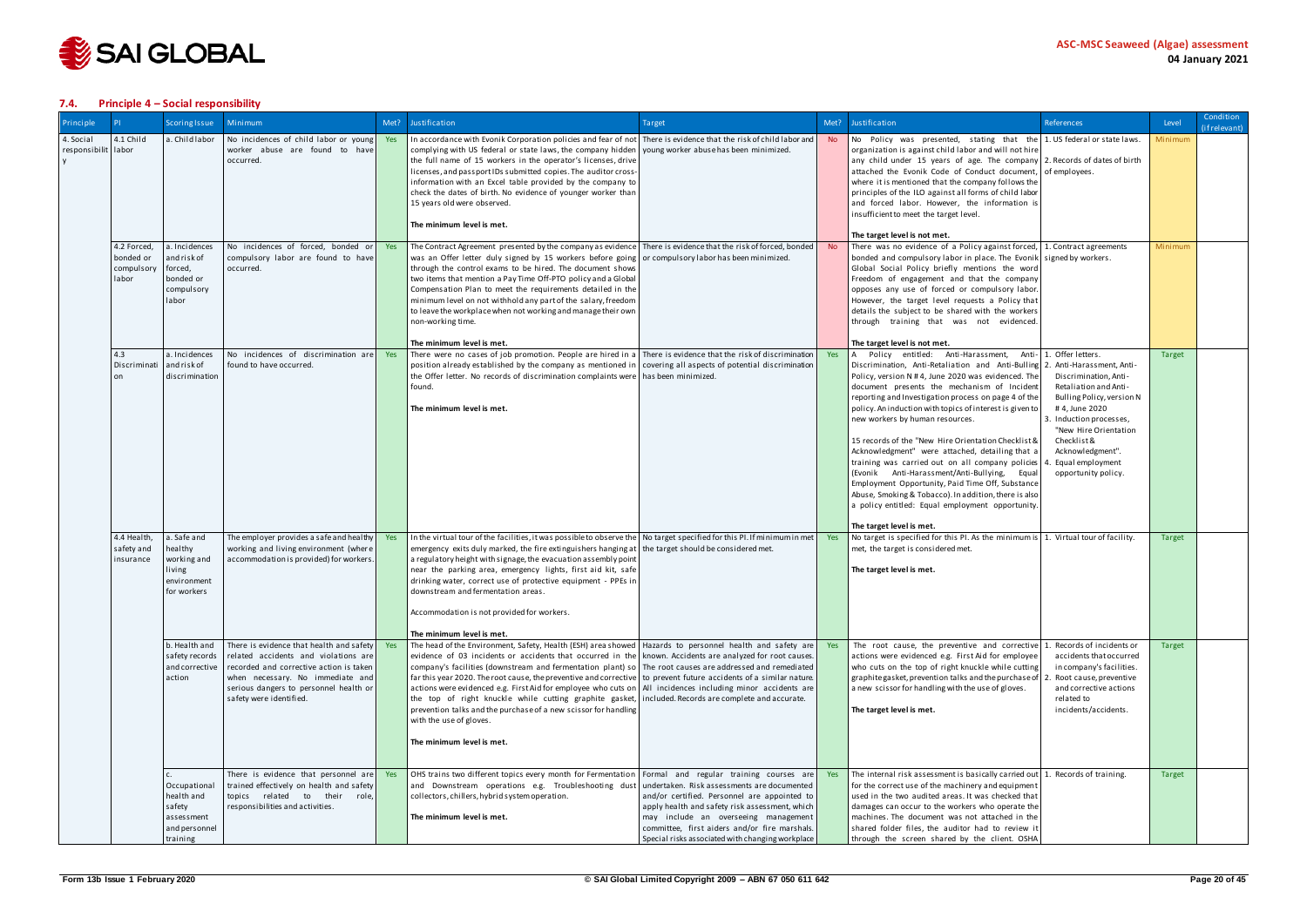

| Principle |                                                | <b>Scoring Issue</b>                                                                                 | Minimum                                                                                                                                                                                           | Met? | Justification                                                                                                                                                                                                                                                                                                                                                                                                                                                                                                                                                                                                                                                                                                                                                                                                                                                                                                                                                                                                                             | Target                                                                                                                                                                 | Met?      | Justification                                                                                                                                                                                                                                                                                                                                                                                                                                                                                                                               | References                                                                                                                                                                                                      | Level   | Condition<br>(if relevant) |
|-----------|------------------------------------------------|------------------------------------------------------------------------------------------------------|---------------------------------------------------------------------------------------------------------------------------------------------------------------------------------------------------|------|-------------------------------------------------------------------------------------------------------------------------------------------------------------------------------------------------------------------------------------------------------------------------------------------------------------------------------------------------------------------------------------------------------------------------------------------------------------------------------------------------------------------------------------------------------------------------------------------------------------------------------------------------------------------------------------------------------------------------------------------------------------------------------------------------------------------------------------------------------------------------------------------------------------------------------------------------------------------------------------------------------------------------------------------|------------------------------------------------------------------------------------------------------------------------------------------------------------------------|-----------|---------------------------------------------------------------------------------------------------------------------------------------------------------------------------------------------------------------------------------------------------------------------------------------------------------------------------------------------------------------------------------------------------------------------------------------------------------------------------------------------------------------------------------------------|-----------------------------------------------------------------------------------------------------------------------------------------------------------------------------------------------------------------|---------|----------------------------|
|           |                                                |                                                                                                      |                                                                                                                                                                                                   |      |                                                                                                                                                                                                                                                                                                                                                                                                                                                                                                                                                                                                                                                                                                                                                                                                                                                                                                                                                                                                                                           | or worker condition, such as expectant mothers,<br>will have due consideration.                                                                                        |           | administers the Occupational Safety and Health Act<br>(OSH). Safety and health conditions in most private<br>industries are regulated by OSHA or OSHA-approved<br>state plans. Nebraska is under federal OSHA<br>jurisdiction that covers most private sector workers<br>within the state.                                                                                                                                                                                                                                                  |                                                                                                                                                                                                                 |         |                            |
|           |                                                |                                                                                                      |                                                                                                                                                                                                   |      |                                                                                                                                                                                                                                                                                                                                                                                                                                                                                                                                                                                                                                                                                                                                                                                                                                                                                                                                                                                                                                           |                                                                                                                                                                        |           | The target level is met.                                                                                                                                                                                                                                                                                                                                                                                                                                                                                                                    |                                                                                                                                                                                                                 |         |                            |
|           |                                                | Organisation<br>responsibility<br>and insurance<br>provided for<br>personnel<br>accidentor<br>injury | No incidences of workers having to cover<br>their own<br>work-related medical<br>expenses.                                                                                                        | Yes  | No incidents of workers having to cover their own medical Organisation is responsible and there is proof of Yes<br>expenses. 80% of the Interviewees mentioned that they are part<br>of Aetna Medical Plan and all is included by the insurance.<br>The minimum level is met.                                                                                                                                                                                                                                                                                                                                                                                                                                                                                                                                                                                                                                                                                                                                                             | insurance (accident or injury) for personnel<br>medical costs in a job-related accident or injury,<br>unless otherwise covered. This includes all<br>seasonal workers. |           | The company provides private insurance for its<br>workers with different Medical Plans. Options are<br>shared through the Annual Enrolment Booklet 2019-<br>2020 that talks about benefits programs. Medical<br>Plans options include Aetna and UnitedHealthcare<br>(UHC). Certificate of Liability Insurance with Liberty<br>Mutual Insurance Company was presented currently<br>until 1/1/2021.                                                                                                                                           | Annual Enrolment<br>Booklet 2019-2020.                                                                                                                                                                          | Target  |                            |
|           |                                                |                                                                                                      |                                                                                                                                                                                                   |      |                                                                                                                                                                                                                                                                                                                                                                                                                                                                                                                                                                                                                                                                                                                                                                                                                                                                                                                                                                                                                                           |                                                                                                                                                                        |           | The target level is met.                                                                                                                                                                                                                                                                                                                                                                                                                                                                                                                    |                                                                                                                                                                                                                 |         |                            |
|           | 4.5 Fair and a. Fair and<br>decent<br>wages    | decent wages                                                                                         | The organization pays at least the legally<br>required minimum wage. Deductions in<br>pay for disciplinary actions are not<br>allowed and payments are made in a<br>manner convenient to workers. | Yes  | Posters outlining State and Federal Labor laws which are posted   The organization pays a living wage and there   Yes<br>within the facility by the breakroom and elevators and in the $\vert$ are no labor-only contracting relationships.<br>packaging warehouse breakroom. These show the federal<br>minimum wage to be US \$7.25 per hour (effective July 24, 2019)<br>while the minimum wage in Nebraska is higher at US \$9.00 per<br>hour (effective January 1, 2016).<br>During interviews conducted as part of the site visit portion of<br>this assessment, interviewees stated that they earned more<br>than the minimum.<br>Initially, during the site visit portion of this assessment, the<br>company did not want to give workers wage records for fear of<br>breaking a national standard of the United States of America<br>however, the company later provided payroll records from 2<br>paydays including employee numbers and hourly wages-all<br>employees earned in excess of the legally required minimum<br>wage. |                                                                                                                                                                        |           | The company submitted the living wage calculation<br>for Douglas County, Nebraska. The result was US<br>\$11.37 per hour living wage for an adult with zero 2. Spreadsheet with payroll<br>children. The result for two adults with zero children<br>was US \$9.47 per hour. Payroll records provided by<br>the company show that employees earn in of the<br>calculated living wage.<br>Interviewed employees assured that there are no 4<br>labor-only contracting relationships.<br>The target level is met.                             | 1. US federal or state laws.<br>details.<br>Corresponding pay slips<br>for 5 sample employees.<br>Details of work schedule<br>for Evonik employees.                                                             | Target  |                            |
|           | 4.6 Freedom                                    | a. Freedom of                                                                                        | There are no incidences of the                                                                                                                                                                    | Yes  | The minimum level is met.<br>The company describes in its Evonik Global Social Policy about There is evidence that the risk of restrictions to                                                                                                                                                                                                                                                                                                                                                                                                                                                                                                                                                                                                                                                                                                                                                                                                                                                                                            |                                                                                                                                                                        | Yes       | The company makes the effort to receive feedback 1. Evonik Global Social                                                                                                                                                                                                                                                                                                                                                                                                                                                                    |                                                                                                                                                                                                                 | Target  |                            |
|           | association<br>and<br>collective<br>bargaining | association<br>and collective<br>bargaining                                                          | production unit restricting worker access<br>to associate or bargain collectively.                                                                                                                |      | the freedom of association. The Offer letter mentions that the freedom of association and collective bargaining<br>company complies with policies, procedures, and other has been minimized.<br>documents of internal interest of the company. A copy of the<br>Global Social Policy is posted on the notice board near the<br>dining room.<br>The minimum level is met.                                                                                                                                                                                                                                                                                                                                                                                                                                                                                                                                                                                                                                                                  |                                                                                                                                                                        |           | from its employees at monthly meetings where<br>different topics of interest are discussed. $A \mid 2$ . Offer letters.<br>Performance Improvement Plan (PIP) provides an 3. Performance<br>opportunity for the employee and his supervisor to<br>define the expectations of the job and to monitor the<br>progress toward reaching established goals. This PIP<br>has been developed to help attain acceptable<br>performance and to coach in meeting the<br>expectations that have been set forth in the job.<br>The target level is met. | Policy.<br>Improvement Plan (PIP).                                                                                                                                                                              |         |                            |
|           | 4.7<br>Disciplinary practices<br>practices     | a. Disciplinary                                                                                      | There is a policy in place to ensure<br>against abusive disciplinary practices. No<br>incidences of tolerated abuse have taken<br>place.                                                          | Yes  | The same evidence in PI 4.3 is presented to comply the The risk of potential abuse around discipline Yes<br>indicator. Anti-Harassment, Anti-Discrimination, Anti-   have been minimized. There are clearly outlined<br>Retaliation and Anti-Bulling Policy, version N#4, June 2020. An procedures to raise, file and respond to a<br>annually signed copy of the Evonik Corporation North America   complaint of abuse in an effective manner.<br>Compliance Program is attached in the employee's folders file. Management and workers are clear on the<br>This compliance is to help employees understand how they can   policy and procedures. Training is provided to  <br>meet the standards and principles of the Code of Conduct and<br>other company Policies.<br>The minimum level is met.                                                                                                                                                                                                                                      | supervisors on acceptable disciplinary<br>measures.                                                                                                                    |           | There were no records of harassmentin the Human<br>Resources area. None of the 15 interviewees stated<br>that they had complains or queries about<br>harassmentissues.<br>The target level is met.                                                                                                                                                                                                                                                                                                                                          | Anti-Harassment, Anti-<br>Discrimination. Anti-<br>Retaliation and Anti-<br>Bulling Policy, version N<br>#4, June 2020.<br>. Signed copies of the<br>Evonik Corporation<br>North America<br>Compliance Program. | Target  |                            |
|           | 4.8 Working a. Working<br>hours                | hours                                                                                                | The organization abides at least to the Yes<br>legally required working and overtime<br>laws. All overtime is voluntary.                                                                          |      | The Evonik Global Social Policy talks about the working hours at   The organization abides by industry norms.<br>page 7, declaring that they observe all applicable national labor   Overtime is not regular. Workers are provided<br>laws, regulations and collective agreements concerning working with at least one day off following every six<br>hours. In absence of any local provision stipulating other<br>working hours, they restrict their employees' routine scheduled<br>working hours-in accordance to the International Labor<br>Organization-to 48 hours per week and they aim to provide at                                                                                                                                                                                                                                                                                                                                                                                                                             | consecutive days of working.                                                                                                                                           | <b>No</b> | It was observed the same employee N# 800006, in a<br>working hour summary, with 2 payrolls from May 8th<br>and 22nd exceeding the overtime allowed biweekly<br>payment hours. The total amount of overtime hours<br>for the first payroll is 42 hours and the second is 50<br>hours. Against ILO you can do 24 hours of extra time<br>in 2 weeks. A collective agreement with the workers<br>was not observed, as indicated in the clarification                                                                                            | Evonik Global Social<br>Policy.<br>International Labor<br>Organization<br>requirements on working<br>hours.                                                                                                     | Minimum | 1                          |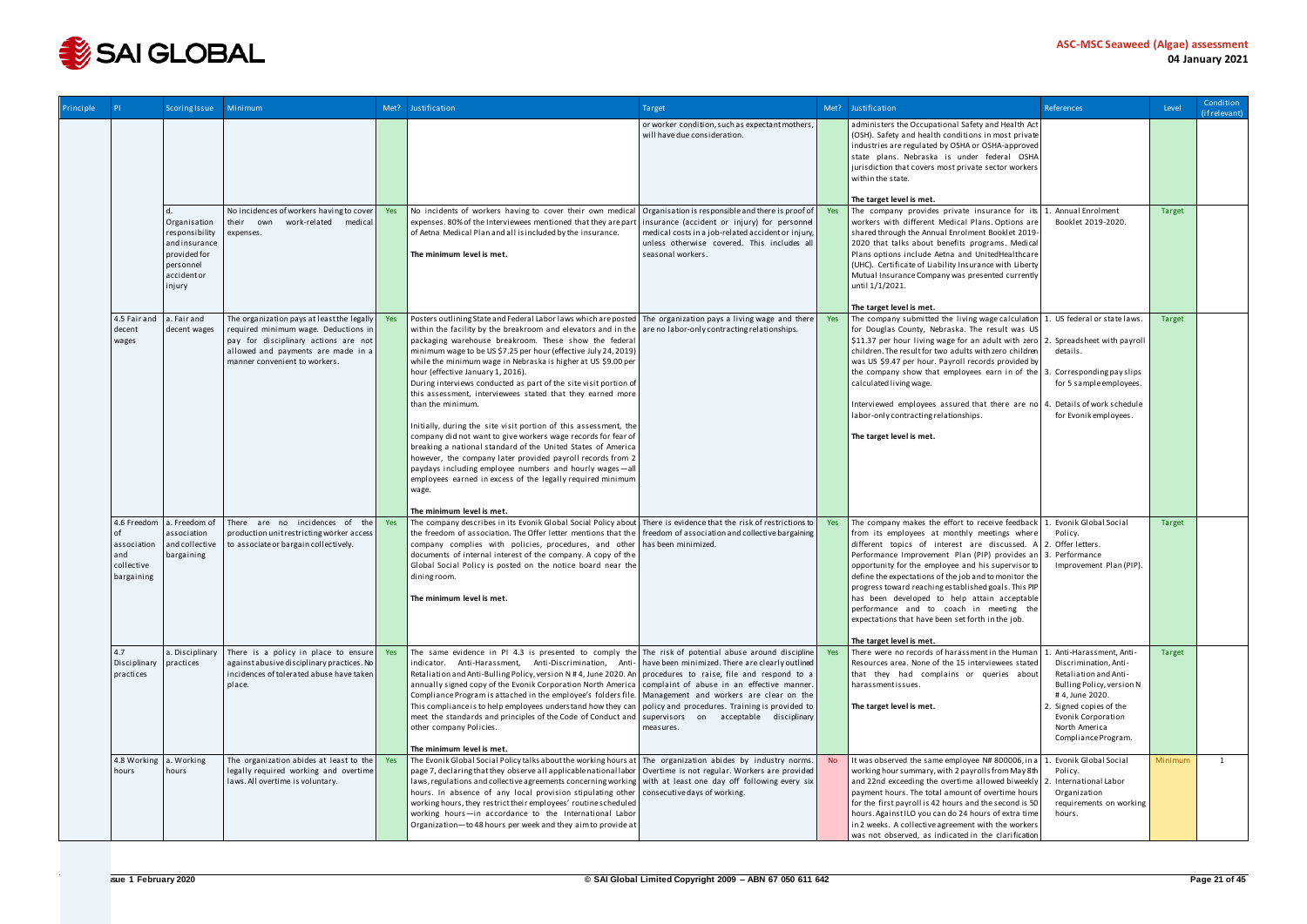

| Principle |                                                  | <b>Scoring Issue</b>                       | Minimum                                                                                                                                                                                                                                                  | Met? | Justification                                                                                                                                                                                                                                                                                                                                                                                                                                                                                                                                                                                                                                                                                                                                                                                                                                                                                                                                                                                                                                                                                                                                                                       | Target                                                                                                                                            | Met? | Justification                                                                                                                                                                                                                                                                                                                                                                                                                                       | References                                                                                                                                                                                       | Level   | Condition<br>(if relevant) |
|-----------|--------------------------------------------------|--------------------------------------------|----------------------------------------------------------------------------------------------------------------------------------------------------------------------------------------------------------------------------------------------------------|------|-------------------------------------------------------------------------------------------------------------------------------------------------------------------------------------------------------------------------------------------------------------------------------------------------------------------------------------------------------------------------------------------------------------------------------------------------------------------------------------------------------------------------------------------------------------------------------------------------------------------------------------------------------------------------------------------------------------------------------------------------------------------------------------------------------------------------------------------------------------------------------------------------------------------------------------------------------------------------------------------------------------------------------------------------------------------------------------------------------------------------------------------------------------------------------------|---------------------------------------------------------------------------------------------------------------------------------------------------|------|-----------------------------------------------------------------------------------------------------------------------------------------------------------------------------------------------------------------------------------------------------------------------------------------------------------------------------------------------------------------------------------------------------------------------------------------------------|--------------------------------------------------------------------------------------------------------------------------------------------------------------------------------------------------|---------|----------------------------|
|           |                                                  |                                            |                                                                                                                                                                                                                                                          |      | least 24 consecutive hours of free time per week; full time<br>employees are entitled to receive paid annual vacation.<br>The Evonik Blair site operates continuously 24hrs a day 365 days<br>a year. In order to do this a number of different working<br>schedules are necessary:<br>• Operational support staff/management: work Monday -<br>Friday (8am - 5pm).<br>Operational technicians: work a rotating shift schedule on 1<br>of 4 crews (A, B, C & D) working 12 hr days (8am - 8pm).<br>$\circ$ Technicians are allotted an extra paid $\frac{1}{2}$ hr per day to<br>change clothes in preparation for their workday.<br>The client provided the shift calendar showing<br>$\circ$<br>scheduled work shifts for the entire 2020 year.<br>Technicians work a rotating schedule 2 days working, 3<br>$\circ$<br>days off, 2 days working, 2 days off, 3 days working, 2<br>days off.<br>Overtime is paid for the hourly workers at 1.5 times their<br>regular wage for the overtime hours worked.<br>• If an hourly employee is scheduled to work on a holiday,<br>they receive 2 times their regular wage for the hours<br>worked that day.<br>The minimum level is met. |                                                                                                                                                   |      | guide on this issue, to meet the target level of the<br>indicator. The finding was a screenshot picture of an<br>excel page taken by the auditor in the audit process.<br>Information provided by the client is confidential and<br>accessible only to SAI Global and, upon request, to<br>the ASC, the MSC or the ASC-MSC's appointed<br>accreditation body (currently Assurance Services<br>International (ASI)).<br>The target level is not met. |                                                                                                                                                                                                  |         |                            |
|           | 4.9 Environ-<br>mental and<br>social<br>training | Environmental<br>awareness and<br>training | Information is delivered to production Yes<br>unit workers about environmental and<br>social issues included in this standard<br>such as disposal of waste, and prevention<br>and management of chemical and<br>hydrocarbon spills, grievance procedure. |      | An Environmental, Safe, Healthy (ESH) training, Process There is evidence of environmental and social<br>development Update (also Biolys), Business Update, CAPEX, awareness and training, in production unit<br>maintenance, updates in fermentation & downstream evidence<br>were observed as a result table of trainings.<br>The minimum level is met.                                                                                                                                                                                                                                                                                                                                                                                                                                                                                                                                                                                                                                                                                                                                                                                                                           | workers, sufficient for them to properly dispose<br>of waste, and prevent and manage chemical and<br>hydrocarbon spills, or to lodge a grievance. |      | No evidence of a policy to ensure continuing Training and other records<br>education of workers was observed.<br>The target level is not met.                                                                                                                                                                                                                                                                                                       | including Environmental,<br>Safe, Healthy (ESH) training,<br>Process development<br>Update (also Biolys),<br>Business Update, CAPEX,<br>maintenance, updates in<br>fermentation &<br>downstream. | Minimum | 2                          |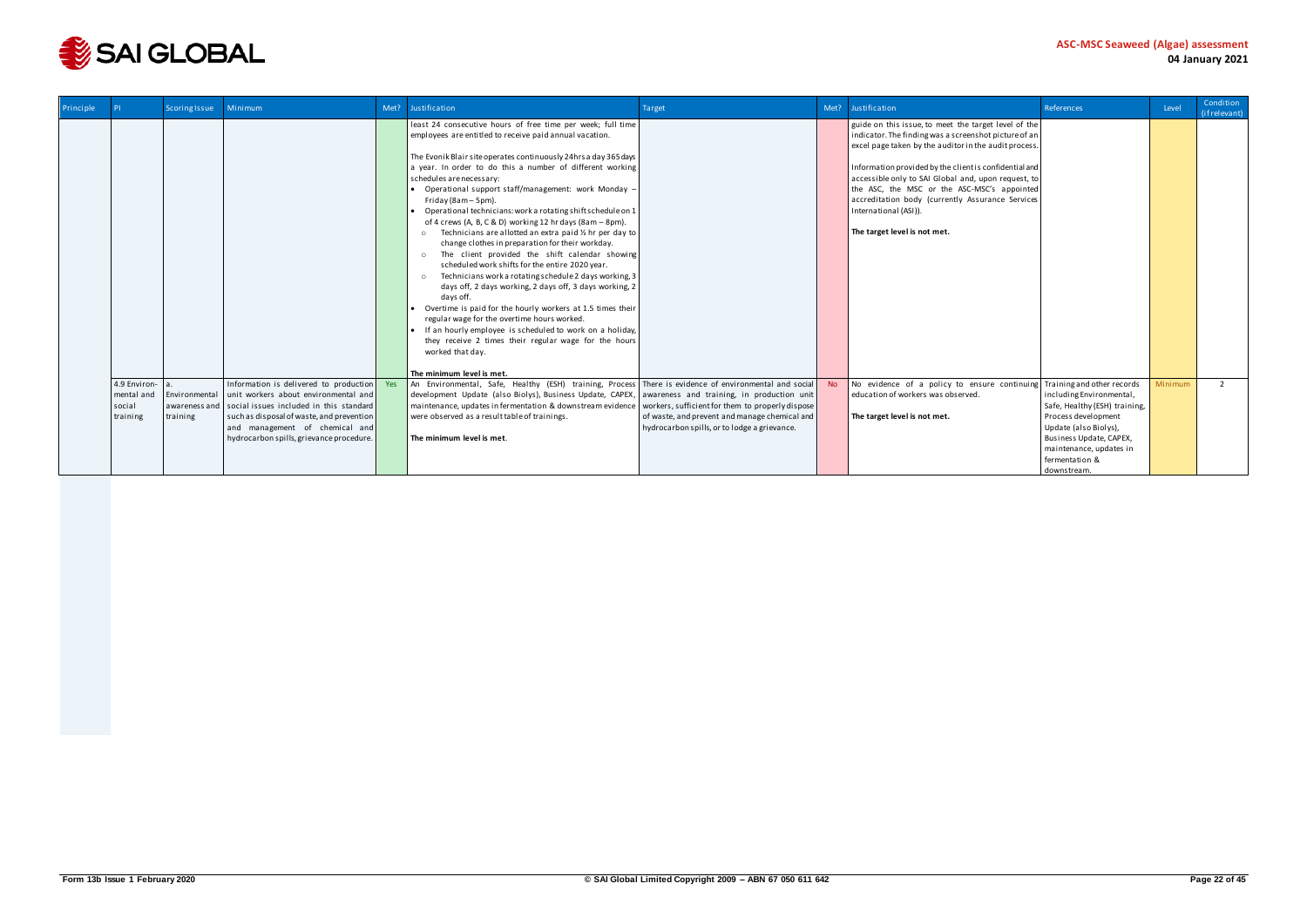

#### <span id="page-22-0"></span>**7.5. Principle 5 – Community relations and interaction**

| Principle                                      |                                                                                                               | <b>Scoring Issue</b>             | Minimum                                                                                                                                                                    | Met?                          | Justification                                                                                                                                                                                                                                                                                                                                                                                                                                             | Target                                                                                        | Met?               | Justification                                                                                                                                                                                     | <b>References</b>                                                                              | Level                                                         | Condition<br>(if relevant) |
|------------------------------------------------|---------------------------------------------------------------------------------------------------------------|----------------------------------|----------------------------------------------------------------------------------------------------------------------------------------------------------------------------|-------------------------------|-----------------------------------------------------------------------------------------------------------------------------------------------------------------------------------------------------------------------------------------------------------------------------------------------------------------------------------------------------------------------------------------------------------------------------------------------------------|-----------------------------------------------------------------------------------------------|--------------------|---------------------------------------------------------------------------------------------------------------------------------------------------------------------------------------------------|------------------------------------------------------------------------------------------------|---------------------------------------------------------------|----------------------------|
| Community<br>rel ati ons<br>and<br>interaction | 5.1<br>Community<br>mpacts                                                                                    | a. Community<br>impact           | An assessment of the production unit<br>community impact is conducted, and if<br>determined<br>necessary<br>by<br>the<br>assessment, an independent p-SIA is<br>conducted. | No.                           | The company presented as evidence an Environmental Impact Recommendations of the production unit's<br>Study, the indicator requests an assessment of the production community impact assessment are being<br>unit and community impact as the minimum requirement. No implemented and the production unit is shown<br>study or report was observed that talks about community to have positive social benefits for the<br>impacts induced by the company. | community.                                                                                    |                    | In accordance with ASC-MSC CAR §Guidance 17.11.6, 1. Agendas of monthly<br>as this scoring issue does not meet the minimum it<br>has not been further scored at the target levels.<br>Not scored. | meetings with relevant<br>community leaders.<br>2. Records of Evonik annual<br>charity budget. | <minimum< td=""><td><math>\overline{3}</math></td></minimum<> | $\overline{3}$             |
|                                                |                                                                                                               |                                  |                                                                                                                                                                            |                               | Meeting agendas are done monthly with relevant community<br>leaders of surrounding living areas as Washington county,<br>Omaha, Harrison, Blair. The purpose of these meetings is to<br>introduce themselves as neighbors and meet their needs to see<br>if they can be supported with a charitable donation. Last year<br>Evonik had an annual budget of US\$ 10,585 to spend in<br>donations.                                                           |                                                                                               |                    |                                                                                                                                                                                                   |                                                                                                |                                                               |                            |
|                                                |                                                                                                               |                                  |                                                                                                                                                                            |                               | The company does not restrict access to vital community<br>resources.                                                                                                                                                                                                                                                                                                                                                                                     |                                                                                               |                    |                                                                                                                                                                                                   |                                                                                                |                                                               |                            |
|                                                | 5.2 Conflict                                                                                                  | a. Resolution                    | The management system incorporates or                                                                                                                                      |                               | The minimum level is not met.<br>There is evidence of agendas and minutes of meetings held with The management system incorporates or is                                                                                                                                                                                                                                                                                                                  |                                                                                               |                    | In accordance with ASC-MSC CAR §Guidance 17.11.6,                                                                                                                                                 | Agendas of monthly                                                                             | <minimum< td=""><td><math>\Delta</math></td></minimum<>       | $\Delta$                   |
|                                                | resolution                                                                                                    | of disputes                      | is subject by law to a mechanism for the                                                                                                                                   |                               | the communities. However, nothing is written about complaints   subject by law to a transparent mechanism for                                                                                                                                                                                                                                                                                                                                             |                                                                                               |                    | as this scoring issue does not meet the minimum it                                                                                                                                                | meetings with relevant                                                                         |                                                               |                            |
|                                                |                                                                                                               |                                  | resolution of legal disputes arising within<br>the system.                                                                                                                 |                               | or suggestions. The stakeholder interviewed explained that<br>complaints they may have about the company and its                                                                                                                                                                                                                                                                                                                                          | the resolution of legal disputes, which is<br>considered to be effective in dealing with most |                    | has not been further scored at the target levels.                                                                                                                                                 | community leaders.<br>2. Stakeholder interviews.                                               |                                                               |                            |
|                                                |                                                                                                               |                                  |                                                                                                                                                                            |                               | operations are not an item on the agenda.                                                                                                                                                                                                                                                                                                                                                                                                                 | issues and that is appropriate to the context of<br>the UoA.                                  |                    | Not scored.                                                                                                                                                                                       |                                                                                                |                                                               |                            |
|                                                |                                                                                                               |                                  |                                                                                                                                                                            | The minimum level is not met. |                                                                                                                                                                                                                                                                                                                                                                                                                                                           |                                                                                               |                    |                                                                                                                                                                                                   |                                                                                                |                                                               |                            |
|                                                |                                                                                                               | b. Roles and<br>responsibilities | Organisations and individuals involved in<br>the management process have been                                                                                              |                               | The meeting agendas are done monthly with relevant Functions, roles and responsibilities are<br>community leaders of surrounding living areas as Washington explicitly defined and well understood for key                                                                                                                                                                                                                                                |                                                                                               | Yes                | The meeting agendas are done monthly with $1.$ Agendas of monthly<br>relevant community leaders of surrounding living                                                                             | meetings with relevant                                                                         | Target                                                        |                            |
|                                                | identified.<br>Functions,<br>roles<br>andl                                                                    |                                  | county, Omaha, Harrison, Blair and other Stakeholders as areas of responsibility and interaction/s.                                                                        |                               |                                                                                                                                                                                                                                                                                                                                                                                                                                                           | areas as Washington county, Omaha, Harrison, Blair                                            | community leaders. |                                                                                                                                                                                                   |                                                                                                |                                                               |                            |
|                                                | responsibilities<br>universities, Nebraska government departments, others.<br>are<br>generally<br>understood. |                                  |                                                                                                                                                                            |                               | and other Stakeholders as universities, Nebraska 2. Stakeholder interviews.<br>government departments, others.                                                                                                                                                                                                                                                                                                                                            |                                                                                               |                    |                                                                                                                                                                                                   |                                                                                                |                                                               |                            |
|                                                |                                                                                                               |                                  |                                                                                                                                                                            |                               | The minimum level is met.                                                                                                                                                                                                                                                                                                                                                                                                                                 |                                                                                               |                    |                                                                                                                                                                                                   |                                                                                                |                                                               |                            |
|                                                |                                                                                                               |                                  | c. Consultation The management system<br>includes                                                                                                                          | <b>No</b>                     | There is evidence of agendas and minutes of meetings held with The management system includes consultation                                                                                                                                                                                                                                                                                                                                                |                                                                                               |                    | The target level is met.<br>There is evidence of agendas and minutes of $1$                                                                                                                       | Agendas of monthly                                                                             | Minimum                                                       | -5                         |
|                                                |                                                                                                               | process                          | consultation processes that<br>obtain                                                                                                                                      |                               | the communities. However, nothing is written about relevant                                                                                                                                                                                                                                                                                                                                                                                               | processes that regularly seek and accept                                                      |                    | meetings held with the communities. However,                                                                                                                                                      | meetings with relevant                                                                         |                                                               |                            |
|                                                |                                                                                                               |                                  | relevant information from the main<br>affected<br>parties, including<br>local                                                                                              |                               | information or comments issued by the community.                                                                                                                                                                                                                                                                                                                                                                                                          | relevant information, including local<br>communities and knowledge. The management            |                    | nothing is written about relevant information or<br>comments issued by the community.                                                                                                             | community leaders.<br>2. Stakeholder interviews.                                               |                                                               |                            |
|                                                |                                                                                                               |                                  | communities and knowledge, to inform<br>the management system.                                                                                                             |                               | The minimum level is not met.                                                                                                                                                                                                                                                                                                                                                                                                                             | system demonstrates transparency and<br>consideration of the information obtained             |                    | Not scored.                                                                                                                                                                                       |                                                                                                |                                                               |                            |
|                                                |                                                                                                               |                                  | d. Participation   The consultation process provides                                                                                                                       |                               | There is no consultation process about the production unit No target specified for this PI. If minimum in met                                                                                                                                                                                                                                                                                                                                             |                                                                                               |                    | In accordance with ASC-MSC CAR §Guidance 17.11.6,                                                                                                                                                 | Agendas of monthly                                                                             | Minimum                                                       | 6                          |
|                                                |                                                                                                               |                                  | opportunity for all interested and<br>affected parties to be involved.                                                                                                     |                               | community impacts. It exists meetings with the community, but the target should be considered met.<br>this topic is not mentioned.                                                                                                                                                                                                                                                                                                                        |                                                                                               |                    | as this scoring issue does not meet the minimum it<br>has not been further scored at the target levels.                                                                                           | meetings with relevant<br>community leaders.                                                   |                                                               |                            |
|                                                |                                                                                                               |                                  |                                                                                                                                                                            |                               | The minimum level is not met.                                                                                                                                                                                                                                                                                                                                                                                                                             |                                                                                               |                    | Not scored.                                                                                                                                                                                       | 2. Stakeholder interviews.                                                                     |                                                               |                            |
|                                                | 5.3 Rights of a. Rights of                                                                                    |                                  | There is evidence that the rights of                                                                                                                                       |                               | There are no indigenous peoples applicable to growing area.                                                                                                                                                                                                                                                                                                                                                                                               | No target specified for this PI. If minimum in met                                            | Yes                | No target is specified for this PI. As the minimum is                                                                                                                                             |                                                                                                | Target                                                        |                            |
|                                                | indigenous<br>people                                                                                          | indigenous<br>people             | indigenous people are respected by the<br>production unit (where applicable to                                                                                             |                               | The San tee Sioux Indian Reservation is at the North East state                                                                                                                                                                                                                                                                                                                                                                                           | the target should be considered met.                                                          |                    | met, the target is considered met.                                                                                                                                                                |                                                                                                |                                                               |                            |
|                                                |                                                                                                               |                                  | growing area) and attempts are made to                                                                                                                                     |                               | line Nebraska with South Dakota. The Winnebago and Omaha                                                                                                                                                                                                                                                                                                                                                                                                  |                                                                                               |                    | The target level is met.                                                                                                                                                                          |                                                                                                |                                                               |                            |
|                                                |                                                                                                               |                                  | accommodate their needs.                                                                                                                                                   |                               | Indian Reservation is also at the North East state line Nebraska<br>with Iowa. The city of Blair is at Center East border line with                                                                                                                                                                                                                                                                                                                       |                                                                                               |                    |                                                                                                                                                                                                   |                                                                                                |                                                               |                            |
|                                                |                                                                                                               |                                  |                                                                                                                                                                            |                               | lowa far away more than 100 miles from the nearest Indian<br>reservation land area.                                                                                                                                                                                                                                                                                                                                                                       |                                                                                               |                    |                                                                                                                                                                                                   |                                                                                                |                                                               |                            |
|                                                |                                                                                                               |                                  |                                                                                                                                                                            |                               |                                                                                                                                                                                                                                                                                                                                                                                                                                                           |                                                                                               |                    |                                                                                                                                                                                                   |                                                                                                |                                                               |                            |
|                                                |                                                                                                               | 5.4 Visibility, a. Compliance    | Production units allow access for other                                                                                                                                    | <b>NA</b>                     | The minimum level is met.<br>Not applicable due to Veramaris' operations falling into the Cii Production units proactively facilitate access for                                                                                                                                                                                                                                                                                                          |                                                                                               | <b>NA</b>          | Not applicable due to Veramaris' operations falling                                                                                                                                               |                                                                                                | Not                                                           |                            |
|                                                | positioning                                                                                                   | with                             | resource users as prescribed by custom                                                                                                                                     |                               | seaweed production category (cultivation entirely in land-based other water users.                                                                                                                                                                                                                                                                                                                                                                        |                                                                                               |                    | into the Cii seaweed production category (cultivation                                                                                                                                             |                                                                                                | applicable                                                    |                            |
|                                                | and<br>orientation                                                                                            | navigational<br>rules and        | or law.                                                                                                                                                                    |                               | systems, supply of seed from wild stocks NOT required or<br>negligible).                                                                                                                                                                                                                                                                                                                                                                                  |                                                                                               |                    | entirely in land-based systems, supply of seed from<br>wild stocks NOT required or negligible).                                                                                                   |                                                                                                |                                                               |                            |
|                                                | of<br>production                                                                                              | regulations                      |                                                                                                                                                                            |                               | It is a land-based system and the activity does not require the                                                                                                                                                                                                                                                                                                                                                                                           |                                                                                               |                    | It is a land-based system and the activity does not                                                                                                                                               |                                                                                                |                                                               |                            |
|                                                | units or                                                                                                      |                                  |                                                                                                                                                                            |                               | use of substantial gear or structures in the wild aquatic                                                                                                                                                                                                                                                                                                                                                                                                 |                                                                                               |                    | require the use of substantial gear or structures in                                                                                                                                              |                                                                                                |                                                               |                            |
|                                                | water-based<br>structures                                                                                     | b. Positioning                   | Visible structures of production units are NA                                                                                                                              |                               | environment<br>Not applicable due to Veramaris' operations falling into the Cii Visible structures of production units are                                                                                                                                                                                                                                                                                                                                |                                                                                               | <b>NA</b>          | the wild aquatic environment.<br>Not applicable due to Veramaris' operations falling                                                                                                              |                                                                                                | Not                                                           |                            |
|                                                |                                                                                                               | of production                    | arranged in an orientation and position                                                                                                                                    |                               | seaweed production category (cultivation entirely in land-based arranged in a uniform orientation and position,                                                                                                                                                                                                                                                                                                                                           |                                                                                               |                    | into the Cii seaweed production category (cultivation                                                                                                                                             |                                                                                                | applicable                                                    |                            |
|                                                |                                                                                                               | unit sites                       | as prescribed by custom or law.                                                                                                                                            |                               | systems, supply of seed from wild stocks NOT required or except where specified by law.<br>negligible).                                                                                                                                                                                                                                                                                                                                                   |                                                                                               |                    | entirely in land-based systems, supply of seed from<br>wild stocks NOT required or negligible).                                                                                                   |                                                                                                |                                                               |                            |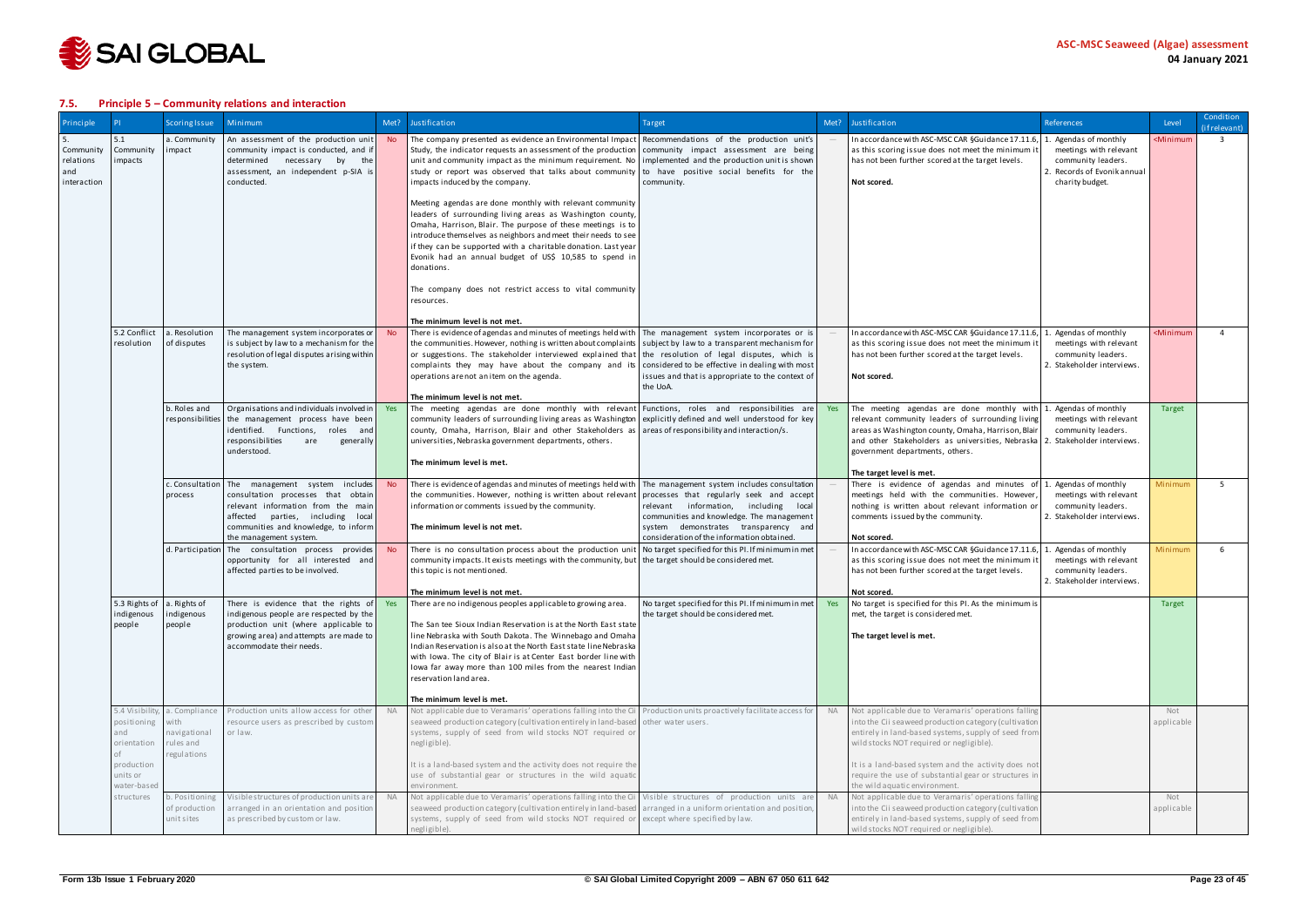

| Principle |                                                             | <b>Scoring Issue</b>                     | Minimum                                                                                                                      | Met?      | Justification                                                                                                                                                                                                                                                  | Target                                                                                                                                                                |           | Met? Justification                                                                                                                                                                                                                                                                                                               | References                                   | Level             | Condition<br>(if relevant) |
|-----------|-------------------------------------------------------------|------------------------------------------|------------------------------------------------------------------------------------------------------------------------------|-----------|----------------------------------------------------------------------------------------------------------------------------------------------------------------------------------------------------------------------------------------------------------------|-----------------------------------------------------------------------------------------------------------------------------------------------------------------------|-----------|----------------------------------------------------------------------------------------------------------------------------------------------------------------------------------------------------------------------------------------------------------------------------------------------------------------------------------|----------------------------------------------|-------------------|----------------------------|
|           |                                                             |                                          |                                                                                                                              |           | It is a land-based system and the activity does not require the<br>use of substantial gear or structures in the wild aquatic<br>environment.                                                                                                                   |                                                                                                                                                                       |           | It is a land-based system and the activity does not<br>require the use of substantial gear or structures in<br>the wild aquatic environment.                                                                                                                                                                                     |                                              |                   |                            |
|           | 5.5<br>Identificatio<br>n and<br>recovery of<br>substantial | Identification<br>of substantial<br>gear | There is evidence that all substantial gear<br>is identifiable to production unit.                                           | <b>NA</b> | Not applicable due to Veramaris' operations falling into the Cii<br>seaweed production category (cultivation entirely in land-based<br>systems, supply of seed from wild stocks NOT required or<br>negligible).                                                | No target specified for this PI. If minimum in met<br>the target should be considered met.                                                                            | <b>NA</b> | Not applicable due to Veramaris' operations falling<br>into the Cii seaweed production category (cultivation<br>entirely in land-based systems, supply of seed from<br>wild stocks NOT required or negligible).                                                                                                                  |                                              | Not<br>applicable |                            |
|           | gear                                                        |                                          |                                                                                                                              |           | It is a land-based system and the activity does not require the<br>use of substantial gear or structures in the wild aquatic<br>environment.                                                                                                                   |                                                                                                                                                                       |           | It is a land-based system and the activity does not<br>require the use of substantial gear or structures in<br>the wild aquatic environment.                                                                                                                                                                                     |                                              |                   |                            |
|           |                                                             | b. Gear<br>recovery                      | There is evidence that gear recovery i<br>conducted by the production unit.                                                  | <b>NA</b> | Not applicable due to Veramaris' operations falling into the Cii The production unit ensures that they maintain<br>seaweed production category (cultivation entirely in land-based<br>systems, supply of seed from wild stocks NOT required or<br>negligible). | the proper equipment and /or mechanisms for<br>recovering lost gear.                                                                                                  | <b>NA</b> | Not applicable due to Veramaris' operations falling<br>into the Cii seaweed production category (cultivation<br>entirely in land-based systems, supply of seed from<br>wild stocks NOT required or negligible).                                                                                                                  |                                              | Not<br>applicable |                            |
|           |                                                             |                                          |                                                                                                                              |           | It is a land-based system and the activity does not require the<br>use of substantial gear or structures in the wild aquatic<br>environment                                                                                                                    |                                                                                                                                                                       |           | It is a land-based system and the activity does not<br>require the use of substantial gear or structures in<br>the wild aquatic environment                                                                                                                                                                                      |                                              |                   |                            |
|           |                                                             | c. Floatuse                              | Float use is recorded by the production<br>unit. Floats are securely attached so that<br>they do not become loose.           | <b>NA</b> | Not applicable due to Veramaris' operations falling into the Cii<br>seaweed production category (cultivation entirely in land-based<br>systems, supply of seed from wild stocks NOT required or<br>negligible).                                                | No target specified for this PI. If minimum in met<br>the target should be considered met.                                                                            | <b>NA</b> | Not applicable due to Veramaris' operations falling<br>into the Cii seaweed production category (cultivation<br>entirely in land-based systems, supply of seed from<br>wild stocks NOT required or negligible).                                                                                                                  |                                              | Not<br>applicable |                            |
|           |                                                             |                                          |                                                                                                                              |           | It is a land-based system and the activity does not require the<br>use of substantial gear or structures in the wild aquatic<br>environment                                                                                                                    |                                                                                                                                                                       |           | It is a land-based system and the activity does not<br>require the use of substantial gear or structures in<br>the wild aquatic environment.                                                                                                                                                                                     |                                              |                   |                            |
|           | 5.6 Noise,<br>light and<br>odor                             | a. Noise, light<br>and odor              | There are some measures that can help   Yes<br>minimize operational noise, light and<br>odor as appropriate to local custom. |           | The production unit prepared a graphic showing the noise<br>generated by each machinery of downstream and fermentation<br>area. The minimum level is met.                                                                                                      | There is evidence that noise, light and odor<br>originating from the production unit are<br>minimized in areas where it may impact others<br>or as prescribed by law. | No        | The noise measurement values are shown in<br>Decibels of the areas where the equipment and<br>machinery are located. However, no written 2. Records of locations of<br>explanation or interpretation of results is presented<br>to know if the noise has been managed to minimize<br>and meet the target level of the indicator. | Records of noise<br>generated.<br>machinery. | Minimum           | $\overline{7}$             |
|           | 5.7<br>Abandoned                                            | a. Abandoned<br>production               | There is a mechanism in place for clearing<br>up any unused production units.                                                | Yes       | There are no abandoned or unused production units on land or<br>any water-based structure requiring clearing up.                                                                                                                                               | No target specified for this PI. If minimum in met   Yes<br>the target should be considered met.                                                                      |           | The target level is not met.<br>No target is specified for this PI. As the minimum is<br>met, the target is considered met.                                                                                                                                                                                                      |                                              | <b>Target</b>     |                            |
|           | production<br>units                                         | units                                    |                                                                                                                              |           | The minimum level is met.                                                                                                                                                                                                                                      |                                                                                                                                                                       |           | The target level is met.                                                                                                                                                                                                                                                                                                         |                                              |                   |                            |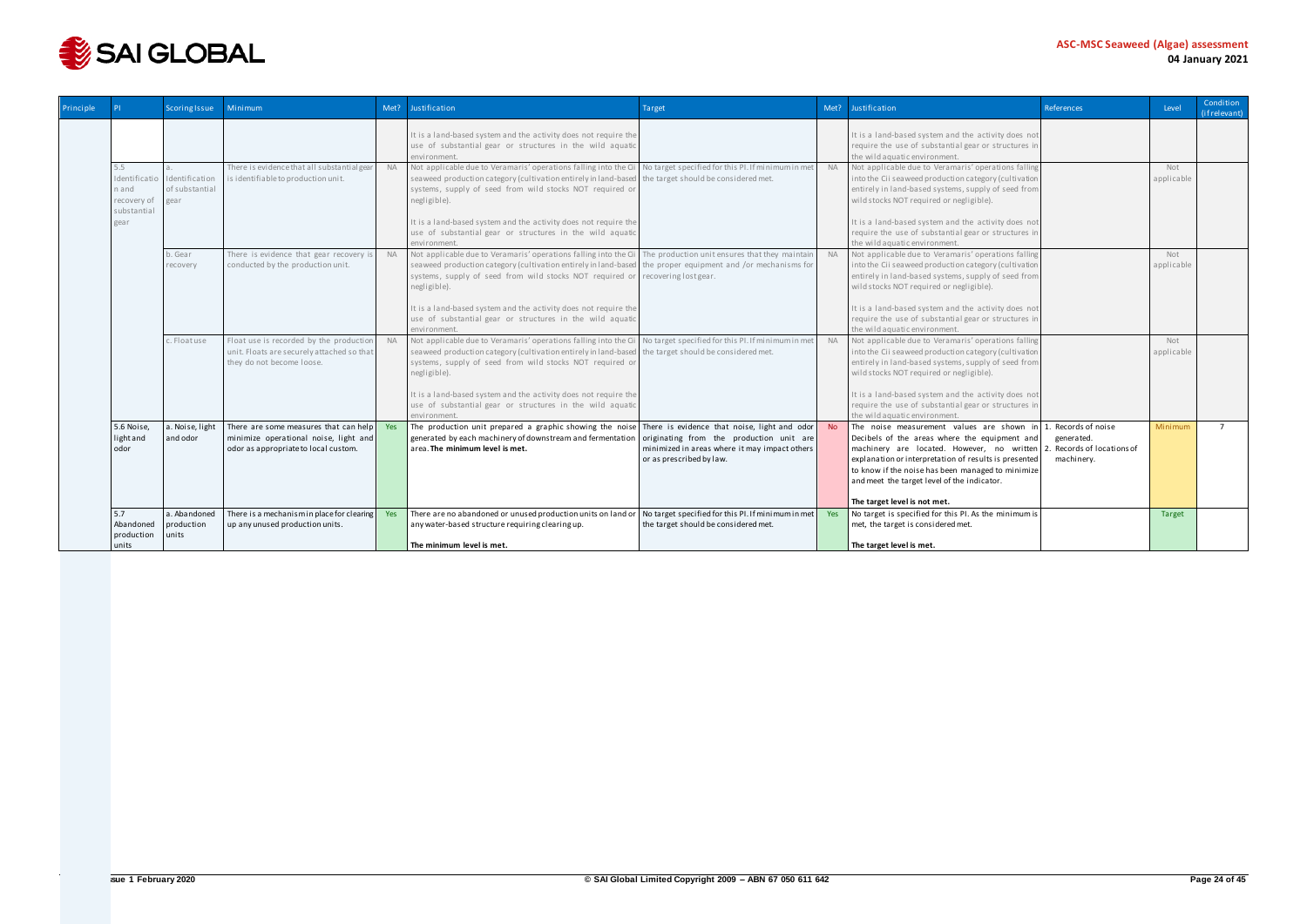

# <span id="page-24-0"></span>**8. Summary of scoring table**

|                |          |                                                                               |                                                                                                                                                                                                                                                                                                                                                                                                                                                                                                         |                                                                                                                                                                                                                                                                                                                                                                                                                                                                                                                                                                                                                                                                                                                                                                                                                                                                                                                                 |                                                       | At Public Comment Draft Report (PCDR) |                      |                                   |  |
|----------------|----------|-------------------------------------------------------------------------------|---------------------------------------------------------------------------------------------------------------------------------------------------------------------------------------------------------------------------------------------------------------------------------------------------------------------------------------------------------------------------------------------------------------------------------------------------------------------------------------------------------|---------------------------------------------------------------------------------------------------------------------------------------------------------------------------------------------------------------------------------------------------------------------------------------------------------------------------------------------------------------------------------------------------------------------------------------------------------------------------------------------------------------------------------------------------------------------------------------------------------------------------------------------------------------------------------------------------------------------------------------------------------------------------------------------------------------------------------------------------------------------------------------------------------------------------------|-------------------------------------------------------|---------------------------------------|----------------------|-----------------------------------|--|
| Principle      |          | Performance Indicator                                                         | Level                                                                                                                                                                                                                                                                                                                                                                                                                                                                                                   | No. of<br><b>Conditions</b>                                                                                                                                                                                                                                                                                                                                                                                                                                                                                                                                                                                                                                                                                                                                                                                                                                                                                                     | Pass?                                                 |                                       | No. of<br>Conditions | Pass?                             |  |
|                | $PI$ 1.1 | <b>Stock Status</b>                                                           | Not applicable                                                                                                                                                                                                                                                                                                                                                                                                                                                                                          | At Client Draft report<br>Not applicable<br><b>NA</b><br><b>NA</b><br><b>NA</b><br>Not applicable<br>Not applicable<br>Not applicable<br>Not applicable<br><b>Target</b><br><b>Target</b><br>$\mathbf{0}$<br>$\mathbf{0}$<br><b>Yes</b><br><b>Target</b><br><b>Target</b><br>Not applicable<br>Not applicable<br><b>Target</b><br>$\mathbf{0}$<br>$\mathbf{0}$<br><b>Yes</b><br><b>Target</b><br><b>Target</b><br><b>Target</b><br><b>Target</b><br><b>Target</b><br><b>No</b><br><b>Target</b><br>(total<br>conditions<br><b>Target</b><br>$\overline{2}$<br>$\overline{4}$<br>above<br><b>Target</b><br>permitted<br>level)<br><b>Target</b><br>Minimum<br>Minimum<br><b>Target</b><br><b>Target</b><br><b>No</b><br>(critical<br><b>Target</b><br>conditions<br>Not applicable<br>3<br>and total<br>$\mathbf{1}$<br>(2 critical)<br>conditions<br>Not applicable<br>above<br>permitted<br>Minimum<br>level)<br><b>Target</b> |                                                       |                                       |                      |                                   |  |
| $\mathbf{1}$   | PI 1.2   | Harvest strategy                                                              | Not applicable<br>Not applicable<br>Not applicable<br>Not applicable<br><b>Target</b><br><b>Target</b><br><b>Target</b><br><b>Target</b><br>Not applicable<br>Not applicable<br><b>Target</b><br><b>Target</b><br><b>Target</b><br>Minimum<br>Minimum<br><b>Target</b><br><b>Target</b><br><b>Target</b><br><b>Target</b><br><b>Target</b><br>Minimum<br>Minimum<br><minimum<br><minimum<br><b>Target</b><br/>Not applicable<br/>Not applicable<br/>Minimum<br/><b>Target</b></minimum<br></minimum<br> |                                                                                                                                                                                                                                                                                                                                                                                                                                                                                                                                                                                                                                                                                                                                                                                                                                                                                                                                 | <b>NA</b>                                             |                                       |                      |                                   |  |
|                | PI 1.3   | Genetic impacton wild stock                                                   |                                                                                                                                                                                                                                                                                                                                                                                                                                                                                                         |                                                                                                                                                                                                                                                                                                                                                                                                                                                                                                                                                                                                                                                                                                                                                                                                                                                                                                                                 |                                                       |                                       |                      |                                   |  |
|                | PI 2.1   | Habitat                                                                       |                                                                                                                                                                                                                                                                                                                                                                                                                                                                                                         |                                                                                                                                                                                                                                                                                                                                                                                                                                                                                                                                                                                                                                                                                                                                                                                                                                                                                                                                 | Yes<br><b>Yes</b><br>Yes<br>levels)<br>Yes<br>levels) |                                       |                      |                                   |  |
|                | PI 2.2   | Ecosystem structure and function                                              |                                                                                                                                                                                                                                                                                                                                                                                                                                                                                                         |                                                                                                                                                                                                                                                                                                                                                                                                                                                                                                                                                                                                                                                                                                                                                                                                                                                                                                                                 |                                                       |                                       |                      |                                   |  |
|                | PI 2.3   | ETP species                                                                   |                                                                                                                                                                                                                                                                                                                                                                                                                                                                                                         |                                                                                                                                                                                                                                                                                                                                                                                                                                                                                                                                                                                                                                                                                                                                                                                                                                                                                                                                 |                                                       |                                       |                      |                                   |  |
| $\overline{2}$ | PI 2.4   | Other species                                                                 |                                                                                                                                                                                                                                                                                                                                                                                                                                                                                                         |                                                                                                                                                                                                                                                                                                                                                                                                                                                                                                                                                                                                                                                                                                                                                                                                                                                                                                                                 |                                                       |                                       |                      |                                   |  |
|                | PI 2.6   | Pest(s) and disease(s) and management                                         |                                                                                                                                                                                                                                                                                                                                                                                                                                                                                                         |                                                                                                                                                                                                                                                                                                                                                                                                                                                                                                                                                                                                                                                                                                                                                                                                                                                                                                                                 |                                                       |                                       |                      |                                   |  |
|                | PI 2.7   | Energy efficiency                                                             |                                                                                                                                                                                                                                                                                                                                                                                                                                                                                                         |                                                                                                                                                                                                                                                                                                                                                                                                                                                                                                                                                                                                                                                                                                                                                                                                                                                                                                                                 |                                                       |                                       |                      |                                   |  |
|                | PI 2.8   | Translocations                                                                |                                                                                                                                                                                                                                                                                                                                                                                                                                                                                                         |                                                                                                                                                                                                                                                                                                                                                                                                                                                                                                                                                                                                                                                                                                                                                                                                                                                                                                                                 |                                                       |                                       |                      |                                   |  |
|                | PI 2.9   | Introduction of alien species                                                 |                                                                                                                                                                                                                                                                                                                                                                                                                                                                                                         |                                                                                                                                                                                                                                                                                                                                                                                                                                                                                                                                                                                                                                                                                                                                                                                                                                                                                                                                 |                                                       |                                       |                      |                                   |  |
|                | PI 3.1   | Legal and/or customary framework                                              |                                                                                                                                                                                                                                                                                                                                                                                                                                                                                                         |                                                                                                                                                                                                                                                                                                                                                                                                                                                                                                                                                                                                                                                                                                                                                                                                                                                                                                                                 |                                                       |                                       |                      |                                   |  |
| 3              | PI 3.2   | Decision-making processes                                                     |                                                                                                                                                                                                                                                                                                                                                                                                                                                                                                         |                                                                                                                                                                                                                                                                                                                                                                                                                                                                                                                                                                                                                                                                                                                                                                                                                                                                                                                                 |                                                       |                                       |                      |                                   |  |
|                | PI 3.3   | Compliance and enforcement                                                    |                                                                                                                                                                                                                                                                                                                                                                                                                                                                                                         |                                                                                                                                                                                                                                                                                                                                                                                                                                                                                                                                                                                                                                                                                                                                                                                                                                                                                                                                 |                                                       |                                       |                      |                                   |  |
|                | PI 4.1   | Childlabor                                                                    |                                                                                                                                                                                                                                                                                                                                                                                                                                                                                                         |                                                                                                                                                                                                                                                                                                                                                                                                                                                                                                                                                                                                                                                                                                                                                                                                                                                                                                                                 |                                                       |                                       |                      |                                   |  |
|                | PI 4.2   | Forced, bonded or compulsory labor                                            |                                                                                                                                                                                                                                                                                                                                                                                                                                                                                                         |                                                                                                                                                                                                                                                                                                                                                                                                                                                                                                                                                                                                                                                                                                                                                                                                                                                                                                                                 |                                                       |                                       |                      |                                   |  |
|                | PI 4.3   | Discrimination                                                                |                                                                                                                                                                                                                                                                                                                                                                                                                                                                                                         |                                                                                                                                                                                                                                                                                                                                                                                                                                                                                                                                                                                                                                                                                                                                                                                                                                                                                                                                 |                                                       |                                       |                      | (no critical                      |  |
|                | PI 4.4   | Health, safety and insurance                                                  |                                                                                                                                                                                                                                                                                                                                                                                                                                                                                                         |                                                                                                                                                                                                                                                                                                                                                                                                                                                                                                                                                                                                                                                                                                                                                                                                                                                                                                                                 |                                                       |                                       |                      | conditions                        |  |
| 4              | PI 4.5   | Fair and decent wages                                                         |                                                                                                                                                                                                                                                                                                                                                                                                                                                                                                         |                                                                                                                                                                                                                                                                                                                                                                                                                                                                                                                                                                                                                                                                                                                                                                                                                                                                                                                                 |                                                       |                                       |                      | and total<br>conditions<br>within |  |
|                | PI 4.6   | Freedom of association and collective<br>bargaining                           |                                                                                                                                                                                                                                                                                                                                                                                                                                                                                                         |                                                                                                                                                                                                                                                                                                                                                                                                                                                                                                                                                                                                                                                                                                                                                                                                                                                                                                                                 |                                                       |                                       |                      |                                   |  |
|                | PI 4.7   | Disciplinary practices                                                        |                                                                                                                                                                                                                                                                                                                                                                                                                                                                                                         |                                                                                                                                                                                                                                                                                                                                                                                                                                                                                                                                                                                                                                                                                                                                                                                                                                                                                                                                 |                                                       |                                       |                      | permitted                         |  |
|                | PI 4.8   | Working hours                                                                 |                                                                                                                                                                                                                                                                                                                                                                                                                                                                                                         |                                                                                                                                                                                                                                                                                                                                                                                                                                                                                                                                                                                                                                                                                                                                                                                                                                                                                                                                 |                                                       |                                       |                      |                                   |  |
|                | PI 4.9   | Environmental and social training                                             |                                                                                                                                                                                                                                                                                                                                                                                                                                                                                                         |                                                                                                                                                                                                                                                                                                                                                                                                                                                                                                                                                                                                                                                                                                                                                                                                                                                                                                                                 |                                                       |                                       |                      |                                   |  |
|                | PI 5.1   | Community impacts                                                             |                                                                                                                                                                                                                                                                                                                                                                                                                                                                                                         |                                                                                                                                                                                                                                                                                                                                                                                                                                                                                                                                                                                                                                                                                                                                                                                                                                                                                                                                 |                                                       |                                       |                      |                                   |  |
|                | PI 5.2   | Conflict resolution                                                           |                                                                                                                                                                                                                                                                                                                                                                                                                                                                                                         |                                                                                                                                                                                                                                                                                                                                                                                                                                                                                                                                                                                                                                                                                                                                                                                                                                                                                                                                 |                                                       |                                       |                      |                                   |  |
|                | PI 5.3   | Rights of indigenous groups                                                   |                                                                                                                                                                                                                                                                                                                                                                                                                                                                                                         |                                                                                                                                                                                                                                                                                                                                                                                                                                                                                                                                                                                                                                                                                                                                                                                                                                                                                                                                 |                                                       |                                       |                      | (no critical                      |  |
| 5              | PI 5.4   | Visibility, positioning and orientation of<br>farms or water-based structures |                                                                                                                                                                                                                                                                                                                                                                                                                                                                                                         |                                                                                                                                                                                                                                                                                                                                                                                                                                                                                                                                                                                                                                                                                                                                                                                                                                                                                                                                 |                                                       |                                       |                      | conditions<br>and total           |  |
|                | PI 5.5   | Identification and recovery of<br>substantialgear                             |                                                                                                                                                                                                                                                                                                                                                                                                                                                                                                         |                                                                                                                                                                                                                                                                                                                                                                                                                                                                                                                                                                                                                                                                                                                                                                                                                                                                                                                                 |                                                       |                                       |                      | conditions<br>within              |  |
|                | PI 5.6   | Noise, light and odor                                                         |                                                                                                                                                                                                                                                                                                                                                                                                                                                                                                         |                                                                                                                                                                                                                                                                                                                                                                                                                                                                                                                                                                                                                                                                                                                                                                                                                                                                                                                                 |                                                       |                                       |                      | permitted                         |  |
|                | PI 5.7   | Decommissioning of abandoned farms<br>or water-based structures               |                                                                                                                                                                                                                                                                                                                                                                                                                                                                                                         |                                                                                                                                                                                                                                                                                                                                                                                                                                                                                                                                                                                                                                                                                                                                                                                                                                                                                                                                 |                                                       |                                       |                      |                                   |  |

| ASC-MSC Standard §Table 4. Maximum number of conditions allowed for a certified UoA. |                                            |  |  |  |  |  |  |  |  |  |  |
|--------------------------------------------------------------------------------------|--------------------------------------------|--|--|--|--|--|--|--|--|--|--|
|                                                                                      | Production system category (as in Table 2) |  |  |  |  |  |  |  |  |  |  |
| Principle                                                                            |                                            |  |  |  |  |  |  |  |  |  |  |
| P <sub>1</sub>                                                                       |                                            |  |  |  |  |  |  |  |  |  |  |
| P <sub>2</sub>                                                                       |                                            |  |  |  |  |  |  |  |  |  |  |
| P3                                                                                   |                                            |  |  |  |  |  |  |  |  |  |  |
| P <sub>4</sub>                                                                       |                                            |  |  |  |  |  |  |  |  |  |  |
| P5                                                                                   |                                            |  |  |  |  |  |  |  |  |  |  |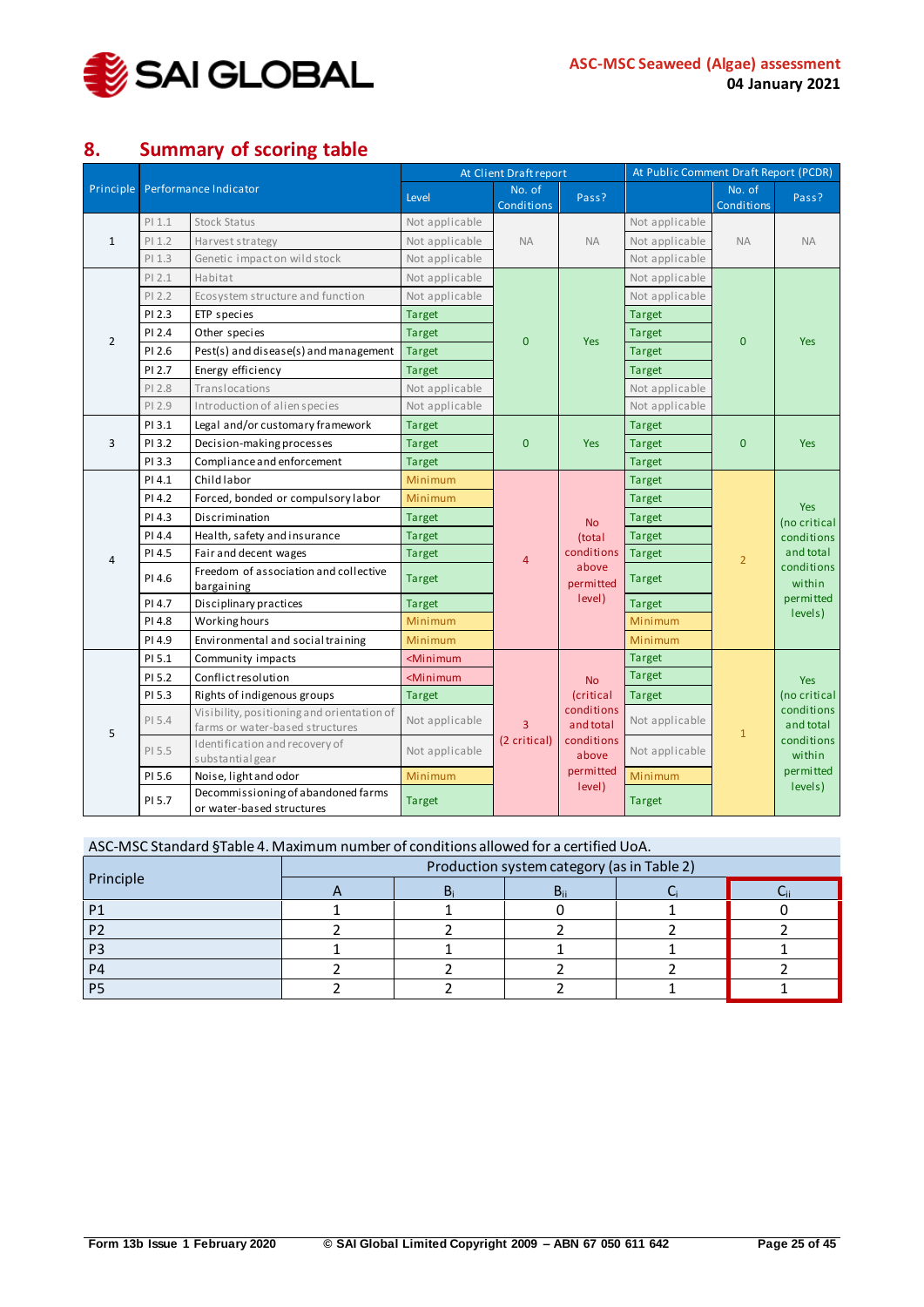

## **9. Summary of critical conditions**

<span id="page-25-0"></span>

| Condition<br>number | Condition                                                                                                                                                                                                                                                                                                                                                                                                                                                                                                                                                                                                                                                                                                                                                                          | Timeframe                                                                                    | Performance<br>Indicator | Scoring<br>issue  | Related to<br>previously<br>raised<br>condition? | Client response                                                                                                                                                                                                                                                                                                                                                                                                                                                                                                                                                                                                                                                                                                                                                                                | Rationale for closing conditions                                                                                                                                                                                                                                                                                                                                                                                                                                                                                                                                                                  |
|---------------------|------------------------------------------------------------------------------------------------------------------------------------------------------------------------------------------------------------------------------------------------------------------------------------------------------------------------------------------------------------------------------------------------------------------------------------------------------------------------------------------------------------------------------------------------------------------------------------------------------------------------------------------------------------------------------------------------------------------------------------------------------------------------------------|----------------------------------------------------------------------------------------------|--------------------------|-------------------|--------------------------------------------------|------------------------------------------------------------------------------------------------------------------------------------------------------------------------------------------------------------------------------------------------------------------------------------------------------------------------------------------------------------------------------------------------------------------------------------------------------------------------------------------------------------------------------------------------------------------------------------------------------------------------------------------------------------------------------------------------------------------------------------------------------------------------------------------------|---------------------------------------------------------------------------------------------------------------------------------------------------------------------------------------------------------------------------------------------------------------------------------------------------------------------------------------------------------------------------------------------------------------------------------------------------------------------------------------------------------------------------------------------------------------------------------------------------|
| 1                   | 1. The client must provide evidence of an assessment<br>of the production unit's community impacts.<br>Thereafter, and if deemed necessary by the                                                                                                                                                                                                                                                                                                                                                                                                                                                                                                                                                                                                                                  | 3 months<br>(from date<br>Critical<br>Conditions<br>are sent to<br>the client)<br>+ 3 months | PI 5.1                   | a                 | No                                               | 1. The client provided an assessment of the The critical condition was closed on the<br>production unit's community impacts conducted   basis there is now evidence of the<br>as part of the client action plan for this critical<br>condition.<br>2. Additional document provided in support of<br>closing the critical condition included:<br>o A summary of a Safety, Health, and<br>Environmental (SHE) Assessment conducted<br>prior to the construction of the site.<br>Several press releases from the local<br>$\Omega$<br>newspapers documenting the positive social<br>impact of Veramaris.<br>Certificate of Occupancy from the City of<br>Blair issued after all buildings and permits<br>were reviewed and deemed acceptable.<br>Not applicable. The assessment of the production | client's having assessed the production<br>unit's community impacts.<br>The Social Impact Assessment deemed<br>the impacts to be either positive, or low<br>or very low risk such that no<br>recommendations requiring were<br>raised. Furthermore, the client was<br>able to provide evidence that the<br>production unit has positive social<br>benefits for the community.<br>The requirements of the minimum and<br>target levels are both now met such                                                                                                                                       |
|                     | assessment of the production unit's community<br>impacts, the client must provide evidence of an<br>independent p-SIA having been conducted.                                                                                                                                                                                                                                                                                                                                                                                                                                                                                                                                                                                                                                       | ifan<br>independent<br>p-SIA is<br>required                                                  |                          |                   |                                                  | unit's community impacts did not deem an<br>independent p-SIA to be necessary.                                                                                                                                                                                                                                                                                                                                                                                                                                                                                                                                                                                                                                                                                                                 | that the critical condition is closed, and<br>no further non-critical condition is<br>required.                                                                                                                                                                                                                                                                                                                                                                                                                                                                                                   |
| $\overline{2}$      | The client must provide evidence that:<br>a. the community has access to effective, fair and<br>confidential grievance procedures.<br>c. the management system includes consultation<br>processes that obtain relevant information from<br>the main affected parties, including local<br>communities and knowledge, to inform the<br>management system including:<br>having and following a conflict resolution<br>policy that provides a mechanism for<br>presentation, treatment and resolution of any<br>complaints lodged;<br>community testimonials demonstrating that<br>ii.<br>this policy has been implemented and there is<br>a shared understanding of procedures for<br>filing complaints, and;<br>iii. a record of everyone that has received a copy<br>of the policy. | 3 months<br>(from date)<br>Critical<br>Conditions<br>are sent to<br>the client)              | PI 5.2                   | a<br>$\mathsf{C}$ | <b>No</b>                                        | The client provided a document outlining the<br>Complaint Resolution Process in place in the City of<br>Blair including a flow chart of how conflicts are<br>resolved and a link to the website where complaints<br>may be submitted.<br>Complaints may be made:<br>• to the City of Blair via a phone call, email or online<br>complaint form.<br>• directly to Evonik and Veramaris by phone call or<br>email.<br>$\bullet$ during<br>any Washington County Planning<br>Commission meeting, any City Council meeting, any<br>Washington<br>County<br>Gateway<br>Economic<br>Development meeting, or any Washington County<br>Board meeting.                                                                                                                                                  | The critical condition was closed on the<br>basis there is now evidence of the<br>community having access to a<br>grievance procedure appropriate to<br>the production unit under assessment.<br>The management system includes<br>regular consultation with stakeholders<br>through its various Boards and<br>Commissions.<br>Furthermore,<br>the<br>management system demonstrates<br>transparency in that meeting minutes<br>are publicly available online.<br>The lack of complaints in relation to the<br>production unit under assessment is a<br>positive thing and is potentially related |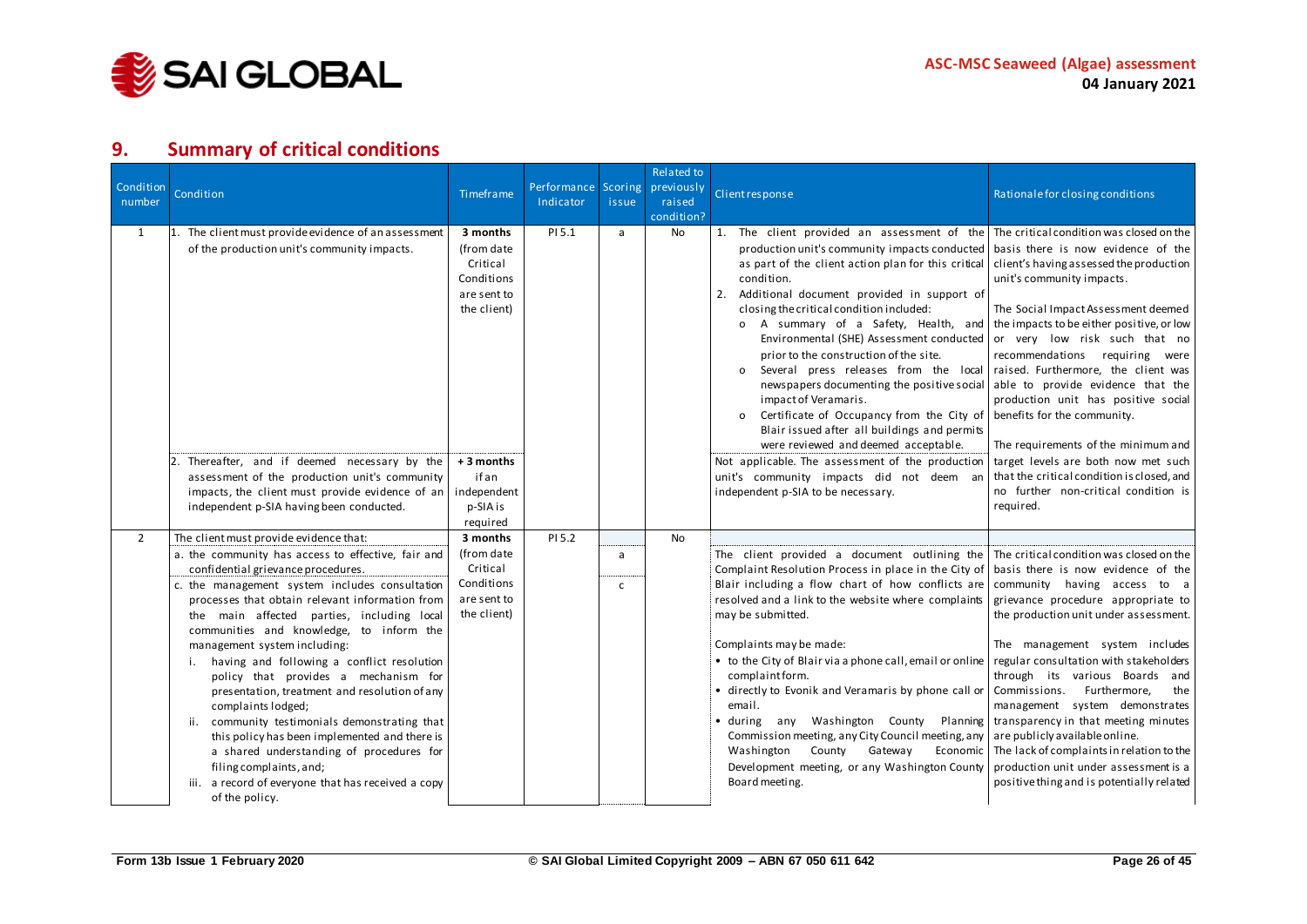

| Condition<br>number | Condition                                            | Timeframe | Performance Scoring previously<br>Indicator | issue | Related to<br>raised<br>condition? | Client response                                                                                                                          | Rationale for closing conditions         |
|---------------------|------------------------------------------------------|-----------|---------------------------------------------|-------|------------------------------------|------------------------------------------------------------------------------------------------------------------------------------------|------------------------------------------|
|                     | d. The consultation process provides opportunity for |           |                                             | d     |                                    | The County Board and City Council meet biweekly, the $\vert$ to the overall positive social impacts                                      |                                          |
|                     | all interested and affected parties to be involved.  |           |                                             |       |                                    | Planning Commission meets monthly, and Gateway attributed to the facility.                                                               |                                          |
|                     |                                                      |           |                                             |       |                                    | Economic Development meeting meets bimonthly<br>(Evonik's Site Manager, is a member of this Board), so   Overall, the assessment team is |                                          |
|                     |                                                      |           |                                             |       |                                    | the community has a chance to voice concerns satisfied that the requirements of the                                                      |                                          |
|                     |                                                      |           |                                             |       |                                    | multiple times a month at different meetings. Note.   minimum and target levels are both                                                 |                                          |
|                     |                                                      |           |                                             |       |                                    | Many meeting minutes are available online at:                                                                                            | now met such that the critical           |
|                     |                                                      |           |                                             |       |                                    | http://www.co.washington.ne.us/meetings.html                                                                                             | condition is closed, and no further non- |
|                     |                                                      |           |                                             |       |                                    |                                                                                                                                          | critical condition is required.          |
|                     |                                                      |           |                                             |       |                                    | While no complaints have been lodged against                                                                                             |                                          |
|                     |                                                      |           |                                             |       |                                    | Veramaris specifically, the client provided numerous                                                                                     |                                          |
|                     |                                                      |           |                                             |       |                                    | examples of the complaints process in action where                                                                                       |                                          |
|                     |                                                      |           |                                             |       |                                    | complaints have been submitted to the City of Blair                                                                                      |                                          |
|                     |                                                      |           |                                             |       |                                    | against other companies and ultimately resolved.                                                                                         |                                          |
|                     |                                                      |           |                                             |       |                                    | The document illustrates that the complaints                                                                                             |                                          |
|                     |                                                      |           |                                             |       |                                    | mechanism is easily accessible to the community at all                                                                                   |                                          |
|                     |                                                      |           |                                             |       |                                    | times with there being many avenues that allow                                                                                           |                                          |
|                     |                                                      |           |                                             |       |                                    | members of the community voice their concerns                                                                                            |                                          |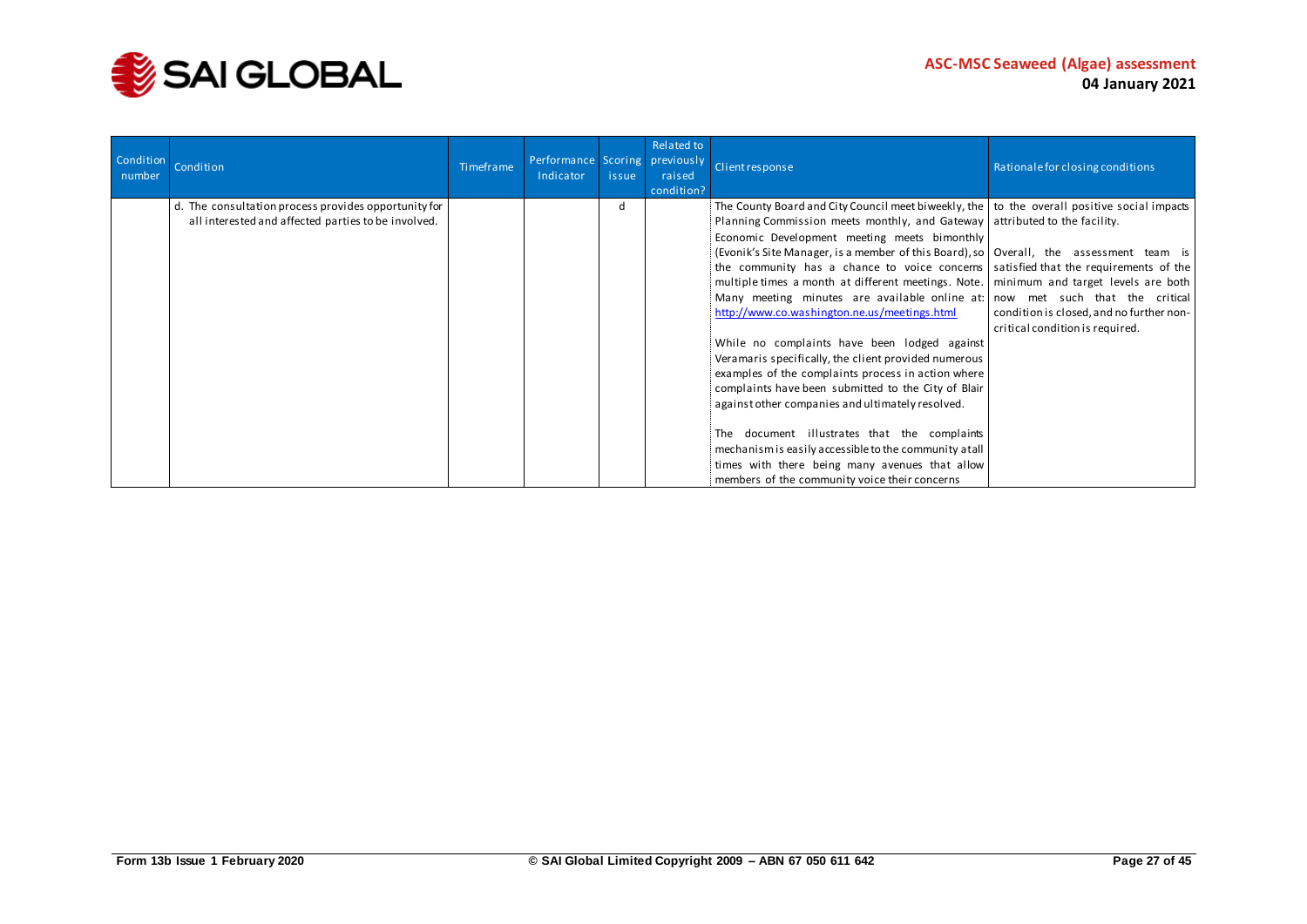

#### **10. Summary of conditions**

The assessment team are required to create a schedule of conditions stating the specific requirements that are to be met within a specified timeframe for each performance that has met the minimum level but failed to meet the target level.

Those conditions are drafted to follow the narrative of the scoring issue(s) not met and result in improved performance to the target level within a specified timeframe of not more than one year. Although this timeframe may be extended if achieving the target level may take longer even if the best possible actions are taken [ASC-MSC CAR §17.12.2, §17.2.3 and §17.2.3.1].

<span id="page-27-0"></span>

| Condition<br>number | Condition                                                                                                                                                                                                                                                                                                                                                                                                                                                                                                                           | Timeframe | Performance Scoring previously<br>Indicator | issue | Related to<br>raised<br>condition? | <b>Action Plan</b><br>(provided by the client in the review of the Client Draft<br>Report)                                                                                                                                                                                                                                                                                                                                                                                                                                                                                                                                                                                                                                                                                                                                                                                                                                                                                                                                                                                                                                                                                                                                                                                                                                                                                                                                  | Rationale for closing conditions<br>(to be updated during surveillance)                                                                                                                                                                                                                                                                                                            |
|---------------------|-------------------------------------------------------------------------------------------------------------------------------------------------------------------------------------------------------------------------------------------------------------------------------------------------------------------------------------------------------------------------------------------------------------------------------------------------------------------------------------------------------------------------------------|-----------|---------------------------------------------|-------|------------------------------------|-----------------------------------------------------------------------------------------------------------------------------------------------------------------------------------------------------------------------------------------------------------------------------------------------------------------------------------------------------------------------------------------------------------------------------------------------------------------------------------------------------------------------------------------------------------------------------------------------------------------------------------------------------------------------------------------------------------------------------------------------------------------------------------------------------------------------------------------------------------------------------------------------------------------------------------------------------------------------------------------------------------------------------------------------------------------------------------------------------------------------------------------------------------------------------------------------------------------------------------------------------------------------------------------------------------------------------------------------------------------------------------------------------------------------------|------------------------------------------------------------------------------------------------------------------------------------------------------------------------------------------------------------------------------------------------------------------------------------------------------------------------------------------------------------------------------------|
| 3                   | The client must provide evidence that the risk of child<br>labor and young worker abuse has been minimized<br>including that the production unit has in place:<br>a. A written policy or declaration stating that:<br>the organization is against child labor and will<br>not employ anybody younger than 15 years old.<br>ii. The actions to be taken if child labor or young<br>worker abuse is discovered.<br>iii. How risks of child labor are minimized.<br>A system that monitors the policy and its<br>b.<br>implementation. | 1 year    | 4.1                                         | a     | <b>No</b>                          | a. A description of the root cause(s) of the condition.<br>Veramaris and Evonik are against child labor and that a policy now exists stating that the<br>they don't employ any children/minors. This is<br>specified in each company's Code of Conduct.<br>However, a specific, standalone child labor policy age.<br>was not present. Therefore, Evonik must provide<br>evidence that the risk of child labor and young   The policy also includes actions to<br>worker abuse has been minimized including that<br>the production unit has in place:<br>A. A written policy or declaration stating that:<br>the organization is against child labor and<br>will not employ anybody younger than 15<br>years old.<br>The actions to be taken if child labor or<br>young worker abuse is discovered.<br>iii. How risks of child labor are minimized.<br>B. A system that monitors the policy and its<br>implementation.<br>b. The corrective action(s) to be taken and how<br>these will address the condition to meet the<br>target level.<br>A standalone policy stating that Evonik is against<br>child labor will be drafted. This will include a<br>written declaration stating that the organization is<br>against child labor and will not employ anybody<br>younger than 15 years old. The policy will also<br>address actions to be taken if child labor is<br>discovered, how to minimize the risk of child labor, | The condition was closed on the basis<br>organization is against child labor and<br>will not hire any child under 15 years of<br>minimize the risk of child labor, steps to<br>be taken if child labor is discovered,<br>and a system that monitors the policy<br>and implementation.<br>The requirements of the target level<br>are now met such that the condition is<br>closed. |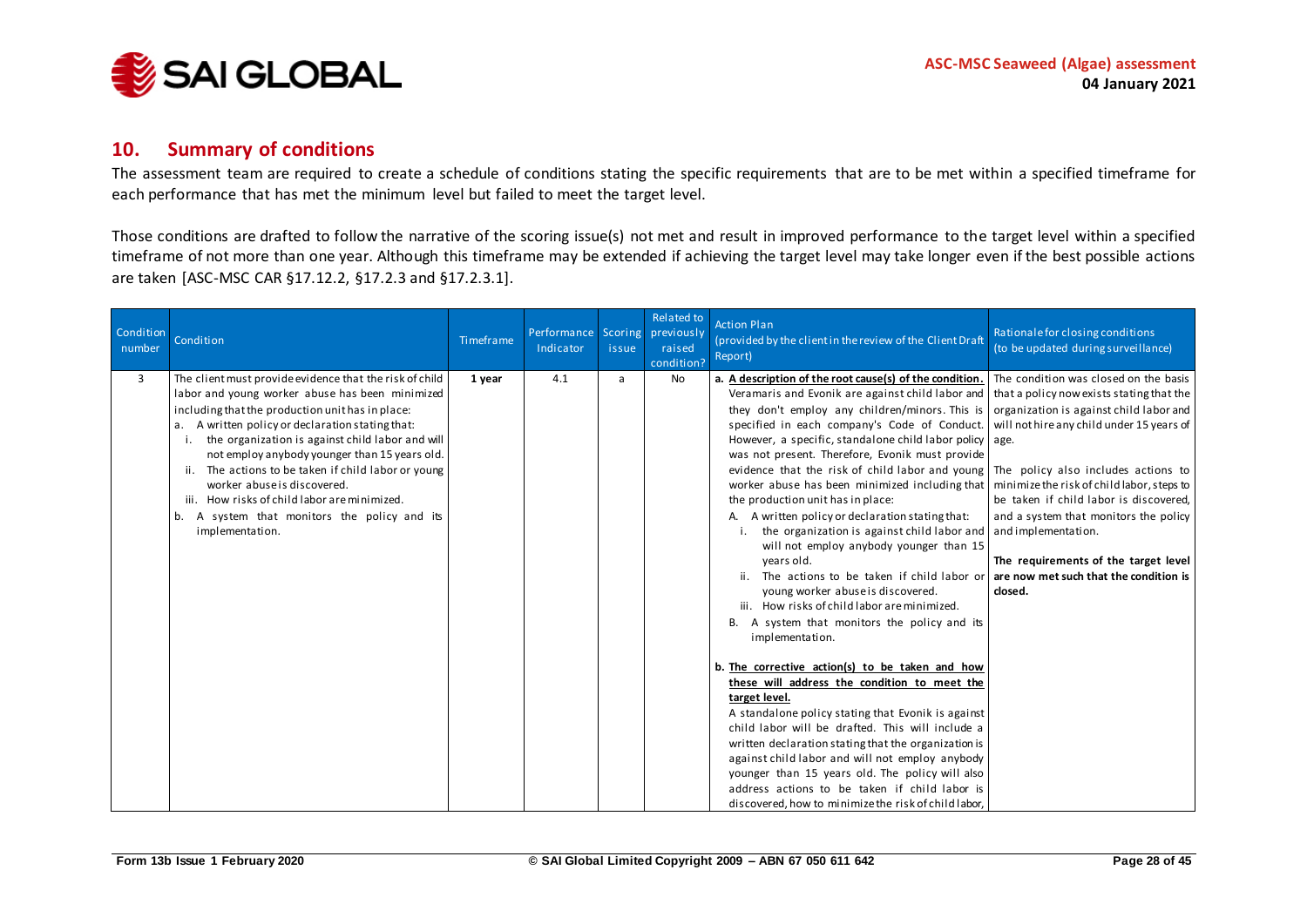

| Condition<br>number | Condition                                                                                                                                                                                                                                                                              | Timeframe | Performance Scoring<br>Indicator | issue | Related to<br>previously<br>raised<br>condition? | <b>Action Plan</b><br>(provided by the client in the review of the Client Draft<br>Report)                                                                                                                                                                                                                                                                                                                                                                                                                                                                                                                                                                                                                                                                                                         | Rationale for closing conditions<br>(to be updated during surveillance)                                                                                                                                                                                                                                   |
|---------------------|----------------------------------------------------------------------------------------------------------------------------------------------------------------------------------------------------------------------------------------------------------------------------------------|-----------|----------------------------------|-------|--------------------------------------------------|----------------------------------------------------------------------------------------------------------------------------------------------------------------------------------------------------------------------------------------------------------------------------------------------------------------------------------------------------------------------------------------------------------------------------------------------------------------------------------------------------------------------------------------------------------------------------------------------------------------------------------------------------------------------------------------------------------------------------------------------------------------------------------------------------|-----------------------------------------------------------------------------------------------------------------------------------------------------------------------------------------------------------------------------------------------------------------------------------------------------------|
|                     |                                                                                                                                                                                                                                                                                        |           |                                  |       |                                                  | and a system that monitors the policy and<br>implementation.<br>c. Who will undertake the actions in the plan to<br>meet the condition(s).<br>Evonik HR and Legal department<br>d. The specified time period within which the<br>condition(s) will be addressed.<br>A draft of the policy is targeted to be completed by<br>~Sept. 15th and will be shared with the audit team.<br>e. How progress to meeting condition(s) will be<br>shown to the audit team.<br>The policy will be shared with the audit team on<br>~Sept. 15th.<br>f. Funding and/or resources of other entities<br>needed to close the condition.<br>Time from Evonik HR and Legal department to draft<br>policy                                                                                                               |                                                                                                                                                                                                                                                                                                           |
| $\overline{4}$      | The client must provide evidence that the risk of<br>forced, bonded or compulsory labor has been<br>minimized including that:<br>a. A clear policy against forced, bonded and<br>compulsory labor is in place.<br>b. All workers have received a copy of and<br>understand the policy. | 1 year    | 4.2                              | a     | <b>No</b>                                        | a. A description of the root cause(s) of the condition.<br>A clear policy that is against forced, bonded, and<br>compulsory labor was missing. Veramaris and<br>Evonik are against forced, bonded, and compulsory<br>labor, and this is stated in their Codes of Conduct.<br>However, a standalone policy was not in place and<br>needs to be so in order to satisfy this requirement.<br>b. The corrective action(s) to be taken and how<br>these will address the condition to meet the<br>target level.<br>A standalone policy stating that Evonik is against<br>forced, bonded, and compulsory labor will be<br>drafted. The workers at the Blair site will receive a<br>copy.<br>c. Who will undertake the actions in the plan to<br>meet the condition(s).<br>Evonik HR and Legal department | The condition was closed on the basis<br>that a policy now exists stating that the<br>organization is against forced, bonded<br>and compulsory labor and that workers<br>have received a copy of the policy.<br>The requirements of the target level<br>are now met such that the condition is<br>closed. |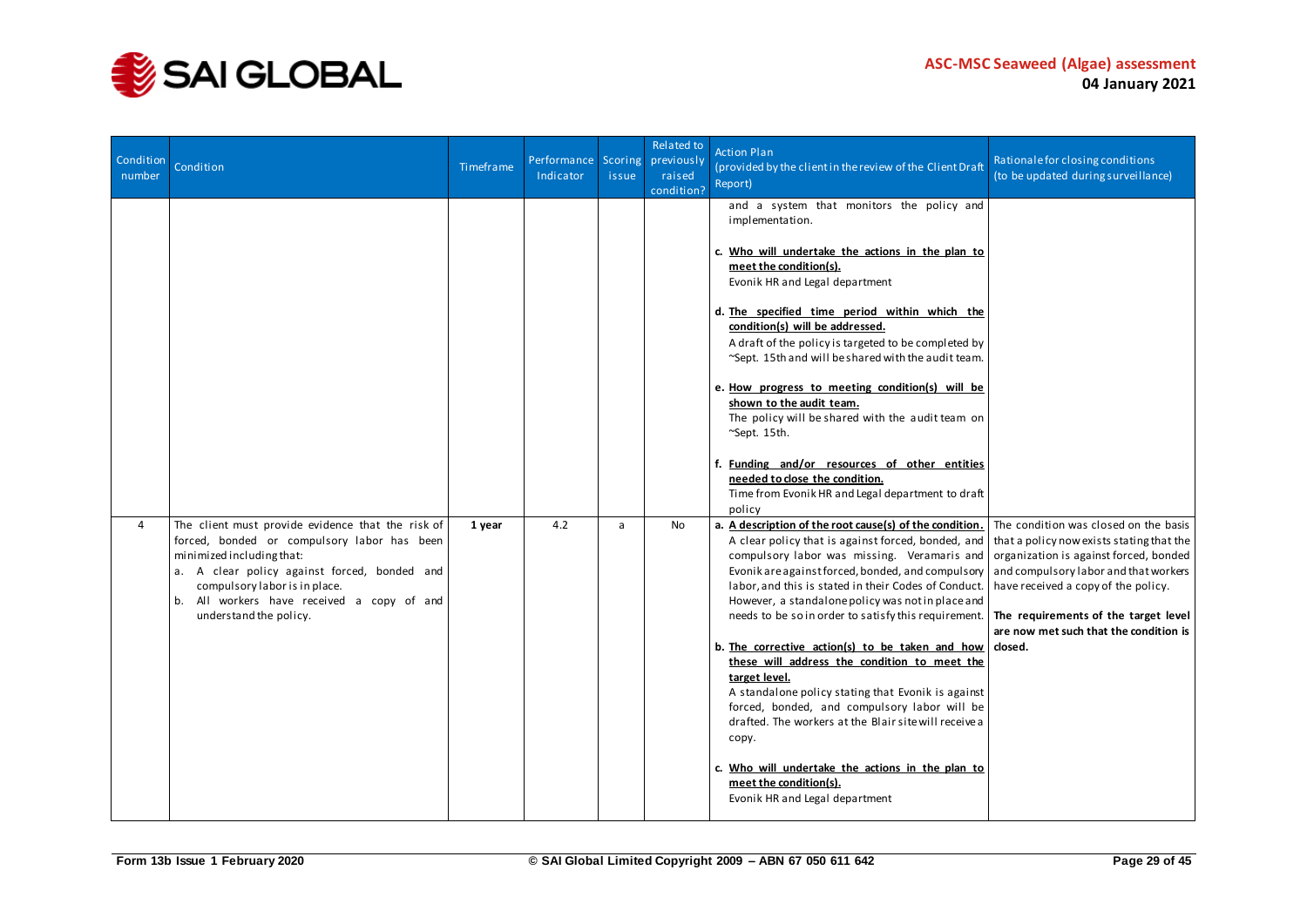

| Condition<br>number | Condition                                                                                                                                                                                                                                                                                                                                  | Timeframe | Performance Scoring<br>Indicator | <i>issue</i> | Related to<br>previously<br>raised<br>condition? | <b>Action Plan</b><br>(provided by the client in the review of the Client Draft<br>Report)                                                                                                                                                                                                                                                                                                                                                                                                                                                                                                                                                                                                                                                                                                                                                                                                                                                                                                                                                                                                                                                                                                                                                                                                                                                                                                                                                                                                  | Rationale for closing conditions<br>(to be updated during surveillance)                                                                                                          |
|---------------------|--------------------------------------------------------------------------------------------------------------------------------------------------------------------------------------------------------------------------------------------------------------------------------------------------------------------------------------------|-----------|----------------------------------|--------------|--------------------------------------------------|---------------------------------------------------------------------------------------------------------------------------------------------------------------------------------------------------------------------------------------------------------------------------------------------------------------------------------------------------------------------------------------------------------------------------------------------------------------------------------------------------------------------------------------------------------------------------------------------------------------------------------------------------------------------------------------------------------------------------------------------------------------------------------------------------------------------------------------------------------------------------------------------------------------------------------------------------------------------------------------------------------------------------------------------------------------------------------------------------------------------------------------------------------------------------------------------------------------------------------------------------------------------------------------------------------------------------------------------------------------------------------------------------------------------------------------------------------------------------------------------|----------------------------------------------------------------------------------------------------------------------------------------------------------------------------------|
|                     |                                                                                                                                                                                                                                                                                                                                            |           |                                  |              |                                                  | d. The specified time period within which the<br>condition(s) will be addressed.<br>A draft of the policy is targeted to be completed by<br>~Sept. 15th and will be shared with the audit team.<br>e. How progress to meeting condition(s) will be<br>shown to the audit team.<br>The policy will be shared with the audit team on<br>~Sept. 15th.<br>f. Funding and/or resources of other entities<br>needed to close the condition.<br>Time from Evonik HR and Legal department to draft<br>policy                                                                                                                                                                                                                                                                                                                                                                                                                                                                                                                                                                                                                                                                                                                                                                                                                                                                                                                                                                                        |                                                                                                                                                                                  |
| 5                   | client must provide evidence that the<br>The<br>organization abides by industry norms. Overtime is<br>not regular. Workers are provided with at least one<br>day off following every six consecutive days of<br>working including that working hours do not exceed<br>48 hours including 12 overtime hours per week on a<br>regular basis. | 1 year    | 4.8                              | a            | <b>No</b>                                        | a. A description of the root cause(s) of the condition.<br>The client must provide evidence that the<br>organization abides by industry norms. Overtime is are not yet met.<br>not regular. Workers are provided with at least one<br>day off following every six consecutive days of This represents the second action plan<br>working including that working hours do not as the first was rejected by the audit<br>exceed 48 hours including 12 overtime hours per   team.<br>week on a regular basis. Based on the information<br>looked at by the CAB auditor, it was claimed that The amended Client Action Plan has<br>the workers were having too much overtime.<br>b. The corrective action(s) to be taken and how<br>these will address the condition to meet the<br>target level.<br>The Evonik plant allows for overtime according to<br>local legislation. Based on the shift work schedule,<br>overtime is required during one week, but it is<br>offset during the next week. Therefore for a two<br>week period, scheduled overtime is less than 12<br>hours per week. However, employees can pick up<br>additional overtime, which is voluntary. With the<br>voluntary overtime, overtime could exceed the<br>limits allowed by the ILO guidelines. In order to<br>address this, an agreement with the overtime rules<br>will be documented and signed by the employees.<br>If there is agreement in place which documents the<br>overtime guidelines and is signed by the | The condition has not yet been closed<br>as the requirements of the target level<br>been accepted and progress will be<br>assessed at, or before, the 1st<br>surveillance audit. |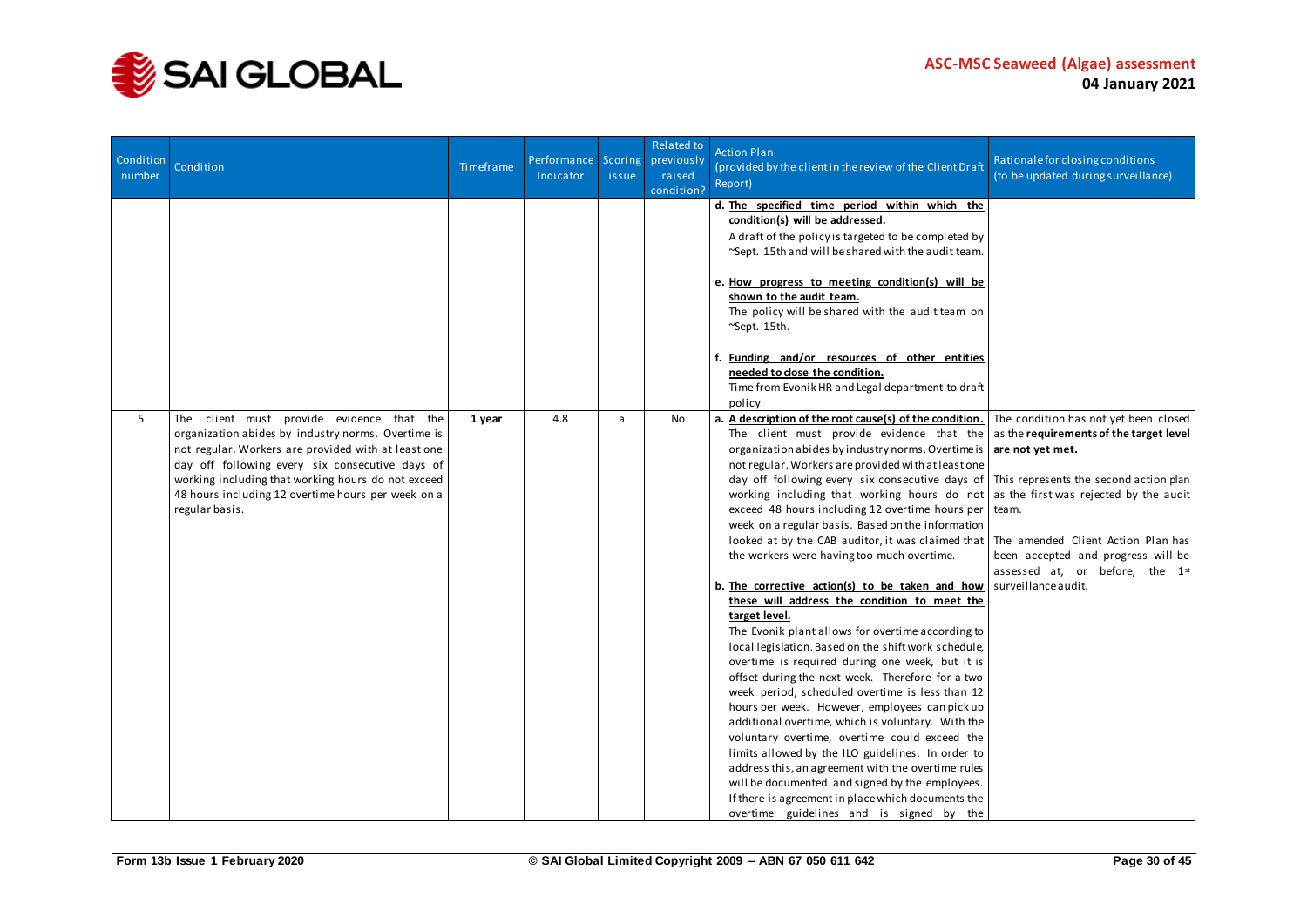

| Condition<br>number | Condition                                                                                                                                                                                                                                                                                                                                                                                                                                                                                                                                                                                            | Timeframe | Performance Scoring<br>Indicator | issue | Related to<br>previously<br>raised<br>condition? | <b>Action Plan</b><br>(provided by the client in the review of the Client Draft<br>Report)                                                                                                                                                                                                                                                                                                                                                                                                                                                                                                                                                                                                                                                                                                         | Rationale for closing conditions<br>(to be updated during surveillance)                                                                                                                                                         |
|---------------------|------------------------------------------------------------------------------------------------------------------------------------------------------------------------------------------------------------------------------------------------------------------------------------------------------------------------------------------------------------------------------------------------------------------------------------------------------------------------------------------------------------------------------------------------------------------------------------------------------|-----------|----------------------------------|-------|--------------------------------------------------|----------------------------------------------------------------------------------------------------------------------------------------------------------------------------------------------------------------------------------------------------------------------------------------------------------------------------------------------------------------------------------------------------------------------------------------------------------------------------------------------------------------------------------------------------------------------------------------------------------------------------------------------------------------------------------------------------------------------------------------------------------------------------------------------------|---------------------------------------------------------------------------------------------------------------------------------------------------------------------------------------------------------------------------------|
|                     |                                                                                                                                                                                                                                                                                                                                                                                                                                                                                                                                                                                                      |           |                                  |       |                                                  | employees, then the requirements for PI4.8 would<br>be covered.<br>c. Who will undertake the actions in the plan to<br>meet the condition(s).<br>Evonik/Veramaris team<br>d. The specified time period within which the<br>condition(s) will be addressed.<br>Target to complete by the end of December 2020,<br>hopefully even earlier.<br>e. How progress to meeting condition(s) will be<br>shown to the audit team.<br>A document will be drafted which details the<br>overtime guidelines. This will be signed by the<br>employees and presented to the auditors.<br>f. Funding and/or resources of other entities<br>needed to close the condition.<br>Some time will be needed to document the<br>overtime guidelines and have these guidelines<br>reviewed and signed by the employees.    |                                                                                                                                                                                                                                 |
| 6                   | The client must provide evidence of environmental<br>and social awareness and training, in production unit<br>workers, sufficient for them to properly dispose of<br>waste, and prevent and manage chemical and<br>hydrocarbon spills, or to lodge a grievance. Including<br>that the production unit:<br>a. Has policies in place to ensure continuing<br>education of workers.<br>b. Provides incentives that encourage workers to<br>participate in educational initiatives.<br>c. Demonstrates that workers have the appropriate<br>level of understanding of environmental and<br>socialissues. | 1 year    | 4.9                              | a     | No                                               | a. A description of the root cause(s) of the condition.<br>The client must provide evidence of environmental<br>and social awareness and training, in production<br>unit workers, sufficient for them to properly<br>dispose of waste, and prevent and manage<br>chemical and hydrocarbon spills, or to lodge a<br>grievance. Including that the production unit:<br>A. Has policies in place to ensure continuing<br>education of workers.<br>B. Provides incentives that encourage workers to<br>participate in educational initiatives.<br>C. Demonstrates that workers have the<br>appropriate level of understanding of<br>environmental and social issues.<br>From the audit report, it was noted that no<br>evidence of a policy to ensure continuing education<br>of workers was observed. | The condition has not yet been closed<br>as the requirements of the target level<br>are not yet met.<br>The Client Action Plan has been<br>accepted and progress will be assessed<br>at, or before, the 1st surveillance audit. |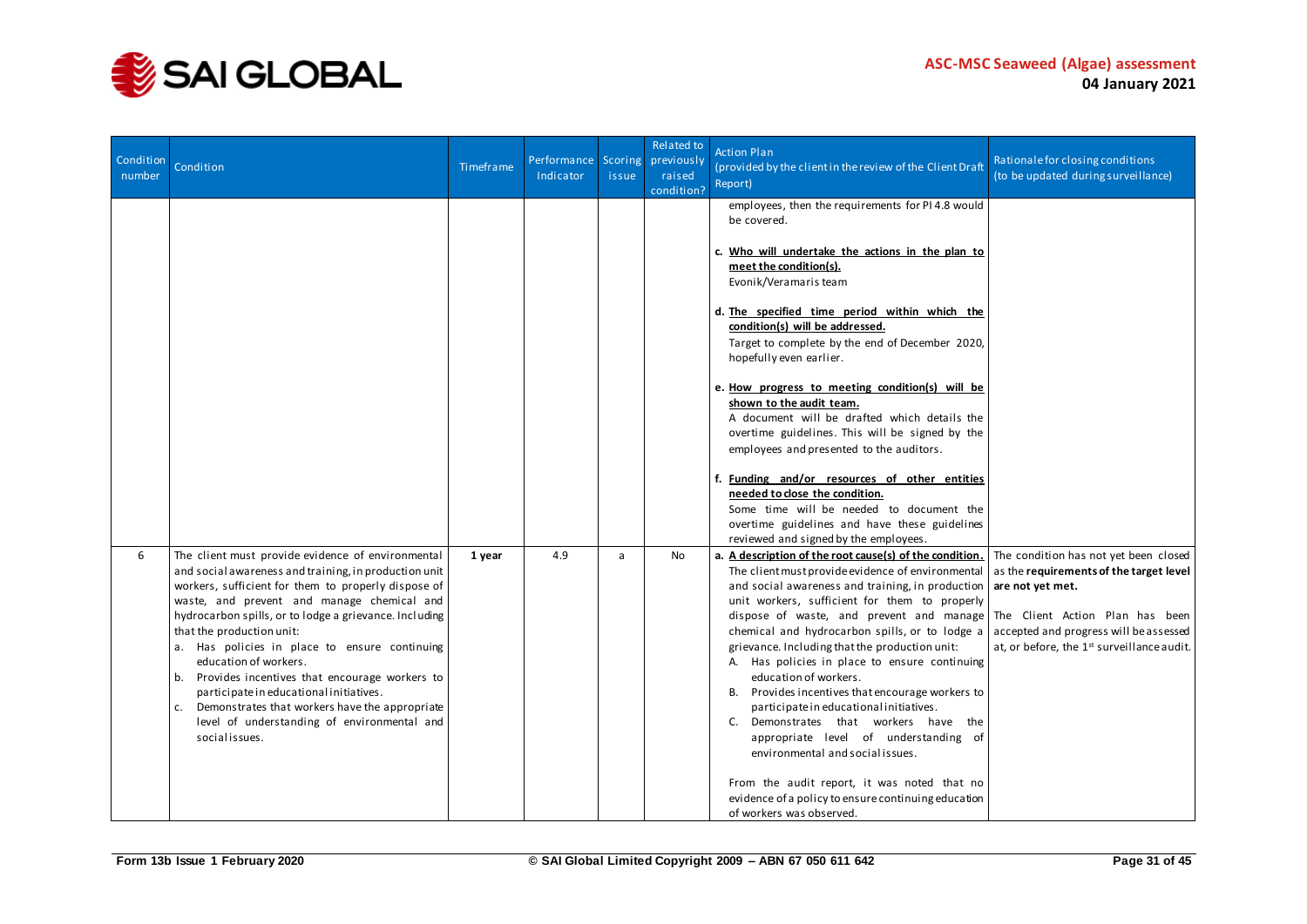

| Condition<br>number | Condition                                                                                                                                                                                                                                                                                              | Timeframe | Performance<br>Indicator | Scoring<br>issue | Related to<br>previously<br>raised<br>condition? | <b>Action Plan</b><br>(provided by the client in the review of the Client Draft<br>Report)                                                                                                                                                                                                                                                                                                                                                                                                                                                                                                                                                                                                                                                                                                                                                                                                                                                                                                                                                                                                                                                                                                                                                                                                                    | Rationale for closing conditions<br>(to be updated during surveillance)                                                                                                                                                         |
|---------------------|--------------------------------------------------------------------------------------------------------------------------------------------------------------------------------------------------------------------------------------------------------------------------------------------------------|-----------|--------------------------|------------------|--------------------------------------------------|---------------------------------------------------------------------------------------------------------------------------------------------------------------------------------------------------------------------------------------------------------------------------------------------------------------------------------------------------------------------------------------------------------------------------------------------------------------------------------------------------------------------------------------------------------------------------------------------------------------------------------------------------------------------------------------------------------------------------------------------------------------------------------------------------------------------------------------------------------------------------------------------------------------------------------------------------------------------------------------------------------------------------------------------------------------------------------------------------------------------------------------------------------------------------------------------------------------------------------------------------------------------------------------------------------------|---------------------------------------------------------------------------------------------------------------------------------------------------------------------------------------------------------------------------------|
|                     |                                                                                                                                                                                                                                                                                                        |           |                          |                  |                                                  | b. The corrective action(s) to be taken and how<br>these will address the condition to meet the<br>target level.<br>All training records and educational opportunities<br>will be fully documented and shared with the<br>auditors. It has been discussed within the<br>Evonik/Veramaris team that the Evonik site is likely<br>already doing the necessary training and<br>educational opportunities to fulfill the target, but it<br>wasn't properly documented or shown during the<br>audit. After showing all existing training records<br>and educational opportunities, if it is deemed that<br>the target still isn't met, a more complete policy<br>ensuring continuing education can be drafted.<br>c. Who will undertake the actions in the plan to<br>meet the condition(s).<br>Evonik HR and ESH officer.<br>d. The specified time period within which the<br>condition(s) will be addressed.<br>Target to complete by the end of December 2020,<br>hopefully even earlier.<br>e. How progress to meeting condition(s) will be<br>shown to the audit team.<br>Team will come back with all training records and<br>educational opportunities for the site.<br>f. Funding and/or resources of other entities<br>needed to close the condition.<br>Time required by the HR and ESH officer on site. |                                                                                                                                                                                                                                 |
| $\overline{7}$      | The client must provide evidence that noise, light and<br>odor originating from the production unit are<br>minimized in areas where it may impact others or as<br>prescribed by law including that they:<br>a. Have managed to minimize noise, light and odor<br>originating from the production unit. | 1 year    | 5.6                      | a                | No                                               | a. A description of the root cause(s) of the condition.<br>The client must provide evidence that noise, light<br>and odor originating from the production unit are<br>minimized in areas where it may impact others or<br>as prescribed by law including that they:<br>A. Have managed to minimize noise, light and<br>odor originating from the production unit.                                                                                                                                                                                                                                                                                                                                                                                                                                                                                                                                                                                                                                                                                                                                                                                                                                                                                                                                             | The condition has not yet been closed<br>as the requirements of the target level<br>are not yet met.<br>The Client Action Plan has been<br>accepted and progress will be assessed<br>at, or before, the 1st surveillance audit. |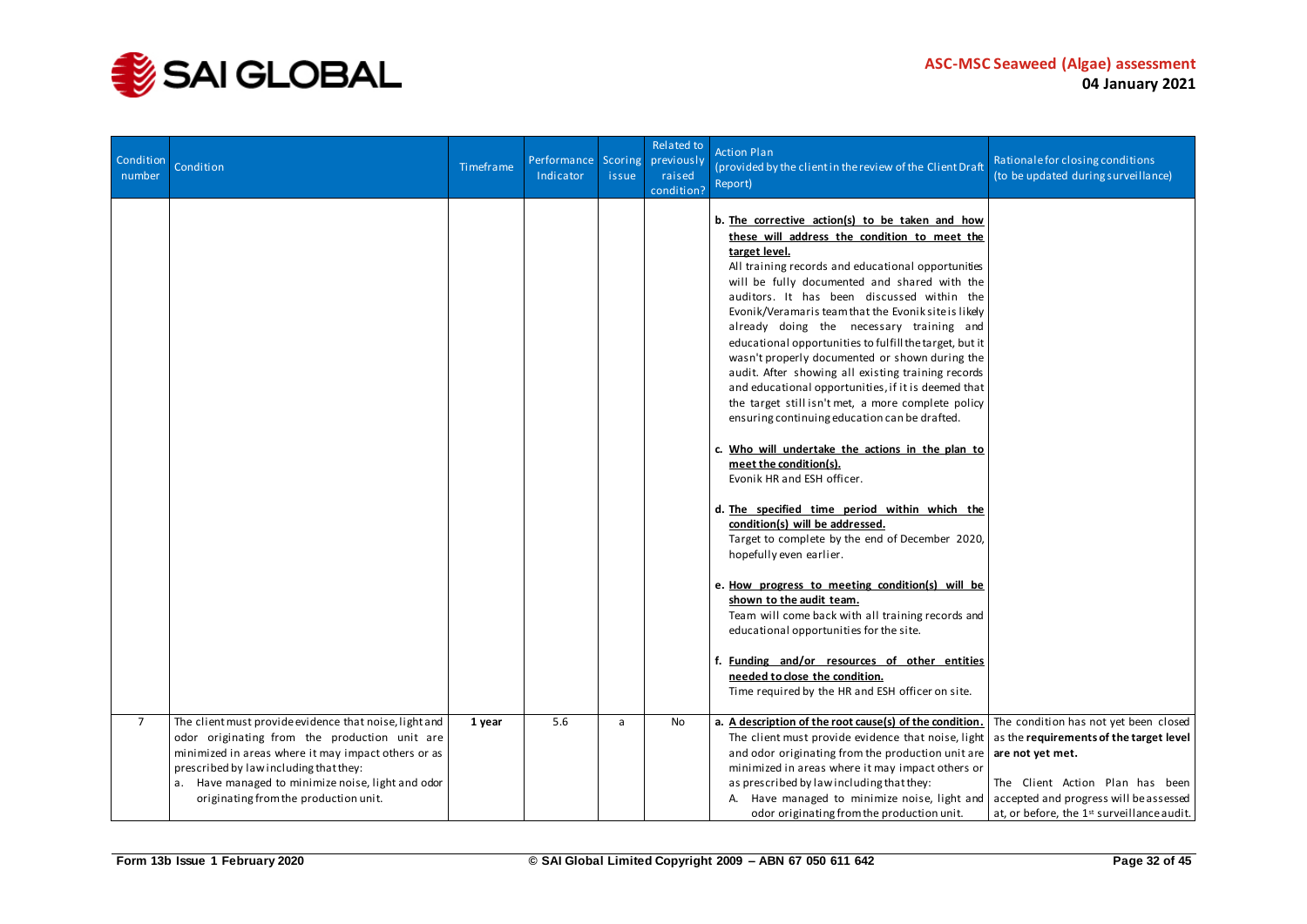

| Condition<br>number | Condition                                                                                                                         | Timeframe | Performance Scoring<br>Indicator | issue | Related to<br>previously<br>raised<br>condition? | <b>Action Plan</b><br>(provided by the client in the review of the Client Draft<br>Report)                                                                                                                                                                                                                                                                                                                            | Rationale for closing conditions<br>(to be updated during surveillance) |
|---------------------|-----------------------------------------------------------------------------------------------------------------------------------|-----------|----------------------------------|-------|--------------------------------------------------|-----------------------------------------------------------------------------------------------------------------------------------------------------------------------------------------------------------------------------------------------------------------------------------------------------------------------------------------------------------------------------------------------------------------------|-------------------------------------------------------------------------|
|                     | Have and maintain designated storage areas and<br>b.<br>containers, which are appropriate for the<br>materials that create odors. |           |                                  |       |                                                  | B. Have and maintain designated storage areas<br>and containers, which are appropriate for the<br>materials that create odors.                                                                                                                                                                                                                                                                                        |                                                                         |
|                     |                                                                                                                                   |           |                                  |       |                                                  | In the audit report no written explanation or<br>interpretation of noise results is presented to know<br>if the noise has been managed to minimize and<br>meet the target level of the indicator.                                                                                                                                                                                                                     |                                                                         |
|                     |                                                                                                                                   |           |                                  |       |                                                  | b. The corrective action(s) to be taken and how<br>these will address the condition to meet the<br>target level.<br>Build off of the initial Safety, Health, and<br>Environmental study and the existing noise data to<br>complete a full report addressing noise, light, and<br>odor. Prepare updated report with explanation on<br>what has been done to minimize detrimental<br>effects of noise, light, and odor. |                                                                         |
|                     |                                                                                                                                   |           |                                  |       |                                                  | c. Who will undertake the actions in the plan to<br>meet the condition(s).<br>EHS office along with support from Veramaris<br>team.                                                                                                                                                                                                                                                                                   |                                                                         |
|                     |                                                                                                                                   |           |                                  |       |                                                  | d. The specified time period within which the<br>condition(s) will be addressed.<br>By end of Feb 2021.                                                                                                                                                                                                                                                                                                               |                                                                         |
|                     |                                                                                                                                   |           |                                  |       |                                                  | e. How progress to meeting condition(s) will be<br>shown to the audit team.<br>Updates on the noise, light, and odor study can be<br>shared with the audit team as they are obtained.                                                                                                                                                                                                                                 |                                                                         |
|                     |                                                                                                                                   |           |                                  |       |                                                  | f. Funding and/or resources of other entities<br>needed to close the condition.<br>Time needed to put together the updated noise,<br>light, and odor study and write the report.                                                                                                                                                                                                                                      |                                                                         |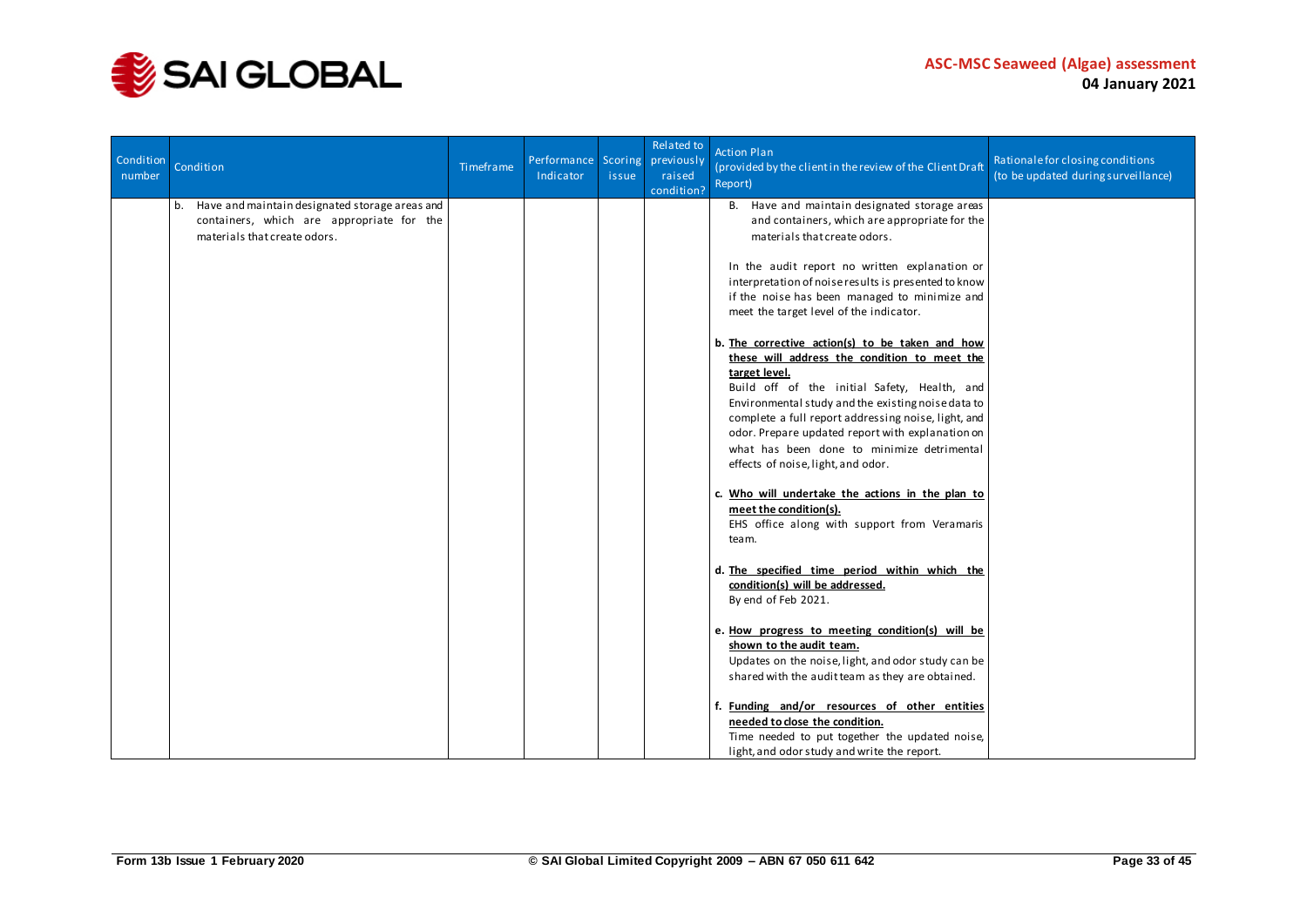

## **11. Traceability (CAR 17.14)**

<span id="page-33-0"></span>

| 1. Review and document:                                                                                                                                                                                              | Description                                                                                                                    |               |                                                                                                                                                  |                                                                                                       |  |  |
|----------------------------------------------------------------------------------------------------------------------------------------------------------------------------------------------------------------------|--------------------------------------------------------------------------------------------------------------------------------|---------------|--------------------------------------------------------------------------------------------------------------------------------------------------|-------------------------------------------------------------------------------------------------------|--|--|
| 1a. The flow of certified product from harvest to sale within the UoA.                                                                                                                                               |                                                                                                                                |               | Algal oil starts with algae cell cultures which are cultured indoors in enclosed facility. Cultures are transferred to larger vats until harvest |                                                                                                       |  |  |
|                                                                                                                                                                                                                      |                                                                                                                                |               | parameters are met; then algal oil is extracted and stored until ready for shipment.                                                             |                                                                                                       |  |  |
| 1b. The associated traceability system which allows product to be traced from   Paper batch records and SOPs accompany all the batches produced. This has critical information and details of the batch produced. In |                                                                                                                                |               |                                                                                                                                                  |                                                                                                       |  |  |
| first point of sale back to the harvesting/culturing facilities in the UoA.                                                                                                                                          |                                                                                                                                |               | addition, PI System Explorer is the software that tracks process conditions over time and lets the operators and engineers to go back            |                                                                                                       |  |  |
| 1c. The traceability documentation at each stage of handling certified product                                                                                                                                       |                                                                                                                                |               | and see process trends over time. Laboratory data for all batches are kept using LIMS (Laboratory Information Management System)                 |                                                                                                       |  |  |
| and how product can be linked from each document (e.g. through batch                                                                                                                                                 | software.                                                                                                                      |               |                                                                                                                                                  |                                                                                                       |  |  |
| codes, lot codes, etc.                                                                                                                                                                                               |                                                                                                                                |               |                                                                                                                                                  |                                                                                                       |  |  |
| 1d. A detailed description of the systems used to segregate and identify                                                                                                                                             |                                                                                                                                |               | There are no other similar products in the facility, only one type of algae is cultured for oil extraction warehouse has documents and           |                                                                                                       |  |  |
| certified product at each stage of handling.                                                                                                                                                                         |                                                                                                                                |               | records for each batch where they keep the bill of lading and shipping schedule for all outbound shipments                                       |                                                                                                       |  |  |
|                                                                                                                                                                                                                      | Currently                                                                                                                      | Potentially   |                                                                                                                                                  |                                                                                                       |  |  |
| 2. Identify if the following risks are currently or potentially applicable                                                                                                                                           | applicable?                                                                                                                    | applicable?   | If answer to current or potential risk is yes clearly<br>document the risk.                                                                      | Describe any traceability, segregation, or other<br>systems in place to manage and minimize the risk. |  |  |
|                                                                                                                                                                                                                      | (Yes/No)                                                                                                                       | (Yes/No)      |                                                                                                                                                  |                                                                                                       |  |  |
| 2a. The possibility of mixing or substitution of certified and non-certified                                                                                                                                         | No                                                                                                                             | No            | No risk. The facility only produces the product that is                                                                                          |                                                                                                       |  |  |
| product, including product of the same or similar appearance or species,                                                                                                                                             |                                                                                                                                |               | the subject of this assessment.                                                                                                                  |                                                                                                       |  |  |
| produced within the same UoA.                                                                                                                                                                                        |                                                                                                                                |               |                                                                                                                                                  |                                                                                                       |  |  |
| 2b. The possibility of mixing or substitution of certified and non-certified                                                                                                                                         | No                                                                                                                             | No            | Possible risk downstream in chains but not prior to                                                                                              |                                                                                                       |  |  |
| product, type of production/harvest, including product of the same or similar                                                                                                                                        |                                                                                                                                |               | entry to Chain of Custody. The facility only produces                                                                                            |                                                                                                       |  |  |
| appearance or species, present during production, harvest, transport,                                                                                                                                                |                                                                                                                                |               | the product that is the subject of this assessment.                                                                                              |                                                                                                       |  |  |
| storage, or processing activities.                                                                                                                                                                                   |                                                                                                                                |               |                                                                                                                                                  |                                                                                                       |  |  |
| 2c. The possibility of subcontractors being used to handle, transport, store, or                                                                                                                                     | Yes                                                                                                                            | ▃             | The product is produced by Evonik under a sub-                                                                                                   | The operations of Evonik were included in the                                                         |  |  |
| process certified products.                                                                                                                                                                                          |                                                                                                                                |               | contractor agreement but there is no resulting risk as                                                                                           | scope of this assessment.                                                                             |  |  |
|                                                                                                                                                                                                                      |                                                                                                                                |               | the operations of Evonik were included in the scope                                                                                              |                                                                                                       |  |  |
|                                                                                                                                                                                                                      |                                                                                                                                |               | of this assessment.                                                                                                                              |                                                                                                       |  |  |
| 2d. Any other opportunities where certified product could potentially be                                                                                                                                             | No                                                                                                                             | <b>No</b>     | As above, the facility only produces the product that                                                                                            |                                                                                                       |  |  |
| mixed, substituted, or mislabelled with non-certified product before the point                                                                                                                                       |                                                                                                                                |               | is the subject of this assessment such that there are                                                                                            |                                                                                                       |  |  |
| where product enters the Chain of Custody.                                                                                                                                                                           |                                                                                                                                |               | no opportunities for certified product to be mixed,                                                                                              |                                                                                                       |  |  |
|                                                                                                                                                                                                                      |                                                                                                                                |               | substituted, or mislabelled with non-certified                                                                                                   |                                                                                                       |  |  |
|                                                                                                                                                                                                                      |                                                                                                                                |               | product before entry to the Chain of Custody.                                                                                                    |                                                                                                       |  |  |
| 3. Determination                                                                                                                                                                                                     | Yes/No                                                                                                                         | Justification |                                                                                                                                                  |                                                                                                       |  |  |
| 3a. Are traceability and segregations systems in place are sufficient to address                                                                                                                                     | Yes                                                                                                                            |               | Given the absence of risk of mixing of certified and uncertified product prior to the entry point to chain of custody, the                       |                                                                                                       |  |  |
| the risks and to ensure all products identified and sold as certified originate                                                                                                                                      |                                                                                                                                |               | traceability and segregations systems in place are sufficient to address the risks and to ensure all products identified and                     |                                                                                                       |  |  |
| from the UoA?                                                                                                                                                                                                        |                                                                                                                                |               | sold as certified originate from the UoA.                                                                                                        |                                                                                                       |  |  |
| 3b. Is a separate chain of custody certification required for the UoA before                                                                                                                                         | Given that there is no risk of mixing of certified and uncertified product prior to the entry point to chain of custody,<br>No |               |                                                                                                                                                  |                                                                                                       |  |  |
| products can be sold as certified?                                                                                                                                                                                   | separate CoC certification is not required.                                                                                    |               |                                                                                                                                                  |                                                                                                       |  |  |
| 3c. Confirm whether products are eligible to enter further chains of custody.                                                                                                                                        | Yes                                                                                                                            |               | Given the above, products originating from the UoA are eligible to enter further chains of custody.                                              |                                                                                                       |  |  |
| 3d. If a separate chain of custody certification is not required, document the                                                                                                                                       | $\overline{\phantom{0}}$                                                                                                       |               | While legal ownership of the product changes from Veramaris (USA) LLC to Veramaris VOF, both are members of the                                  |                                                                                                       |  |  |
| intended point of first sale.                                                                                                                                                                                        |                                                                                                                                |               | same overarching organization and both are named members of the Client Group-therefore, the intended point of first                              |                                                                                                       |  |  |
|                                                                                                                                                                                                                      |                                                                                                                                |               | sale is when ownership is transferred to an entity outside of the Client Group.                                                                  |                                                                                                       |  |  |
| 3e. If a separate chain of custody certification is not required, document the                                                                                                                                       | —                                                                                                                              |               | Chain of custody is required to begin from the point of transfer of ownership from Veramaris VOF to another entity                               |                                                                                                       |  |  |
| point from which chain of custody is required to begin.                                                                                                                                                              |                                                                                                                                |               | outside of the Client Group                                                                                                                      |                                                                                                       |  |  |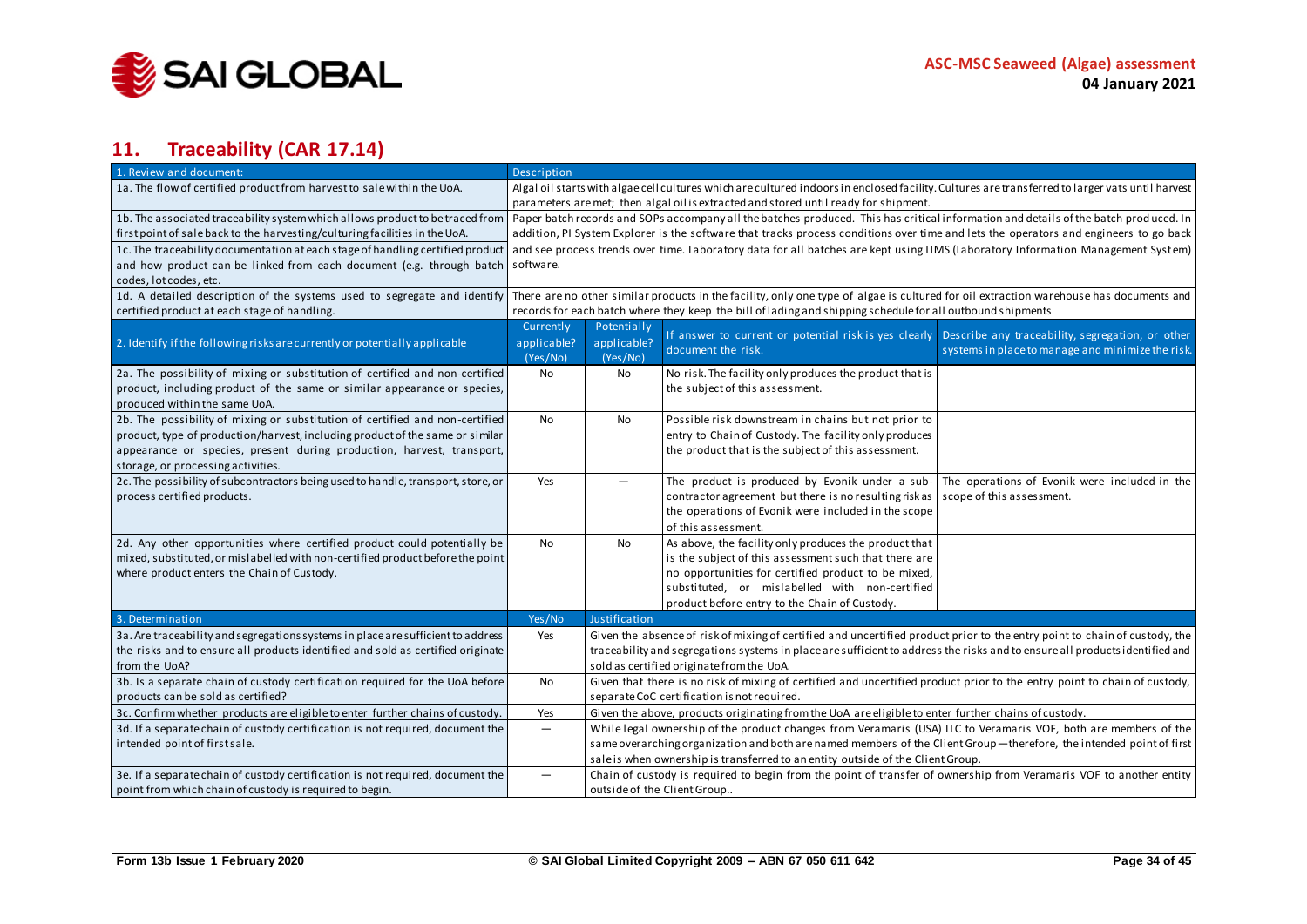

## <span id="page-34-0"></span>**12. Determination**

| Draft determination      | The applicant was recommended for certification provided:                                      |
|--------------------------|------------------------------------------------------------------------------------------------|
|                          | all critical conditions are closed within the required timeframes;<br>1)                       |
|                          | the cumulative number of conditions in each Principle is reduced to allowable levels as<br>2)  |
|                          | defined in ASC-MSC CAR §Table 4, and;                                                          |
|                          | appropriate actions plans are submitted to address any remaining conditions within the<br>3)   |
|                          | defined timeframes.                                                                            |
| Final determination      | All critical conditions were closed within required timeframes.<br>1)                          |
|                          | The cumulative number of conditions was reduced to at, or below, allowable levels.<br>2)       |
|                          | Appropriate actions plans were submitted to address any remaining conditions within<br>3)      |
|                          | the defined timeframes and accepted by Sai Global.                                             |
|                          |                                                                                                |
|                          | The Final Determination is that the Unit of Assessment is CERTIFIED.                           |
| Entities allowed to use  | The entities allowed to use any resulting ASC-MSC certificate are defined by the client group: |
| certificate              | Veramaris (USA) LLC. (Production arm of Veramaris).                                            |
|                          | Veramaris VOF (Sales and Marketing arm of Veramaris) who take ownership of the                 |
|                          | certified product from Veramaris (USA) LLC. and sell it on to other customers.                 |
|                          | DSM and Evonik (as parent groups of the Veramaris equal joint venture).<br>-                   |
| The point from which     | Due to the closed nature of the system, none of the above entities require separate COC        |
| CoC is required to begin | certification. COC is required from the point of transfer from Veramaris VOF to any entity     |
|                          | outside of the Client Group.                                                                   |
| Eligibility date         | The nominated Eligibility Date is the publication date of the Public Comment Draft Report      |
|                          | (PCDR).                                                                                        |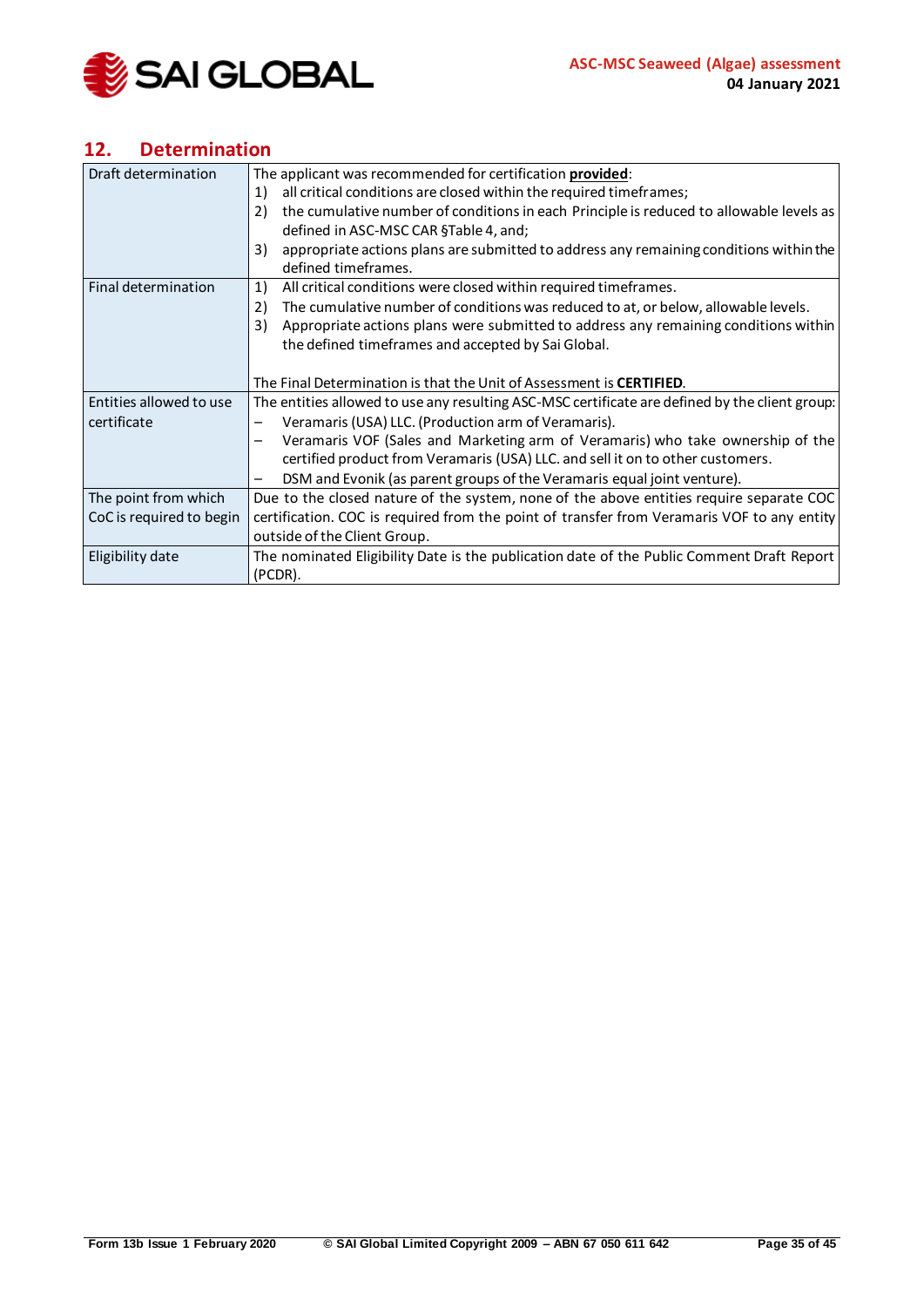

### <span id="page-35-0"></span>**13. Annexes**

#### <span id="page-35-1"></span>**13.1. Annex 1. Summary of Contents of Confidential Annex**

Annex 1 is a Confidential Annex containing the names of workers interviewed during the audit process. Their inclusion in a confidential annex, which is available on request to ASC-MSC and the ASC-MSC appointed accreditation body (Assurance Services International), intends to keep those names confidential and is in accordance with social auditing best practice.

#### <span id="page-35-2"></span>**13.2. Annex 2. Summary of Contents of Confidential Annex**

It is a requirement of the ASC-MSC process that all written submissions from stakeholders received during the audit be attached as a PDF Annex.

In the case of this audit a total of three submissions were received using the ASC-MSC Seaweed Stakeholder Input Template which as such constitute written submissions. With this being said, all three stakeholders input templates simply confirmed their wish to indicate that they wished to be considered as stakeholder in the production unit under assessment and kept informed about each stage of the assessment process. Therefore, as there was no substance to the submissions received beyond the contact details of the relevant stakeholders they have not been attached.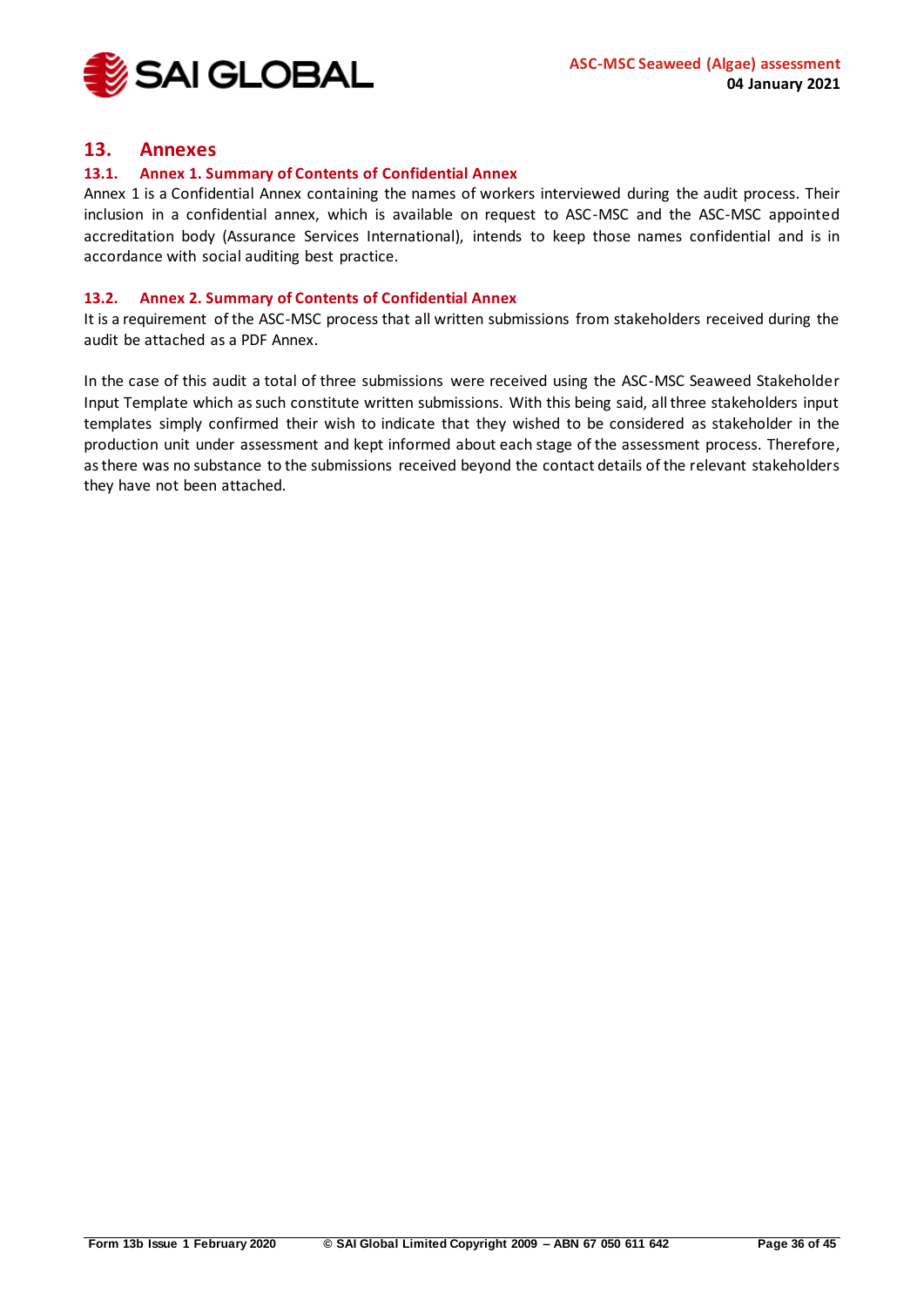

#### <span id="page-36-0"></span>**13.3. Annex 3. ASC-MSC Quality Assurance Report and Technical Oversight (TO)**

The ASC-MSC Seaweed CAR v1.01 §17.18.1  $-$  §17.18.4, requires audit teams to review the PCDR, taking account of any stakeholder and ASC-MSC comments received during the PCDR consultation period, and revise the report as appropriate.

All written submissions received during the consultation phase have also to be included as an annex to the audit report with the addition of explicit responses from the audit team to each submission identifying what (if any) changes to scoring, rationales, conditions, or determination have been made and, where changes are suggested but not made, a substantiated justification for not doing so.

On 03 November 2020, the ASC-MSC provided a Quality Assurance Report provided via the ASC-MSC Quality Assurance process and conducted by and independent peer reviewer and Technical Oversight (TO) related specifically to Chain of Custody (COC) provided by the MSC Supply Chain Standards Team.

While the ASC-MSC CAR makes no reference to Technical Oversight, SAI Global has treated it in a similar manner to input from the ASC-MSC Seaweed Quality Assurance Team.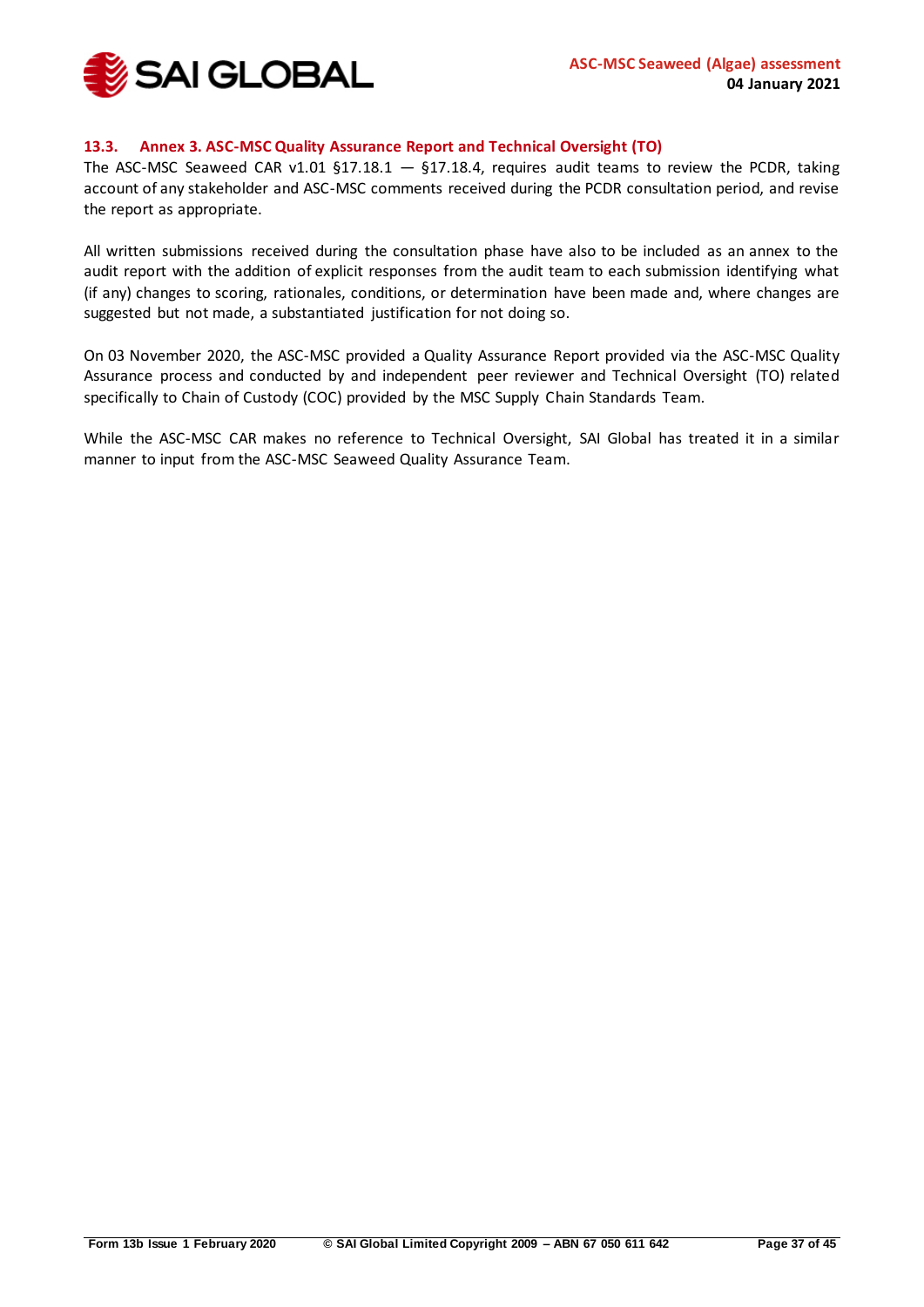

#### **Annex 3.1 ASC-MSC Quality Assurance Report and Audit Team Responses**

#### **General comments**

|                                                             | Yes/No | Justification:                                                                       | <b>CAB Response</b>                                      |
|-------------------------------------------------------------|--------|--------------------------------------------------------------------------------------|----------------------------------------------------------|
| Has the audit team arrived at an appropriate $\sqrt{2}$ Yes |        |                                                                                      | No response required.                                    |
| conclusion based on the evidence presented in               |        |                                                                                      |                                                          |
| the audit report?                                           |        |                                                                                      |                                                          |
| Do you think the condition(s) raised are Yes                |        |                                                                                      | No response required.                                    |
| appropriately written to achieve the target                 |        |                                                                                      |                                                          |
| level within the specified timeframe?                       |        |                                                                                      |                                                          |
| [Reference: CAR 17.12 and sub-clauses]                      |        |                                                                                      |                                                          |
| Do you think the client action plan is sufficient ves       |        |                                                                                      | No response required.                                    |
| conditions<br>raised?<br>the<br>close<br>to                 |        |                                                                                      |                                                          |
| [Reference CAR 17.12.5 and sub-clauses]                     |        |                                                                                      |                                                          |
| Other                                                       |        | Generally, well evidenced report. Only one query over evidence supplied for Decision | See specific responses in PI 3.2 Decision Making Process |
|                                                             |        | Making Process (PI 3.2). Probably worth looking at this again (see review comment)   | scoring issues below.                                    |

#### **Performance Indicators Review**

<span id="page-37-0"></span>

| Performance<br>Indicator | <b>Scoring Issue</b>                               | Has all available<br>relevant<br>information been<br>Indicator?<br>(Yes/No) | Does the<br>information and/or<br>rationale used to<br>used to score this score this Indicator<br>support the given<br>score? (Yes/No) | Will the condition(s)<br>raised improve the<br>production unit<br>performance to the<br>target level?<br>(Yes/No/NA) | Justification<br>Note: Justification is only required where<br>answers given are 'No'. | <b>CAB Response</b>   |
|--------------------------|----------------------------------------------------|-----------------------------------------------------------------------------|----------------------------------------------------------------------------------------------------------------------------------------|----------------------------------------------------------------------------------------------------------------------|----------------------------------------------------------------------------------------|-----------------------|
| 1.1 Stock Status         | a. Stock status relative to<br>irreversible impact |                                                                             |                                                                                                                                        | <b>NA</b>                                                                                                            | NA since entirely closed a land based single No response required.<br>celled alga.     |                       |
| 1.2 Harvest              | a. Harvest strategy design                         |                                                                             |                                                                                                                                        | <b>NA</b>                                                                                                            |                                                                                        | No response required. |
| Strategy                 | b. Harvest strategy<br>evaluation                  |                                                                             |                                                                                                                                        | <b>NA</b>                                                                                                            |                                                                                        | No response required. |
| 1.3 Genetic              | a. Genetic                                         |                                                                             |                                                                                                                                        | <b>NA</b>                                                                                                            |                                                                                        | No response required. |
| impact on wild<br>stock  | b. Genetic impact<br>management                    |                                                                             |                                                                                                                                        | <b>NA</b>                                                                                                            |                                                                                        | No response required. |
| 2.1 Habitats             | a. Seaweed-habitat status                          |                                                                             |                                                                                                                                        | <b>NA</b>                                                                                                            |                                                                                        | No response required. |
|                          | b. Other commonly<br>encountered habitat status    |                                                                             |                                                                                                                                        | <b>NA</b>                                                                                                            |                                                                                        | No response required. |
|                          | c. Vulnerable marine<br>Ecosystem (VME) status     |                                                                             |                                                                                                                                        | <b>NA</b>                                                                                                            |                                                                                        | No response required. |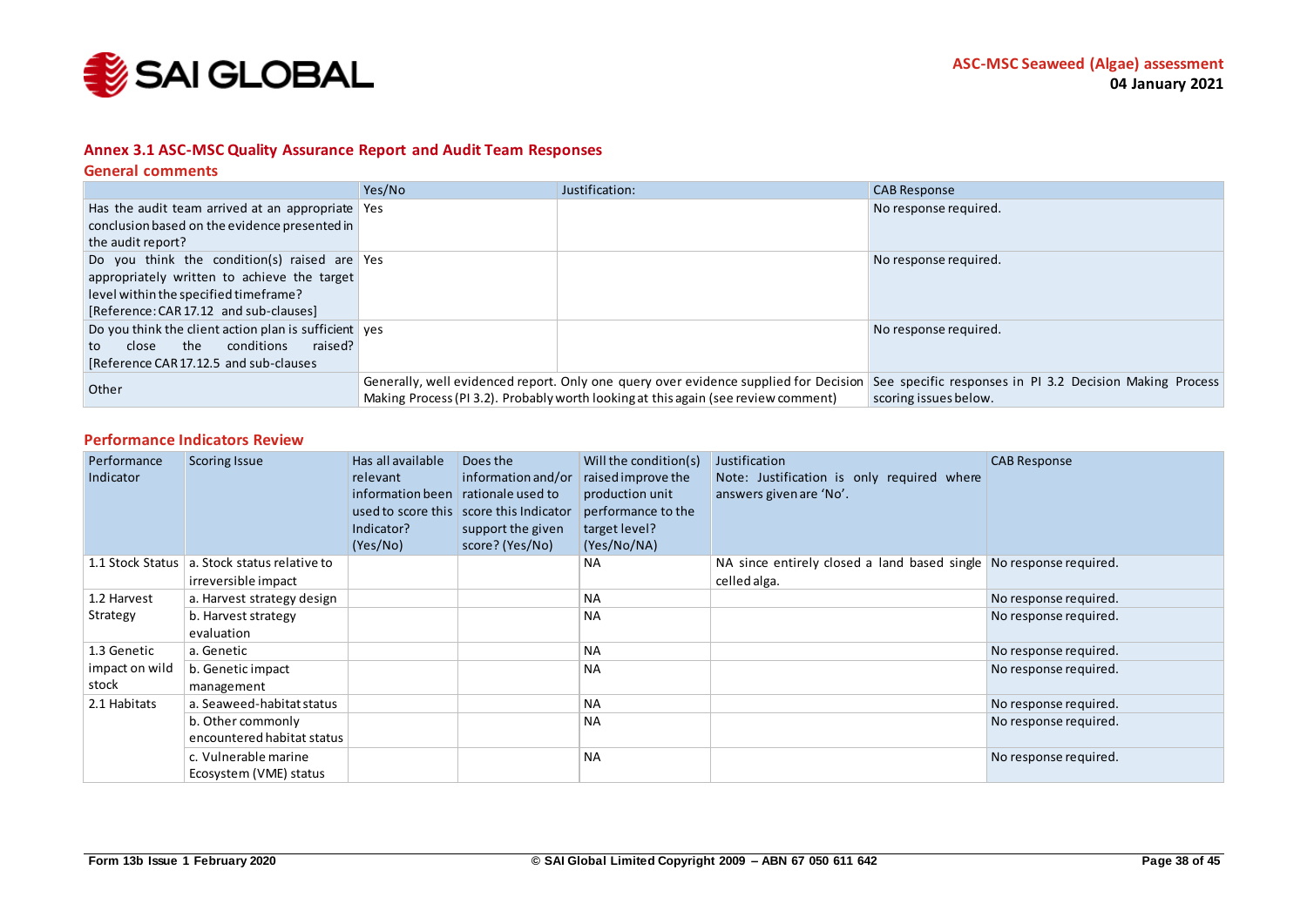

| Performance<br>Indicator                   | <b>Scoring Issue</b>                                                                                          | Has all available<br>relevant<br>information been rationale used to<br>Indicator?<br>(Yes/No) | Does the<br>used to score this score this Indicator<br>support the given<br>score? (Yes/No) | Will the condition(s)<br>information and/or $ $ raised improve the<br>production unit<br>performance to the<br>target level?<br>(Yes/No/NA) | Justification<br>Note: Justification is only required where<br>answers given are 'No'. | <b>CAB Response</b>   |
|--------------------------------------------|---------------------------------------------------------------------------------------------------------------|-----------------------------------------------------------------------------------------------|---------------------------------------------------------------------------------------------|---------------------------------------------------------------------------------------------------------------------------------------------|----------------------------------------------------------------------------------------|-----------------------|
| 2.2 Ecosystem<br>structure and<br>function | a. Ecosystem status                                                                                           | Yes                                                                                           | Yes                                                                                         |                                                                                                                                             |                                                                                        | No response required. |
| 2.3 ETP species                            | a. Effects of the UoA on<br>population/stocks within<br>national or international<br>limits, where applicable | Yes                                                                                           | Yes                                                                                         |                                                                                                                                             |                                                                                        | No response required. |
|                                            | b. Direct effects                                                                                             | Yes                                                                                           | Yes                                                                                         |                                                                                                                                             |                                                                                        | No response required. |
|                                            | c. Indirect effects                                                                                           | Yes                                                                                           | Yes                                                                                         |                                                                                                                                             |                                                                                        | No response required. |
|                                            | d. Management strategy in $\sqrt{$ Yes<br>place                                                               |                                                                                               | Yes                                                                                         |                                                                                                                                             |                                                                                        | No response required. |
|                                            | e. Management strategy<br>evaluation                                                                          | Yes                                                                                           | Yes                                                                                         |                                                                                                                                             |                                                                                        | No response required. |
|                                            | f. Management strategy<br>implementation                                                                      | Yes                                                                                           | Yes                                                                                         |                                                                                                                                             |                                                                                        | No response required. |
|                                            | g. Review of alternative<br>measures to minimise<br>mortality of ETP species                                  | Yes                                                                                           | Yes                                                                                         |                                                                                                                                             |                                                                                        | No response required. |
| 2.4 Other<br>species                       | a. Main species stock<br>status                                                                               | Yes                                                                                           | Yes                                                                                         |                                                                                                                                             |                                                                                        | No response required. |
|                                            | b. Management strategy in $ Yes$<br>place                                                                     |                                                                                               | Yes                                                                                         |                                                                                                                                             |                                                                                        | No response required. |
|                                            | c. Management strategy<br>evaluation                                                                          | Yes                                                                                           | Yes                                                                                         |                                                                                                                                             |                                                                                        | No response required. |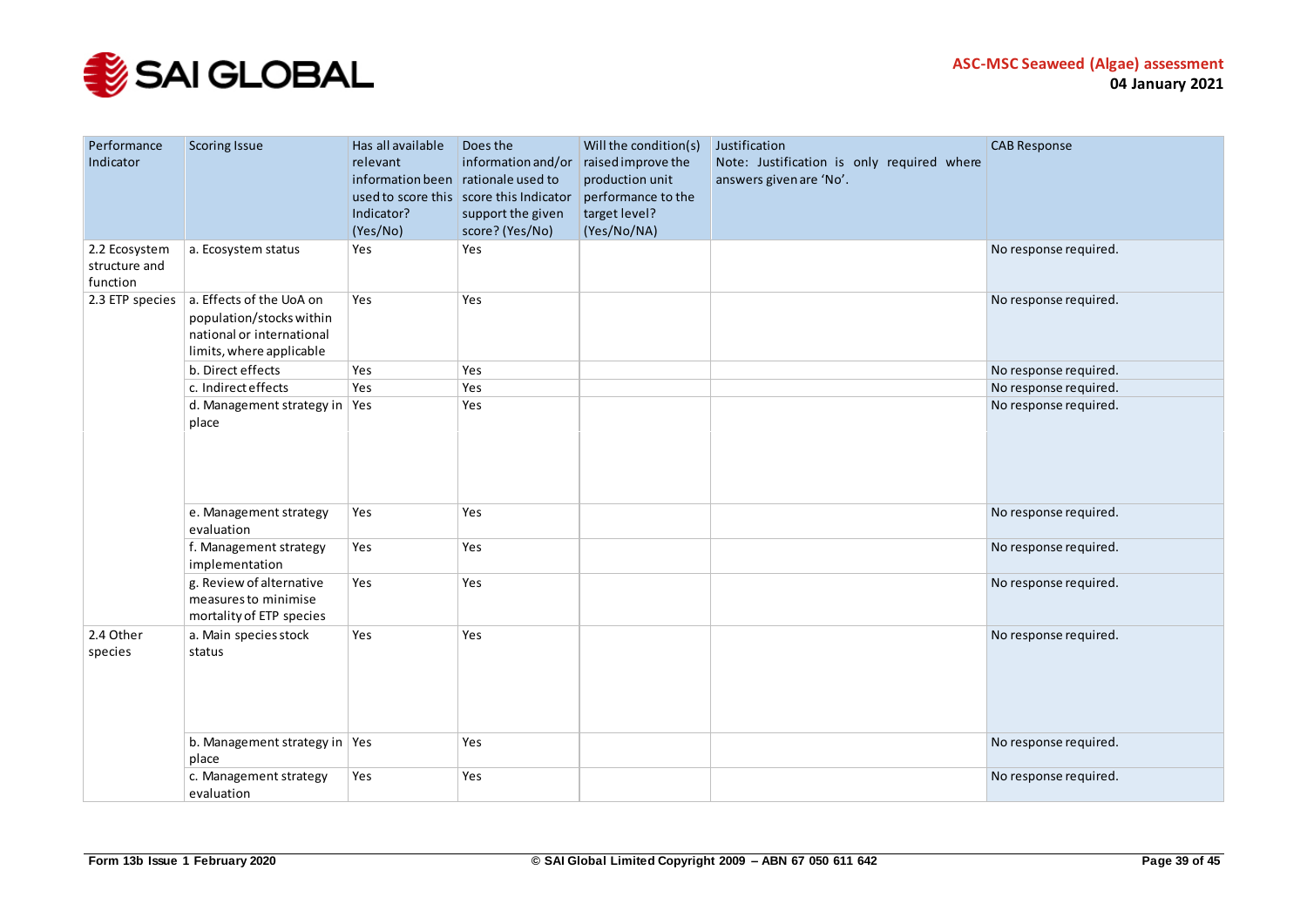

| Performance<br>Indicator                    | <b>Scoring Issue</b>                                                  | Has all available<br>relevant<br>information been rationale used to<br>Indicator?<br>(Yes/No) | Does the<br>information and/or<br>used to score this score this Indicator<br>support the given<br>score? (Yes/No) | Will the condition(s)<br>raised improve the<br>production unit<br>performance to the<br>target level?<br>(Yes/No/NA) | Justification<br>Note: Justification is only required where<br>answers given are 'No'.                | <b>CAB Response</b>                                                                                                                                         |
|---------------------------------------------|-----------------------------------------------------------------------|-----------------------------------------------------------------------------------------------|-------------------------------------------------------------------------------------------------------------------|----------------------------------------------------------------------------------------------------------------------|-------------------------------------------------------------------------------------------------------|-------------------------------------------------------------------------------------------------------------------------------------------------------------|
|                                             | d. Management strategy<br>implementation                              | Yes                                                                                           | Yes                                                                                                               |                                                                                                                      |                                                                                                       | No response required.                                                                                                                                       |
|                                             | e. Review of alternative<br>measures                                  | <b>NA</b>                                                                                     | <b>NA</b>                                                                                                         |                                                                                                                      |                                                                                                       | No response required.                                                                                                                                       |
| 2.5 Waste                                   | a. Waste reduction                                                    | Yes                                                                                           | Yes                                                                                                               |                                                                                                                      |                                                                                                       | No response required.                                                                                                                                       |
| management<br>and pollution                 | b. Chemicals and<br>hydrocarbon wastes                                | Yes                                                                                           | <b>Yes</b>                                                                                                        |                                                                                                                      |                                                                                                       | No response required.                                                                                                                                       |
| control                                     | c. Chemicals and<br>hydrocarbon spills                                | Yes                                                                                           | Yes                                                                                                               |                                                                                                                      |                                                                                                       | No response required.                                                                                                                                       |
| 2.6 Pest(s) and<br>disease(s)<br>management | a. Spread of pest(s) and<br>disease(s)                                | Yes                                                                                           | Yes                                                                                                               |                                                                                                                      |                                                                                                       | No response required.                                                                                                                                       |
| 2.7 Energy                                  | a. Energy use monitoring                                              | Yes                                                                                           | Yes                                                                                                               |                                                                                                                      |                                                                                                       | No response required.                                                                                                                                       |
| efficiency                                  | b. Maintenance records of<br>equipment                                | Yes                                                                                           | Yes                                                                                                               |                                                                                                                      |                                                                                                       | No response required.                                                                                                                                       |
| 2.8<br>Translocations                       | a. Impact of translocation<br>activity                                | <b>NA</b>                                                                                     |                                                                                                                   |                                                                                                                      |                                                                                                       | No response required.                                                                                                                                       |
|                                             | b. Translocation<br>management strategy<br>evaluation                 | <b>NA</b>                                                                                     |                                                                                                                   |                                                                                                                      |                                                                                                       | No response required.                                                                                                                                       |
| 2.9<br>Introduction of<br>alien species     | a. Management of alien<br>species                                     | <b>NA</b>                                                                                     |                                                                                                                   |                                                                                                                      |                                                                                                       | No response required.                                                                                                                                       |
| 3.1 Legal<br>and/or<br>customary            | a. Compatibility of laws or<br>standards with effective<br>management | Yes                                                                                           | Yes                                                                                                               |                                                                                                                      |                                                                                                       | No response required.                                                                                                                                       |
| framework                                   | b. Respect for rights                                                 | Yes                                                                                           | Yes                                                                                                               |                                                                                                                      |                                                                                                       | No response required.                                                                                                                                       |
| 3.2 Decision-                               | a. Objectives                                                         | Yes                                                                                           | Yes                                                                                                               |                                                                                                                      |                                                                                                       | No response required.                                                                                                                                       |
| making<br>processes                         | b. Decision-making process No                                         |                                                                                               | No                                                                                                                | <b>NA</b>                                                                                                            | Doesn't describe workings of decision-making<br>process. Company web site alone not really<br>enough. | The audit team has added some<br>additional rationale. It is however<br>difficult to provide extensive evidence of<br>the 'workings' of the decision making |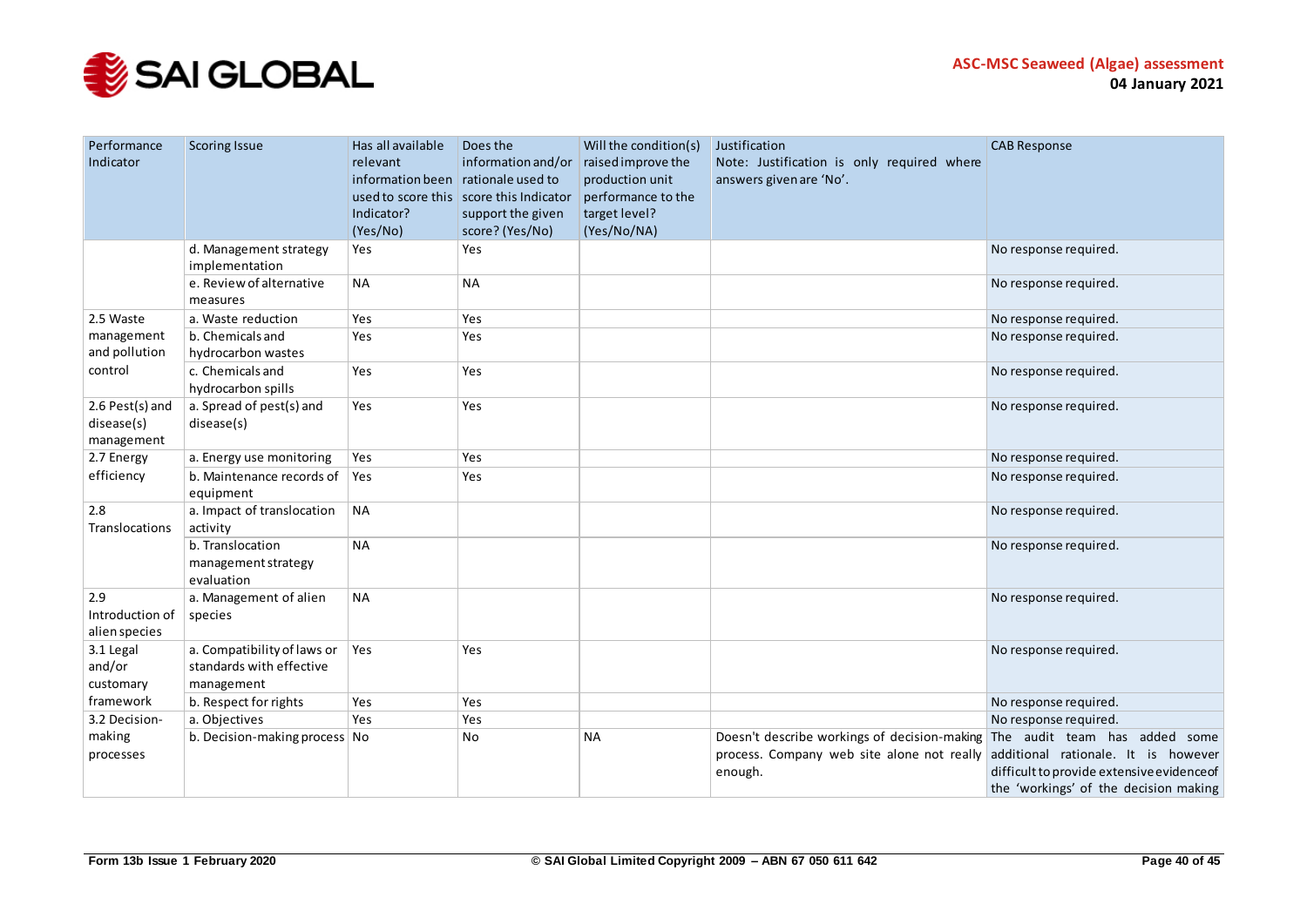

| Performance<br>Indicator                         | <b>Scoring Issue</b>                                                                         | Has all available<br>relevant<br>information been rationale used to<br>Indicator?<br>(Yes/No) | Does the<br>information and/or<br>used to score this score this Indicator<br>support the given<br>score? (Yes/No) | Will the condition(s)<br>raised improve the<br>production unit<br>performance to the<br>target level?<br>(Yes/No/NA) | Justification<br>Note: Justification is only required where<br>answers given are 'No'.                                                                                                                                                             | <b>CAB Response</b>                                                                                                                                                                                                                                                                                                                    |
|--------------------------------------------------|----------------------------------------------------------------------------------------------|-----------------------------------------------------------------------------------------------|-------------------------------------------------------------------------------------------------------------------|----------------------------------------------------------------------------------------------------------------------|----------------------------------------------------------------------------------------------------------------------------------------------------------------------------------------------------------------------------------------------------|----------------------------------------------------------------------------------------------------------------------------------------------------------------------------------------------------------------------------------------------------------------------------------------------------------------------------------------|
|                                                  |                                                                                              |                                                                                               |                                                                                                                   |                                                                                                                      |                                                                                                                                                                                                                                                    | process as they relate primarily to the<br>efficient production of the end product<br>while minimizing waste.                                                                                                                                                                                                                          |
|                                                  | c. Responsiveness of<br>decision-making processes                                            | <b>No</b>                                                                                     | <b>No</b>                                                                                                         |                                                                                                                      | Workings not clear, see 3.2b, and no indication<br>of responsiveness, e.g. Complaints procedure, some additional rationale. The lack of<br>emergency responses dealt with and serious issues requiring responses<br>management decisions recorded. | Again here, the audit team has added<br>makes it somewhat difficult to provide<br>explicit evidence of the responsiveness<br>of those processes to same. The audit<br>team is however satisfied that, if the<br>need arises, the processes themselves<br>would respond appropriately. Note<br>complaints are dealt with in PI 5.2 SIa. |
|                                                  | d. Use of precautionary<br>approach                                                          | Yes                                                                                           | Yes                                                                                                               |                                                                                                                      | Explain evidence not just give web site alone                                                                                                                                                                                                      |                                                                                                                                                                                                                                                                                                                                        |
|                                                  | e. Accountability and<br>transparency of<br>management system and<br>decision-making process | Yes                                                                                           | Yes                                                                                                               |                                                                                                                      |                                                                                                                                                                                                                                                    | No response required.                                                                                                                                                                                                                                                                                                                  |
|                                                  | f. Approach to disputes                                                                      | Yes                                                                                           | Yes                                                                                                               |                                                                                                                      |                                                                                                                                                                                                                                                    | No response required.                                                                                                                                                                                                                                                                                                                  |
| 3.3 Compliance                                   | a. MCS implementation                                                                        | Yes                                                                                           | Yes                                                                                                               |                                                                                                                      |                                                                                                                                                                                                                                                    | No response required.                                                                                                                                                                                                                                                                                                                  |
| and                                              | b. Sanctions                                                                                 | Yes                                                                                           | Yes                                                                                                               |                                                                                                                      |                                                                                                                                                                                                                                                    | No response required.                                                                                                                                                                                                                                                                                                                  |
| enforcement                                      | c. Compliance<br>d. Systematic non-<br>compliance                                            | Yes<br>Yes                                                                                    | Yes<br>Yes                                                                                                        |                                                                                                                      |                                                                                                                                                                                                                                                    | No response required.<br>No response required.                                                                                                                                                                                                                                                                                         |
| 4.1 Child labour                                 | a. Child labour                                                                              | Yes                                                                                           | Yes                                                                                                               | Yes                                                                                                                  |                                                                                                                                                                                                                                                    | No response required.                                                                                                                                                                                                                                                                                                                  |
| 4.2 Forced,<br>bonded or<br>compulsory<br>labour | a. Incidences and risk of<br>forced, bonded or<br>compulsory labour                          | Yes                                                                                           | Yes                                                                                                               | Yes                                                                                                                  |                                                                                                                                                                                                                                                    | No response required.                                                                                                                                                                                                                                                                                                                  |
| 4.3<br>Discrimination                            | a. Incidences and risk of<br>discrimination                                                  | Yes                                                                                           | Yes                                                                                                               |                                                                                                                      |                                                                                                                                                                                                                                                    | No response required.                                                                                                                                                                                                                                                                                                                  |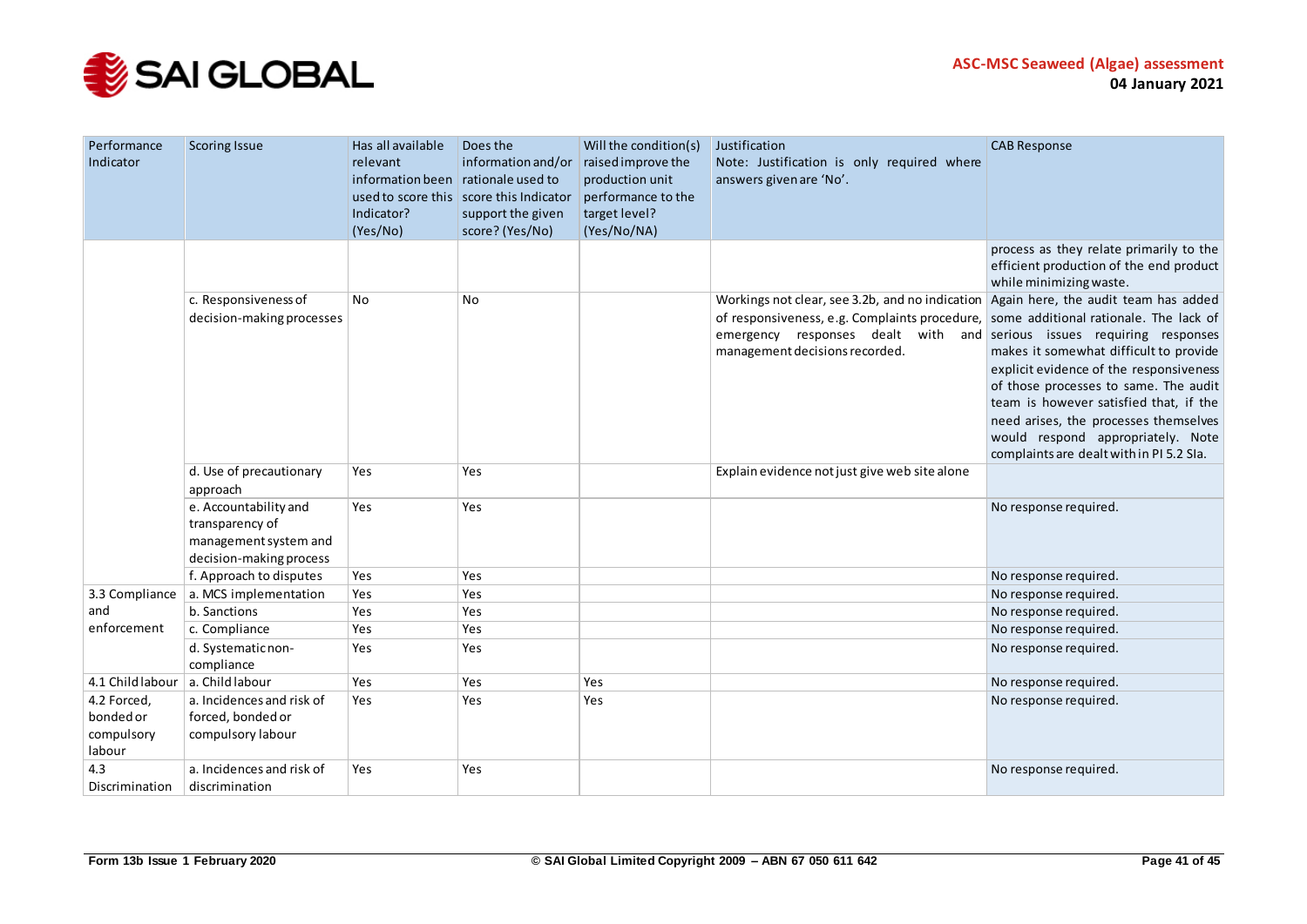

| Performance<br>Indicator                                      | <b>Scoring Issue</b>                                                                               | Has all available<br>relevant<br>information been rationale used to<br>Indicator?<br>(Yes/No) | Does the<br>information and/or<br>used to score this score this Indicator<br>support the given<br>score? (Yes/No) | Will the condition(s)<br>raised improve the<br>production unit<br>performance to the<br>target level?<br>(Yes/No/NA) | Justification<br>Note: Justification is only required where<br>answers given are 'No'. | <b>CAB Response</b>   |
|---------------------------------------------------------------|----------------------------------------------------------------------------------------------------|-----------------------------------------------------------------------------------------------|-------------------------------------------------------------------------------------------------------------------|----------------------------------------------------------------------------------------------------------------------|----------------------------------------------------------------------------------------|-----------------------|
| 4.4 Health,<br>safety and<br>insurance                        | a. Safe and healthy<br>working and living<br>environment for workers                               | Yes                                                                                           | Yes                                                                                                               |                                                                                                                      |                                                                                        | No response required. |
|                                                               | b. Health and safety<br>records and corrective<br>action                                           | Yes                                                                                           | Yes                                                                                                               |                                                                                                                      |                                                                                        | No response required. |
|                                                               | c. Occupational health and $\vert$ Yes<br>safety assessment and<br>personnel training              |                                                                                               | Yes                                                                                                               |                                                                                                                      |                                                                                        | No response required. |
|                                                               | d. Organisation<br>responsibility and<br>insurance provided for<br>personnel accident or<br>injury | Yes                                                                                           | Yes                                                                                                               |                                                                                                                      |                                                                                        | No response required. |
| 4.5 Fair and<br>decent wages                                  | a. Fair and decent wages                                                                           | Yes                                                                                           | Yes                                                                                                               |                                                                                                                      |                                                                                        | No response required. |
| 4.6 Freedom of<br>association and<br>collective<br>bargaining | a. Freedom of association<br>and collective bargaining                                             | Yes                                                                                           | Yes                                                                                                               |                                                                                                                      |                                                                                        | No response required. |
| 4.7 Disciplinary<br>practices                                 | a. Disciplinary practices                                                                          | Yes                                                                                           | Yes                                                                                                               |                                                                                                                      |                                                                                        | No response required. |
| 4.8 Working<br>hours                                          | a. Working hours                                                                                   | Yes                                                                                           | Yes                                                                                                               | Yes                                                                                                                  |                                                                                        | No response required. |
| 4.9 Environ-<br>mental and<br>social training                 | a. Environmental<br>awareness and training                                                         | Yes                                                                                           | Yes                                                                                                               | Yes                                                                                                                  | NB. Says target level 'is met' - think its typo for Fixed with thanks.<br>'not met'?   |                       |
| 5.1 Community<br>impacts                                      | a. Community impact                                                                                | Yes                                                                                           | Yes                                                                                                               | Yes                                                                                                                  |                                                                                        | No response required. |
| 5.2 Conflict                                                  | a. Resolution of disputes                                                                          | Yes                                                                                           | Yes                                                                                                               | Yes                                                                                                                  |                                                                                        | No response required. |
| resolution                                                    | b. Roles and<br>responsibilities                                                                   | Yes                                                                                           | Yes                                                                                                               |                                                                                                                      |                                                                                        | No response required. |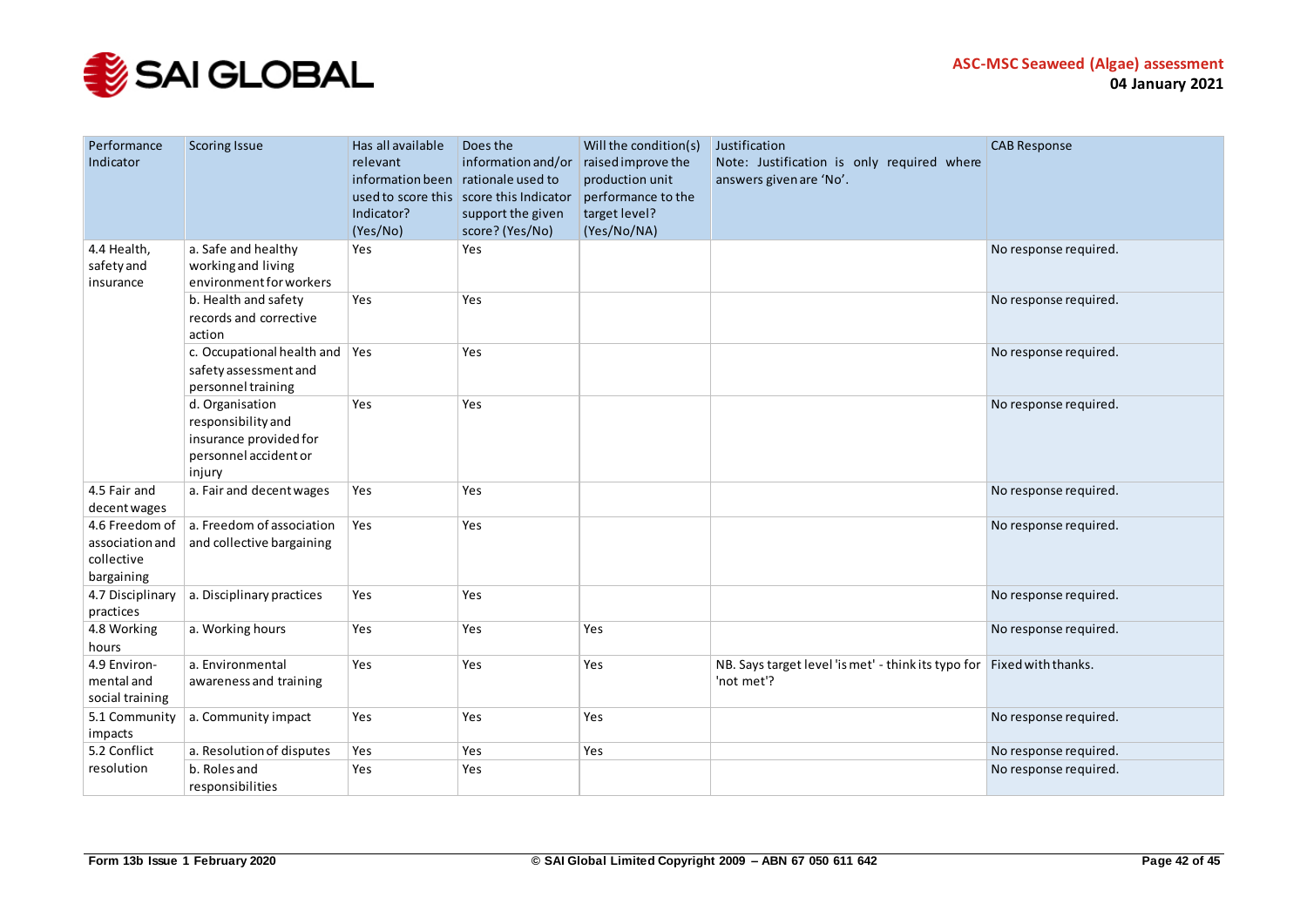

| Performance<br>Indicator                             | <b>Scoring Issue</b>                                        | Has all available<br>relevant<br>information been rationale used to<br>Indicator?<br>(Yes/No) | Does the<br>information and/or<br>used to score this score this Indicator<br>support the given<br>score? (Yes/No) | Will the condition(s)<br>raised improve the<br>production unit<br>performance to the<br>target level?<br>(Yes/No/NA) | Justification<br>Note: Justification is only required where<br>answers given are 'No'. | <b>CAB Response</b>   |
|------------------------------------------------------|-------------------------------------------------------------|-----------------------------------------------------------------------------------------------|-------------------------------------------------------------------------------------------------------------------|----------------------------------------------------------------------------------------------------------------------|----------------------------------------------------------------------------------------|-----------------------|
|                                                      | c. Consultation process                                     | Yes                                                                                           | Yes                                                                                                               | Yes                                                                                                                  |                                                                                        | No response required. |
|                                                      | d. Participation                                            | Yes                                                                                           | Yes                                                                                                               | Yes                                                                                                                  |                                                                                        | No response required. |
| 5.3 Rights of<br>indigenous<br>people                | a. Rights of indigenous<br>people                           | Yes                                                                                           | Yes                                                                                                               |                                                                                                                      |                                                                                        | No response required. |
| 5.4 Visibility,<br>positioning and<br>orientation of | a. Compliance with<br>navigational rules and<br>regulations | <b>NA</b>                                                                                     |                                                                                                                   |                                                                                                                      |                                                                                        | No response required. |
| production<br>units or water-<br>based<br>structures | b. Positioning of<br>production unit sites                  | <b>NA</b>                                                                                     |                                                                                                                   |                                                                                                                      |                                                                                        | No response required. |
| 5.5<br>Identification                                | a. Identification of<br>substantial gear                    | <b>NA</b>                                                                                     |                                                                                                                   |                                                                                                                      |                                                                                        | No response required. |
| and recovery of                                      | b. Gear recovery                                            | <b>NA</b>                                                                                     |                                                                                                                   |                                                                                                                      |                                                                                        | No response required. |
| substantial gear                                     | c. Float use                                                | <b>NA</b>                                                                                     |                                                                                                                   |                                                                                                                      |                                                                                        | No response required. |
| 5.6 Noise, light<br>and odour                        | a. Noise, light and odour                                   | Yes                                                                                           | Yes                                                                                                               | Yes                                                                                                                  |                                                                                        | No response required. |
| 5.7 Abandoned<br>production<br>units                 | a. Abandoned production<br>units                            | Yes                                                                                           | Yes                                                                                                               |                                                                                                                      |                                                                                        | No response required. |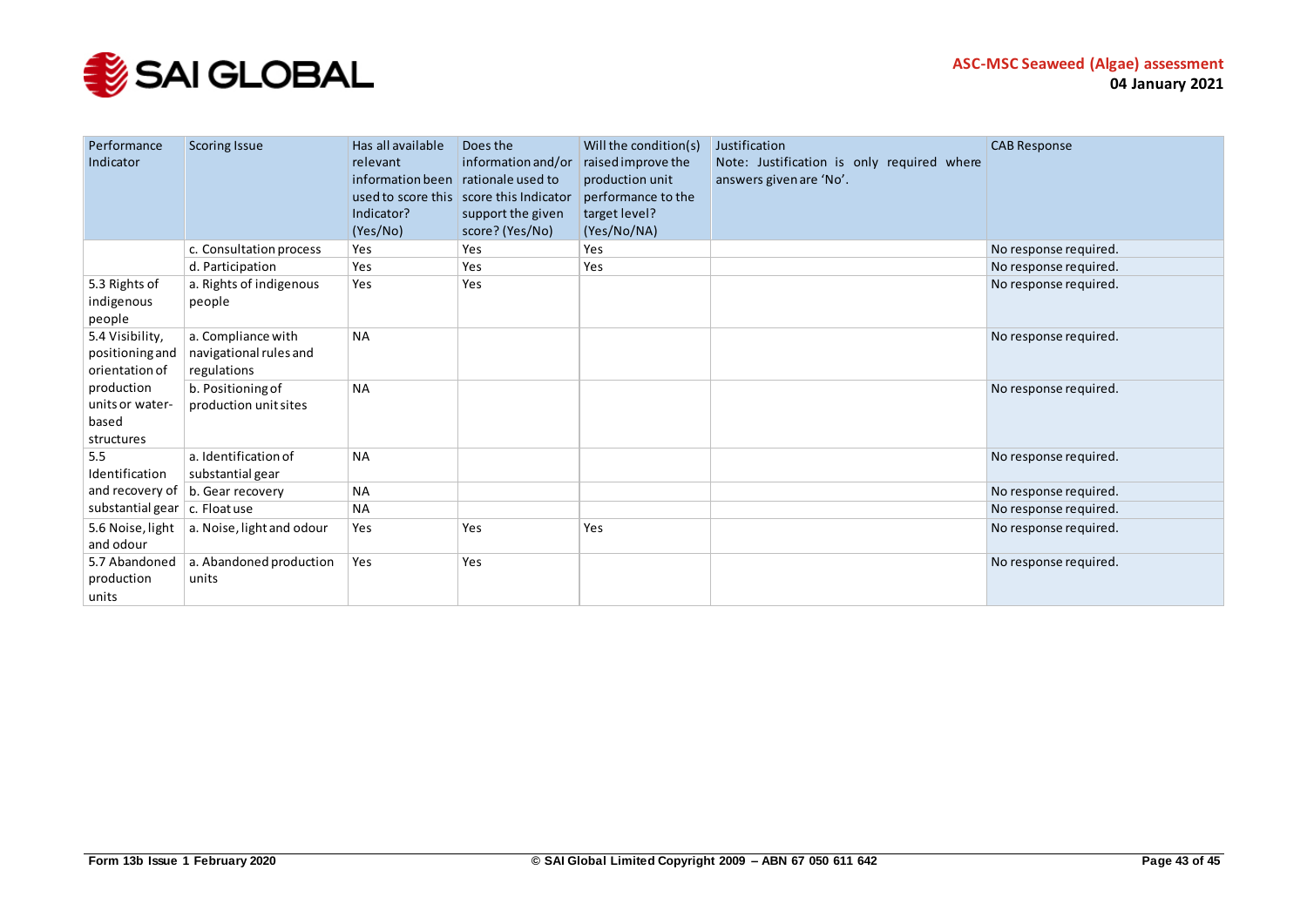

#### **Annex 3.2 MSC Technical Oversight and Audit Team Responses**

<span id="page-43-0"></span>

| Sub <sub>ID</sub> | Page Reference<br>(of PCDR) | Grade | Requirement<br>Version       | <b>Oversight Description</b>                                                                                                                                                                                                                                                                                                                                                                                                                                                                                                                                                                                     | PI | <b>CAB Comment</b>                                                                                                                                                                                                                                                                                                                                                                                                                                                                                                                                                                                                                                                                                                                                                                                                                                                                                                                                                                                                                                                                                                     |
|-------------------|-----------------------------|-------|------------------------------|------------------------------------------------------------------------------------------------------------------------------------------------------------------------------------------------------------------------------------------------------------------------------------------------------------------------------------------------------------------------------------------------------------------------------------------------------------------------------------------------------------------------------------------------------------------------------------------------------------------|----|------------------------------------------------------------------------------------------------------------------------------------------------------------------------------------------------------------------------------------------------------------------------------------------------------------------------------------------------------------------------------------------------------------------------------------------------------------------------------------------------------------------------------------------------------------------------------------------------------------------------------------------------------------------------------------------------------------------------------------------------------------------------------------------------------------------------------------------------------------------------------------------------------------------------------------------------------------------------------------------------------------------------------------------------------------------------------------------------------------------------|
| 1                 | P34                         | Minor | Seaweed CAR<br>17.14.2 V1.01 | There is some description missing for "Describe any $\vert$ NA<br>traceability, segregation, or other systems in place to<br>manage and minimize the risk".                                                                                                                                                                                                                                                                                                                                                                                                                                                      |    | It is not clear to what this refers? The audit team conformed to<br>the relevant ASC-MSC template. If this refers to the three blank<br>cells, these are deliberately left blank because the audit team<br>identified no risks and hence no traceability, segregation, or<br>other systems are required to manage and minimize the non-<br>existent risks.                                                                                                                                                                                                                                                                                                                                                                                                                                                                                                                                                                                                                                                                                                                                                             |
| $\overline{2}$    | P34 & 35                    | Minor | Seaweed CAR<br>17.14.4 V1.01 | Please further clarify the relationship of Evonik vs NA<br>Veramaris (USA) LLC, would all product will be taken by<br>Veramaris (USA) LLC? Does Evonik culture other<br>product for other client and any risk of mixing? Which<br>party is responsible for managing the traceability<br>system? And also please include the detail description<br>for the production flow from culturing to Algal oil and<br>which companies are involved in the production. And<br>clarify if their parent company DSM and Evonik are<br>involved in the production, or require CoC. And the<br>justification for the decision. |    | Veramaris is an equal joint venture of DSM and Evonik (the<br>parent groups):<br>1. Evonik Industries AG (Evonik)<br>Based in Germany, Evonik is one of the largest specialty<br>chemicals companies in the world employing >37,000<br>people in >100 countries. Evonik has a manufacturing facility<br>in Blair, Nebraska, U.S.A. where the product under<br>assessment is manufactured.<br>2. DSM (Koninklijke DSM N.V./Royal DSM)<br>A Dutch multinational in the fields of health, nutrition and<br>materials employing >20,000 people in 50 countries.<br>Veramaris in turn consists of two entities:<br>1. Veramaris (USA) LLC.<br>The production arm of the Veramaris joint venture who<br>contract Evonik to conduct the actual manufacturing at their<br>Cargill campus.<br>2. Veramaris VOF<br>The Sales and Marketing arm of Veramaris based in The<br>Netherlands who take ownership of all certified product<br>from Veramaris LLC. and sell it on to other customers.<br>All of the above entities are included in the client group and as<br>such are allowed to use any resulting ASC-MSC certificate. |